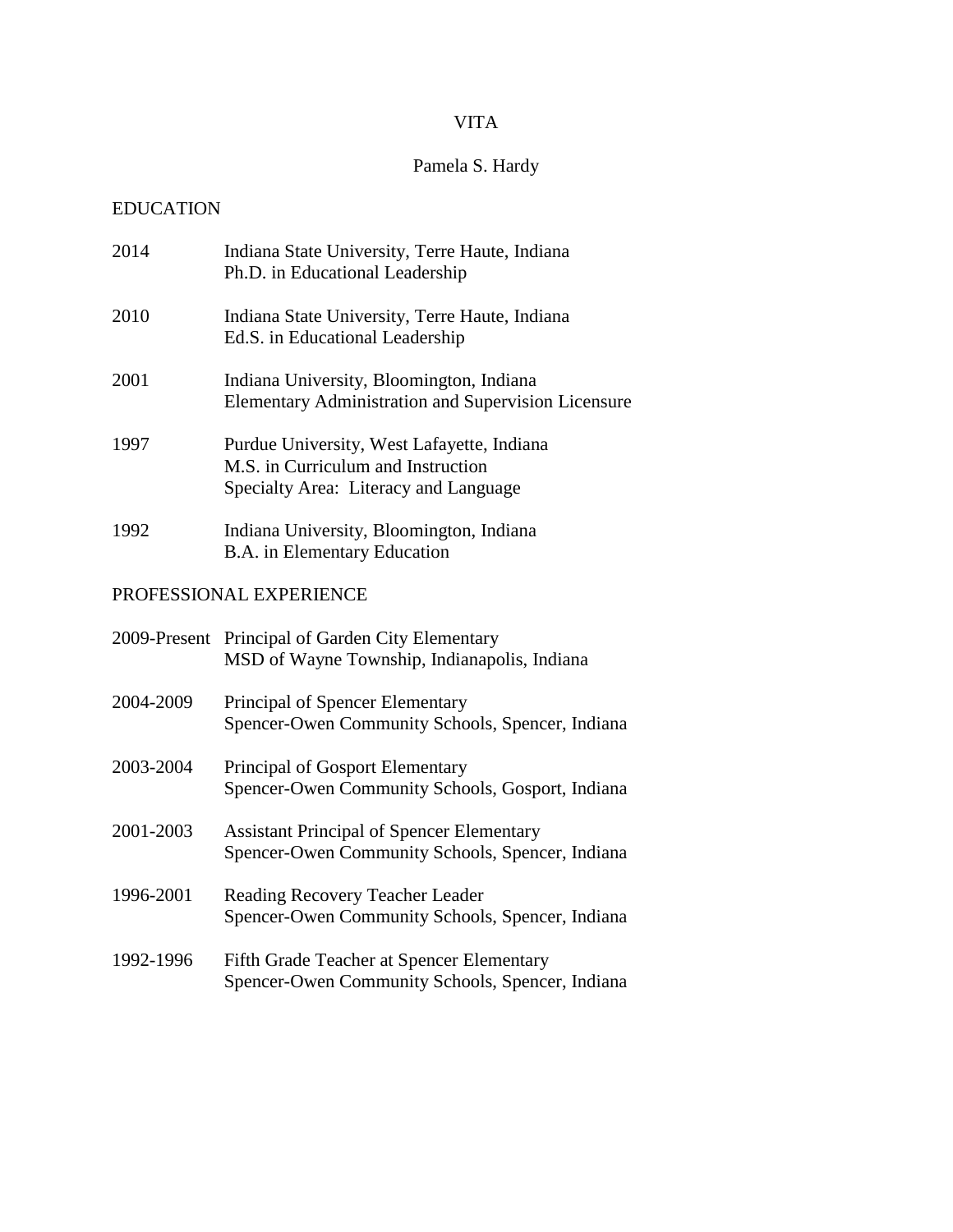# HOW A PRINCIPAL'S KNOWLEDGE AND EXPERIENCE IMPACT LITERACY ACHIEVEMENT FOR ENGLISH LANGUAGE LEARNERS

A Dissertation

 $\overline{\phantom{a}}$  , we can also the set of  $\overline{\phantom{a}}$ 

Presented to

The College of Graduate and Professional Studies

Department of Educational Leadership

Indiana State University

Terre Haute, Indiana

\_\_\_\_\_\_\_\_\_\_\_\_\_\_\_\_\_\_\_\_\_\_

In Partial Fulfillment

of the Requirements for the Degree

Doctor of Philosophy

\_\_\_\_\_\_\_\_\_\_\_\_\_\_\_\_\_\_\_\_\_\_\_

by

Pamela S. Hardy

May 2014

Keywords: Principal's knowledge, experience, best practice, literacy, instruction, achievement,

leadership, English language learners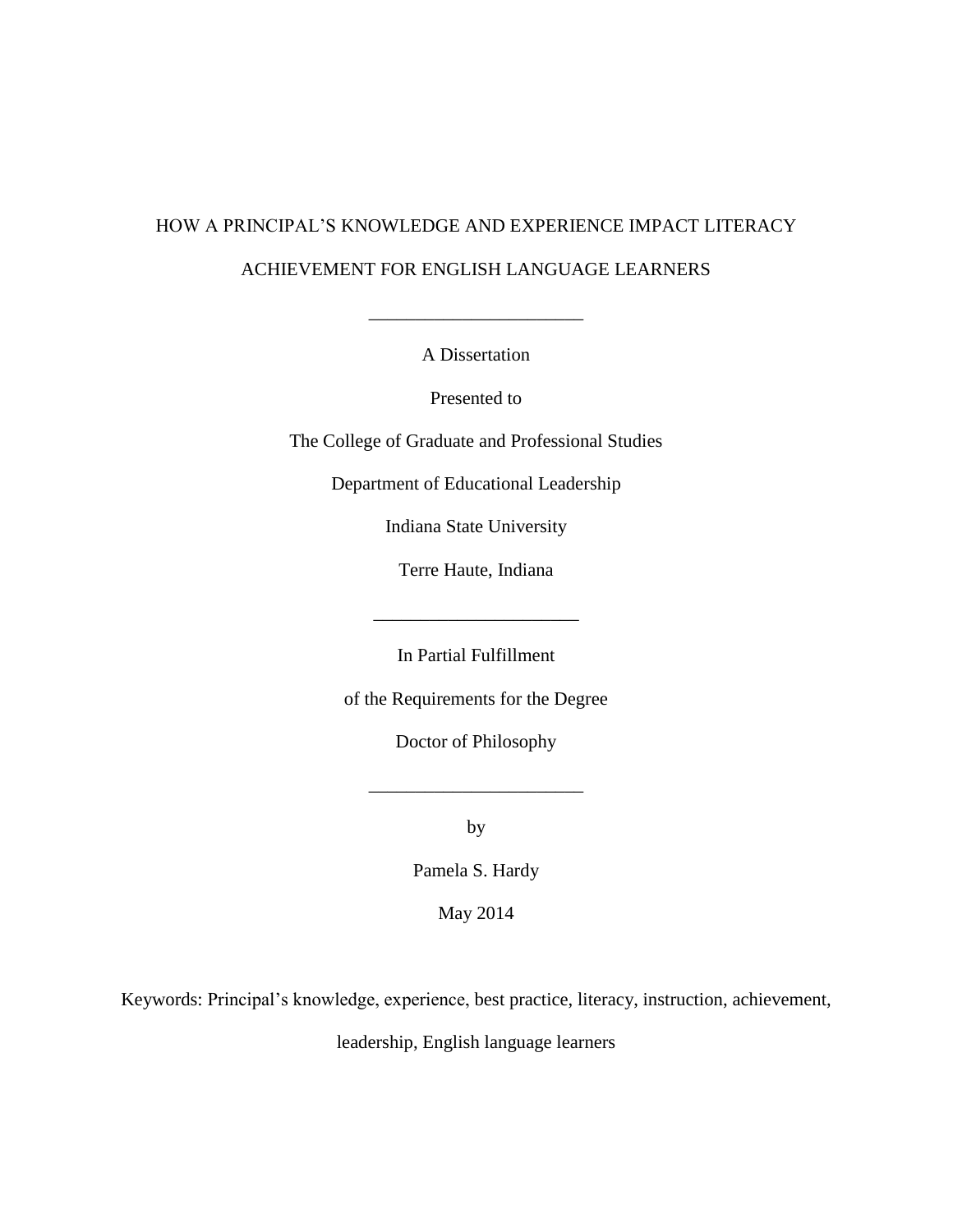## COMMITTEE MEMBERS

Committee Chair: Todd Whitaker, Ph.D.

Professor of Educational Leadership

Indiana State University

Committee Member: Steve Gruenert, Ph.D.

Associate Professor of Educational Leadership

Indiana State University

Committee Member: Lisa Lantrip, Ed.D.

Assistant Superintendent of Curriculum and Instruction

MSD Wayne Township, Indianapolis, Indiana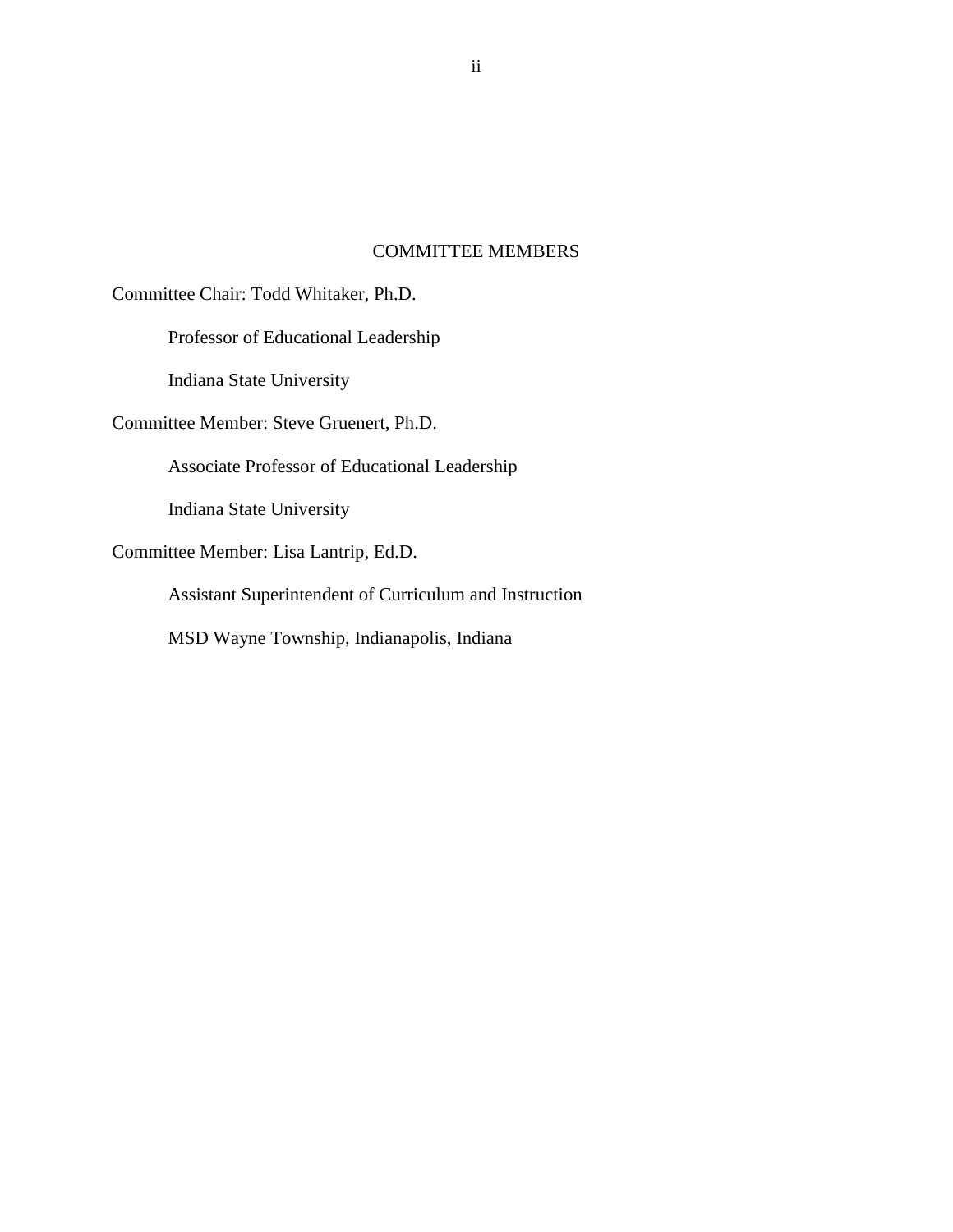#### ABSTRACT

The purpose of this quantitative study was to examine the impact of the knowledge and experience of elementary principals in the area of best practice in literacy instruction for English language learners (ELLs) and the potential impact on student achievement of ELLs. This study explored the principals' experience in education as a predictor of the principals' knowledge of best practice in literacy instruction for ELLs and found it was not a predictor. Additionally, this study examined the principals' experience as a building leader as a predictor of the level of implementation of best practice in literacy instruction for ELLs and found it was not a predictor. This study also examined the relationship between principals' knowledge of best practice in literacy instruction for ELLs and the level of implementation of these same best practices in literacy instruction for ELLs in the principals' schools. Using a Pearson's correlation, this study found a strong correlation between the principals' knowledge of best practice in literacy instruction for ELLs and the schools' level of implementation of this same best practice. Finally, this study examined the impact of the principals' experience in education, the principals' experience as a principal, the principal's experience in the current school, the level of the principal's knowledge of best practice in literacy instruction for ELLs, and the level of implementation of these best practices in literacy instruction for ELLs on ELL achievement, as measured with the Grade 3 Indiana Reading Evaluation and Determination (I-READ-3) statewide reading assessment. This study found no impact of these factors on student achievement as measured with the I-READ-3 assessment. This study provides additional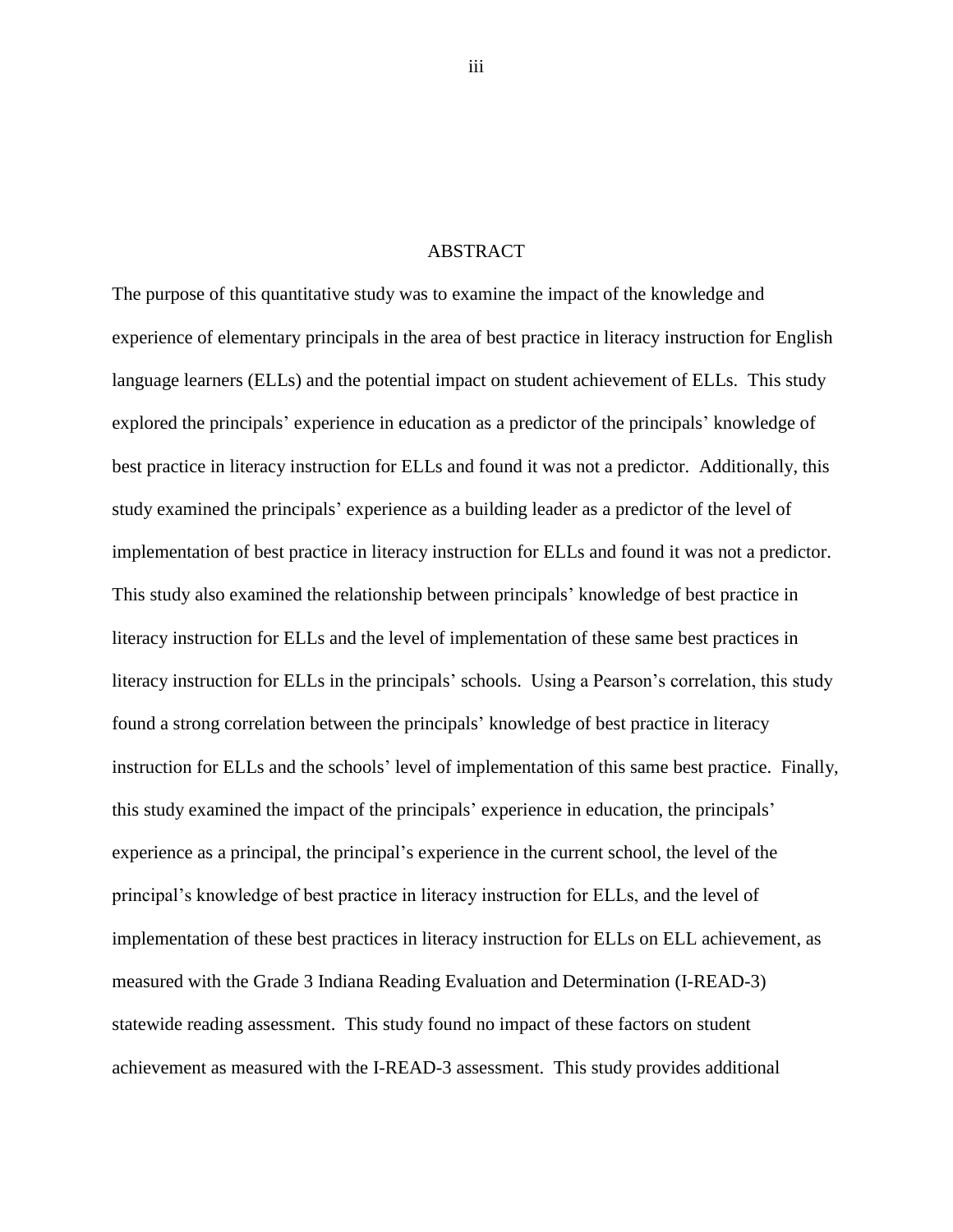information to principals who serve student populations with ELLs. It contributes to the growing body of research in identifying factors of principal characteristics that contribute to student learning and achievement. This research provides additional information to educators about the significance of principals being instructional leaders who serve all students.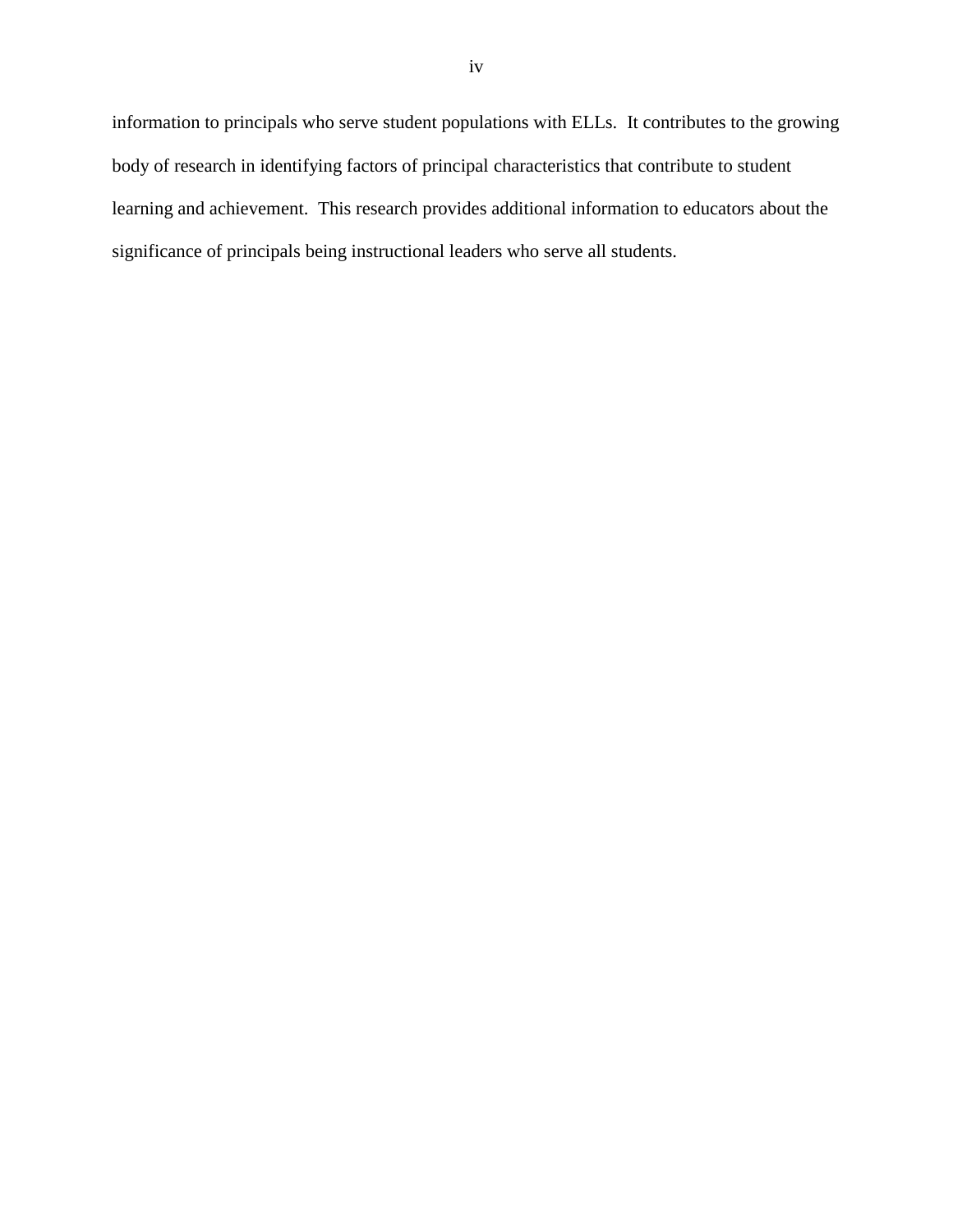#### ACKNOWLEDGEMENTS

Thank you to two wonderful mentors, Dr. Terry McDaniel and Dr. Lisa Lantrip, for your servant leadership and guidance over the years. To Dr. Todd Whitaker and Dr. Steve Gruenert, your work in the field of educational leadership has had a tremendous influence on me. Thank you for your thoughtful support and encouragement. Much appreciation to Dr. Michael Langevin, who continued to teach me the importance and relevance of statistics. A heartfelt thank you to Cheri O'Day, Ben Markley, and all my friends at Garden City Elementary who inspire me each day to serve all children.

To my vital friend, Kim, thank you for helping me navigate through this work, my career, and life. To my parents, Arnold and Virginia, my brother Clifford, and sisters, Angela and Tamara, my deepest thanks for your love and support. To my nieces and nephews, Elizabeth, Robbie, Rusty, Nathaniel, Caroline, Jackson, and Benjamin, I hope your love of learning carries you through life.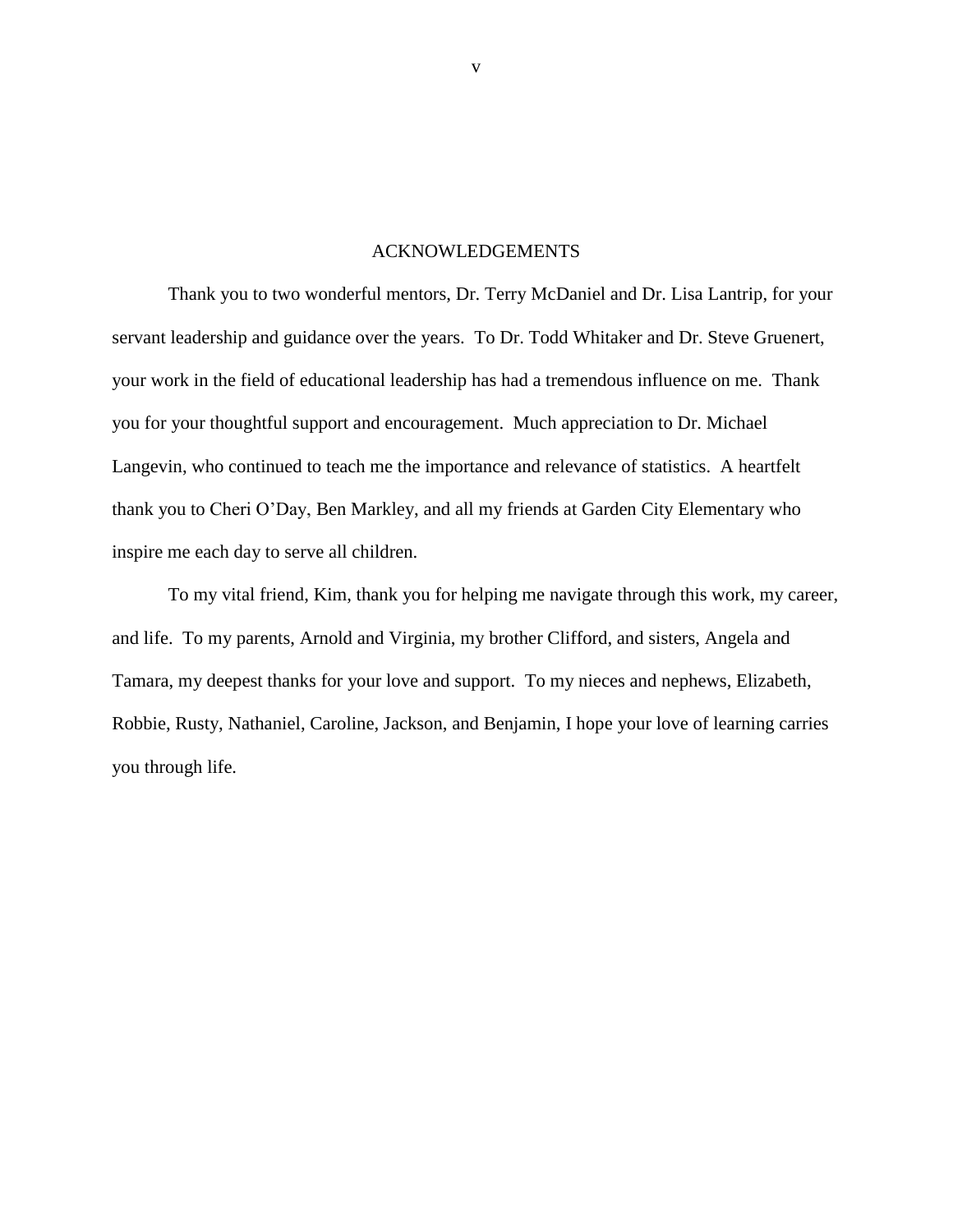# TABLE OF CONTENTS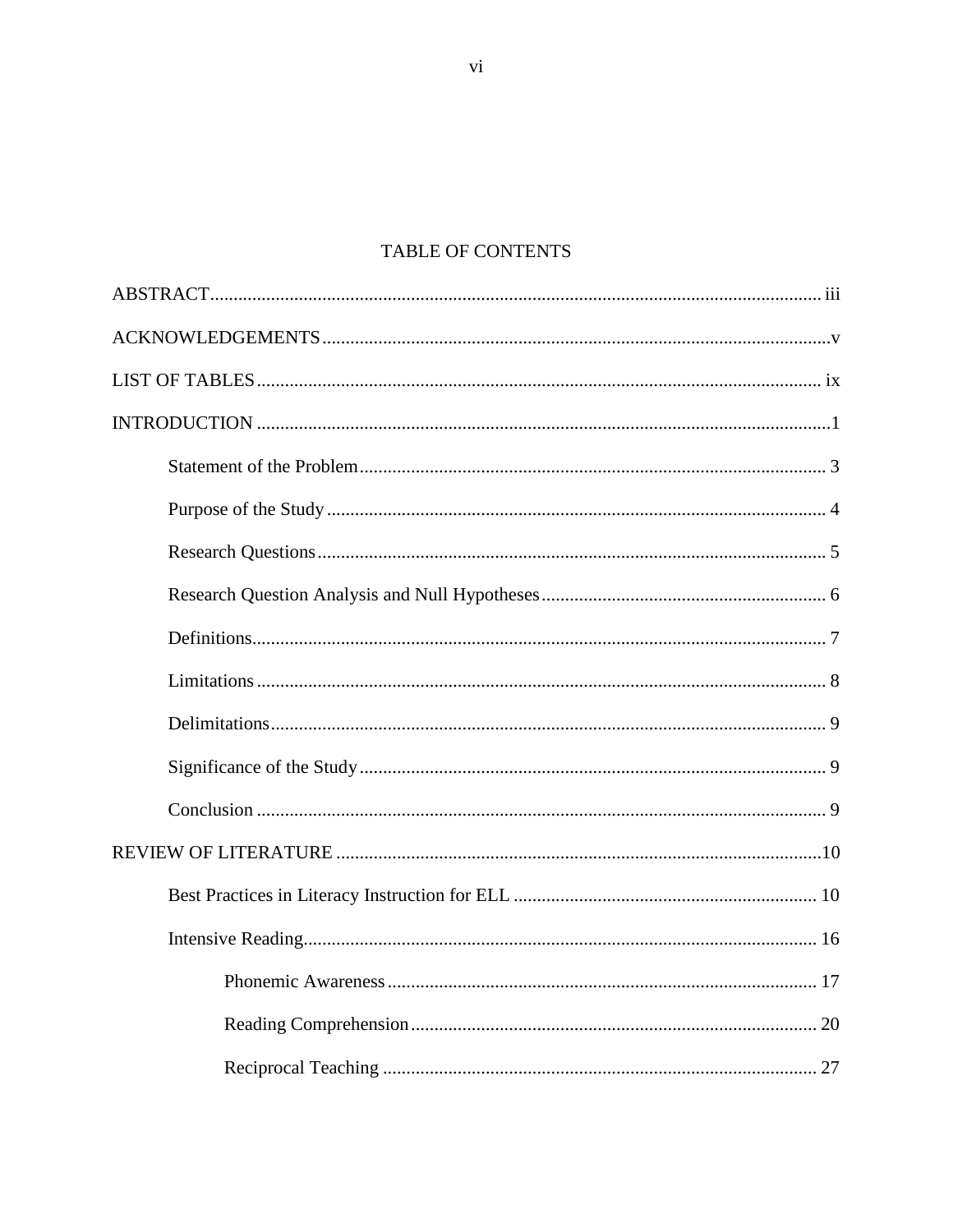| Descriptive Summary of Level of Knowledge of Best Practice in Literacy          |  |
|---------------------------------------------------------------------------------|--|
|                                                                                 |  |
| Descriptive Summary for Implementation of Best Practice in Literacy Instruction |  |
|                                                                                 |  |
|                                                                                 |  |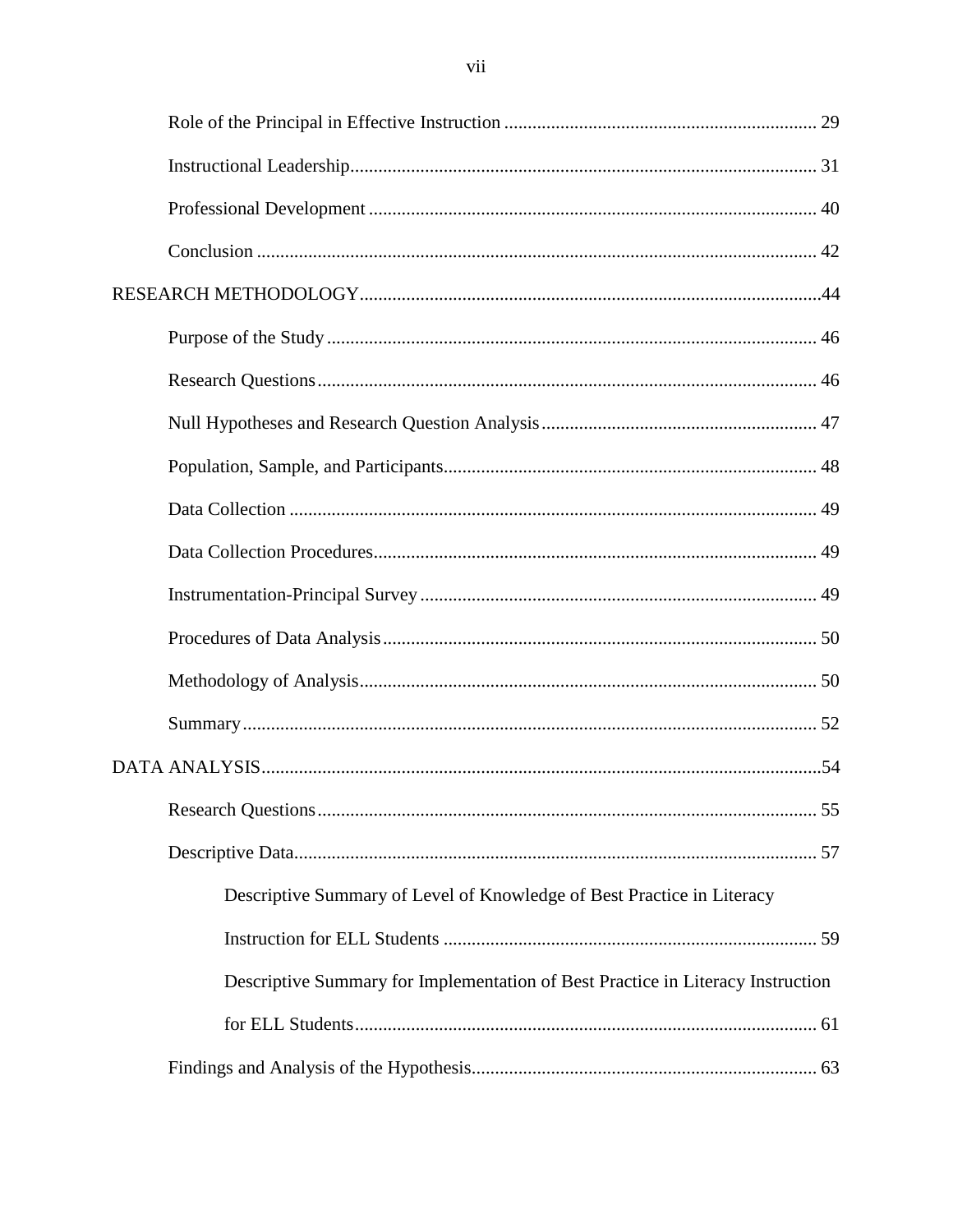| DISCUSSION OF FINDINGS AND CONCLUSIONS, SUMMARY, AND IMPLICATIONS              |  |
|--------------------------------------------------------------------------------|--|
|                                                                                |  |
|                                                                                |  |
|                                                                                |  |
| Principal's Knowledge of Best Practice in Literacy Instruction for ELLs  80    |  |
| School's Level of Implementation of Best Practices in Literacy Instruction for |  |
|                                                                                |  |
|                                                                                |  |
|                                                                                |  |
| Research Questions 1 and 2: Principal's Knowledge and School's                 |  |
|                                                                                |  |
| Research Question 3: Relationship Between Principal's Knowledge and School's   |  |
|                                                                                |  |
| Research Question 4: Impact of Principal's Experience, Knowledge, and School's |  |
|                                                                                |  |
|                                                                                |  |
|                                                                                |  |
|                                                                                |  |
|                                                                                |  |
|                                                                                |  |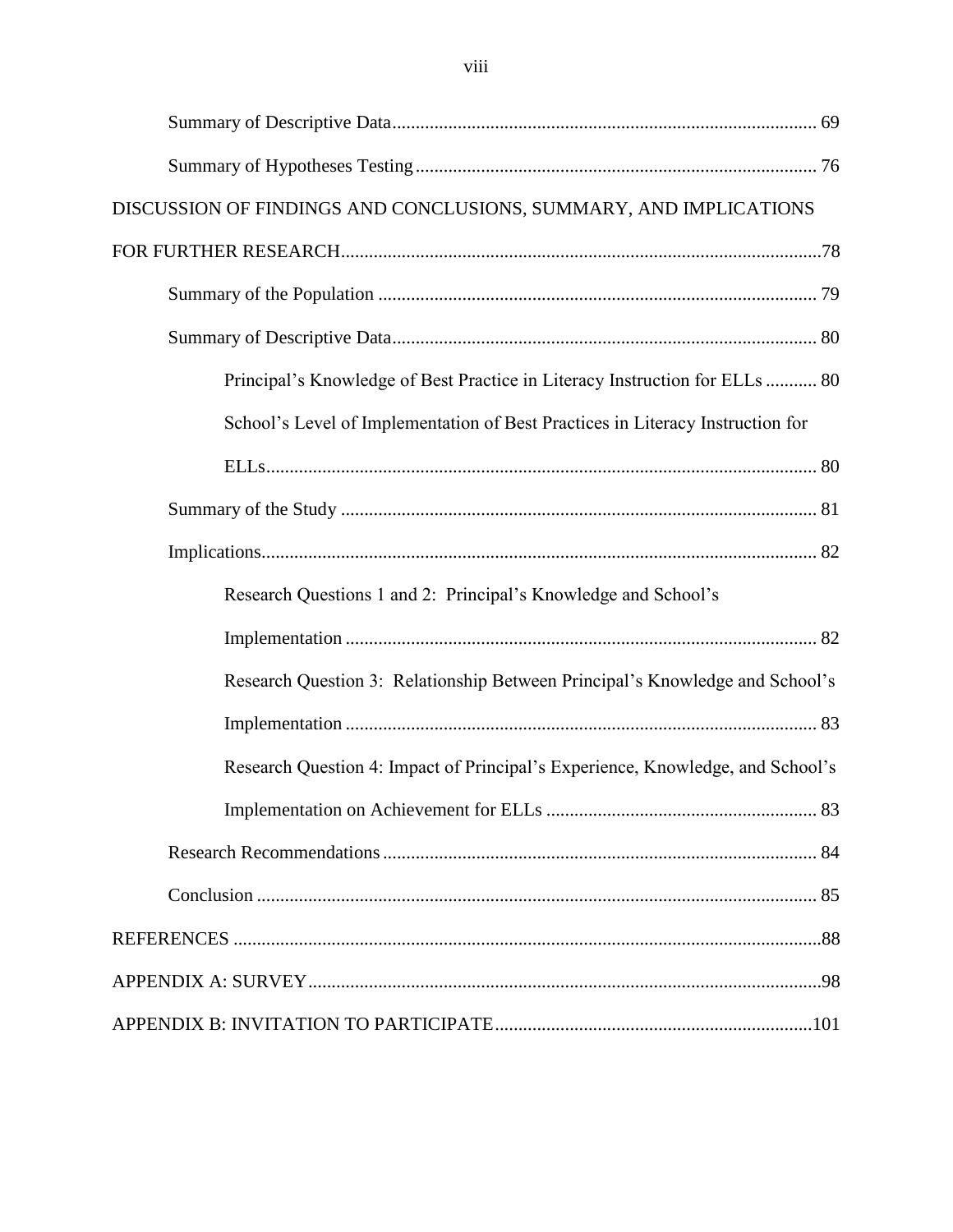# LIST OF TABLES

| Table 4. Schools' Level of Implementation of Best Practice in Literacy Instruction for ELLs62 |  |
|-----------------------------------------------------------------------------------------------|--|
|                                                                                               |  |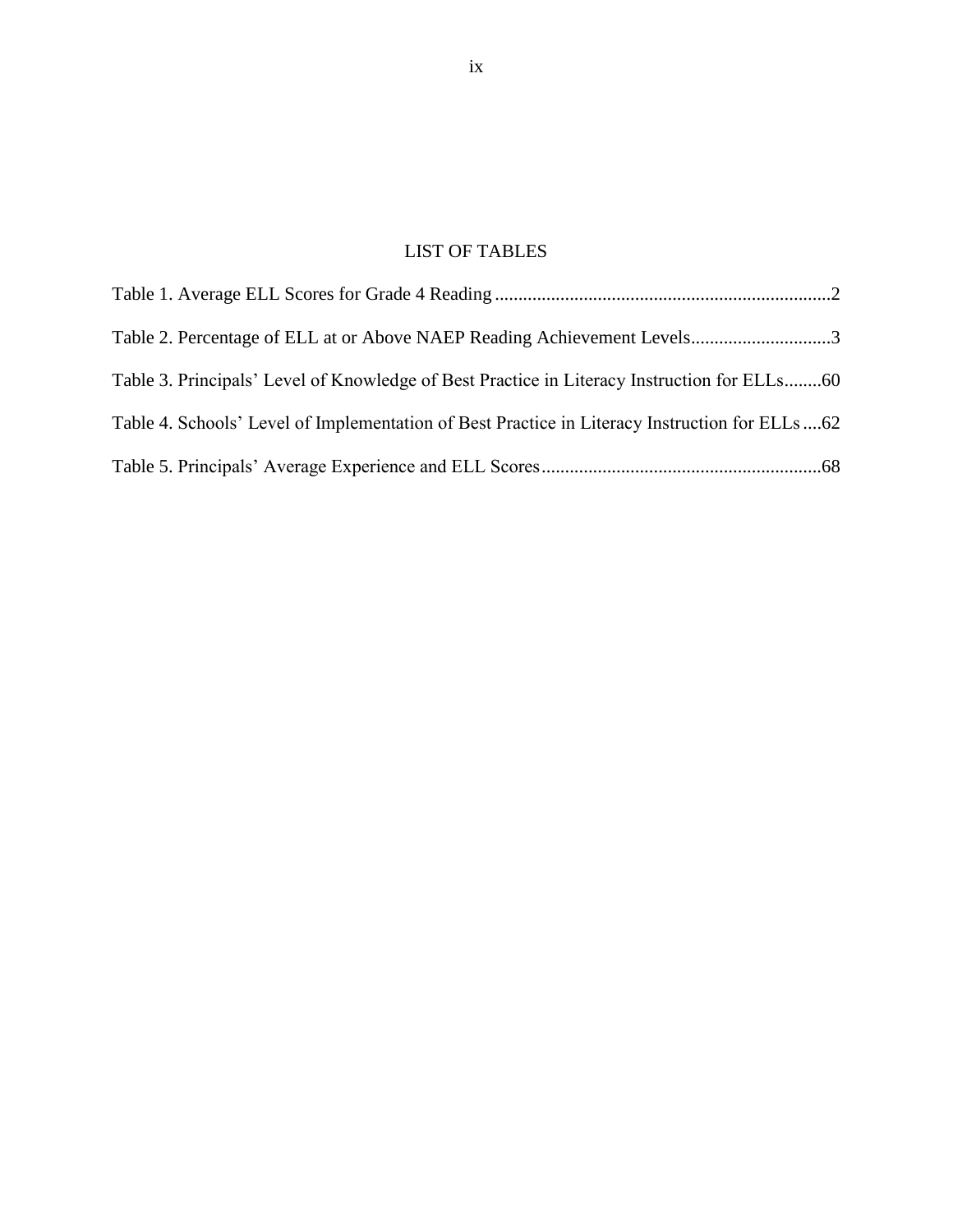### CHAPTER 1

#### INTRODUCTION

Because non-native English speaking student populations continue to rise across the state of Indiana, it is increasingly imperative that educators are prepared to teach all students, including students whose native language is one other than English. School leaders play a critical role in many aspects of school learning and achievement. This study looked at the impact of the knowledge and experience of elementary principals in the area of best practice in literacy instruction for English language learners (ELLs) on student achievement.

Over the last decade, the number of ELL quadrupled in Indiana to nearly 50,000 (Batalova & McHugh, 2010).

According to the Indiana Business Research Center, tasked with analyzing the 2010 Census, there are now about 100,000 fewer White children in Indiana than in 2000. In addition, there are also about 120,000 more non-White children than in 2000. In 10 years' time, the number of Hispanic children more than doubled in Indiana; the number of Asian children and children classified as "multi-race" jumped by nearly 90 percent. The number of Black children grew by 8 percent. (Hayden, 2011, para. 8)

According to the National Assessment of Educational Progress (2011),

The Nation's Report Card<sup>TM</sup> informs the public about the academic achievement of elementary and secondary students in the United States. Report cards communicate the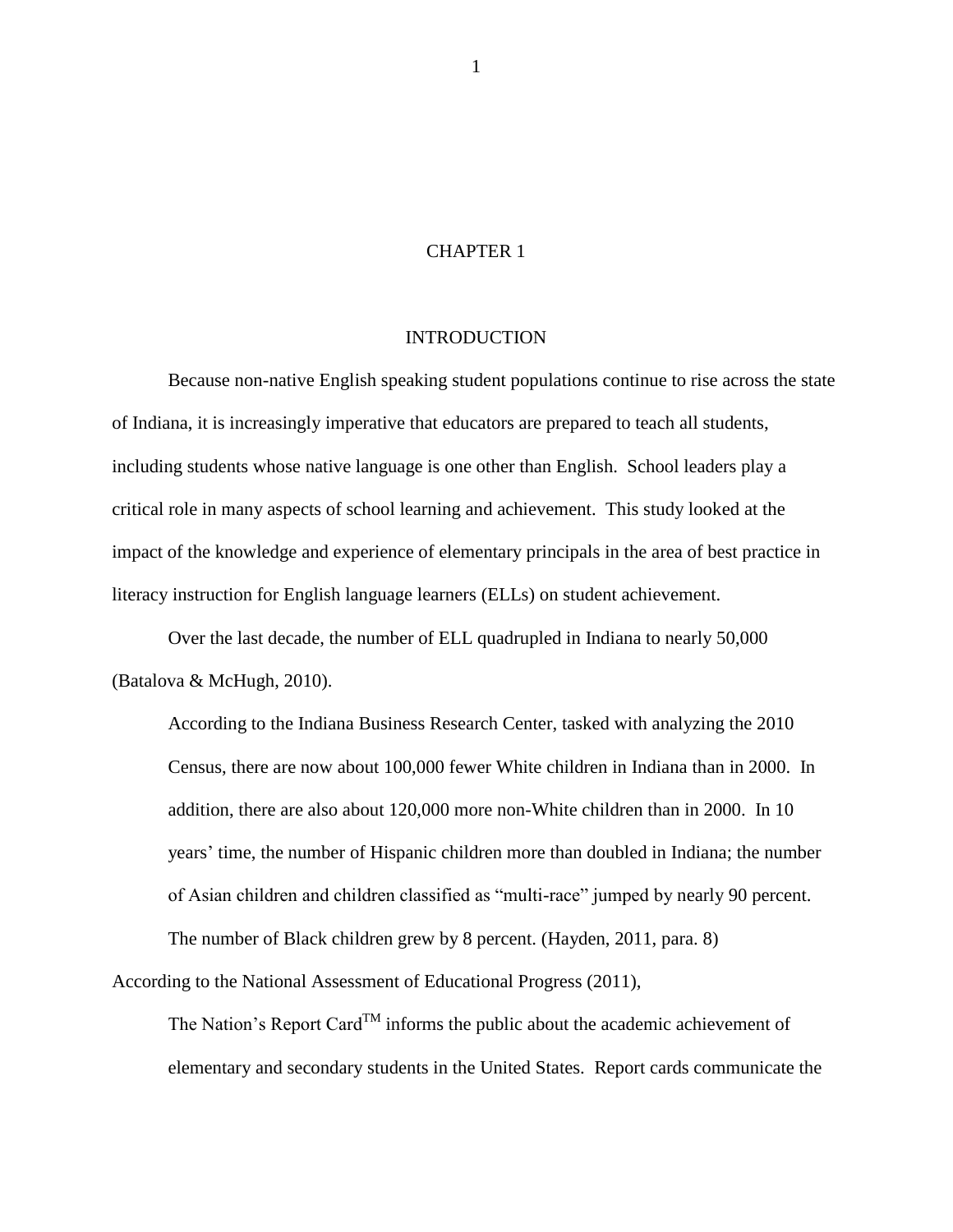findings of the National Assessment of Educational Progress (NAEP), a continuing and nationally representative measure of achievement in various subjects over time. (NAEP, 2011, para. 1)

Indiana performed as well as most states in the United States on Grade 4 reading for ELL. Arizona and California had lower average-scaled scores in comparison to Indiana for ELL in Grade 4 reading. Overall, most states were not significantly different or have a lower average score compared to Indiana. As reported by the U.S. Department of Education in 2011, Table 1 reflects how ELL students in Indiana performed compared the national average.

<span id="page-11-0"></span>Table 1

*Average ELL Scores for Grade 4 Reading*

|      | Indiana | National |
|------|---------|----------|
|      | Average | Average  |
| Year | Score   | Score    |
| 2011 | 197     | 188      |
| 2009 | 190     | 188      |
| 2007 | 198     | 188      |

Prior to 2007, there were not enough ELL students to gather an average reading-scaled score on this national assessment, reflecting again the recent increase in this special student population. However, although the scores in Indiana were above the national average, a deeper look reflects the majority of ELL students were below level in the area of reading as measured by the NAEP, as presented in Table 2. Proficient and advanced students are also reflected in the basic group in this table.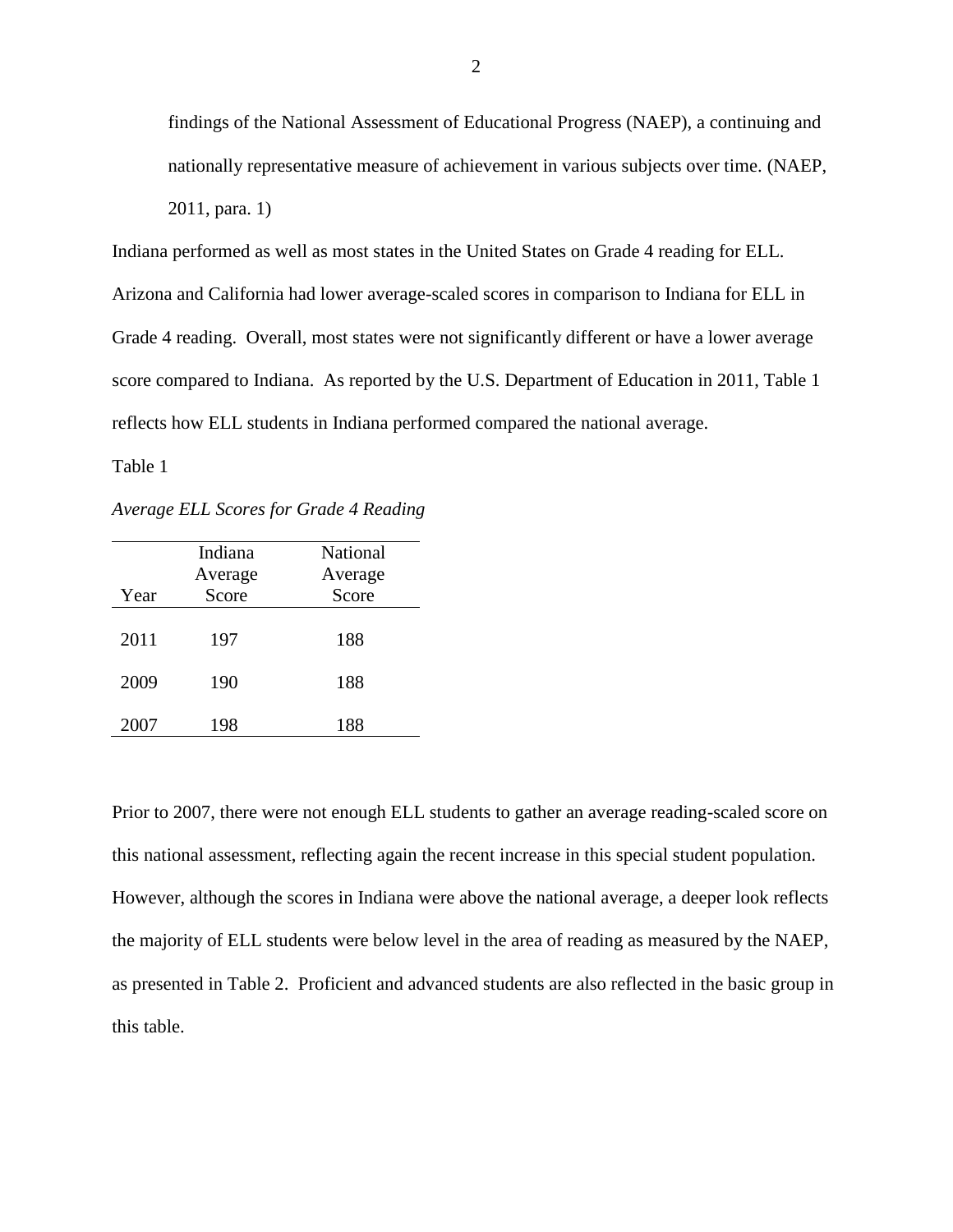#### <span id="page-12-0"></span>Table 2

| Year | <b>Below</b><br><b>Basic</b> | <b>Basic</b> | Proficient | Advanced |
|------|------------------------------|--------------|------------|----------|
| 2011 | 58                           | 42           |            | 2        |
| 2009 | 69                           | 31           | 6          |          |
| 2007 | 60                           | 40           | 8          |          |

*Percentage of ELL at or Above NAEP Reading Achievement Levels*

#### **Statement of the Problem**

As school populations become increasingly diverse with all types of learners, educators must respond quickly, implementing best practice to achieve success with students. As ELL students enroll in schools across the state, they may find schools ill-equipped to handle their special learning needs.

The problem with schools is not that they are no longer as good as they once were; the problem is that they are precisely as they always were, but the needs of society and the needs of students have changed significantly. (Urbanski, 1991, p. 29)

Educators have an obligation to stay current of effective instructional practices that meet the needs of the learners in their schools.

As the cultural and linguistic diversity of U.S. school children grows and as federal legislation mandates greater accountability in school districts, states are feeling a sense of urgency to support successful outcomes for English learners. Over 5 million students are learning English in America's public schools, accounting for more than 10% of the K-12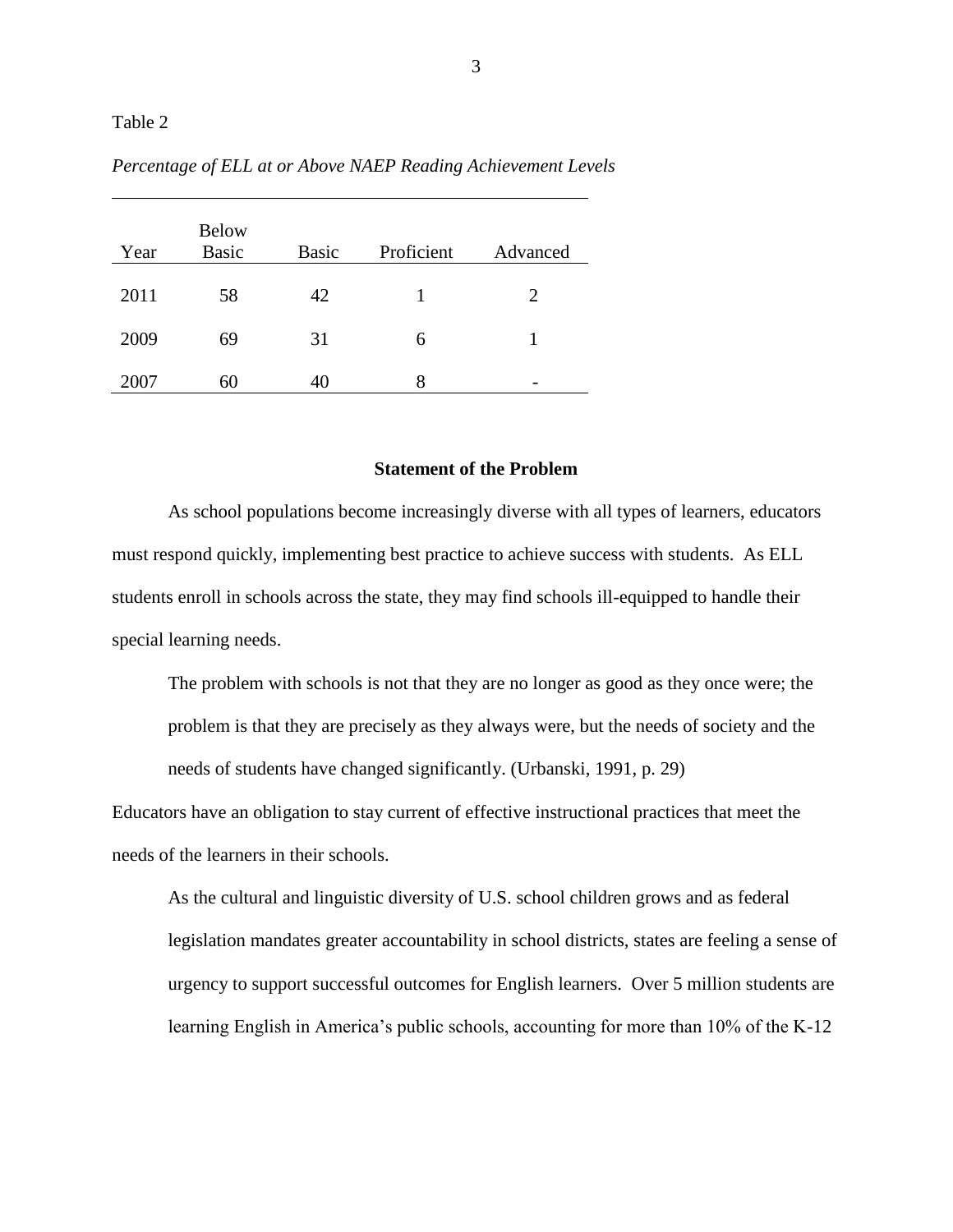population. That's an increase of over 50% in the last decade alone. (Cook, Boals, & Lundberg, 2011, p. 66)

#### **Purpose of the Study**

The purpose of this quantitative study was to examine the experiences of elementary principals, the knowledge of elementary principals in the area of best practice in literacy instruction for ELLs, the level of implementation of these best practices in literacy instruction for ELLs in a school, the relationship between the principals' knowledge of best practice in literacy instruction for ELLs, the school's level of implementation of best practice in literacy instruction for ELLs, and the potential impact on student achievement of ELLs. This quantitative study explored the principals' experience in education as a predictor of the principal's knowledge of best practice in literacy instruction for ELLs. Additionally, this study looked at the principals' experience as building leaders as a predictor of the level of implementation of best practice in literacy instruction for ELLs. This study also examined the relationship between principals' knowledge of best practice in literacy instruction for ELLs and the level of implementation of these same best practices in literacy instruction for ELLs in the principals' schools. Finally, this study examined the impact of principals' experience in education, the principals' experience as a principal, the principals' experience in the current school, the level of the principals knowledge of best practice in literacy instruction for ELLs, and the level of implementation of these best practices in literacy instruction for ELLs on ELL achievement as measured with the Grade 3 Indiana Reading Evaluation and Determination (I-READ-3) statewide reading assessment. Data were pulled for third-grade students on the 2012 I-READ-3 assessment for any school with an ELL population of 10 or more students. The percentile score of this special population from each school was compared to the school principal's self-reported survey. The purpose of the I-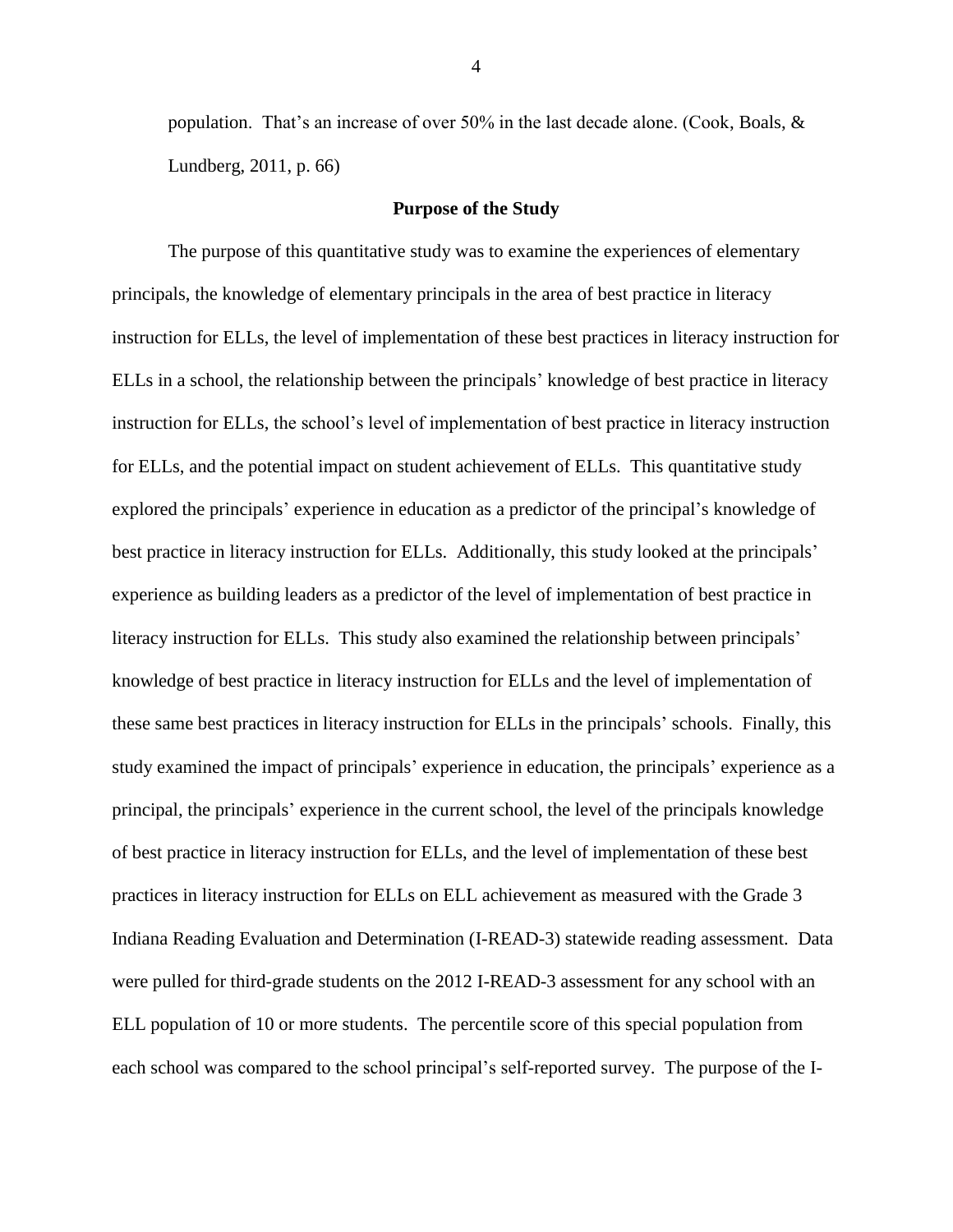READ-3 assessment is to measure foundational reading standards through Grade 3. Based on the Indiana academic standards, I-READ-3 is a summative assessment that was developed in accordance with Public Law 109, which "requires the evaluation of reading skills for students who are in Grade three beginning in the Spring of 2012 to ensure that all students can read proficiently before moving on to grade four" (Indiana Department of Education [IDOE], 2011, para. 1). Principals of these schools were invited to participate in a survey used to measure their knowledge of best practice in ELL literacy instruction and the level of implementation of these practices in the school.

#### **Research Questions**

The following research questions guided this quantitative study:

- 1. Do the years of experience in education of a principal predict the principal's level of knowledge of best practice in literacy instruction for ELL?
- 2. Do the years of experience of the principal of a school predict the school's level of implementation of best practice in literacy instruction for ELL?
- 3. Is there a relationship between the principal's level of knowledge of best practice in literacy instruction for ELL and the school's level of implementation of best practice in literacy instruction for ELL?

4. What impact does the principal's experience in education, the principal's experience as a principal, the principal's experience in the current school, the level of the principal's knowledge of best practice in literacy instruction for ELLs, and the level of implementation of these best practices in literacy instruction for ELLs have on ELL achievement as measured with the I-READ-3 statewide reading assessment?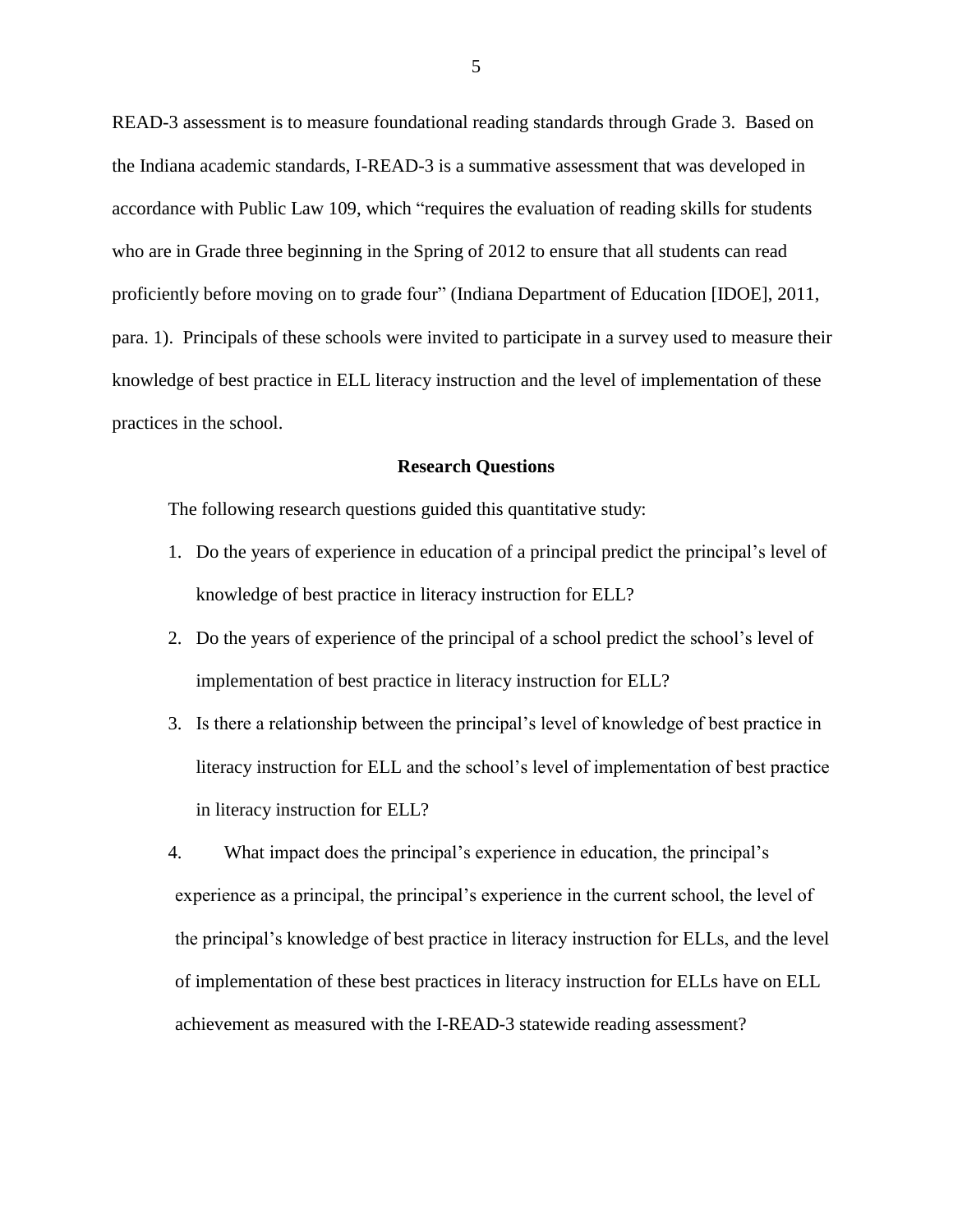#### **Research Question Analysis and Null Hypotheses**

 $H<sub>0</sub>1$ . The years of experience in education of a principal does not predict the principal's level of knowledge of best practice in literacy instruction for ELL.

H02. The years of experience of the principal of a school does not predict the school's level of implementation of best practice in literacy instruction for ELL.

H03. There is no relationship between the principal's level of knowledge of best practice in literacy instruction for ELL and the school's level of implementation of best practice in literacy instruction for ELLs.

H04. There is no impact from the principal's experience in education, the principal's experience as a principal, the principal's experience in the current school, the level of the principal's knowledge of best practice in literacy instruction for ELLs, and the level of implementation of these best practices in literacy instruction for ELLs on ELL achievement as measured with the I-READ-3 statewide reading assessment.

Leithwood, Seashore-Louis, Anderson, and Wahlstrom (2004) defined the basic core of successful leadership as

- Setting directions for the organization–Developing shared goals, monitoring organizational performance, and promoting effective communication.
- Developing people–Enabling teachers and other staff to do their jobs effectively, offering intellectual support and stimulation to improve the work, and providing models of practice and support.
- Redesigning the organization–Creating a productive school culture, modifying organizational structures that undermine the work, and building collaborative processes. (pp. 73-74)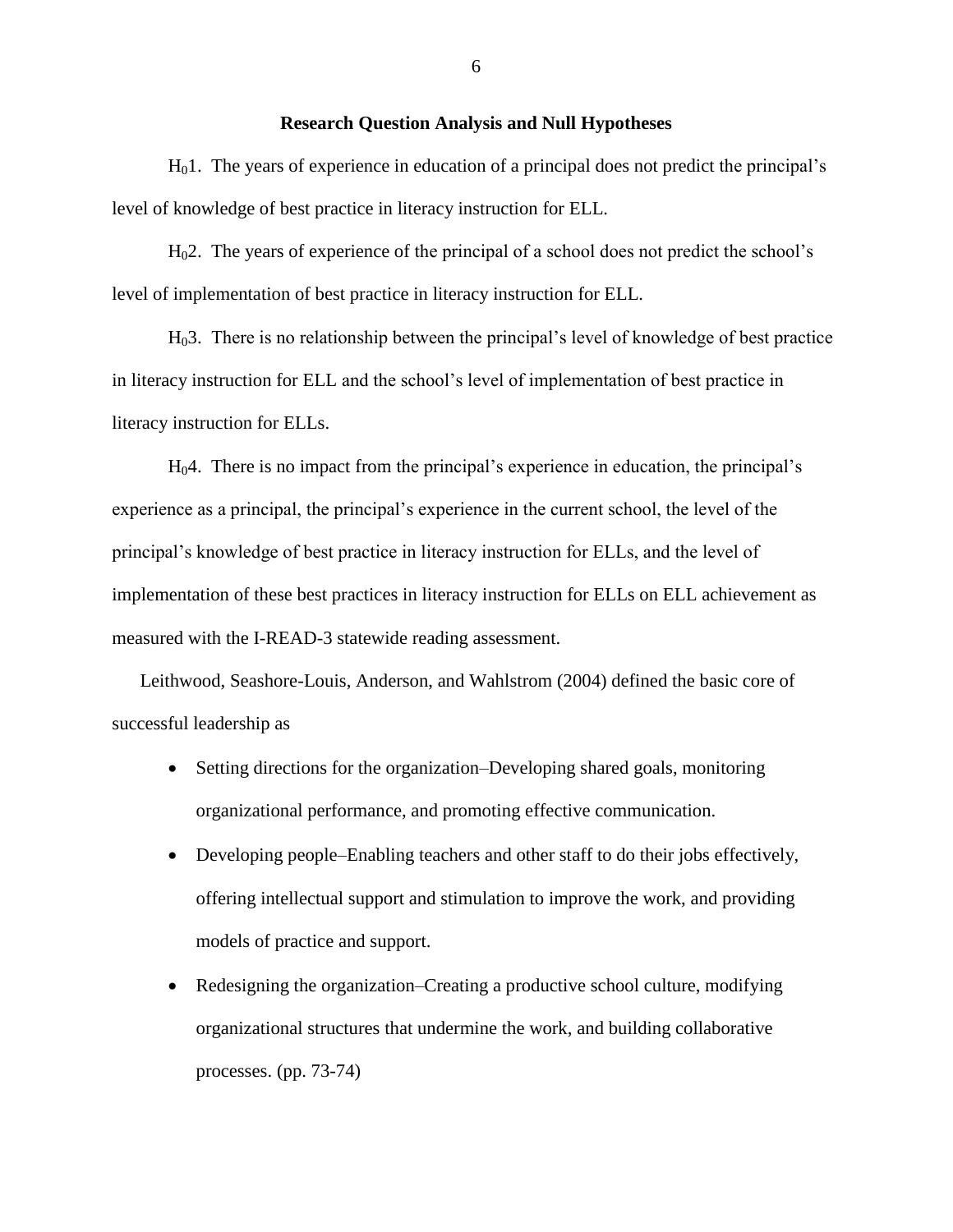### **Definitions**

*Bilingual* is a term that describes "a person who speaks more than one language" (Syrja, 2011, p. 232).

*Biliterate* students are fully literate in two languages. "They can read, write, and speak fluently in two languages" (Syrja, 2011, p. 233).

*Best practice* is researched-based instructional practices reflecting the most current understandings of learning acquisition. Additionally, best practice refers to "serious, thoughtful, informed, responsible, state-of-the-art teaching" (Zemelman, Daniels, & Hyde, 2012, p. 2).

*Elementary principal*, for the purpose of this study, an elementary principal is a school administrator in a school building serving third grade students.

*English learner* is defined by the No Child Left Behind Act (NCLB), (formerly Limited English Proficient Student)

as a student whose difficulties in speaking, reading, writing, or understanding English may be sufficient to deny the individual (i) the ability to meet the states' proficient level of achievement on State assessments. . . , (ii) the ability to successfully achieve in classrooms where the language of instruction is English; or (iii) the opportunity to participate fully in society. (Cook et al., 2011, p. 66)

*English language learner* is "a student learning to understand, speak, read, and write in English" (Syrja, 2011, p. 231) whose native language is a language other than English.

*Indiana Reading Evaluation and Determination* (I-READ-3) is a summative state assessment given to Grade 3 students to measure reading skills.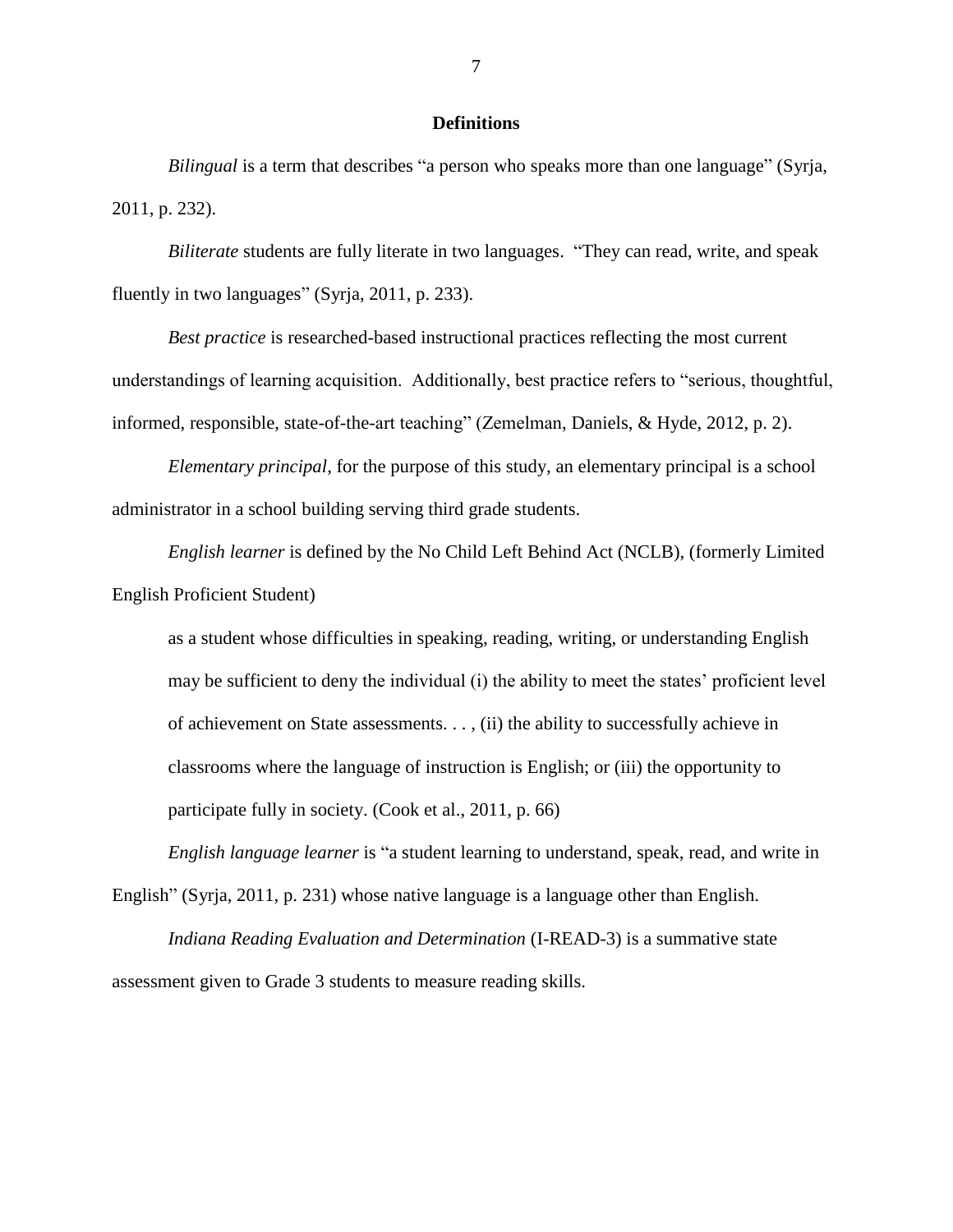*Leadership* is "professional learning that increases educator effectiveness and results for all students requires skillful leaders who develop capacity, advocate, and create support systems for professional learning" (Marcellus, 2012, p. 10).

*Literacy instruction*, for the purpose of this study, is instruction relating to reading, writing, listening, speaking, and thinking.

*Non-native English speaker*, for the purpose of this study, is one whose native language is not English.

*Student achievement*, for the purpose of this study, is the acquired knowledge of learning.

## **Limitations**

The data from the I-READ-3 assessment were limited to information provided by the database from the IDOE. Furthermore, these data did not distinguish the language acquisition levels for each student participating in the I-READ-3 statewide reading assessment. For the survey component of this study, a limitation was that principals may overstate their knowledge and implementation of best practice in literacy instruction, and, therefore, skew the relationship between this knowledge and student achievement. Additionally, the survey items were limited to a list of effective best practices drawn from current research. Marzano (2009) cautioned schools and districts to "move beyond simple lists to a comprehensive framework or language of instruction that is the basis for professional dialogue" (pp. 36-37). Davis (2008) warned of other limitations: "Even the most objective and analytically rigorous quantitative research design will miss important explanatory variables, and can rarely (if ever) provide irrefutable causal explanations" (p. 47).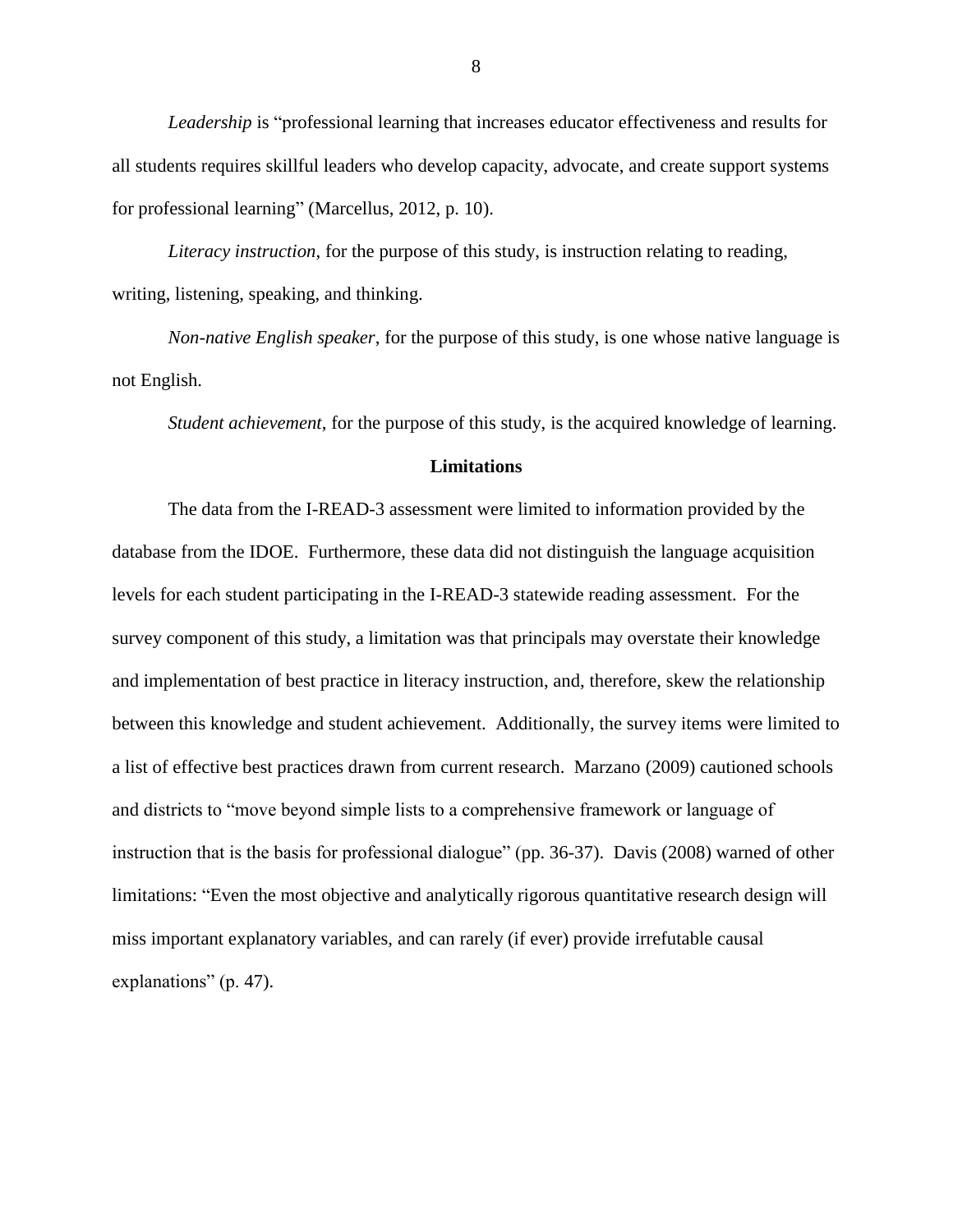#### **Delimitations**

The data for this study were age-specific to Grade 3 students in Indiana public schools. Additionally, only data with schools having 10 or more ELLs in Grade 3 were used. Only principals from these schools were invited to participate in the survey. As Bean (2006) stated, "The quality of the research depends on the quality of the data analyzed; data analysis has only a secondary influence" (p. 360).

#### **Significance of the Study**

ELLs are commonly underperforming on standardized tests. English learners are nearly twice as likely to drop out of high school as their native English speaking peers (Rumberger, 2011, p. 2). The significant difference in the achievement gap with this special population of students must be addressed. With this student population growing across the state, how can we better serve the needs of these learners? This study explored the potential relationship between principal knowledge of best practice in literacy instruction and the impact on student achievement for ELLs.

#### **Conclusion**

In conclusion, the purpose of this quantitative study was to examine the experience of elementary principals, the knowledge of elementary principals in the area of best practice in literacy instruction for ELLs, the level of implementation of these best practices in literacy instruction for ELLs in a school, the relationship between the principals' knowledge of best practice in literacy instruction for ELLs and the schools' level of implementation of best practice in literacy instruction for ELLs, and the potential impact on student achievement of ELLs.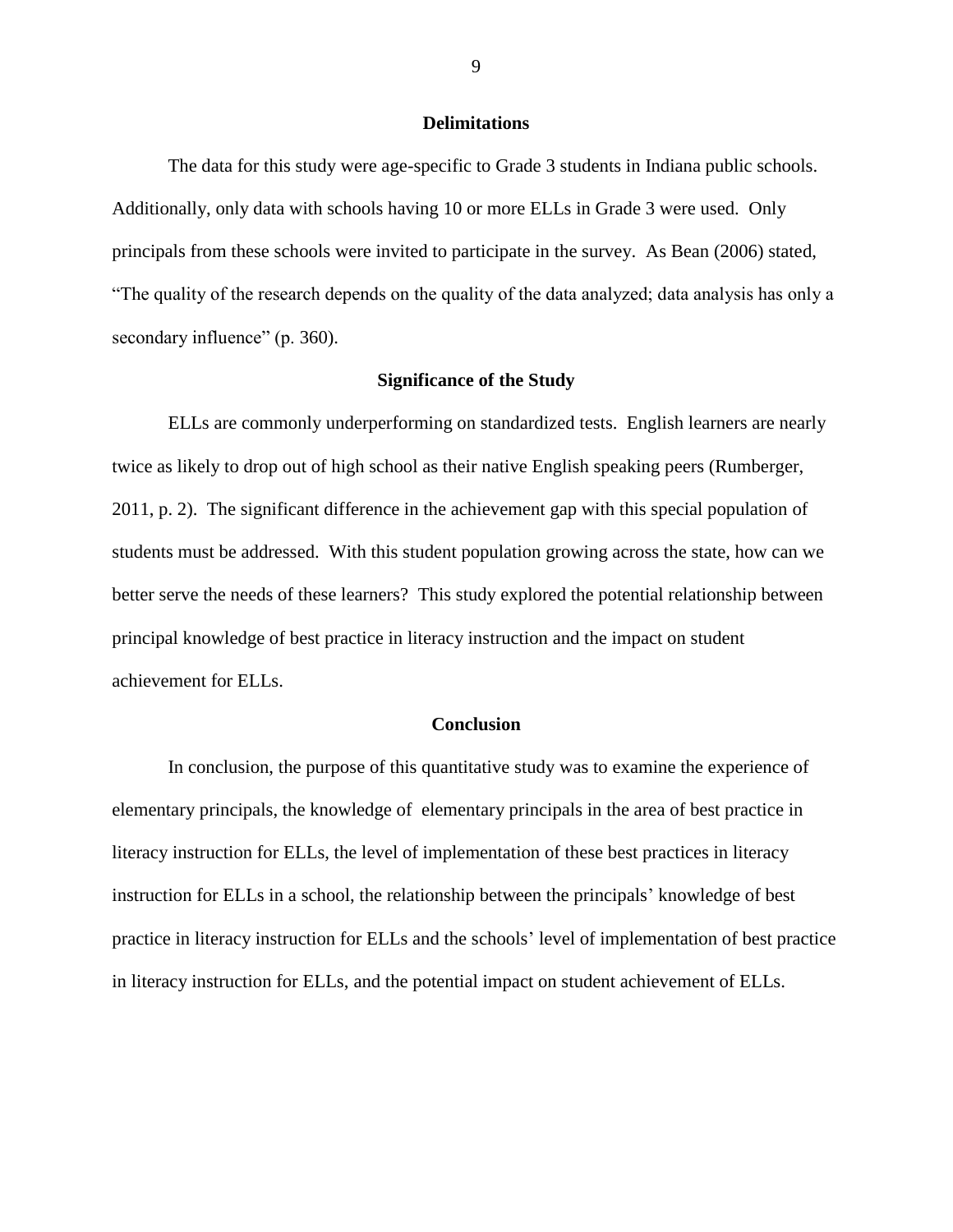#### CHAPTER 2

#### REVIEW OF LITERATURE

The literature review encompassed two areas of the research. The first was best practice in literacy instruction for ELLs. The second was the role of the principal in implementation of best practices and effective school leadership.

#### **Best Practices in Literacy Instruction for ELL**

The term literacy has taken on a broad definition to cover the basic reading and writing skills to computer and media literacy. The review of this research focused on the reading and writing skills for ELLs on the continuum from emergent to advanced proficiency levels. Best practice refers to "serious, thoughtful, informed, responsible, state-of-the-art teaching" (Zemelman et al., 2012, p. 2). The term ELL refers to "a student who speaks English with limitations or not at all which prohibits the student from participating in the mainstream English instruction" (Li & Edwards, 2010, p. 16).

Learning to read in general is "a complex process involving many cognitive skills and visual processes ranging from decoding words to the integration of ideas with the reader's global knowledge" (Nassaji, 2011, p. 173). There are key differences when an ELL begins to learn to read in English including "linguistic processing differences, educational and developmental differences, and institutional and cultural variables" (Nassaji, 2011, p. 176). When a native English speaker decodes a word, and the word is in his or her existing vocabulary, there is a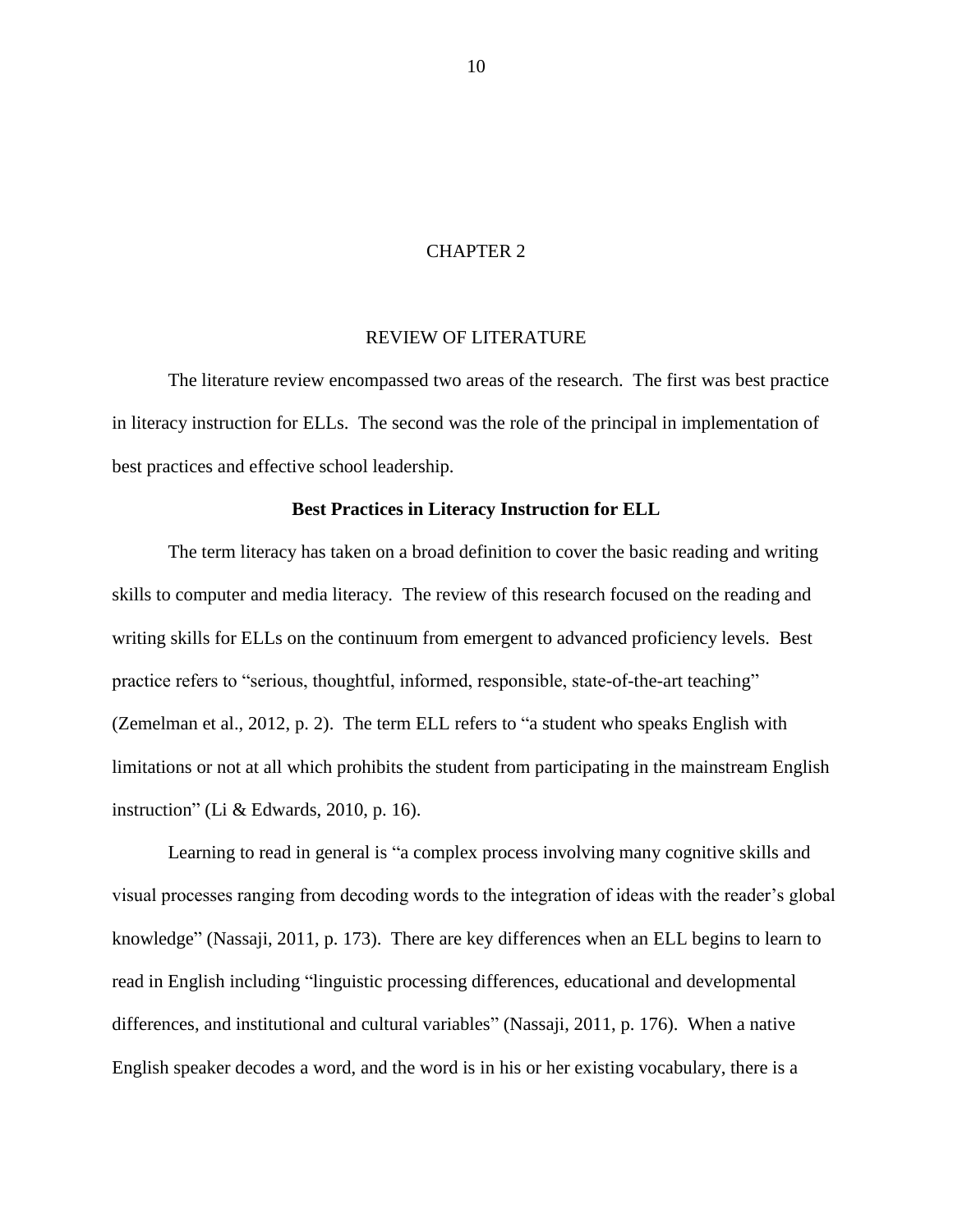point of recognition that allows the reader to know he or she has been successful. "When an ELL student decodes a new word, that rich vocabulary is not available. So when the student gets close to the correct pronunciation there is no moment of recognition, there is no 'aha' experience" (Graves, Juel, Graves, & Dewitz, 2011, p. 431). Children come to school with lots of skills "honed in their everyday experiences in a variety of multilingual contexts to deal with school literacy tasks" (Rockwell, 2012, p. 401). These are important considerations when reviewing best practices in literacy instruction for ELLs.

In 2006, the National Literacy Panel on Language Minority Children and Youth published a 669-page report reflecting current research from experts in the areas of reading, language, bilingualism, research methods, and education. There were five major findings from this report:

- 1) Instruction that provides substantial coverage in the key components of reading identified by the National Reading Panel (National Institute of Child Health and Human Development) as phonemic awareness, phonics, fluency, vocabulary, and text comprehension—has clear benefits for language-minority students.
- 2) Instruction in the key components of reading is necessary—but not sufficient—for teaching language-minority students to read and write proficiently in English. Oral proficiency in English is critical as well—but student performance suggests that it is often overlooked in instruction.
- 3) Oral proficiency and literacy in the first language can be used to facilitate literacy development in English.
- 4) Individual differences contribute significantly to English literacy development.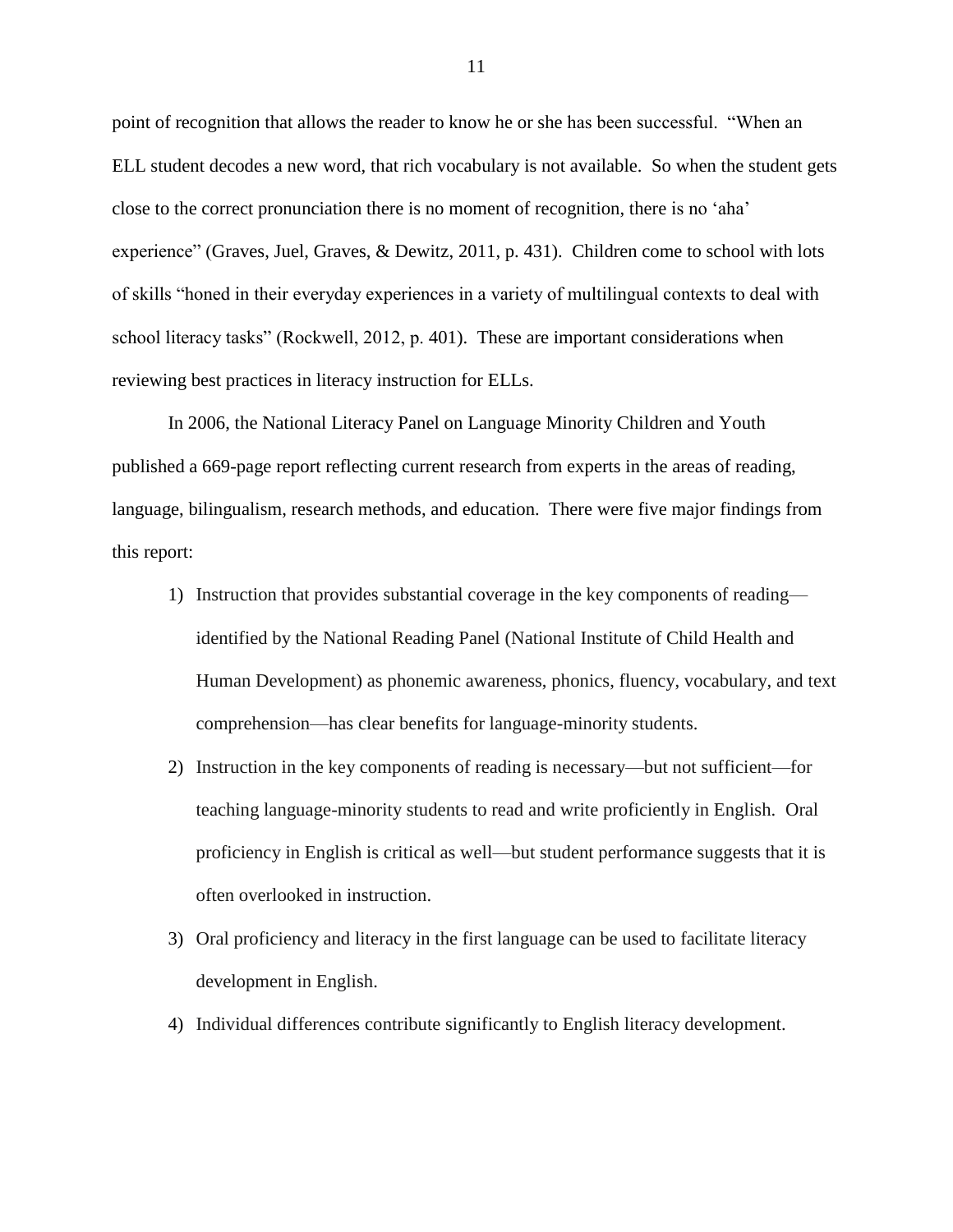5) There is surprisingly little evidence for the impact of sociocultural variables on literacy achievement or development. However, home language experiences can have a positive impact on literacy achievement. (as cited in August & Shanahan, 2006, pp. 3-7)

The best evidence in literacy practices for ELLs indicated that the highest levels of achievement come from literacy instruction in the primary language of the student (August & Shanahan, 2006). In many schools where there is a significant number of ELLs with the same native language, bilingual education is the preferred instructional approach, resulting in biliteracy (Zacarian & Hayes, 2012). Bilingual education is "used to describe instructional approaches that teaches academic skills, such as reading and writing, in the native language of the student, in addition to teaching students academic skills in English" (Li & Edwards, 2010, p. 20). Many states, including Indiana, require instruction in English only. In these cases, best practice in literacy instruction carry over to best practice in ELL instruction as well (Li  $\&$ Edwards, 2010).

Another highly regarded approach is a dual-immersion program where every student is immersed in learning to speak two languages simultaneously (Syrja, 2011). In this approach, ELL students maintain their primary language while they also learn English. Much of the ELL research has found that "bilingual and dual-immersion programs have the best long-term impact on ELL achievement" (Syrja, 2011, pp. 29-30). Both of these practices can facilitate "diverse, deep, and challenging meaning-making opportunities for ELLs" (Pacheco, 2010, p. 314).

Research indicates that learning to read depends on two basic ideas: first that written language is meaningful and second that written language it is different from spoken language. (Smith, 2012). "The least complicated entry into literacy learning is to begin to read and write in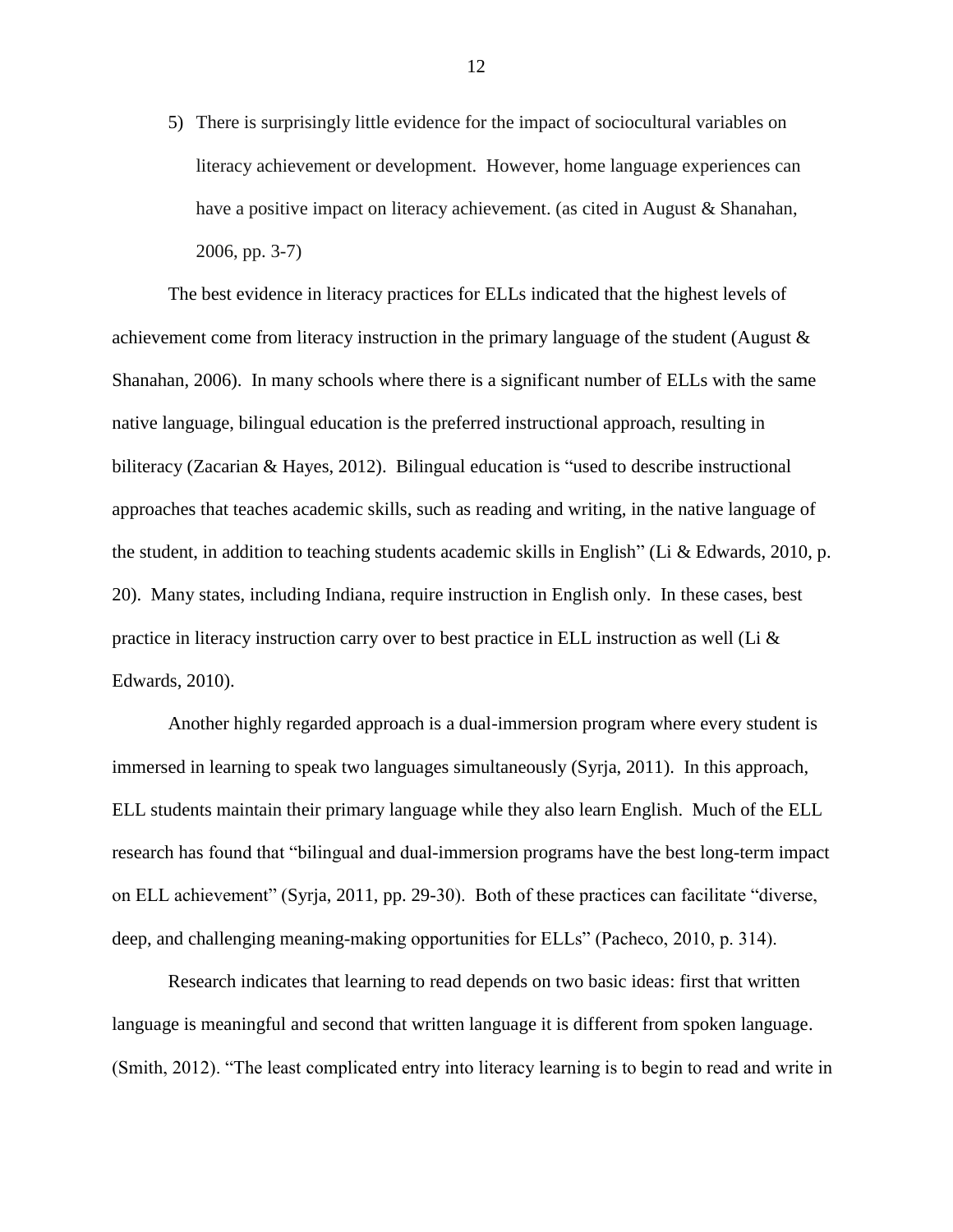the language already spoken" (Smith, 2012, Chapter 13, para. 4). For students entering school in the United States with a native language other than English, learning to read in the native spoken language is likely not an option. This complicates the introduction to the literacy process, as the initial steps to becoming literate are matching the spoken language to the printed language (Clay, 1991, p. 158). It is critical for ELL to connect instruction with meaning (Routman, 2012).

As ELL students enter schools, they must not only learn the English language and develop their oral language skills, they must additionally develop the same literacy skills as their native English speaking peers. "Students who grow up in poverty—many of whom are also English-language learners—often enter our schools with limited, academic oral language, which makes learning to read and write more difficult" (Routman, 2012, Chapter 88, para. 1).

The literacy instruction for ELLs must be aligned with intensive instruction in oral proficiency, including provision of additional practice, direct guidance, and focused feedback as they learn new grammar structures, vocabulary, rhetorical patterns, cultural references, social meanings, and inferences. (Romanova, 2009, p. 2)

As their English speaking peers learn to match their speech to the print in the text, ELL students must be supported as they "bridge the understanding of matching their speech to print in text of a language they are still learning" (Gambrell, Morrow, & Pressley, 2007, p. 123).

Language is far more than grammar and vocabulary (although a good deal of instruction in reading, in English, and in other languages, seems to assume that this is what language consists of). Knowledge of grammar and vocabulary gives no one a mastery of language, either in producing or in understanding it. By far the greatest part of any language, the "working" part of it, is idiom, the way people actually speak, and by definition idiom can't be accounted for by vocabulary and grammar. (Smith, 2012, Chapter 3, para. 56)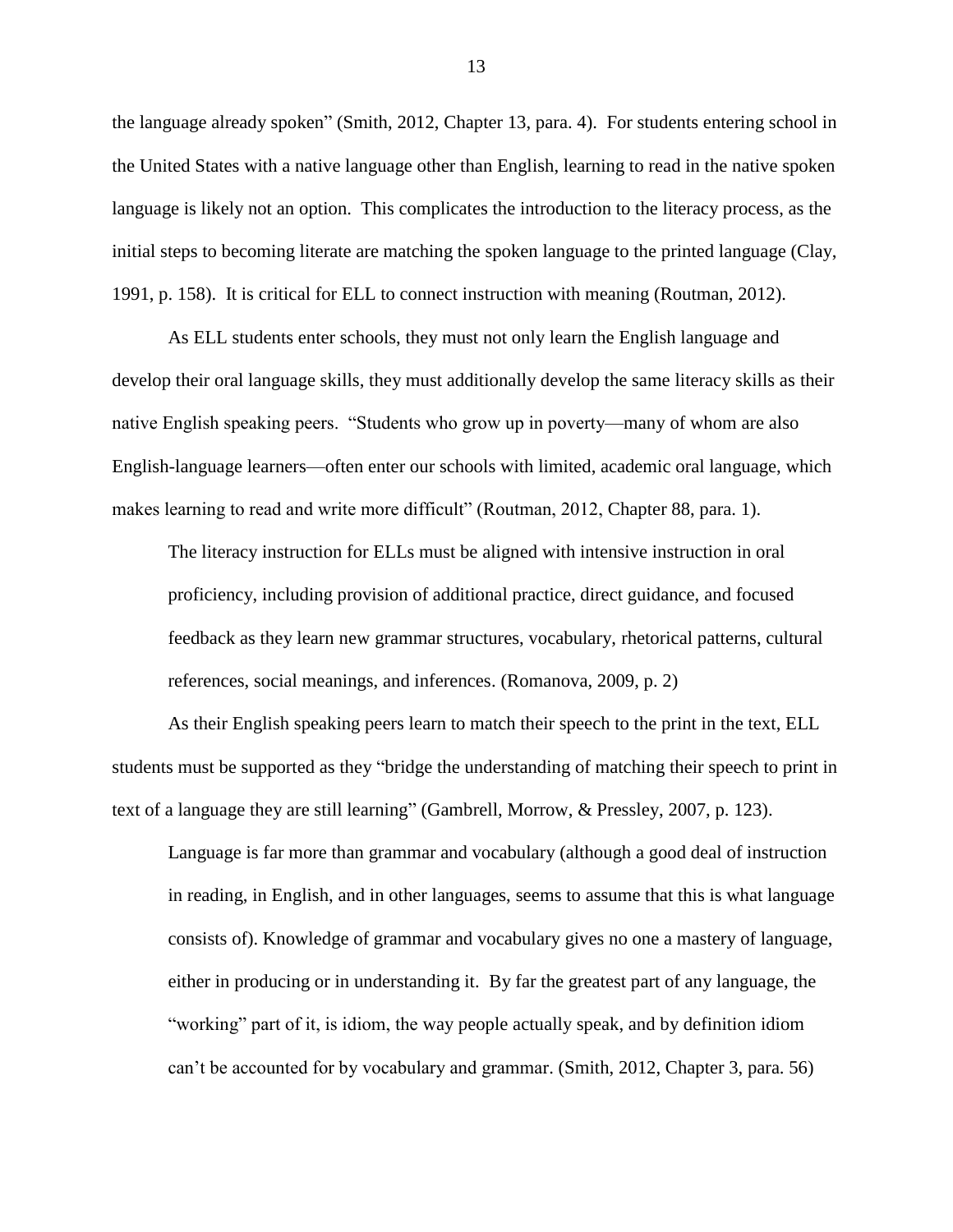Because there are two types of English students must learn, the informal oral language and the formal academic language, classroom teachers are faced with teaching both types for most ELLs due to the fact that the informal language used outside of school with families is typically not English. Academic English refers to the more abstract, complex, and challenging language associated with academic subjects (Li & Edwards, 2010).

There is no exact boundary when defining academic language; it falls toward one end of a continuum (defined by formality of tone, complexity of content, and degree of impersonality of stance), with informal, casual, conversational language at the other extreme. (Snow, 2010, p. 450)

A more concise definition was formulated by Nagy and Townsend (2012): "Academic language is the specialized language, both oral and written, of academic settings that facilitate communication and thinking about disciplinary content" (p. 92). "English language instructional programs that support English learners in American schools have shifted emphasis from supporting social English to emphasizing more Academic English. This shift is strongly supported by research on English language development in schools" (Cook et al., 2011, p. 67).

In general academic English is typically not used outside of school and includes new vocabulary for ELL students. As a student progresses through the grades, academic English increases in difficulty and complexity. Therefore, it takes an ELL more time to become proficient in academic English (Li & Edwards, 2010).

All learners—regardless of proficiency in their dialect or Standard English—must be proficient in Academic English to be successful in academic settings. The fact that *all*  students need to learn academic English, regardless of their native/home language, levels the playing field in the classroom. In other words, regardless of whether the student is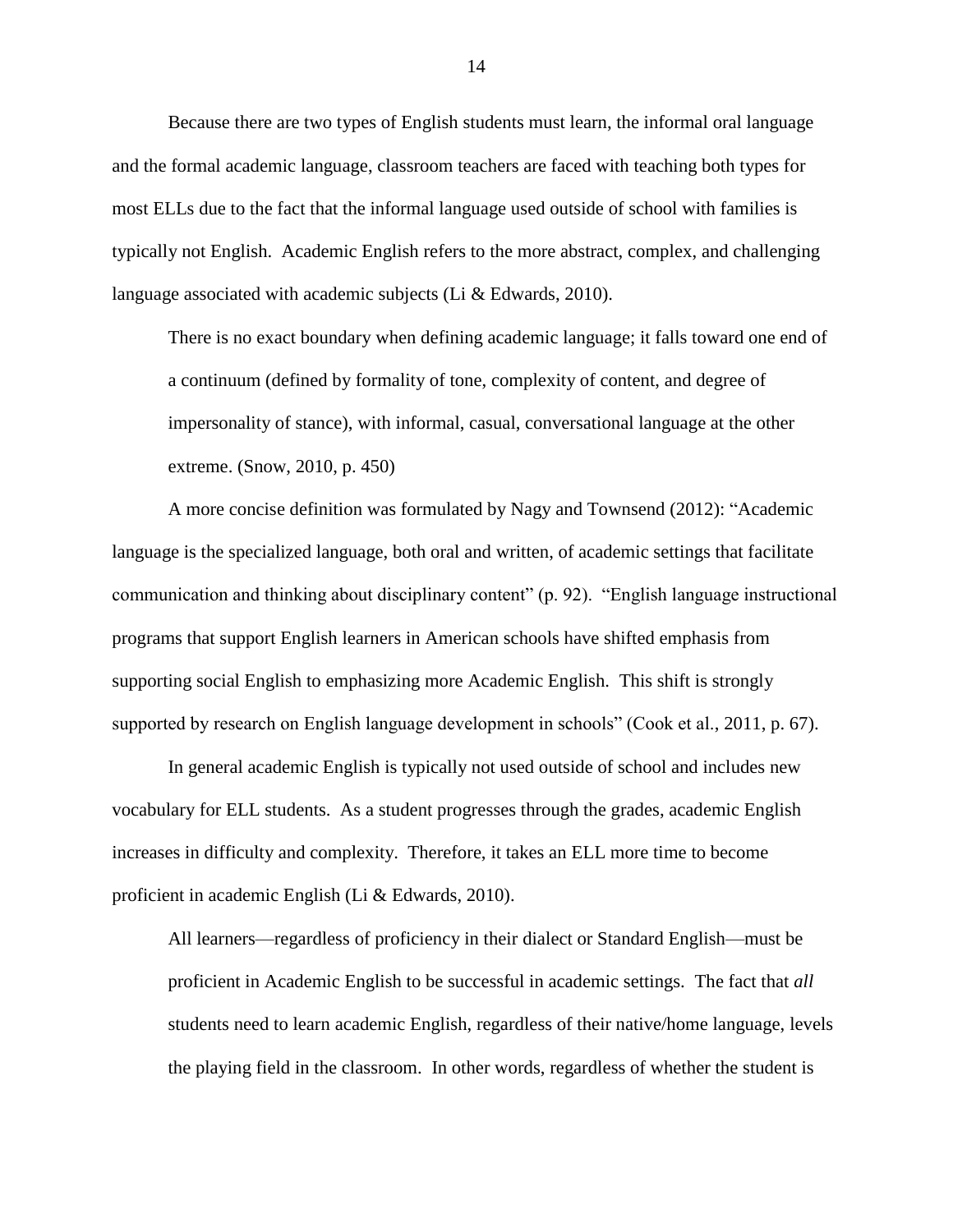speaking Spanish, Chinese, Hmong, black dialects, rural dialects, or standard English, teachers must focus on academic English instruction in the classroom while at the same time valuing and using the students' native/home language. (O'Neal & Ringler, 2010, p. 51-52)

Instructional practices that are highly effective with ELL students include clear learning goals and objectives, well-designed and structured lessons, appropriate paced instruction, active engagement and participation of students, opportunities to practice, transfer and apply new learning, feedback and monitoring, formal and informal assessments, and reteaching. Whitaker and Breaux (2012) recommend beginning each lesson by telling the students exactly what they will know or be able to do by the end of the class, use clear, measurable terms in order to help plan an effective lesson around that objective.

Effective instructional practices for all students should be the foundation for instructional practices with ELL students as well (Li & Edwards, 2010). Well-designed literacy practices include

- active engagement in meaningful, purposeful literacy across the curriculum (listening, speaking, reading, writing);
- daily activities to inform teaching (ongoing assessment); inviting spaces that nurture literacy (environment);
- flexible structures in varied settings (organization);
- quality resources to support and reinforce literacy; and
- a willingness to create a positive culture that will help students view literacy as a pleasurable pursuit (motivation). (Howard, 2012, p. 27)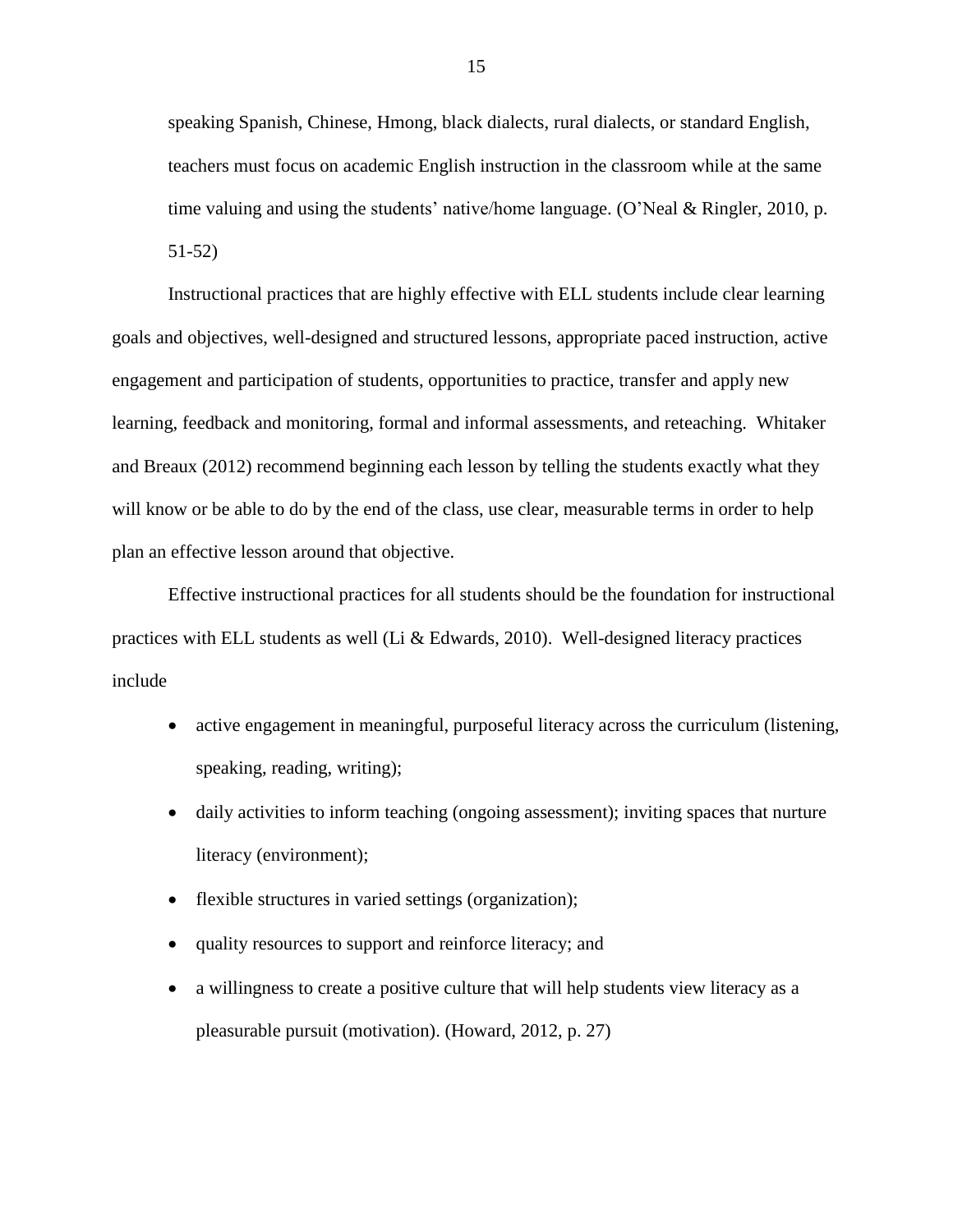ELLs, like all students, benefit greatly from explicit instruction in the five basic components of literacy: phonemic awareness, phonics, vocabulary, comprehension, and writing (Howard, 2012). Additionally, other instructional practices that have been found to be beneficial include cooperative learning, mastery learning, interactive learning, and direct instruction (Howard, 2012). According to Allington and Gabriel (2012), there are six elements of effective reading instruction that need to happen daily in order for all students to be successful:

- 1) Every child reads something he or she chooses.
- 2) Every child reads accurately.
- 3) Every child reads something he or she understands.
- 4) Every child writes about something personally meaningful.
- 5) Every child talks with peers about reading and writing.
- 6) Every child listens to a fluent adult reader. (pp. 10-14).

#### **Intensive Reading**

The amount of reading any student engages in on a daily basis has a direct impact on achievement. Students need to read volumes of text and engage in deeper levels of reading. Rereading familiar texts is also beneficial to all students.

Various studies recommend a number of techniques for scaffolding reading, including: building on prior knowledge, using hands-on inquiry activities, introducing key vocabulary in context, developing students' graphic literacy, vocabulary skills, and academic vocabulary, and using a variety of comprehension checks, including verbal and nonverbal tasks. These techniques can be integrated into a lesson format with distinct prereading (preparing to read), reading (reading the text) and postreading phases (followon activities). (Collins, 2009, p. 8)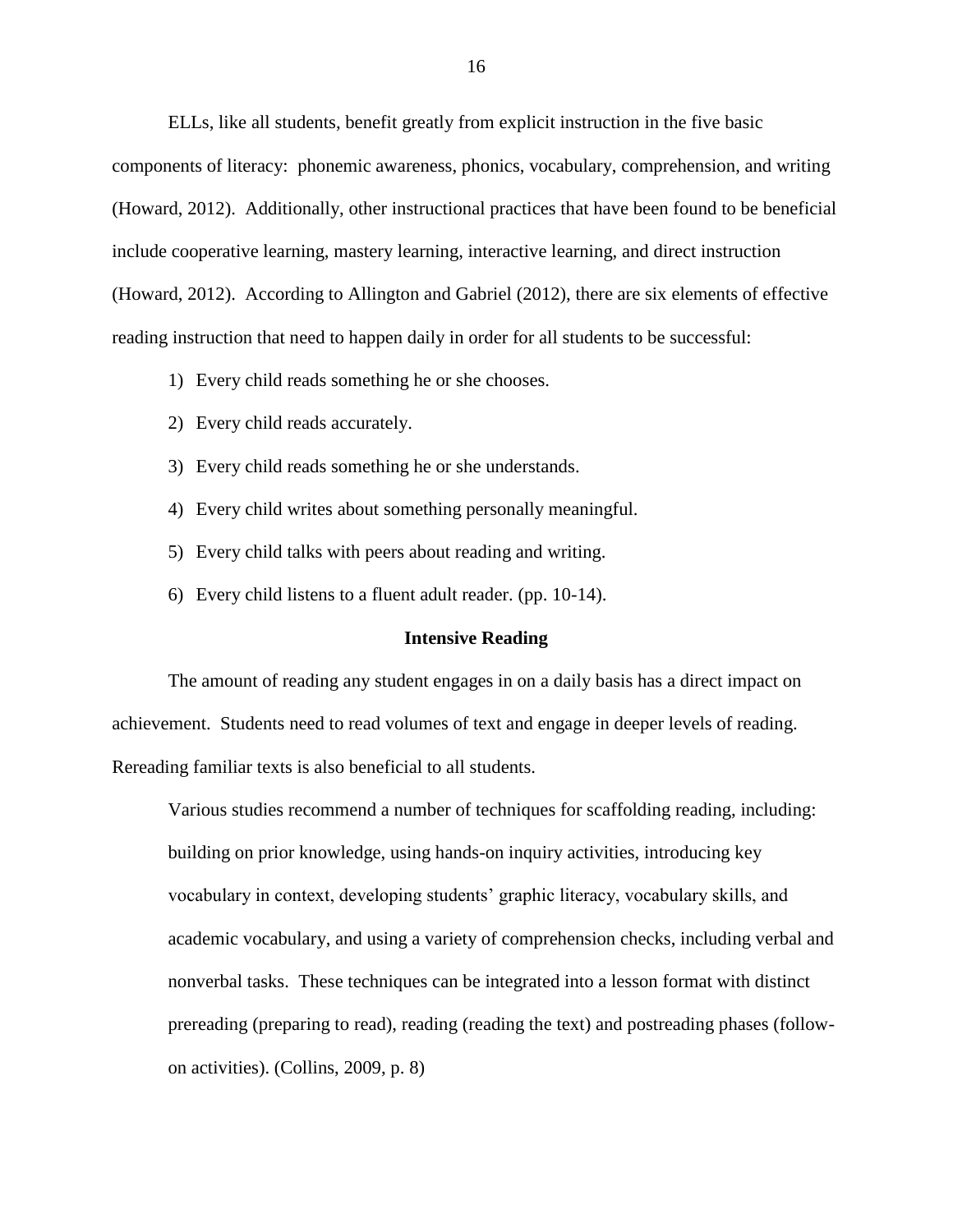Scaffolding strategies run the gamut in the academic literature. Two models seem useful to begin addressing the linguistic and academic needs of ELLs: one aims to integrate language development and content instruction in sheltered instruction programs, while the other targets the improvement of students' reading comprehension skills (Rojas, 2007).

#### **Phonemic Awareness**

Developing phonemic awareness is a fundamental step for all learners. "Children learning English may acquire literacy skills in English in a similar manner as native speaking children, although their alphabetic knowledge may precede and facilitate the acquisition of phonological awareness in English" (Chiappe, Siegel, & Wade-Woolley, 2002, p. 369). Picture sorts, where students sort pictures based on the initial sounds, and other game like activities associated with phonemes in words are activities that support the phonemic awareness of ELL students (Li & Edwards, 2010).

**Phonics.** All students must understand the sound and letter relationship to have early success in literacy. Many activities and games support this type of learning including picture sorts, word sorts, making words, and building word families (Li & Edwards, 2010).

**Fluency.** "Fluency is usually equated with speed but reading specialist look for smoothness and expression as well as conversational speed" (Fielding, Kerr, & Rosier 2007, p. 75). Repeated readings of texts supports fluency for ELLs. "These activities lead to and strengthen reading, oral fluency, and comprehension" (Herrell & Jordan, 2012, p. 218).

**Vocabulary.** In terms of content reading, two types of vocabulary must be developed with ELL students, content, specific vocabulary and academic vocabulary (Collins, 2009). An ELL can experience slow progress as the content knowledge and vocabulary become more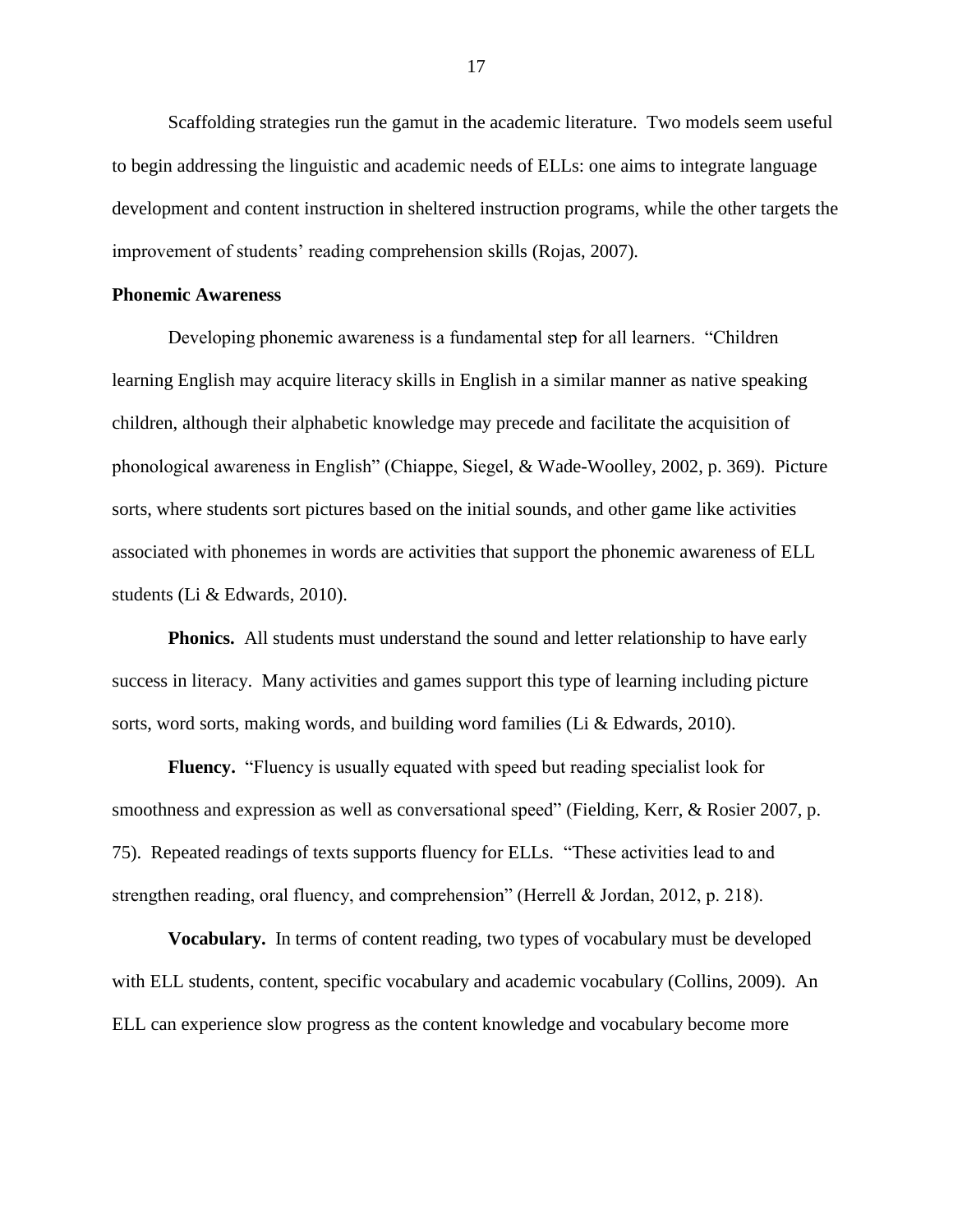academic in nature. Special attention must be given by the learner to not only acquire the skill, but also understand the content.

It is critical that teachers worked to develop ELL's English oral language skills, particularly vocabulary, and the content knowledge from the time they start school, even before they have learned the reading 'basics.' Vocabulary development is, of course, important for all students; but it is particularly critical for ELLs. (Li & Edwards, 2010, p. 29)

Visual representations of key concepts provide ELL students with non-linguistic supports for new vocabulary learning (Li & Edwards, 2010). Cooperative learning is also an effective strategy for learning new vocabulary for ELL students (Lewis-Moreno, 2009).

Teachers need to provide high-quality vocabulary instruction throughout the learning day. Teachers need to be intentional and purposeful during instruction by layering in various synonyms for words, moving from basic to more sophisticated vocabulary. Essential content words need to be taught in depth and preferably before the lesson. This frontloading provides additional support to students (Rojas, 2007; Routman, 2012). Additionally, instructional time needs to be used to address the meanings of common words, phrases, and expressions ELL students have not yet learned. "For our English-language learners and students who struggle, understanding and applying key vocabulary words are vital. It is often a lack of academic vocabulary that severely limits students' understanding of content and concepts" (Routman, 2012, Chapter 68, para. 1).

Vocabulary instruction is essential in teaching English learners to read. It is rare that core reading programs include adequate guidelines for vocabulary instruction for English learners. "We cannot continue to simply fine-tune existing programs and practices in order to address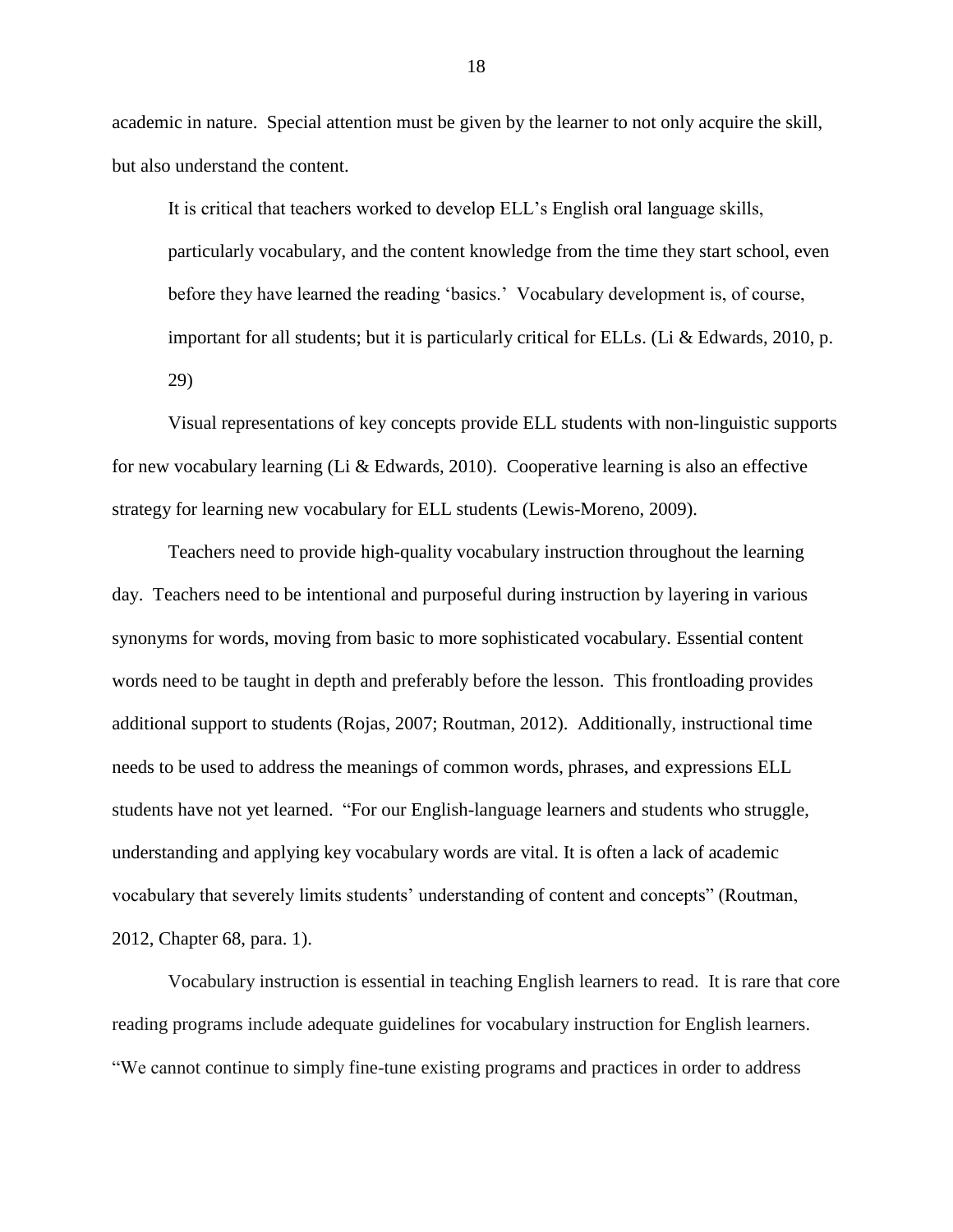literacy learning difficulties many students now experience in our schools" (Allington & Walmsley, 1995, p. 257). Districts need to provide teachers with tools that will help them support vocabulary development. Researchers converge in noting that effective vocabulary instruction includes multiple exposures to target words over several days and across reading, writing, and speaking opportunities. A small but consistent body of intervention research suggests that English learners will benefit most from rich, intensive vocabulary instruction that emphasizes *student-friendly* definitions, that engages students in the meaningful use of word meanings in reading, writing, speaking, and listening, and that provides regular review. The goal of rich vocabulary instruction is for students to develop an understanding of word meanings to the point where they can use these and related words in their communication and as a basis for further learning (Gersten et al., 2007).

In order for ELLs to attain "rigorous content standards, intensive Instruction of academic vocabulary and related grammatical knowledge must be carefully orchestrated across the subject areas for these students to attain rigorous content standards" (Syrja, 2011, p. 160). Syrja (2011) suggested addressing ELL vocabulary needs in the following ways:

- *Encourage wide reading.* Vocabulary grows as a consequence of independent reading and increasing reading volume.
- *Direct-teach important individual words.* Students learn new words using various teacher-directed instructional strategies.
- *Teach word learning strategies.* Students independently learn new words when they use strategies such as exploring context and analyzing prefixes.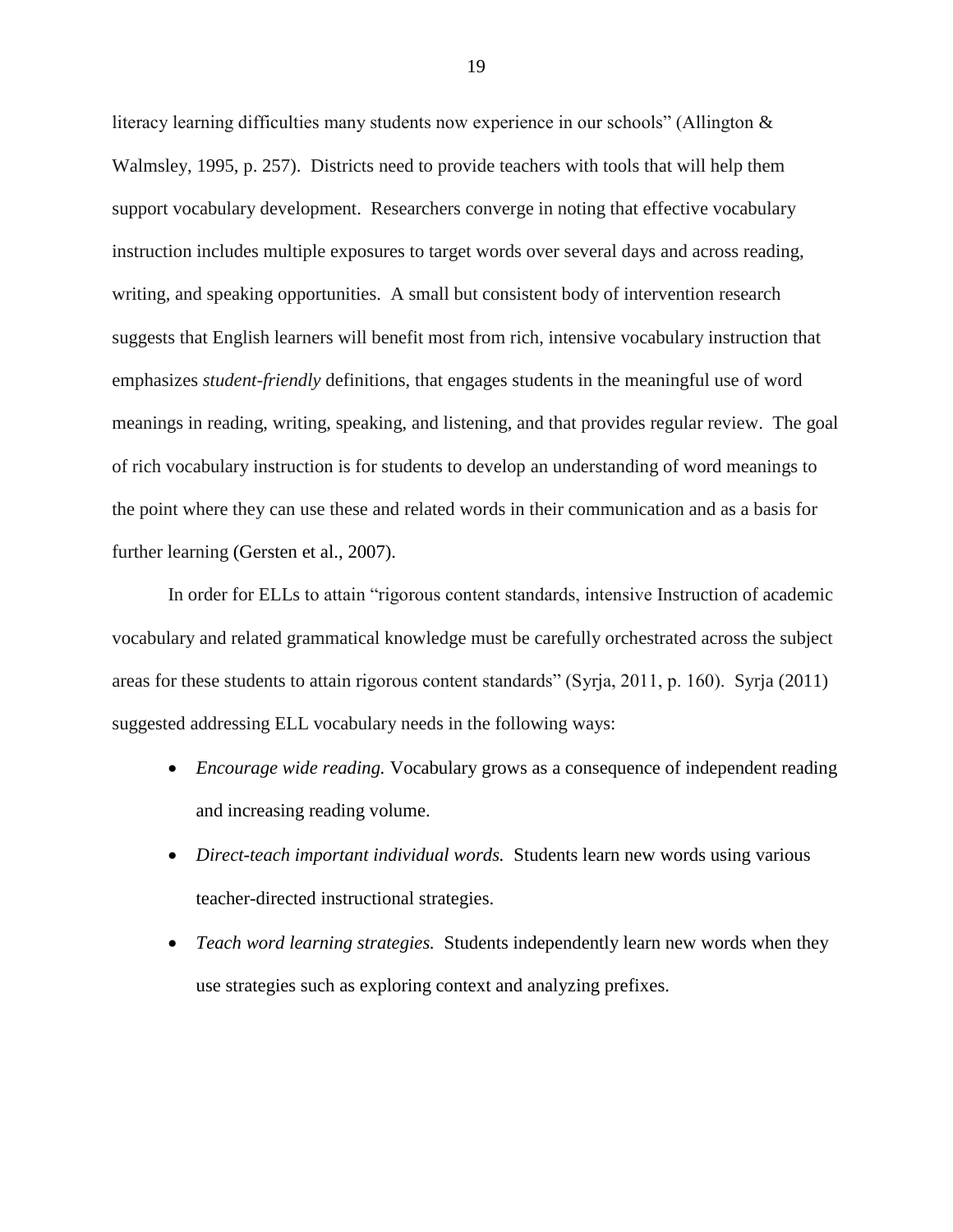*Foster word consciousness.* Vocabulary develops when students engage in various activities to increase language play, word choice in writing, and sensitivity to word parts. (p. 160)

#### **Reading Comprehension**

As ELL students work to make sense of texts, they must build on prior knowledge (Li & Edwards, 2010). Comprehension is the most important reading component for ELLs and that "comprehension be given priority to ensure that they see reading and writing as meaningful and functional activities" (Cloud, Genesee, & Hamayan., 2009, p. 41). Other strategies to support comprehension include

- 1. Prediction. Students use background knowledge, cover illustrations, and/or text to predict what might happen in a story. For informational text, students may peruse illustrations, maps, charts, and so on to get a sense of the topic before reading.
- 2. Monitoring and Clarifying. Students realize when they are confused by text and reread to clarify passages that do not make sense. The important part of monitoring and clarifying is rereading to fix up comprehension issues.
- 3. Questioning. Students spontaneously form question about the content of text before, during, and after reading. These questions are not the typical comprehension questions to which the teacher already has the answer. These are questions that help the reader focus closely on text in response to his or her questions.
- 4. Summarizing. Students understand the most important content shared in a passage or text.
- 5. Visualizing. Students create mental images of the text during and after the reading. (Li & Edwards, 2010, pp. 92-93)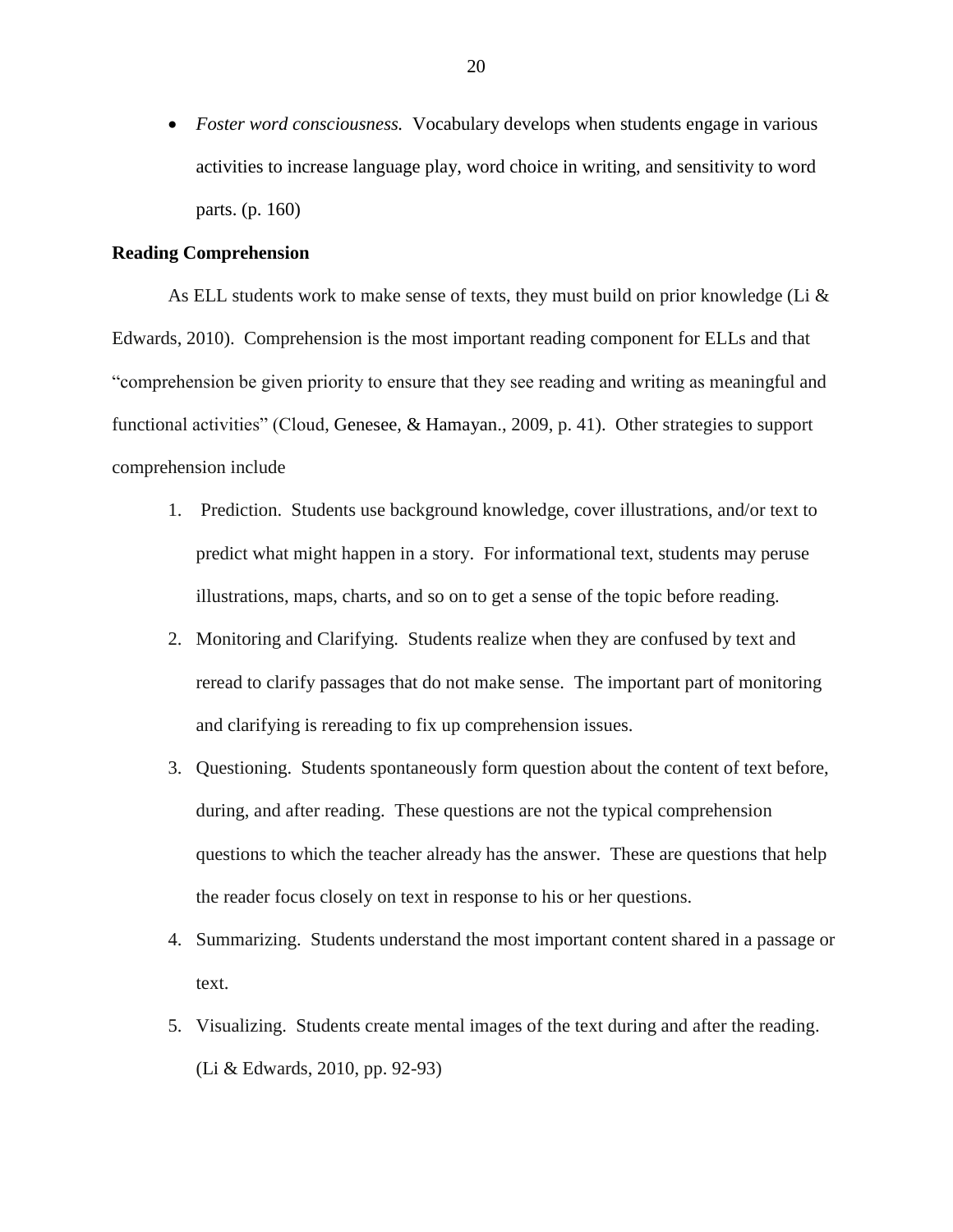**Writing.** "The primary goal for writing instruction for ELLs is to motivate them to write and help them develop an enjoyment of writing" (Xu, 2010, p. 197). ELL students need many opportunities to write in a variety of genres and settings to effectively develop writing skills. Ideally, ELL students would engage in writing activities in their primary language and then transfer these ideas to English (Li & Edwards, 2010). There are six principles for writing practices with ELL students:

- 1. Providing students with opportunities to write about their experiences enhances their understanding of themselves in new contexts.
- 2. Providing students with opportunities to keep open-ended journals allows them to develop critical awareness of who they are.
- 3. Opportunities to write in multiple genres across the school day are key to enhancing students' development as writers.
- 4. Responding to students' writing is essential for improving their writing and validating their development.
- 5. Allowing students to write in their native language builds successful English writers.
- 6. Talking to children about similarities and differences between languages facilitates metalinguistic awareness. (Li & Edwards, 2010, pp. 104-120)

Modifications to English only instruction are critical to the success of ELLs. There are many generic scaffolds and supports to learning that are beneficial to all students, including students who need additional learning supports. These modifications include the following:

• Predictable and consistent classroom management routines aided by diagrams, lists, and easy-to-read schedules on the board or on charts, to which the teacher refers frequently.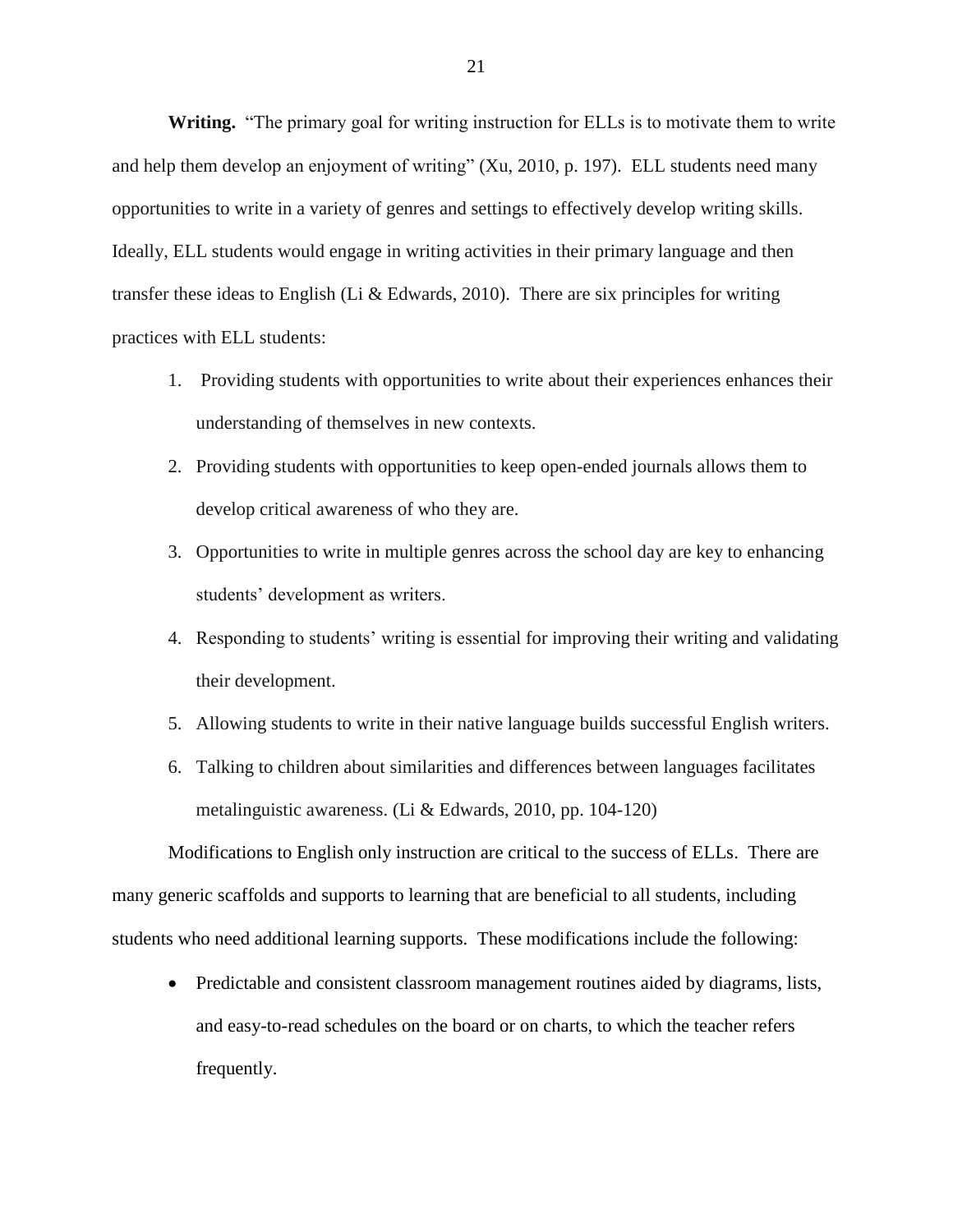- Graphic organizers that make content and the relationship among concepts and different lesson elements visually explicit.
- Additional opportunities for practice during the school day, after school, or for homework.
- Redundant key information (e.g., visual cues, pictures, and physically gestures) about lesson content and classroom procedures.
- Identifying, highlighting, and clarifying difficult words and passages with texts to facility comprehension and, more generally, greatly emphasizing vocabulary development.
- Helping students consolidate text knowledge by having the teacher, other students, and ELLS themselves summarize and paraphrase.
- Giving students extra practice in reading words, sentences, and stories to build automaticity and fluency.
- Providing opportunities for extended interactions with teaching and peers.
- Adjusting instruction (teacher vocabulary, rate of speech, sentence complexity, and expectations for student language production) according to students' oral English proficiency.
- Targeting both content and English language objectives in every lesson.
- Use of reading materials that take into account students' personal experiences, including relevant aspects of their cultural background, which aids their reading comprehension. (Li & Edwards, 2010, p. 34)

To assist ELLs categorize and classify information, graphic organizers are an essential literacy tool (Rojas, 2007). Additionally, graphic organizers can be used to assist students in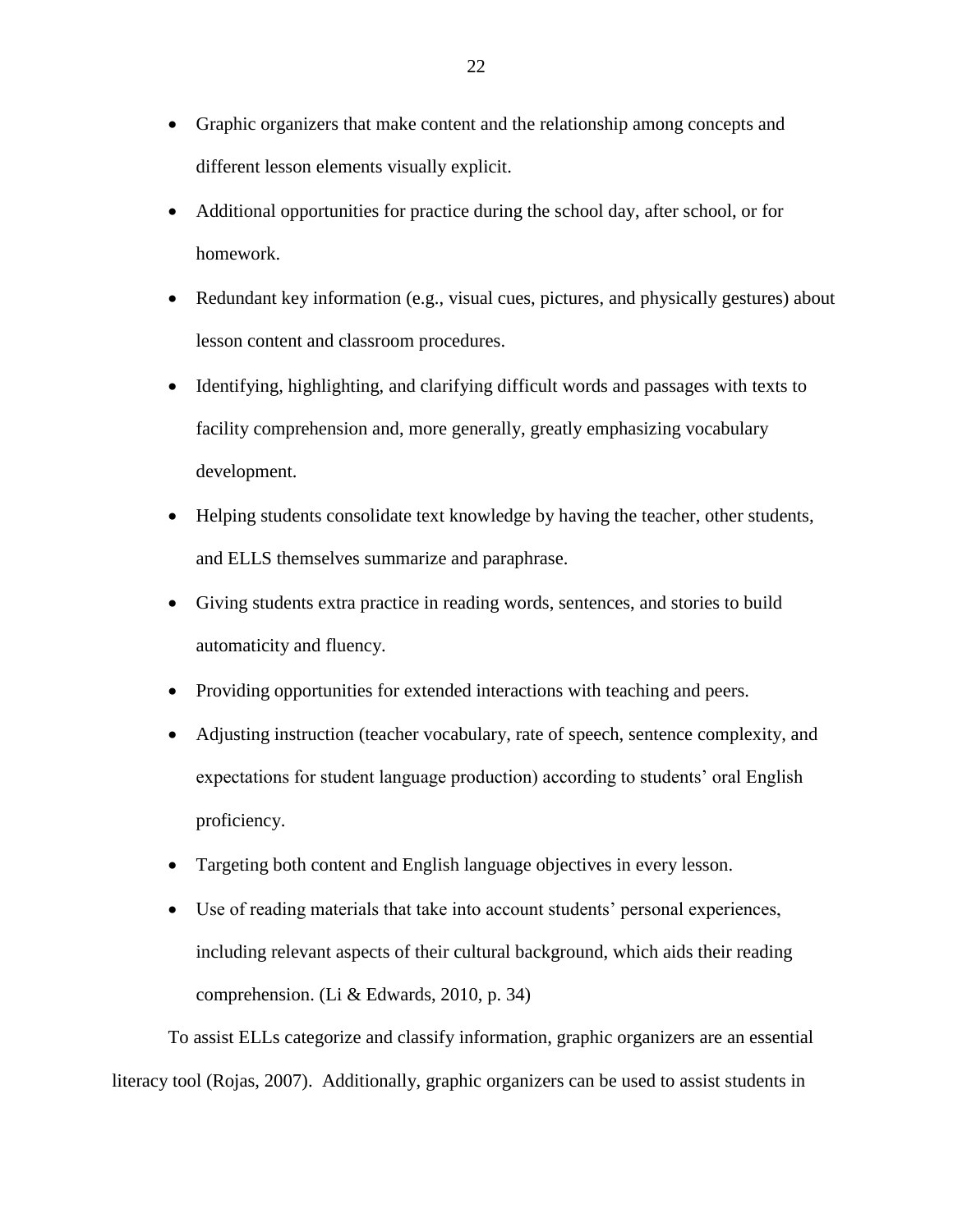comparing and contrasting information. These instructional tools help ELLs build vocabulary, build background knowledge, and support understanding (Rojas, 2007).

**Sheltered instruction.** The sheltered instruction observation protocol (SIOP) model is a common approach to ELL instruction. In this approach, instruction is delivered in English and explained in the primary language as needed. This instruction model is usually used in schools when there are speakers of many different languages and not enough of any one language to support bilingual education (Zacarian & Haynes, 2012). This approach is organized around eight components essential for making grade-level content accessible for ELLs and for helping them develop academic and language skills: preparation, building background, comprehensible input, strategies, interaction, practice/application, lesson delivery, and review/assessment. These areas are further divided into a total of 30 strategies.

The SIOP instructional model is an all-inclusive lesson planning and delivery model that is ideal for every student, not just for ELLs. The use of this comprehensive model results in effective content-based ELL teaching practices that, when implemented systematically, ensure success for all learners. (Dumas-Landisi & Honigsfeld, 2010, p. 74)

Six principles for teaching ELL students drawn from the SIOP model include

- Joint productive activity: Providing an opportunity for group work in which there is a definite product, with participation and scaffolding by the teacher.
- Language and literacy across the curriculum: Providing opportunities to develop and use oral and written language in all content instruction, including mathematics, science, and art.
- Curricular connections: Building curriculum around students' backgrounds, cultures, interests, and linguistic strengths.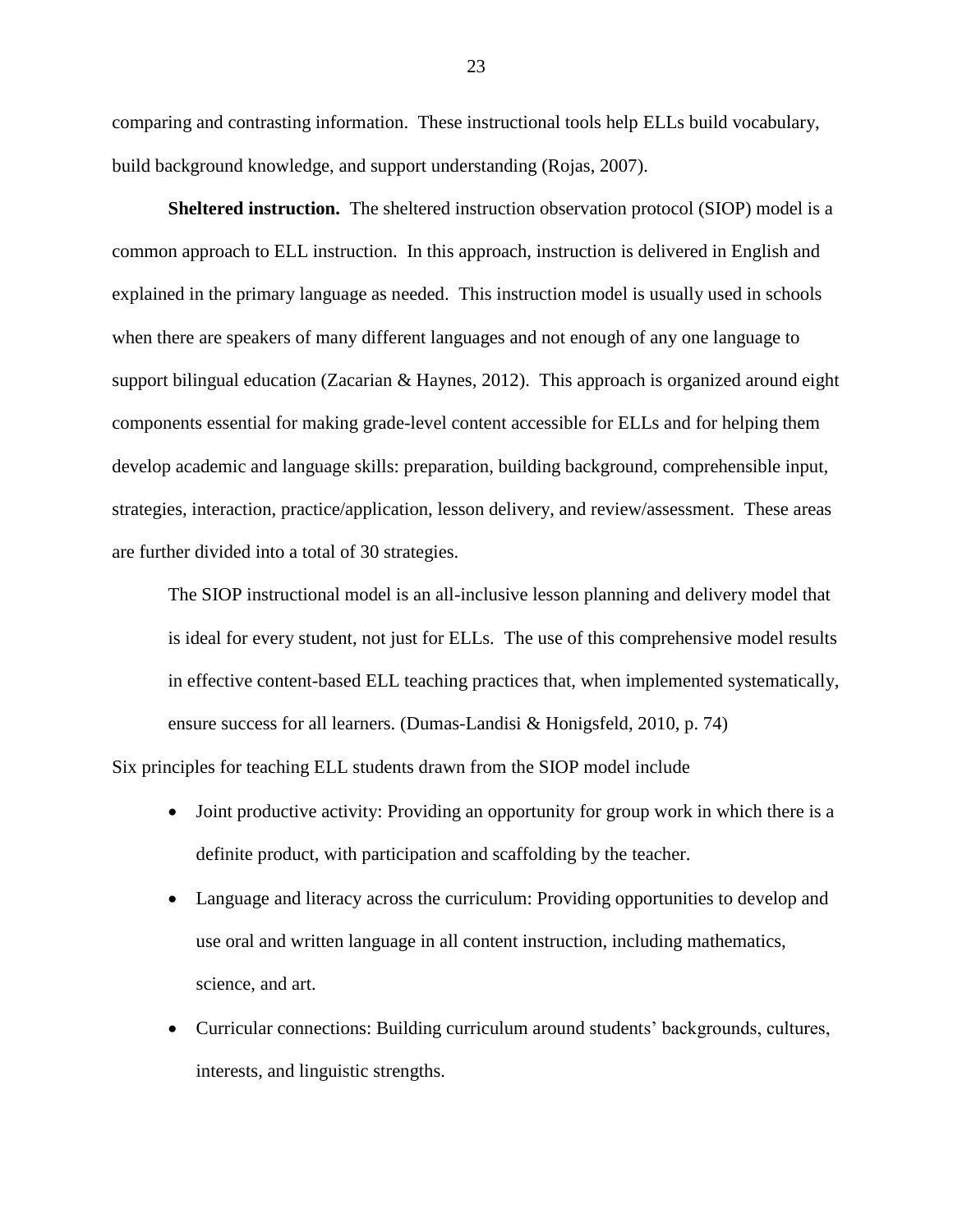- Rigorous curriculum and teaching: Taking special care not to dumb down the curriculum for ELLs, but to keep the content at the grade level provided to the other students through adapted texts, high-level questioning, multimodal texts, and more.
- Instructional conversation: Implementing carefully planned conversations around content, so that students have an opportunity to learn, develop, and practice the language of disciplines, while constructing new understandings about content.
- Family involvement: Finding new ways to involve families in the education of their students, both in school and out. (Li & Edwards, 2010, p. 66)

As Zacarian and Haynes (2012) warned, "Even well-crafted sheltered instructional practices may not serve beginning language learners well. This instructional model may work better with intermediate-level English learners" (Zacarian & Haynes, 2012, p. 43).

**Grouping configurations.** "The importance of English language learners having regular interaction with their English-speaking peers in a variety of settings cannot be underestimated; the latter serve as language models and an important source of feedback" (Lewis-Moreno, 2009, p. 19). Students, particularly ELLs are more likely to interact in small group settings or working with partners. These opportunities allow students to use specific vocabulary and practice oral language in a less threatening environment (Marzano, 2004). Productive group work, in a school setting, which results in new understandings, leads to academic and social growth (Frey, Fisher, & Everlove, 2009, p. 13).

One strategy for grouping ELL students with native English speakers is the "Think-Pair-Share" grouping. With this strategy, students are engaged with the learning and have "an opportunity to rehearse their responses in a safe space before responding in front of the entire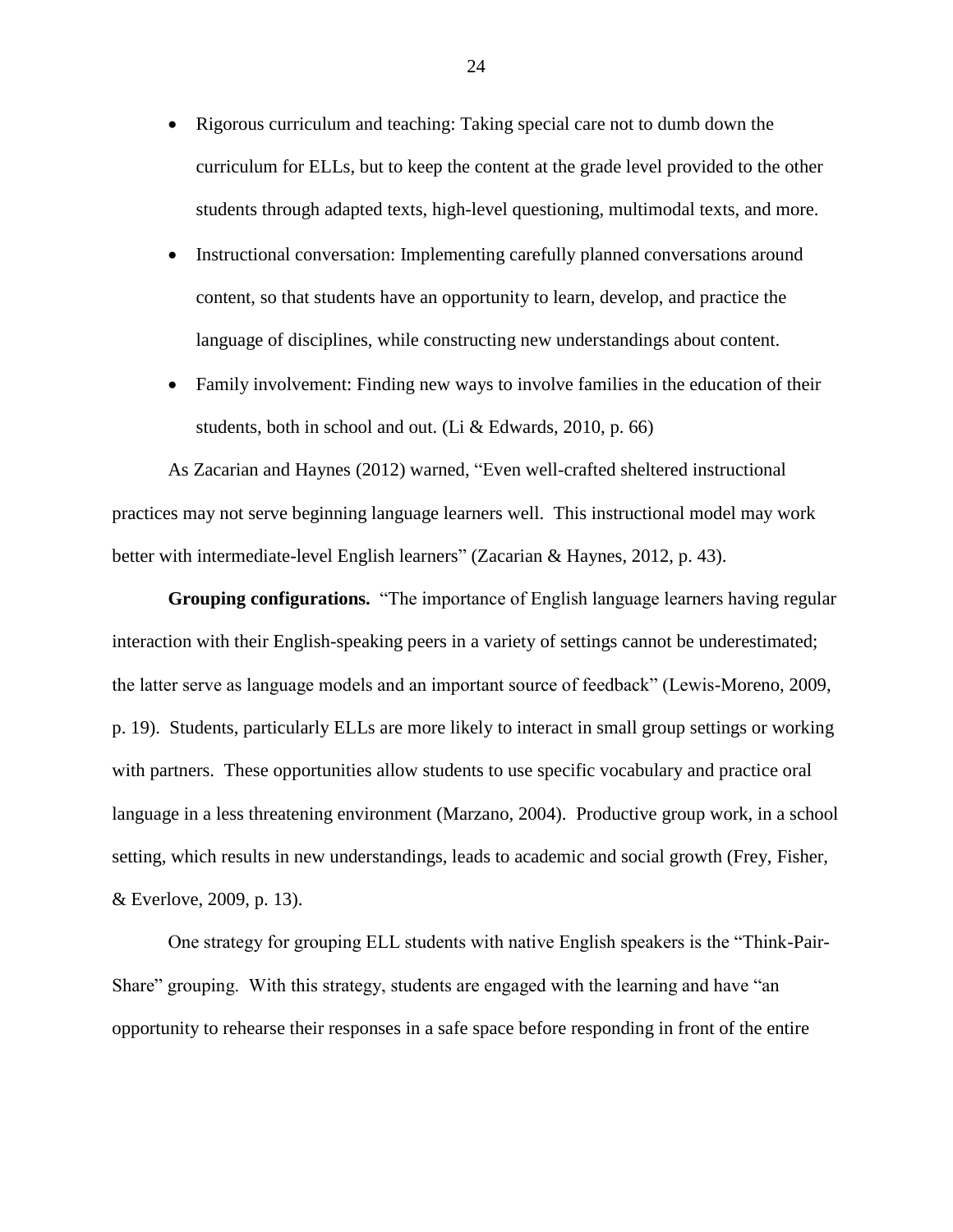class and teacher" (McTighe & Wiggin, 2013, p. 53). "Additionally, this strategy provides students with more wait time to formulate responses" (McTighe & Wiggins, 2013, p. 53).

The value of using cooperative learning strategies in linguistically mixed classrooms is clear. Students have opportunities to use new vocabulary in meaning ways in an inclusive setting. The social interaction that is required benefits ELLs who are adjusting to a new school setting. (Lewis-Moreno, 2009, p. 20)

**Engagement.** The most highly effective teachers are those with the highest levels of engagement (Li & Edwards, 2010). There are a number of engagement strategies that can be used in the classroom to increase the engagement levels of all students, but are particularly supportive to the ELL student. These strategies include

- 1. Sharing by Partners. Students are formed into partners by the teacher to make sure the partnerships are appropriate.
- 2. Numbered Heads. Students, sitting at tables, are each given a number. Teacher calls for responses to topics by number.
- 3. Whole-Class Response. Students have whiteboards or response cards. All students show their responses.
- 4. Written Response. Students write responses on sticky notes or paper. Students share comments with other students or partners.
- 5. Four Corners. The teacher uses the four corners of the classroom to group students into sharing responses by varying categories.
- 6. Cast Your Opinion. Students decide their viewpoint on a topic and move to one side of the room with other like-minded students. Then they try to convince the others of their opinion. (Li & Edwards, 2010, p. 98-99)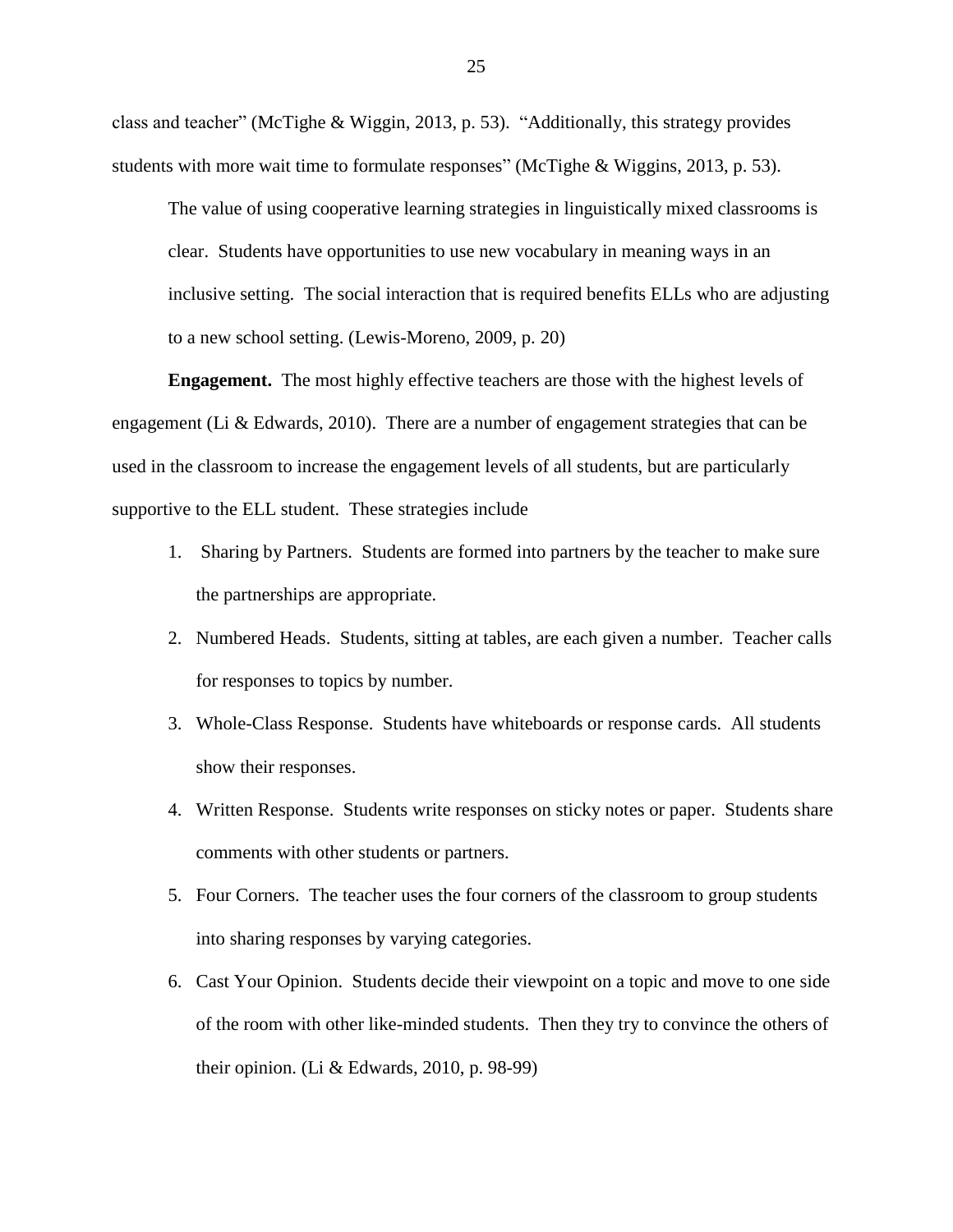To ensure that all students are fully engaged in the reading, writing, or listening process, they need to understand the three rules to engagement—before, during, and after. Building student background knowledge and establishing the expectations for active involvement are essential when presenting new material. Each step of the Three Rules to Engagement process requires that students do something physical: read, write, move, act out, or express in some capacity to demonstrate that they understand the objectives of the lesson. Being mentally engaged in a lesson is not sufficient; being actively engaged is the primary goal. We believe that in addition to activating students' background knowledge, it is essential to consider their learning styles and to adjust one's teaching style to the needs of the students. We ask ourselves, "What do my students need to achieve the goal of the lesson?" (Dumas-Landisi & Honigsfeld, 2010, p. 76).

**Differentiation.** In working with ELLs, there are eight key strategies that work well with differentiating instruction. These key strategies focus on making modifications to instruction, building on background knowledge, determining key concepts, and modifying vocabulary instruction. Additionally, implementing cooperative learning and incorporating technology are also beneficial (Zacarian & Haynes, 2012, p. 74). Below are the eight key strategies for English learners (ELs) as referenced in Zacarian and Haynes (2012):

- 1. Provide information that beginning ELs can understand.
- 2. Link new information to students' background knowledge.
- 3. Determine key concepts for the unit, and define language and content objectives for each lesson.
- 4. Modify vocabulary instruction for ELs.
- 5. Use cooperative learning strategies.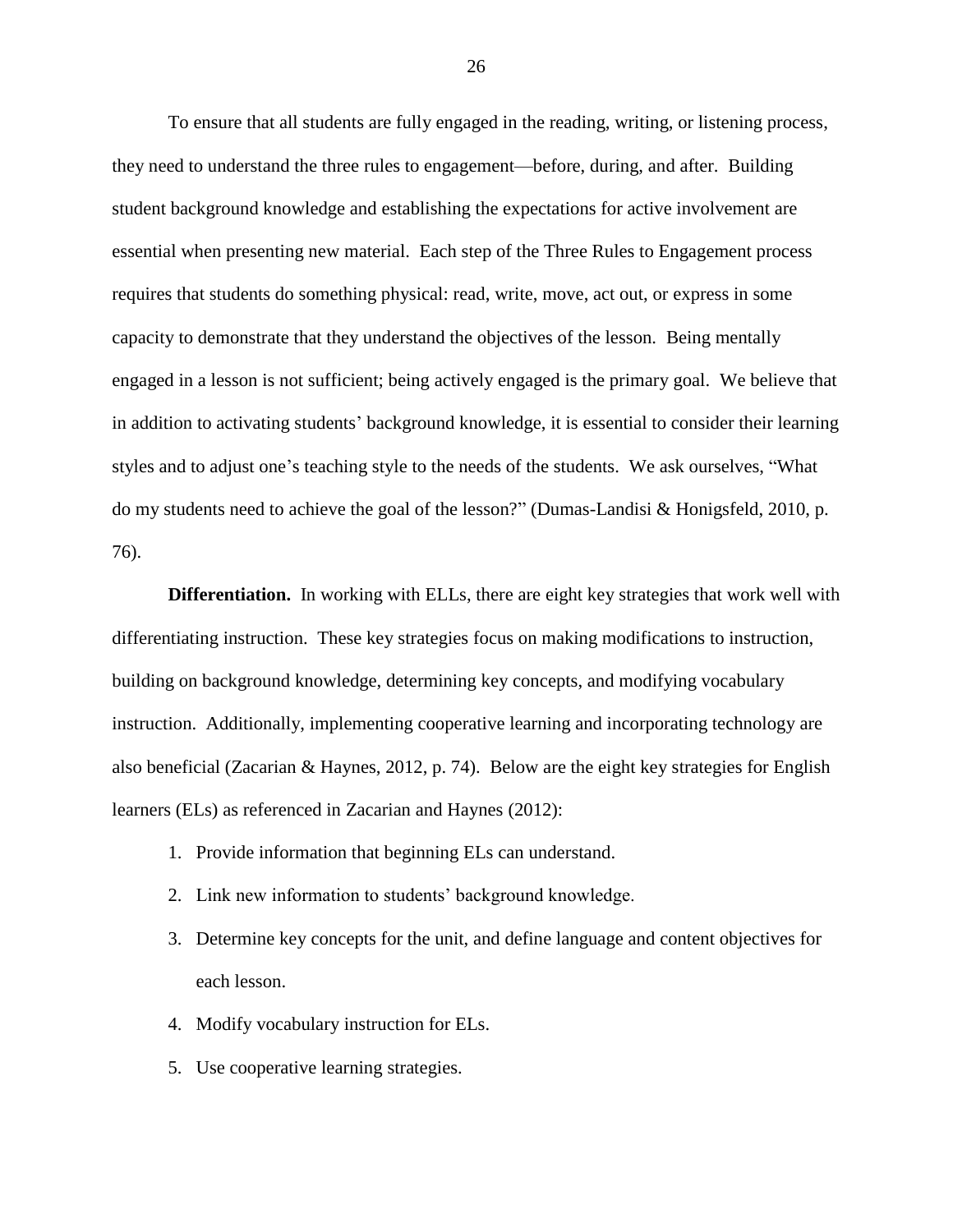- 6. Modify testing and homework for ELs.
- 7. Differentiate instruction for ELs with technology.
- 8. Teach thinking to ELs. (p. 74)

# **Reciprocal Teaching**

In this method, the teacher and the student take turns in the role of the teacher, leading the discussion about the reading (Syria, 2011). This approach can be used to engage ELLs and make them more confident in their abilities. It has been found to be "particularly beneficial for English learners because of its systematic teaching and practice of strategic reading strategies" (Syrja, 2011, pp. 148-149). There are four strategies that constitute reciprocal teaching.

- 1. *Prediction,* which activates prior knowledge about the text and helps readers make connections between new information and what they already know.
- 2. *Clarifying,* which promotes deep comprehension as students share their uncertainties about unfamiliar vocabulary, confusing text passages, and difficult concepts.
- 3. *Questioning* or *question generating,* which encourages readers to engage with text rather than responding only to teacher questions.
- 4. *Summarizing,* which collaboratively enables all readers to increase their comprehension of difficult texts. (Syrja, 2011, p. 149)

Providing explicit instruction to ELL students and teaching in ways that are culturally and linguistically responsive to students' needs are indicators of effective ELL instruction (Haager, Klingner, & Aceves, 2010, p. 154). Other characteristics of effective instruction included

- 1. Keep a positive, can-do attitude.
- 2. Be tenacious and stay committed.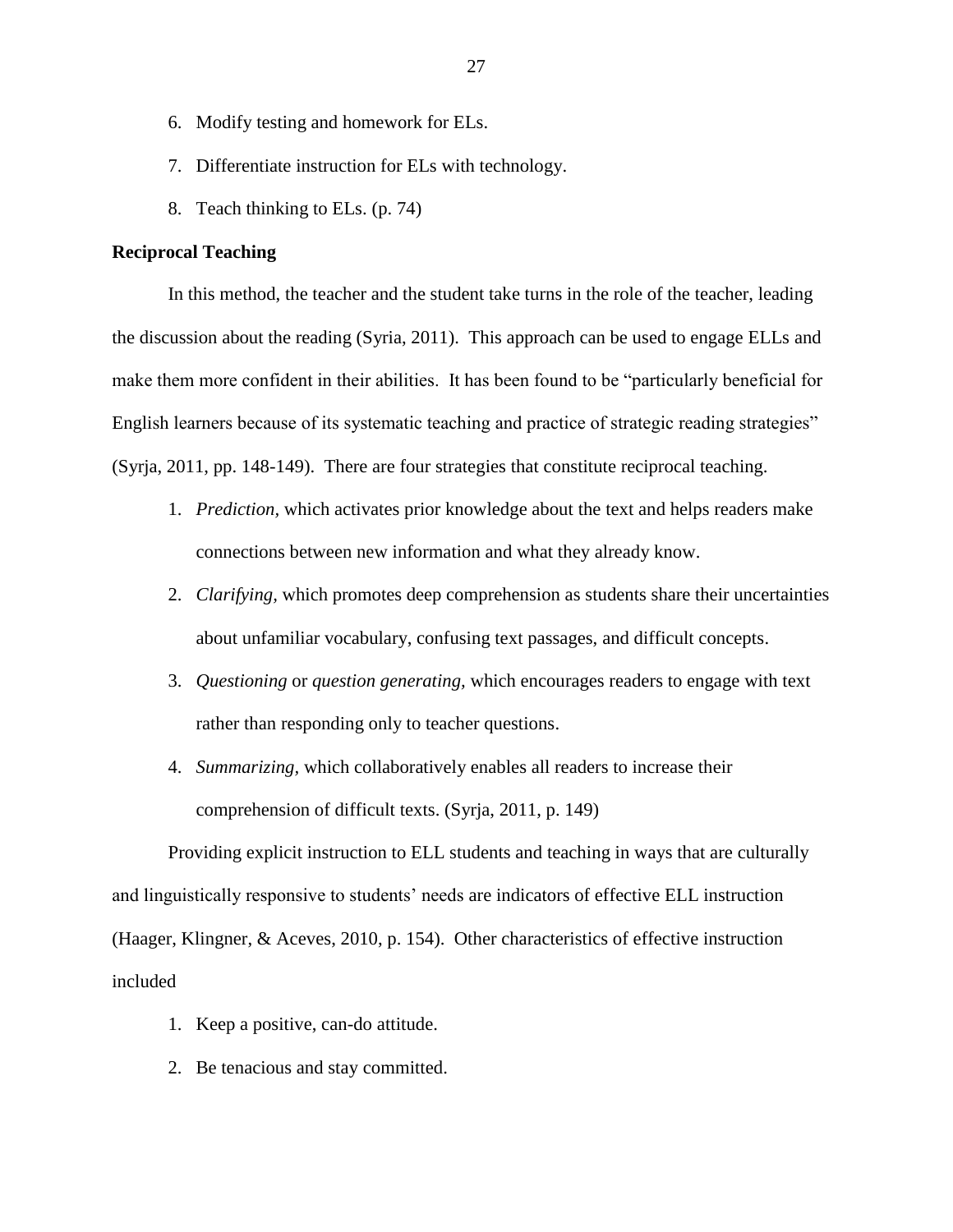- 3. Provide a supportive learning environment.
- 4. Be responsive to your students.
- 5. Teach to the whole child and build relationships.
- 6. Excel at classroom management.
- 7. Set high expectations.
- 8. Tap into and build on students' prior knowledge.
- 9. Provide explicit, focused instruction.
- 10. Focus on vocabulary and oral language development.
- 11. Emphasize reading comprehension.
- 12. Make connections across the curriculum.
- 13. Encourage strategic use of students' native language.
- 14. Set up classroom learning centers.
- 15. Implement cooperative, collaborative learning.
- 16. Conduct ongoing assessments.
- 17. Develop instructional plans.
- 18. Work well with colleagues.
- 19. Develop partnerships with parents and the community. (pp. 154-160)

In conclusion, the best practices in literacy instruction for ELLs center around three basic

# findings:

- 1. Teaching students to read in the first language promotes higher levels of reading achievement in English.
- 2. What we know about good instruction and curriculum in general holds true for ELLs as well.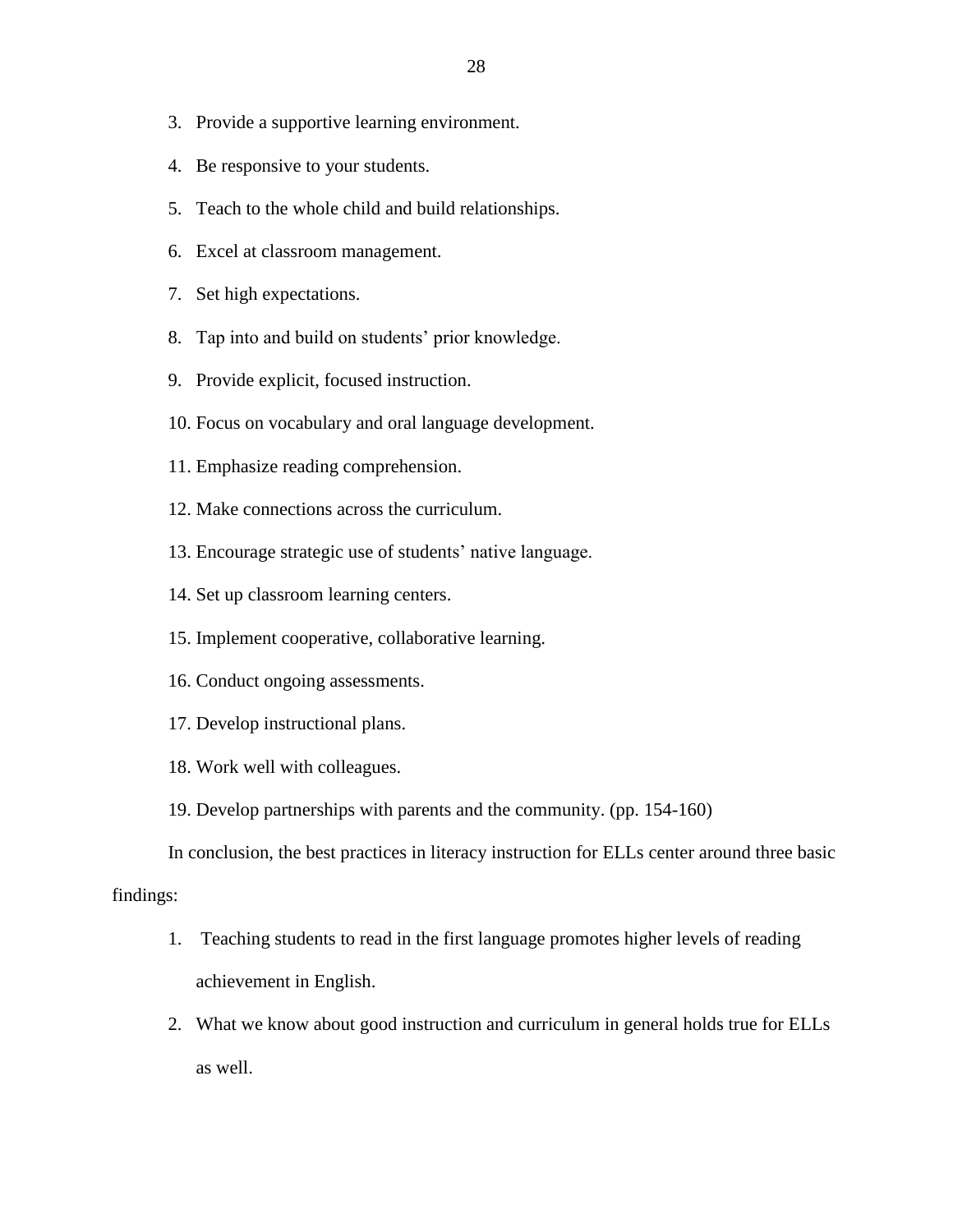3. English learners require instructional modifications when instructed in English. (Li  $\&$ Edwards, 2010, p. 22)

Therefore, bilingual education and biliteracy for all students should be the gold standard for best practice in improving achievement for ELLs (Li & Edwards, 2010; Zacarian & Haynes, 2012). "An understanding and appreciation of what it means to be bilingual and biliterate is imperative to understand the lives of these children and how to support their growth" (Reyes, 2012, p. 308). Educators need to understand the value of providing this more effective approach to instruction and to recognize the "more nuanced strategies for evaluating children's biliteracy knowledge" (Reyes & Azuara, 2008, p. 393).

ELL students should be provided instruction in their primary language. ELL students should be helped to transfer what the learning tasks from their primary language to English. Adjustments and modifications are necessary for successful learning. English language development instruction, targeting academic English, must be provided. Finally, academic content instruction must be provided to support and promote academic content knowledge (Li & Edwards, 2010).

## **Role of the Principal in Effective Instruction**

School leadership can have a significant impact on student achievement. "Effective instructional leaders observe, monitor, provide critical feedback, and work toward continuous improvement. They also provide coaching support and opportunities for reflection and growth" (Carney, 2010, p. 61). "School principals play important roles in creating school climates conducive to the success of ELLs" (Li & Edwards, 2010, p. 250). "Effective leaders have a sense of the dynamics in their organization" (Whitaker, 2010, p. 723). There has been a shift from management to leadership and "today's principal needs to focus on improving teaching and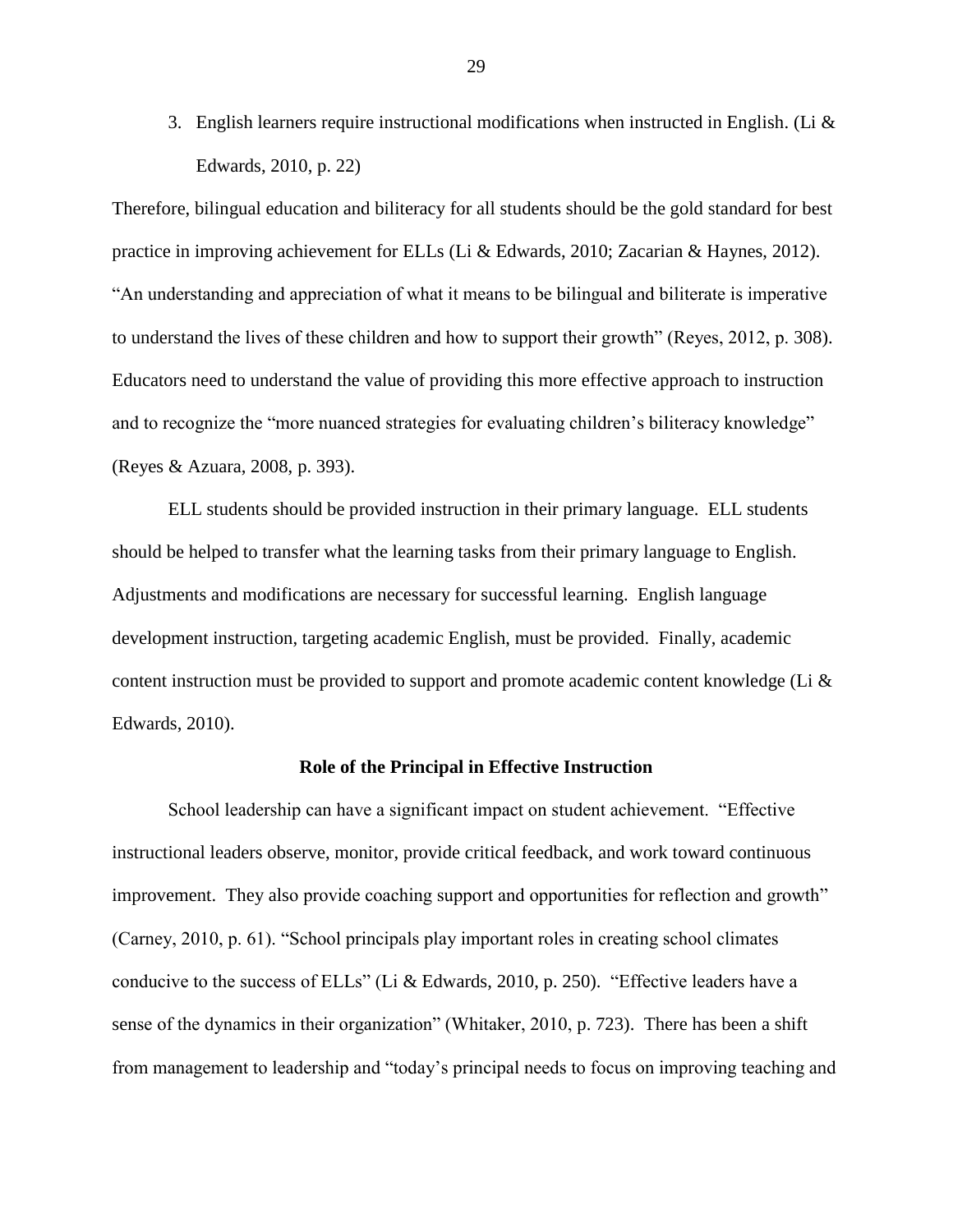learning" (Gill, 2012, p. 25). "Effective leaders focus laser-like on the quality of instruction in their schools" (Mendels, 2012, p. 56).

The caliber of leadership in a school can have a dramatic effect on student achievement. According to Waters, Marzano, and McNulty (2003), the average effect size between leadership and student achievement is .25. Waters et al. (2003) explained this correlation as follows:

Consider two schools (school A & school B) with similar student and teacher populations. Both demonstrate achievement on a standardized, norm-referenced test at the 50th percentile. Principals in both schools are also average—that is, their abilities in the 21 key leadership responsibilities are ranked at the 50th percentile. Now assume that the principal of school B improves her demonstrated abilities in all 21 responsibilities by exactly one standard deviation. Our research findings indicate that this increase in leadership ability would translate into mean student achievement at school B that is 10 percentile points higher than school A. (p. 3)

Because leadership has such a significant impact on student achievement, state and district policymakers are shifting leader preparation programs toward a dual focus on leadership skills and management training. Principals need core knowledge, as well as management skills, to inform and lead change. Too, as districts and schools move toward increasingly data-driven systems, it is critical that principals understand how to interpret research findings and evaluative data. (Miller, 2006, p. 5)

Leithwood, Seashore-Louis, Anderson, and Wahlstrom (2004) defined the basic core of successful leadership as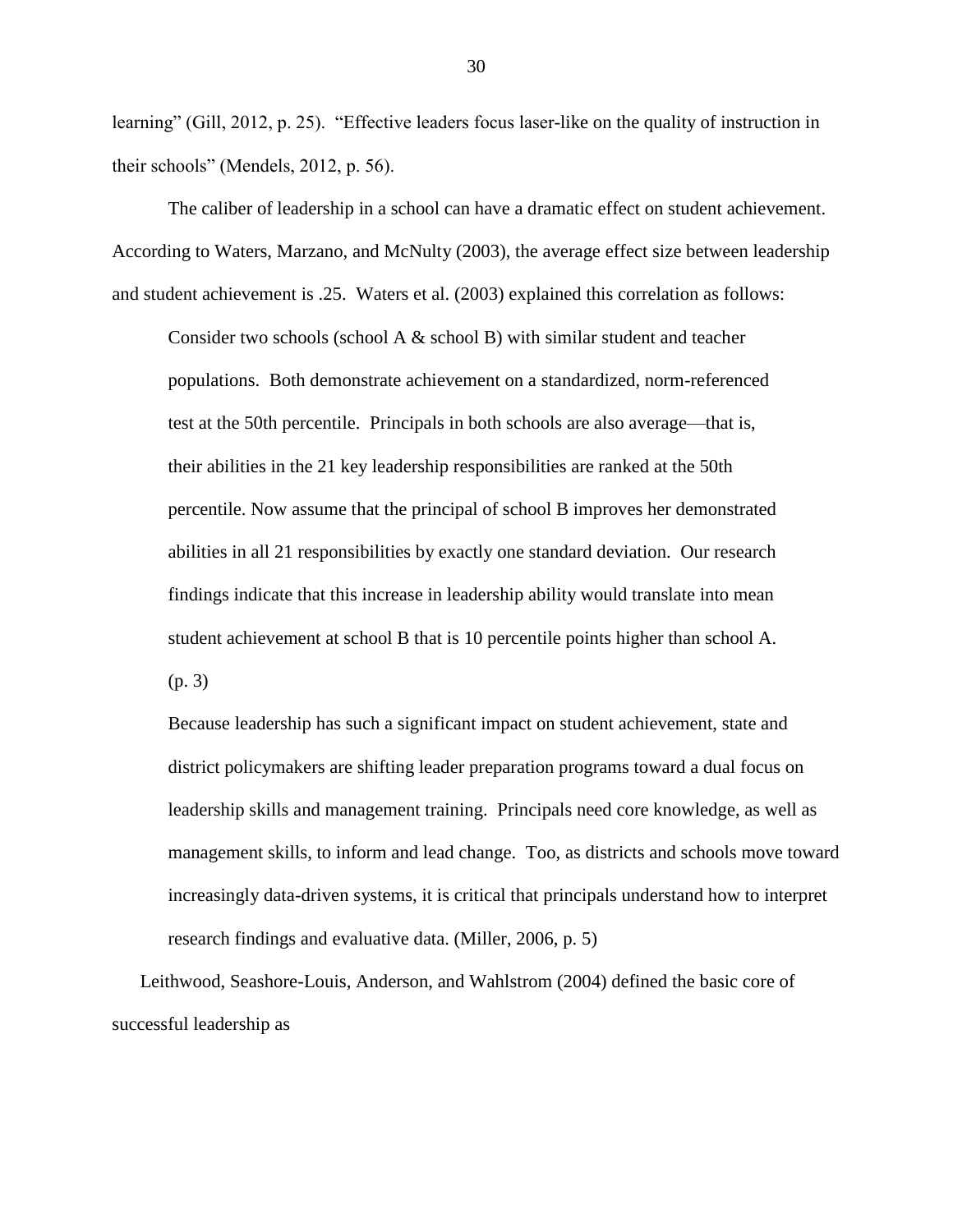- Setting directions for the organization–Developing shared goals, monitoring organizational performance, and promoting effective communication.
- Developing people–Enabling teachers and other staff to do their jobs effectively, offering intellectual support and stimulation to improve the work, and providing models of practice and support.
- Redesigning the organization–Creating a productive school culture, modifying organizational structures that undermine the work, and building collaborative processes. (pp. 73-74)

## **Instructional Leadership**

Instructional leaders are knowledgeable about best practice in education. The concept of instructional leadership focuses on classroom practices (Leithwood & Seashore-Louis, 2012, p. 6). *"*In the school building, the principal is expected to understand the tenets of quality instruction, and to have sufficient knowledge of the curriculum to ensure that appropriate content is being delivered to all students" (Seashore-Louis, Leithwood, Wahlstrom, & Anderson, 2010, p. 39). A principal who is an instructional leader makes a positive impact on student learning and achievement. "Research shows that consistent, well-informed support from principals makes a difference, and principals accordingly face increasing pressure to deliver (or at least promote) better support for instruction" (Seashore-Louis et al., 2010, p. 40). To be an instructional leader, the principal must become the leading learner and focus attention on what students are doing. When principals lead learning in their buildings, the school culture transforms (Brookhart & Moss, 2013, p. 13, 17).

According to the Wallace Foundation and over a decade of research on school leadership, there are five key functions to the building principal. These include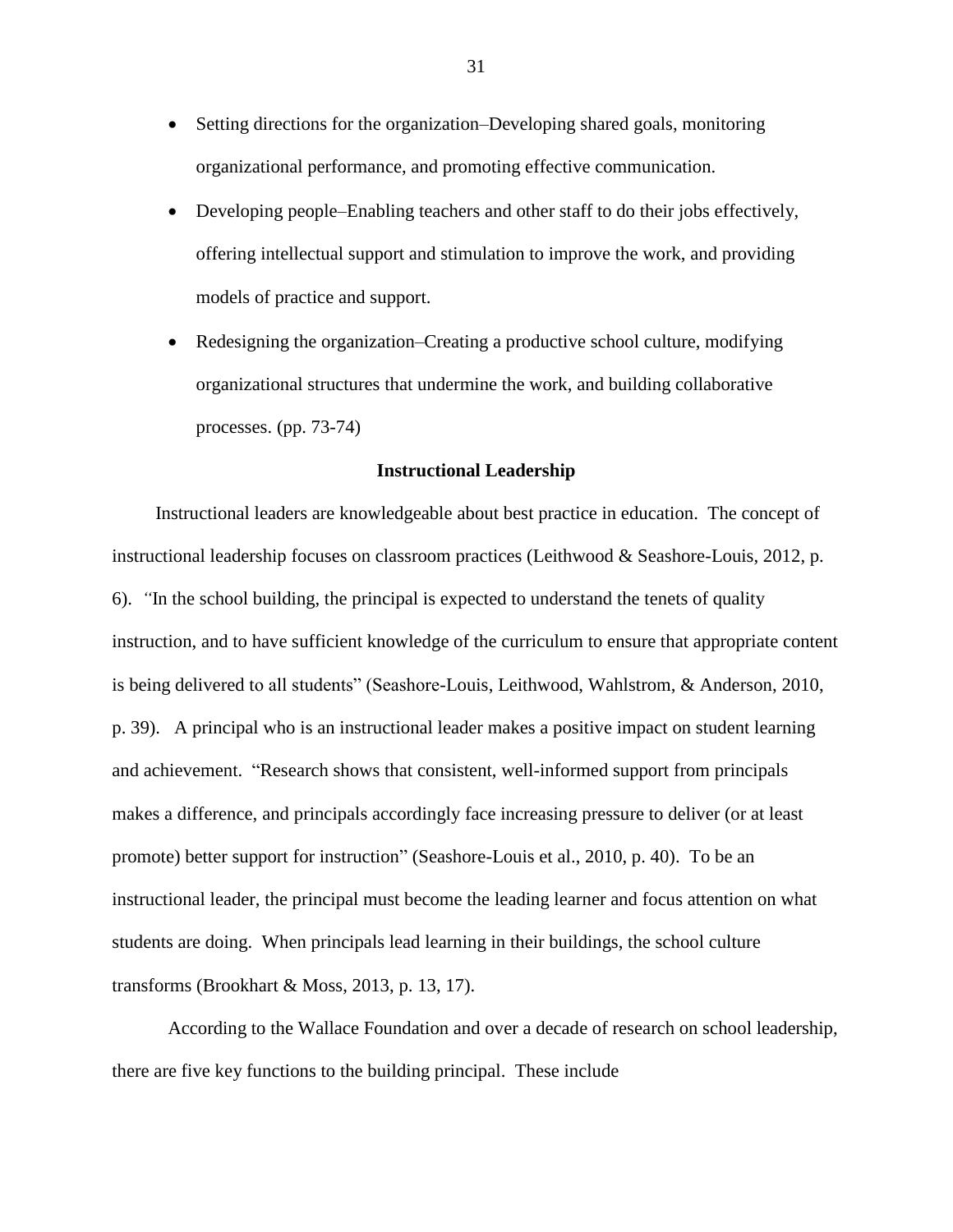- Shaping a vision of academic success for all students, one based on high standards.
- Creating a climate hospitable to education in order that safety, a cooperative spirit and other foundations of fruitful interaction prevail.
- Cultivating leadership in others so that teachers and other adults assume their parts in realizing the school vision.
- Improving instruction to enable teachers to teach at their best and students to learn their utmost.
- Managing people, data, and processes to foster school improvement. (Wallace Foundation, 2013, p. 6)

"The principal who fosters a culture of academic achievement takes a stand for equity and excellence both in words and in actions" (Alford & Nino, 2011, p. 265). Some students may feel unwelcome in a school due to language barriers or differences in culture that may prevent them from connecting with peers and school programs (Casoli-Reardon, Rappaport, Kulick, & Reinfeld, 2012).

The principal can have significant impact on creating a school culture where all students feel welcome. As educators, "we have the power to determine whether students feel included or excluded in our schools" (Christensen, 2008, p. 61).

A positive school culture that promotes academic achievement for English language learners (ELLs) can be seen in tangible ways, such as words of welcome written in the first language of the students, banners celebrating academic success, and interactive learning boards reflective of cultural diversity. (Alford & Nino, 2011, p. 224)

Creating a positive culture in the school depends on building positive relationships. As so many elements of education change, one constant is the success of schools hinges on the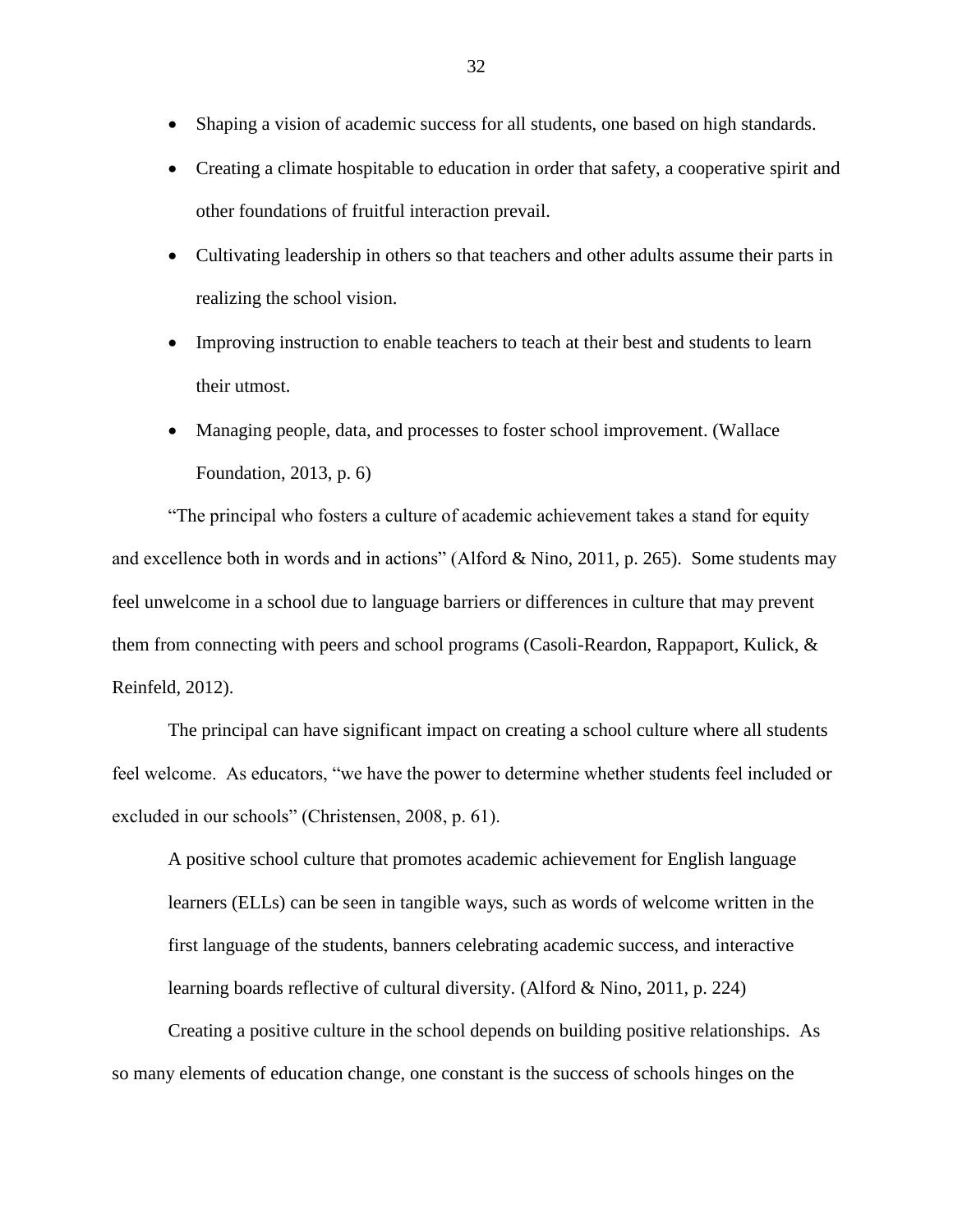ability to build relationships with students (Alford & Nino, 2011; Sterrett, 2012). It is a critical role of the building principal to create and sustain a school culture that fosters academic success for all students (Brooks-Rallins, 2012, p. 56). "Effective leaders establish cultures where all stakeholders are personally invested in the success of the school" (Barker, 2013, p. 3).

Principals are responsible for securing resources essential to effective instruction, including staffing highly qualified teachers, providing professional development, curriculum resources, and other related materials. "Principals can foster academic support by providing the resources teachers need to provide quality instruction to ELLs" (Alford & Nino, 2011, p. 345). Principals continuously monitor the implementation of instructional practices and programs that support ELL students. Principals are responsible for creating a welcoming school environment for all families and community members. The school culture will reflect if ELL instruction and programming are fully integrated in the school learning community (Alford & Nino, 2011).

As school leaders work with local leadership teams to implement school improvement practices, it is essential to have a clear, laser-like focus on instructional practices. By narrowing the focus of school goals, school leaders set educators up for success in the classroom by providing clear directives on what is essential for improvement. "If the leader can paint a clear picture of what the challenges are and what the vision for the school is, it becomes a lot easier to motivate people to learn because they see it in proper context" (Crow, 2012, p. 17).

It is essential that school leaders have a balance between focusing on a few key outcomes that relate to increased student achievement and building the capacity for improvement in the teaching staff (Hattie, 2012). As Covey (2004) reminded us, always "begin with the end in mind" (p. 97). Principals must think in terms of what they want to accomplish and achieve. There are nine essential practices for improved outcomes in schools: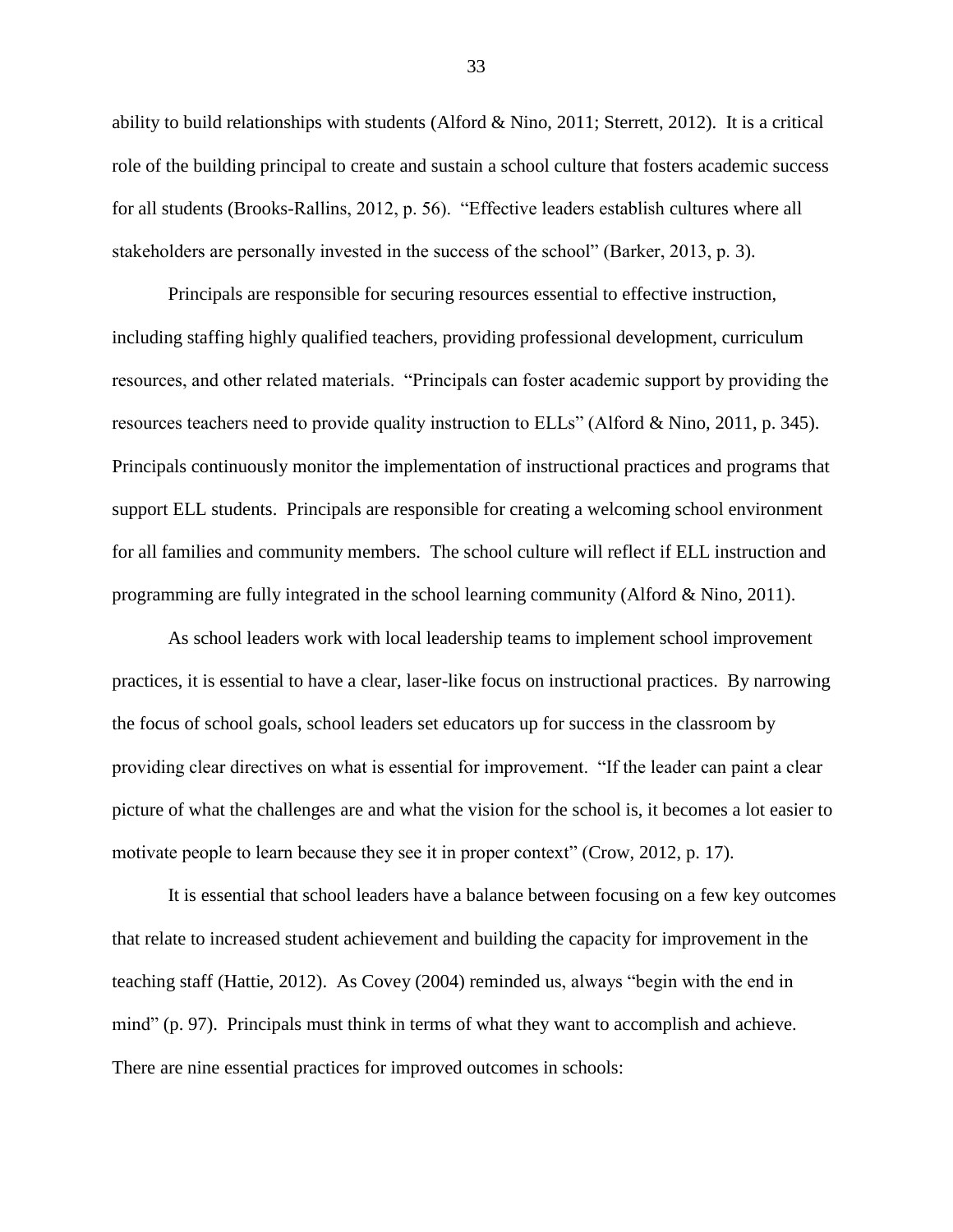- 1. High expectations for all students;
- 2. Strong personal connections between students and adults;
- 3. Greater student engagement and motivation;
- 4. A rich and engaging, formal and informal curriculum;
- 5. Effective teaching practices in all classrooms on a daily basis;
- 6. Effective use of data and feedback by students and staff to improve learning;
- 7. Early support with minimum disruption for students in need;
- 8. Strong positive relationships with parents; and
- 9. Effective engagement with the broader community. (Levin as cited in Hattie, 2012, p. 151)

As principals work with teachers to increase student achievement, developing and creating high expectations for all students should be of top priority. Marzano (2007) stated, "A teacher's beliefs about students' changes of success in school influence the teachers' actions with students, which in turn influence students' achievement. If the teacher believes students can succeed, she tends to behave in ways to help them succeed" (p. 162). Additionally, highly effective teachers and principals not only have high expectations for students, they also have higher expectations for themselves (Whitaker, 2012).

Two essential questions must be asked each time school leaders seek to improve instruction. The first question is what to we want to accomplish in terms of student learning and the second question is what evidence will reflect the achievement of those outcomes (Guskey, 2012).

Effective leadership adds value to the impact of classroom and teacher practices and ensures that lasting change flourishes. Awareness of the school and teacher practices that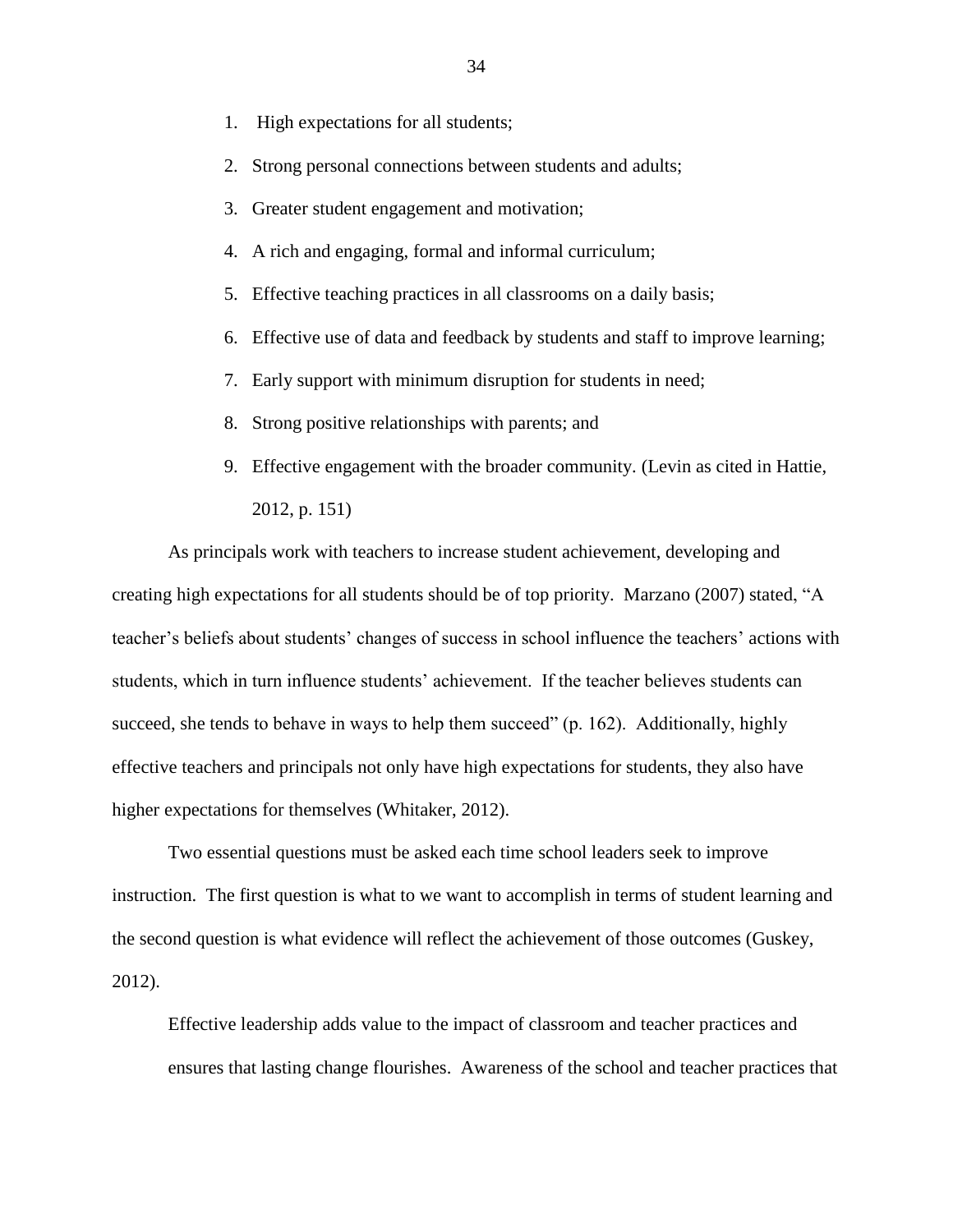impact student achievement is critical but without effective leadership, there is less possibility that schools and districts will address these variables in a coherent and meaningful way. (K. Miller, 2003, p. 5)

"The only thing we know for certain that positively affects and sustains student achievement is the highly knowledgeable and effective teacher. Better yet is the highly effective teacher who is supported by strong leadership and a collaborative school culture" (Routman, 2012, p. 213). Highly effective educators understand that they are the variable in student learning and achievement (Whitaker, 2011).

Because leadership has such a significant impact on student achievement, state and district policymakers are shifting leader preparation programs toward a dual focus on leadership skills and management training. Principals need core knowledge, as well as management skills, to inform and lead change. Too, as districts and schools move toward increasingly data-driven systems, it is critical that principals understand how to interpret research findings and evaluative data. (K. Miller, 2003, p. 5)

Two critical areas for principals to address in improving student learning are content of instruction and delivery of instruction. Schmoker (2011a) discussed the essentials of clarifying what is taught each day in classrooms and how it is taught: "What we teach—a guaranteed and viable curriculum—matters immensely" (p. 25). The taught curriculum may be the single largest factor that determines how many students in a school will learn (Marzano, 2003).

In order to be successful, students need daily experiences with authentic literacy, adequate time in essential core subjects, and additional time to use critical thinking skills (Schmoker, 2011a). A majority of a student's learning day should be spent on good academic content and intellectual thinking. "It is impossible to overstate the importance of literacy"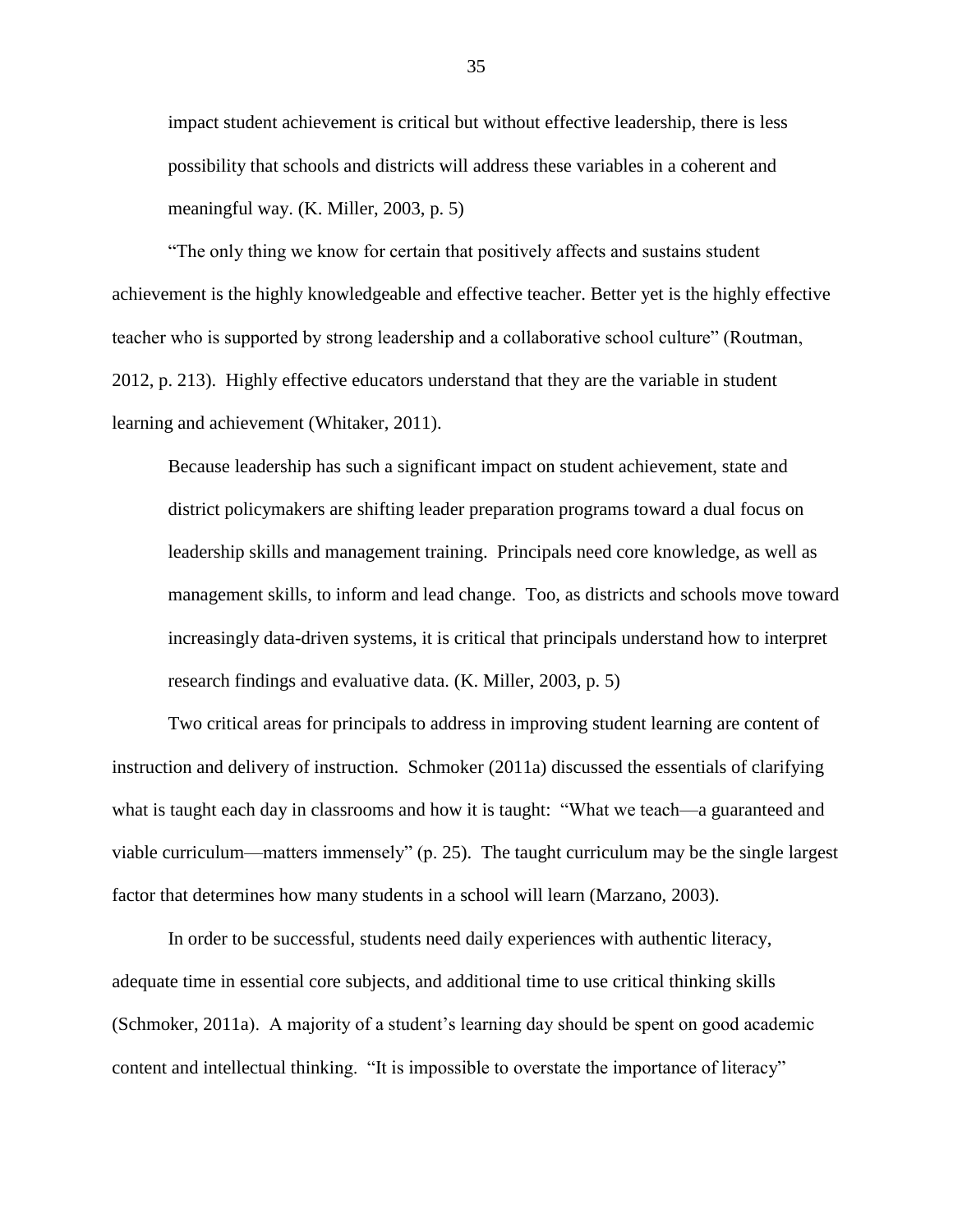(Schmoker, 2011a, p. 34). Students need regular practice in deep reading of continuous texts and rich discussions about what they are reading. "Literacy is integral to both what and how we teach; it's the spine that holds everything together and ties content together in every subject" (Schmoker, 2011a, p. 37).

In working with ELL students, the principal must also support teachers as they work to provide responsive, scaffolded instruction. Scaffolding, just as the metaphor suggests, is building instructional structures "to support English language learners as they advance to higherlevel proficiencies, skills, concepts, and understandings" (Rojas, 2007, p. 23). This means that objectives are taught with the awareness of different language proficiency levels. Teachers use different resources or parameters in order to achieve the learning objective (Alford & Nino, 2011). Principals must set this expectation in working with ELL students, in addition to providing teachers support to understand and implement this type of differentiation (Alford  $\&$ Nino, 2011).

How the curriculum is taught in the classroom is essential for student learning. Effective lessons center around; a clearly defined lesson objective, teaching, modeling, demonstrating, guided practice, and check for understanding (Schmoker, 2011a). When teachers create and deliver well-designed lessons, student achievement increases. The principal's role is to ensure this happens in every classroom, every day. By observing teachers, a principal can mentor, coach, and evaluate teachers to support effective practices take place on a daily basis. These practices include the teacher circulating, observing, and listening to students as they work; calling on a random sample of students to check for understanding; implementing all student responding; creating student accountability; and providing opportunities for students to share their understandings with each other.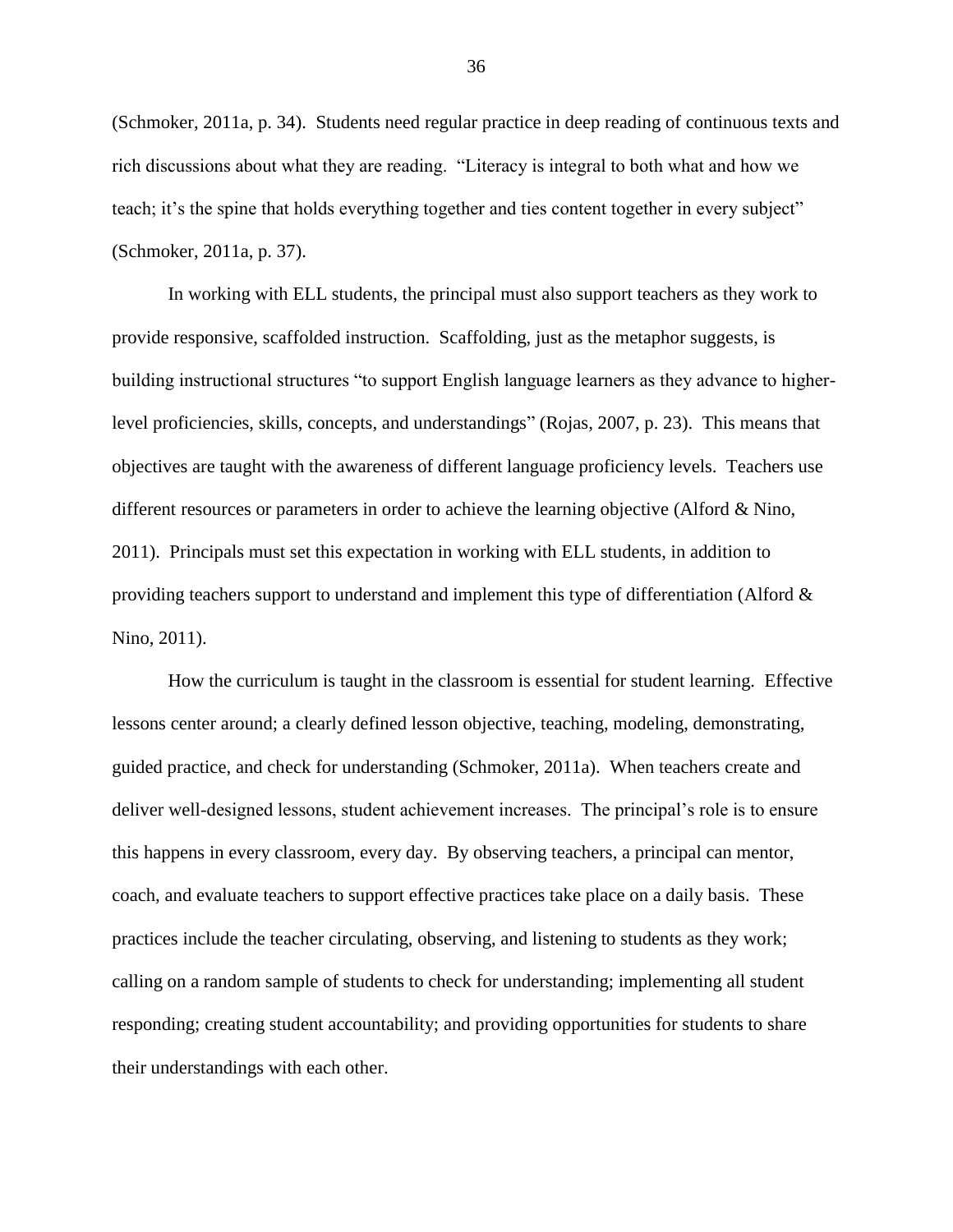According to Williams, "Lessons that include effective use of formative assessment and checks for understanding:

- Would have *20 to 30 times* as much positive impact on learning than the most popular current initiatives.
- Are about *10 times* as cost effective as reducing class size.
- Would add between *6 and 9 months* of additional learning growth per year.
- Account for as much as 400 percent "speed of learning differences" (as cited in Schmoker, 2011a, p. 186)

"These tremendous impacts on student learning and achievement must be harnessed by classroom teachers and school leaders in order to address the needs of children and close the achievement gap" (Schmoker, 2011a, p. 61).

Principals do indeed make a difference in student learning, and the most powerful strategy for having a positive impact on that learning is to facilitate the learning of the educators who serve those students through the Professional Learning Community process. (DuFour & Marzano, 2011, p. 64)

According to DuFour and Marzano (2011), the best strategy for improving schools is to develop educators to function as members of a professional learning community. DuFour and Mattos (2013) outline five steps to success on the professional learning community journey:

- 1. Embrace the premise that the fundamental purpose of the school is to ensure that all students learn at high levels and enlist the staff in examining every existing practice, program, and procedure to ensure it aligns with that purpose.
- 2. Organize staff into meaningful collaborative teams that take collective responsibility for student learning and work interdependently to achieve shared goals for which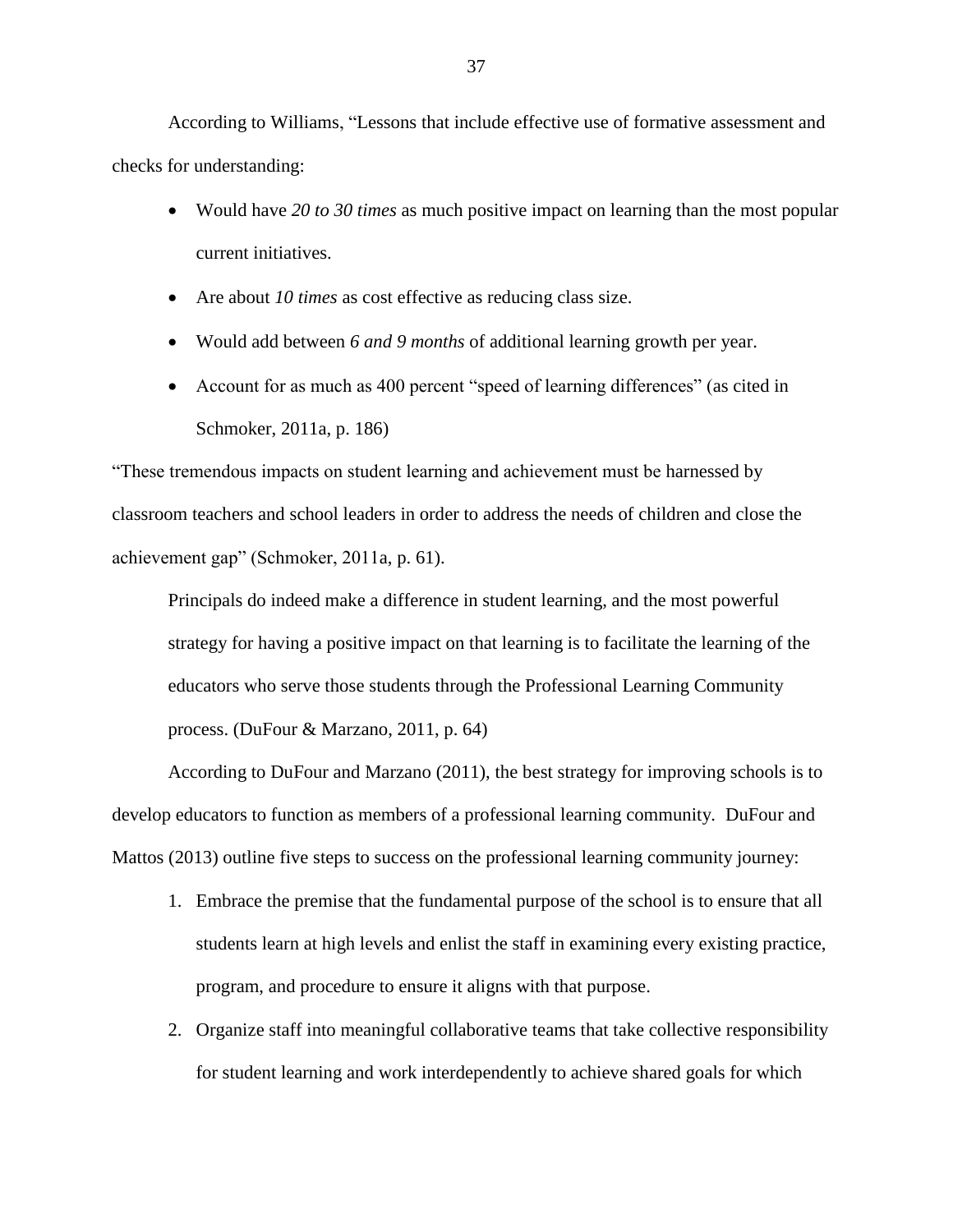members hold themselves mutually accountable.

- 3. Call on teams to establish a guaranteed and viable curriculum for each unit that clarifies the essential learning for all students, agree on pacing guidelines, and develop and administer common formative assessments to monitor each student's learning at the end of each unit.
- 4. Use the evidence of student learning to identify
	- Students who need additional time and support to become proficient.
	- Students who need enrichment and extension of their learning because they're already highly proficient.
	- Teachers who help students achieve at high levels so team members can examine those teachers' practices.
	- **Teachers who struggle to help students become proficient so team members can** assist in addressing the problem.
	- Skills or concepts that none of the teachers were able to help students achieve at the intended level so the team can expand its learning beyond its members to become more effective in teaching those skills or concepts. The team can seek help from members of other teams in the building with expertise in that area, specialists from the central office, other teachers of the same content in the district, or networks of teachers throughout the United States that they interact with online.
- 5. Create a coordinated intervention plan that ensures that students who struggle receive additional time and support for learning in a way that is timely, directive, diagnostic, precise, and most important, systematic. (p. 39)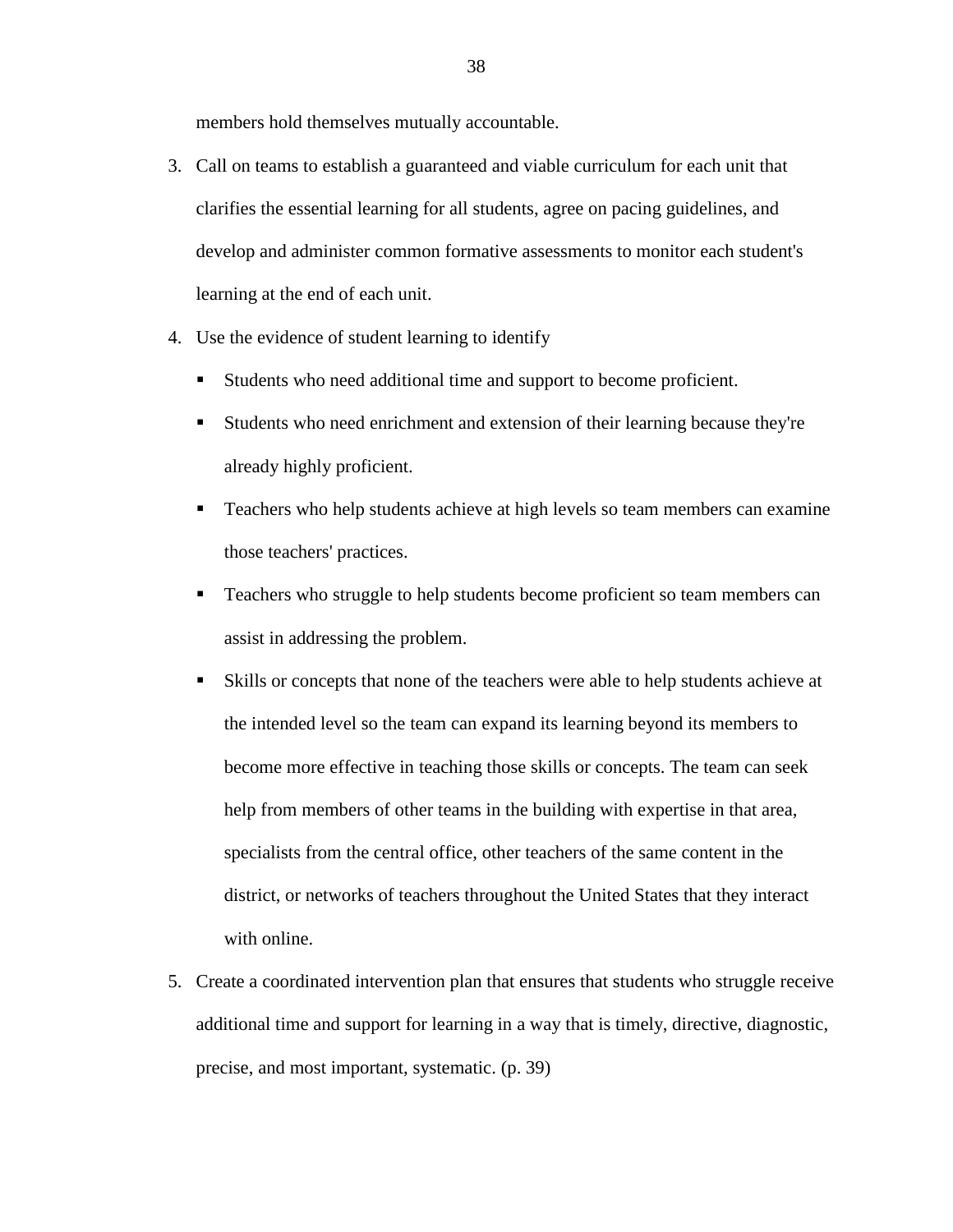The effects of leadership on student learning are outlined in a study by Leithwood et al. (2004): "(a) Leadership is second only to classroom instruction among all school-related factors that contribute to what students learn; and (b) Leadership effects are usually largest where and when they are needed most" (p. 7). In general, the impact of leadership on student learning and achievement is underestimated. Therefore, it is critical that the role of leadership in schools and districts is examined for potential ways of increasing results.

Furthermore, in the study, Leithwood et al. (2004) outlined other issues with leadership:

- 1. Many labels used in the literature to signify different forms or styles of leadership mask the generic functions of leadership.
- 2. Principals, superintendents and teachers are all being admonished to be "instructional leaders" without much clarity about what that means.
- 3. "Distributed leadership" is in danger of becoming no more than a slogan unless it is given more thorough and thoughtful consideration. As Jim Collins claims, having the right people in the right seats of the bus. (p. 41)

Most importantly in leadership are three basics: (a) setting the direction, (b) developing people, and (c) redesigning the organization.

Successful educational leaders develop their districts and schools as effective organizations that support and sustain the performance of administrators and teachers, as well as students. Specific practices typically associated with this set of basics include strengthening school cultures, modifying organizational structures and building collaborative processes. (Leithwood et al. 2004, p. 7)

Researchers Marzano, Waters, and McNulty (2005) conducted extensive analyses of previous research and found strong links between effective leadership and student achievement.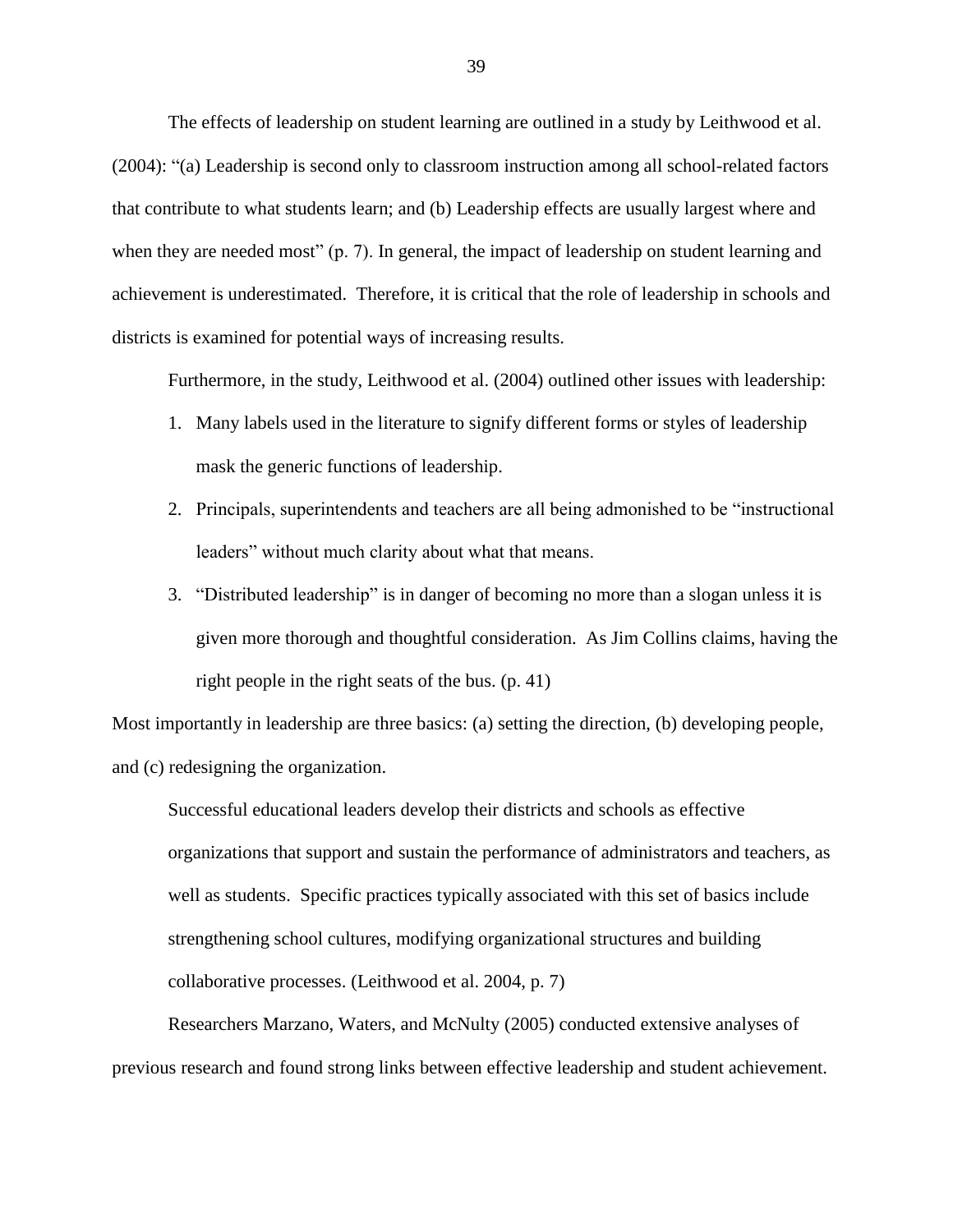In their review they identified 21 specific responsibilities—representing important knowledge, skills, and practices of effective principals—linked to higher levels of student performance. Of the 21, seven were positively correlated with deeper school change, requiring principals to challenge prevailing norms and teachers to learn new knowledge and skills. These seven are:

- 1. Change agent (challenges the status quo, leads change)
- 2. Flexibility (comfortable with major changes, open to new ideas)
- 3. Ideals and beliefs (holds strong professional beliefs about teaching and learning, shares those beliefs, and demonstrates behaviors consistent with those beliefs)
- 4. Intellectual stimulation (up-to-date on current research, exposes staff to new ideas)
- 5. Knowledge of curriculum, instruction, and assessment
- 6. Monitors and evaluates the effectiveness of curriculum, instruction, and assessment
- 7. Optimizer (inspires teachers, portrays a positive can-do attitude, drives major initiatives) (Marzano et al., 2005, p. 120)

Many of these responsibilities require "not just skill and knowledge, but also orientation and dispositional qualities such as flexibility and specific beliefs" (Cheney & Davis, 2011, p. 6).

## **Professional Development**

One role of the principal is to provide opportunities for professional development for staff members. "The role of the principal in building capacity in the school through quality professional development is critical in creating positive instructional improvements to meet the needs of ELLs" (Alford & Nino, 2011, Chapter 4, para. 3). In terms of professional development for ELL students, effective professional development must be "comprehensive, sustained and intensive" (Zacarian & Haynes, 2012, p. 115). Furthermore professional development includes:

• Professional development content must focus on specific classroom strategies.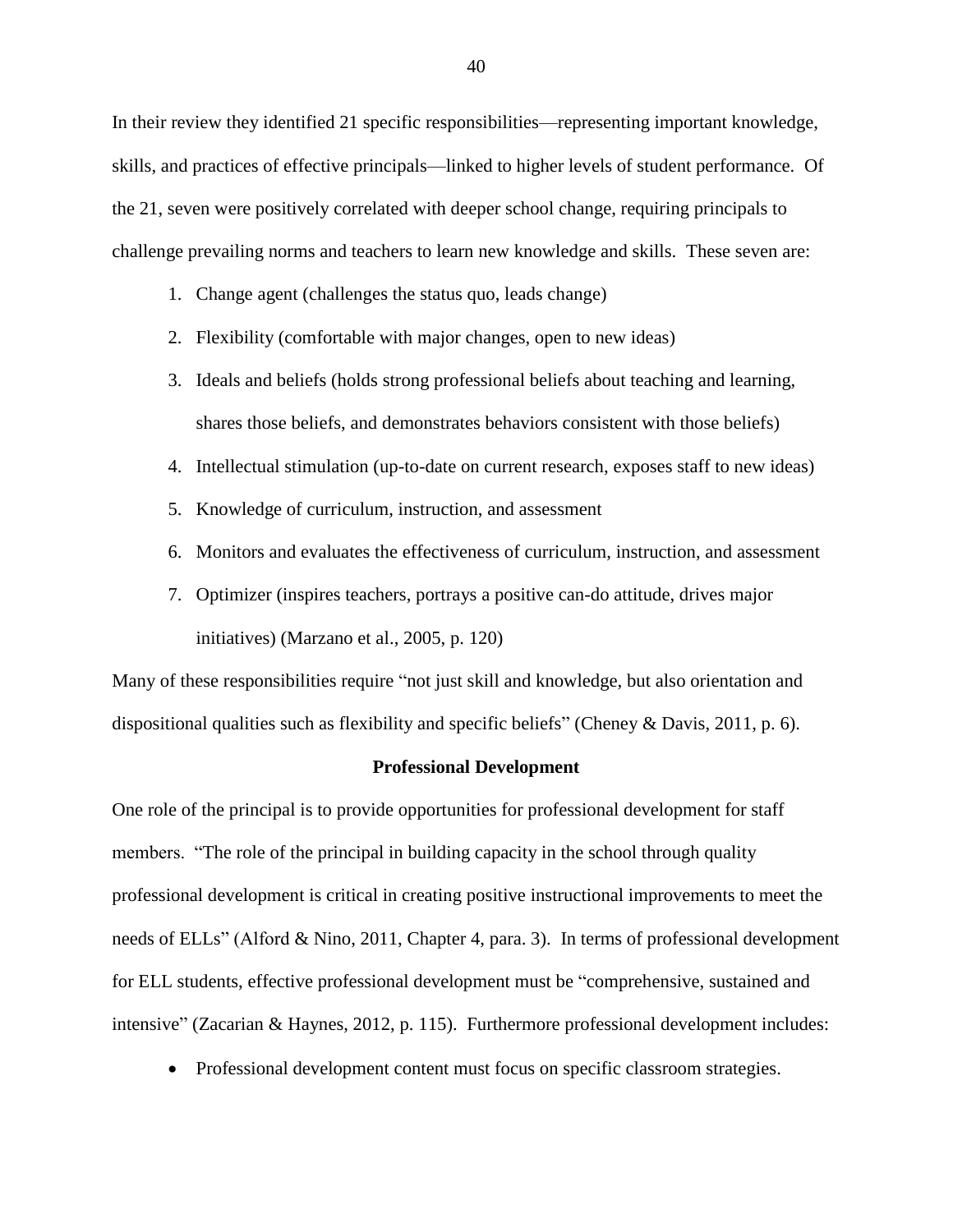- Professional development structure must engage teachers in active learning.
- Professional development must be sustained, on-going and continuous.
- Professional development must include language-related knowledge and skills and effective teaching strategies.
- Professional development must promote collaboration between general education teachers and ELL teachers.
- Professional development must help teachers address cultural diversity.
- Professional development must promote inquiry-based, reflective practices. (Li  $\&$ Edwards, 2010, p. 356-369)

It is a key role of the building principal to provide learning opportunities for the adults of a school. There are essential features of this professional development that have an impact on student learning and achievement. These features include coaching, the use of data teams, a focus on how students learn content, collaboration and monitoring student learning (Hattie, 2012). Coaching can be "one of the most positive and effective ways to make a great school even greater" (Whitaker, Whitaker, & Lumpa, 2008, Chapter 3, para. 24). "We can no longer afford to be innocent of the fact that 'collaboration' improves performance" (Schmoker, 2004, p. 431).

Collaboration between the ESL teacher and mainstream teachers in a school is crucial. The ESL teacher should be an onsite resource for content-area teachers, able to share and model a wide repertoire of reading, writing, vocabulary, and note-taking strategies to scaffold instruction. Scaffolding instruction for ELL students does not mean simply modifying a few practices, such as reducing the number of answer choices or questions or replacing grade-level texts with simplified material. Content and ESL teachers need to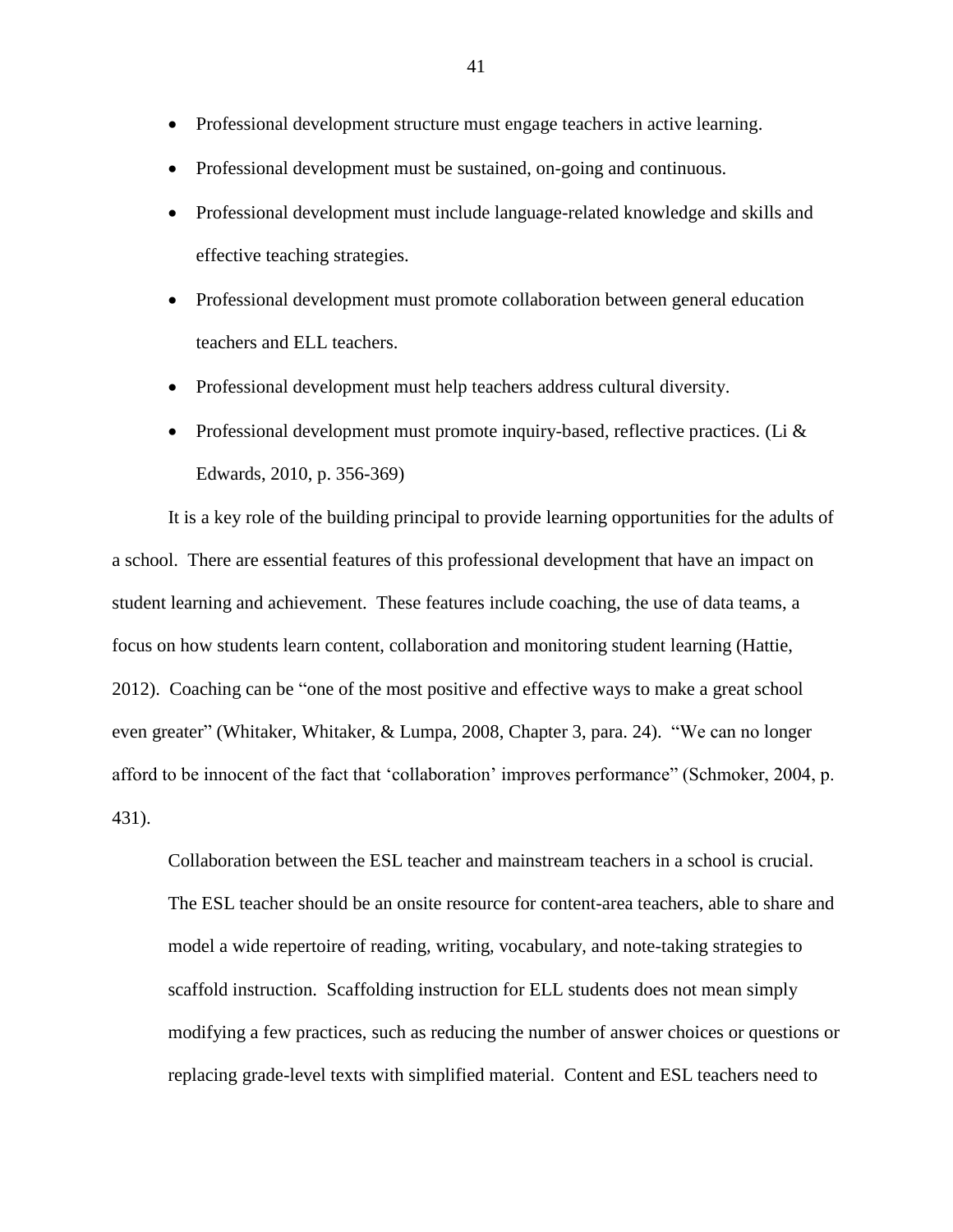take time to plan together and look at grade-level standards to determine the depth and type of understanding expected before developing a unit plan. (Lewis-Moreno, 2007, p. 774)

As principals work with teachers, communication and collaboration are essential to improve instruction and to ensure that all students receive the support they need. There has been a shift from the traditional roles of the principal and teachers from manager and instructor to team builders, working toward a common goal (Yurkewecz & Wilson, 2013).

# **Conclusion**

One can glean from the research is that the more skilled the building principal, the more learning can be expected among students. Stated differently, the research now supports what practitioners have known for decades: powerful school leadership on the part of the principal has a positive effect on student achievement. (DuFour & Marzano, 2011, p. 48) With much of the focus in education today on literacy, it is important for principals and teachers to remember to monitor the amount of time spent on reading. In the September edition of *Kappan*, Schmoker (2011b) called it putting "first things first" (p. 68). Educators need to

- 1. Massively increase the amount of purposeful reading, writing, and discussion students engage in every day.
- 2. Create and ensure the implementation of decent, coherent curriculum in every course.
- 3. Ensure that teachers consistently observe the most fundamental elements of a good lesson—a clear, curriculum-based learning target, multiple segments taught in short cycles of instruction, checking for engagement/understanding by all students before moving on. (Schmoker, 2011b, p. 69)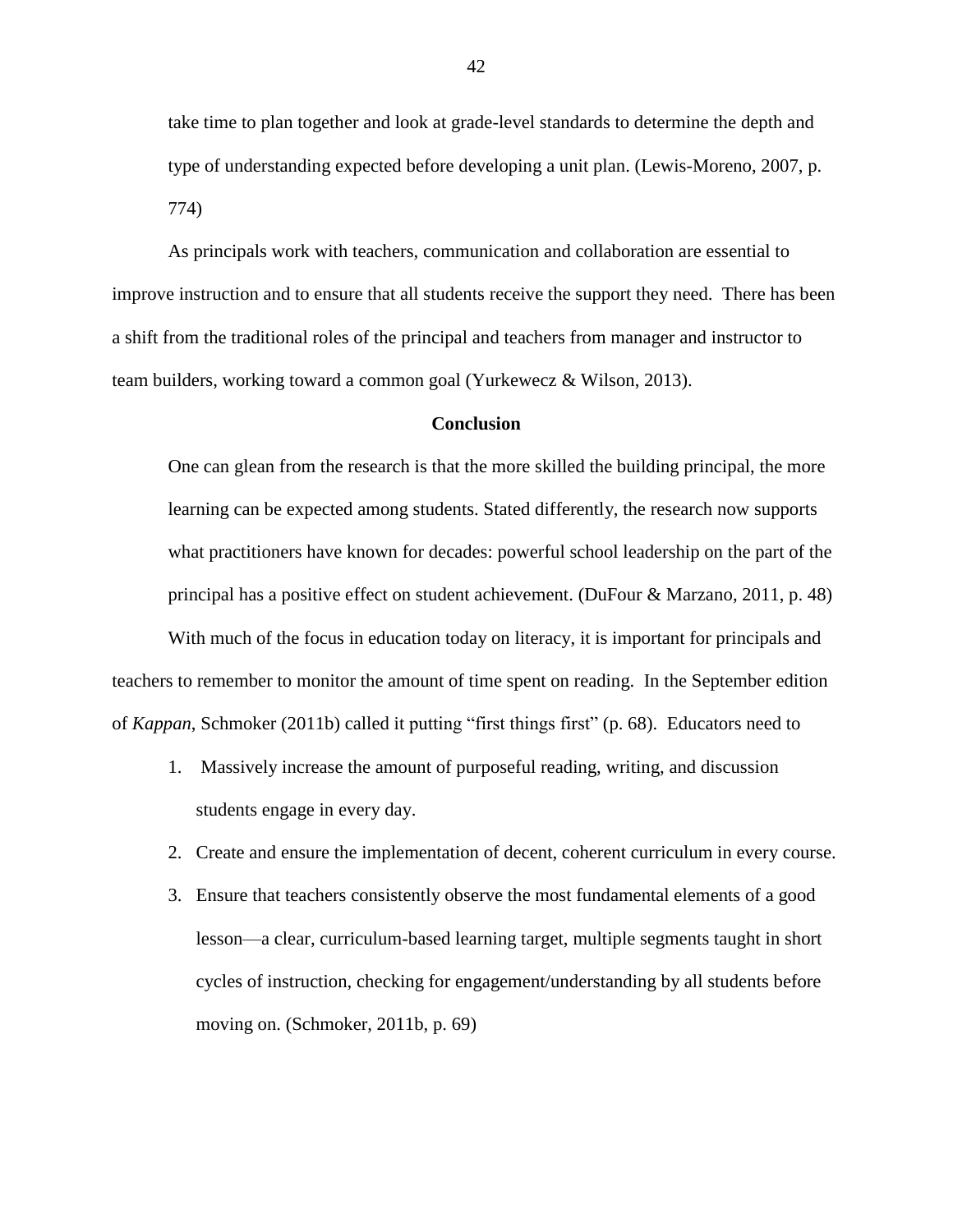Strong instructional leadership is essential for a school to be successful. . . . Our studies have found that growth in valued school outcomes comes more from organizational management for instructional improvement that it does from principals' time observing classrooms or directly coaching teachers. School leaders influence classroom teaching, and consequently student learning, by staffing schools with highly effective teachers and supporting those teachers with effective teaching and learning environments, rather than by focusing too narrowly on their own contributions to classroom instruction. (Horng & Loeb, 2010, p. 69)

"School leaders need to remember that they are in this business because it's important. Students deserve educators' best efforts, from the principal on down" (Good, 2008, p. 50).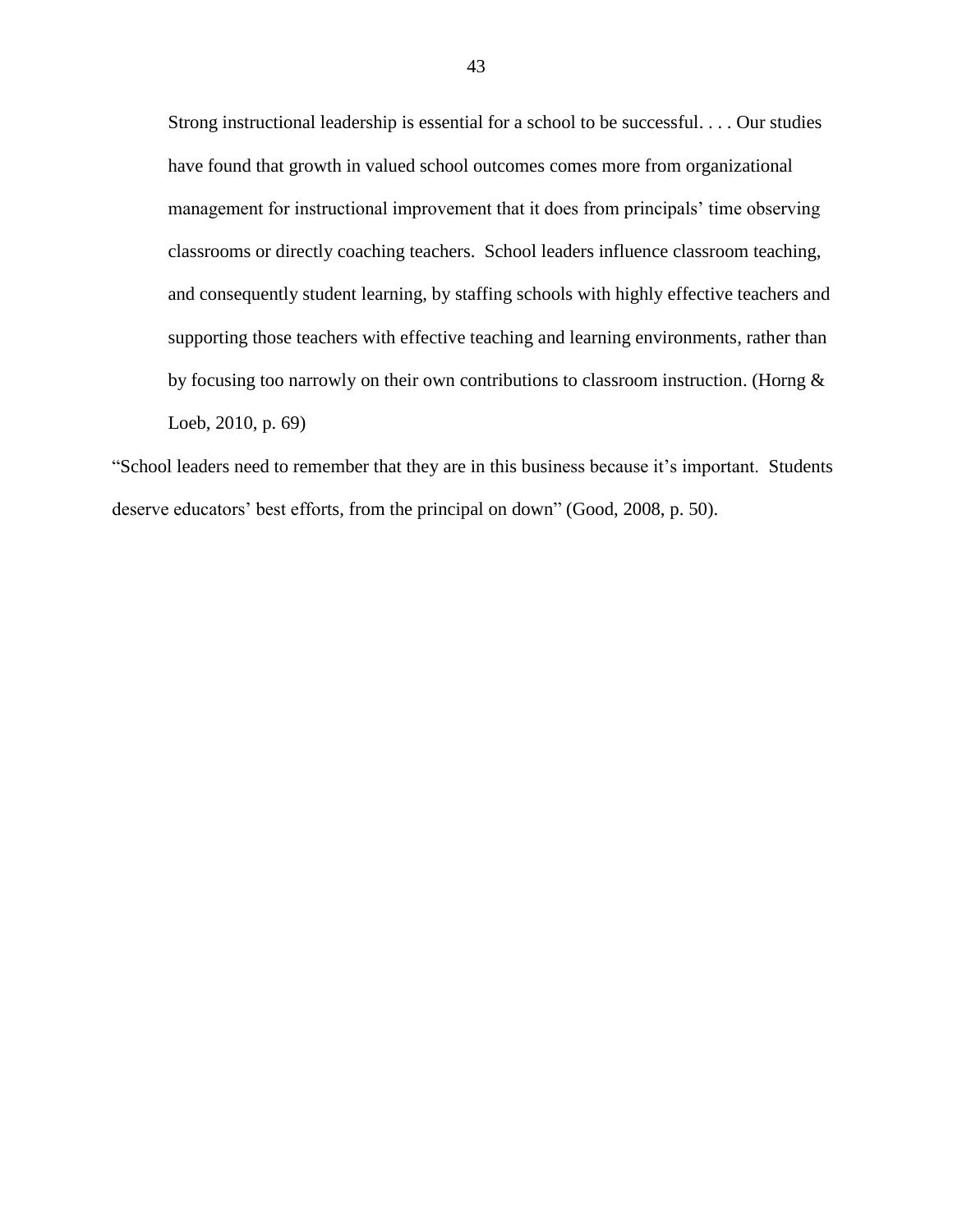# CHAPTER 3

# RESEARCH METHODOLOGY

The purpose of this quantitative study was to examine the experience of elementary principals, the knowledge of elementary principals in the area of best practice in literacy instruction for ELLs, the level of implementation of these best practices in literacy instruction for ELLs in a school, the relationship between the principals' knowledge of best practice in literacy instruction for ELLs and the schools' level of implementation of best practice in literacy instruction for ELLs, and the potential impact on students' achievement of ELLs. This quantitative study explored the principals' experience in education as a predictor of the principals' knowledge of best practice in literacy instruction for ELLs. Additionally, this study looked at the principals' experience as a building leader as a predictor of the level of implementation of best practice in literacy instruction for ELLs. This study also examined the relationship between a principals' knowledge of best practice in literacy instruction for ELLs and the level of implementation of these same best practices in literacy instruction for ELLs in the principal's school. Finally, this study examined the impact of the principals' experience in education, the principals' experience as a principal, the principals' experience in the current school, the level of the principals' knowledge of best practice in literacy instruction for ELLs, the level of implementation of these best practices in literacy instruction for ELLs on ELL achievement as measured with the I-READ-3 statewide reading assessment.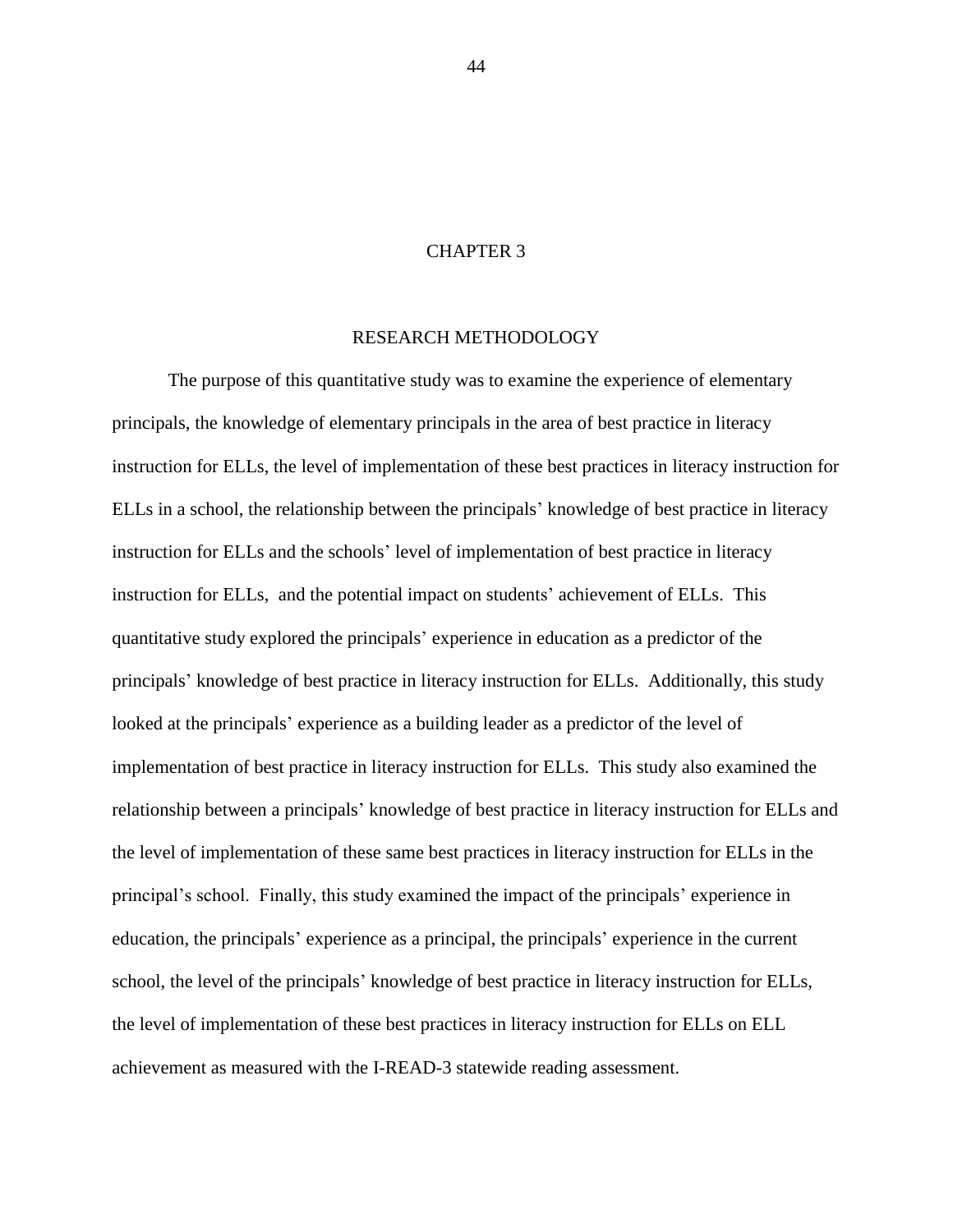Through this exploration, the principals' knowledge of best practice in literacy instruction for ELLs were self-reported on a web-based survey and were then compared to the achievement scores of ELLs on the IREAD-3. Data were pulled for third-grade students on the 2012 I-READ-3 assessment for any school with an ELL population of 10 or more students. The percentile scores of this special population from each school were compared to the school principals' self-reported survey. The purpose of the I-READ-3 assessment was to measure foundational reading standards through Grade 3. Principals of these schools were invited to participate in a survey used to measure their knowledge of best practice in ELL literacy instruction and the level of implementation of these practices in the school.

A linear regression was conducted to determine if the experience of a principal predicts the principal's level of knowledge of best practice in literacy instruction for ELLs. A linear regression was conducted to determine if the experience as principal in the current building predicts the school's level of implementation of best practice in literacy instruction for ELLs. Pearson's correlation was conducted to determine the relationship between the principals' level of knowledge of best practice in literacy instruction for ELLs and the schools' level of implementation of best practice in literacy instruction for ELLs. A multiple regression was used to examine the impact from the principals' experience in education, the principals' experience as a principal, the principals' experience in the current school, the level of the principals' knowledge of best practice in literacy instruction for ELLs, and the level of implementation of these best practices in literacy instruction for ELLs on ELL achievement as measured with the I-READ-3 statewide reading assessment.

The overall design included two linear regressions, Pearson's orrelation and multiple regression. This study invited the principals of the 206 elementary schools in the state of Indiana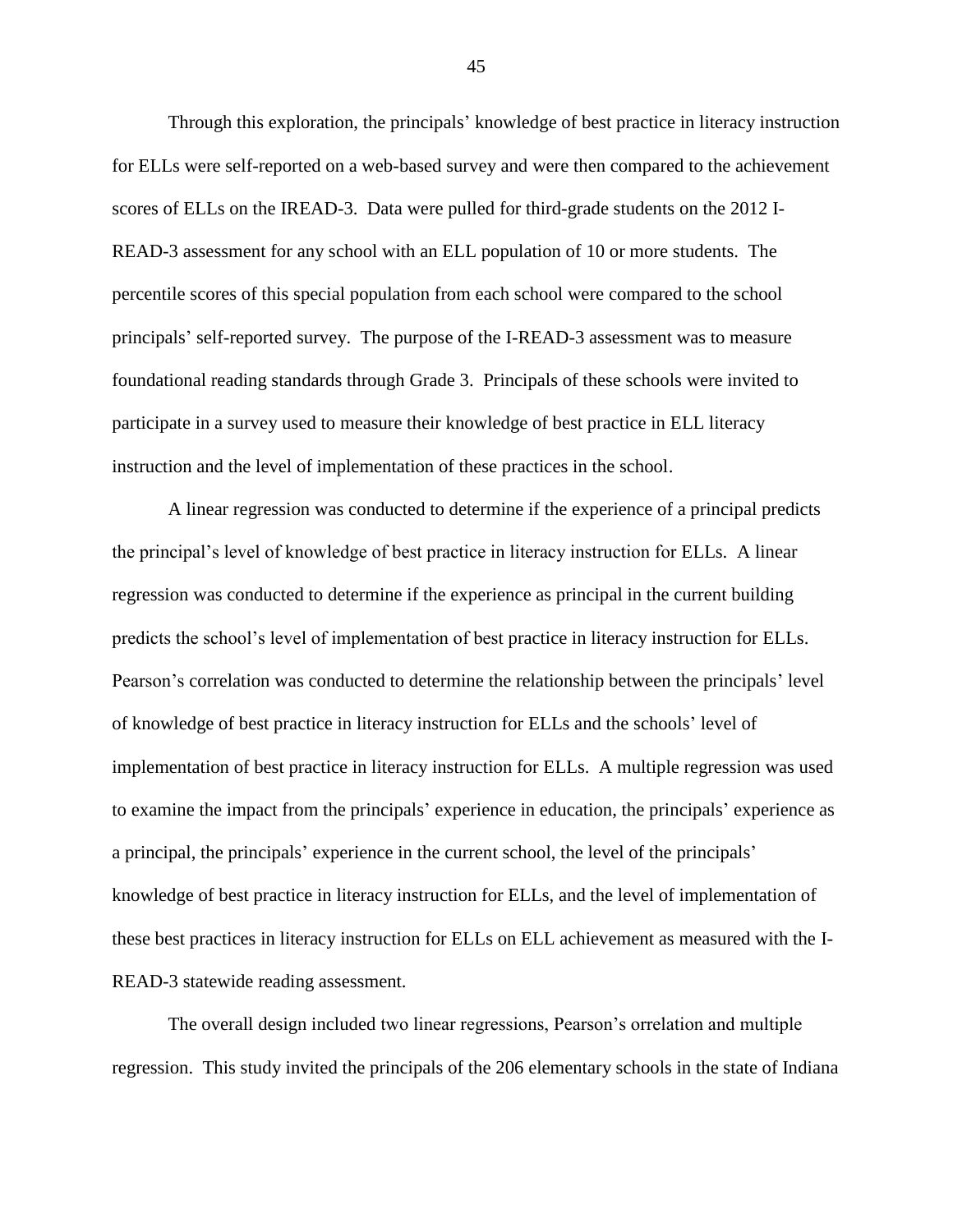with at least 10 ELLs in Grade 3 during the 2012 I-READ-3 administration. The survey looked at the principals' experience, knowledge of best practice in ELL literacy instruction and level of implementation of best practice in ELL literacy instruction. This information was voluntarily collected and analyzed from these schools.

# **Purpose of the Study**

The purpose of this quantitative study was to examine the experience of elementary principals, the knowledge of elementary principals in the area of best practice in literacy instruction for ELLs, the level of implementation of these best practices in literacy instruction for ELLs in a school, the relationship between the principals' knowledge of best practice in literacy instruction for ELLs and the schools' level of implementation of best practice in literacy instruction for ELLs, and the potential impact on student achievement of ELLs based on the I-READ-3 assessment. This statewide reading assessment is a summative assessment that measures foundational reading skills through Grade 3. Three major Indiana standards are assessed including

Standard 1: Reading: Word recognition, fluency, and vocabulary development Standard 2: Reading: Comprehension and analysis of nonfiction and informational text Standard 3: Reading: Comprehension and analysis of literary text

This study investigated the extent to which a principals' knowledge of best practice in literacy instruction for ELL students and the level of implementation of these best practices in literacy instruction for ELL students in a school impacts student achievement.

#### **Research Questions**

The following research questions guided this quantitative study: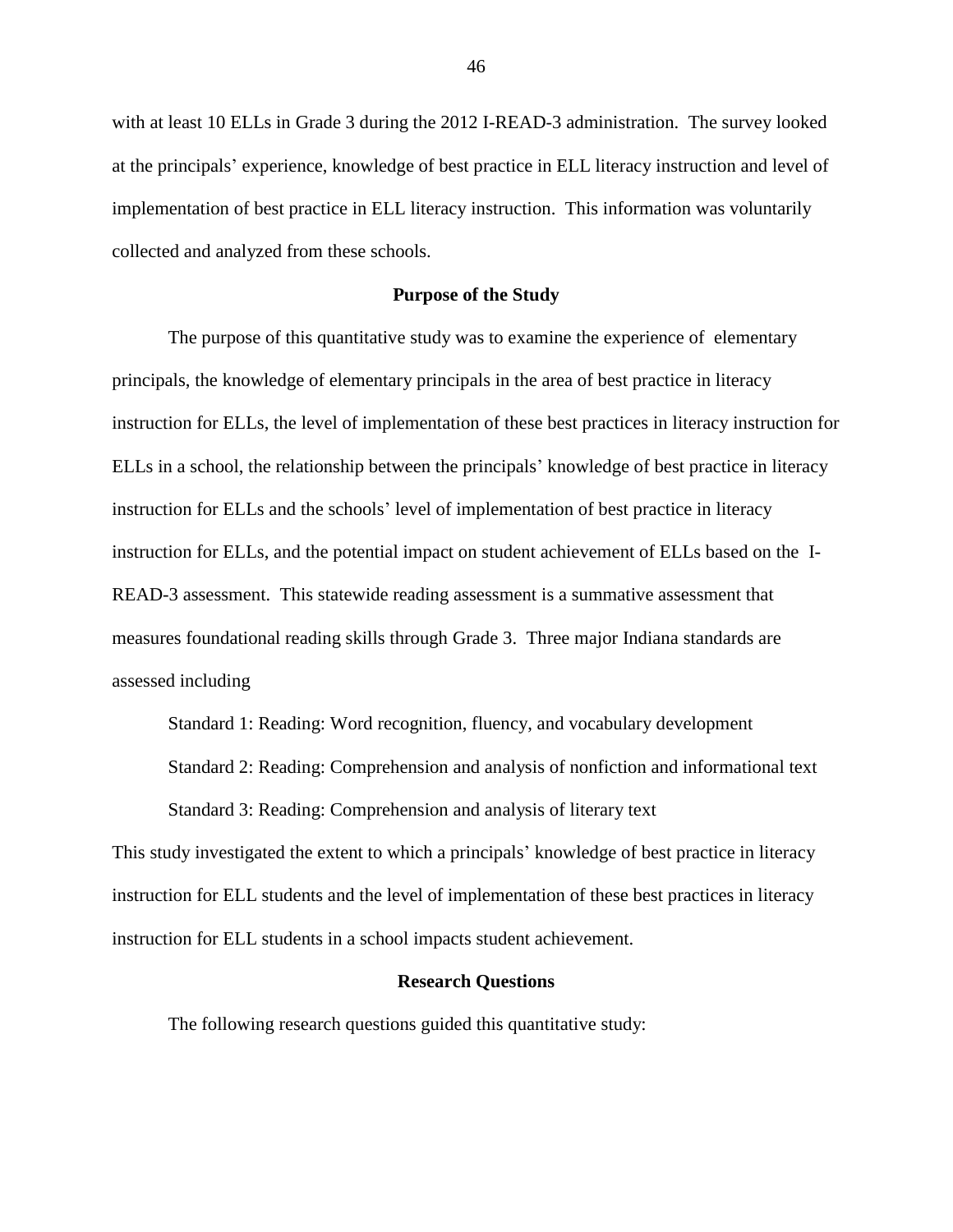- 1. Do the years of experience in education of a principal predict the principal's level of knowledge of best practice in literacy instruction for ELLs?
- 2. Do the years of experience as the principal of a school predict the school's level of implementation of best practice in literacy instruction for ELLs?
- 3. Is there a relationship between the principal's level of knowledge of best practice in literacy instruction for ELLs and the school's level of implementation of best practice in literacy instruction for ELLs?
- 4. What impact does the principals' experience in education, the principals' experience as a principal, the principals' experience in the current school, the level of the principals' knowledge of best practice in literacy instruction for ELLs, and the level of implementation of these best practices in literacy instruction for ELLs have on ELL achievement as measured with the I-READ-3 statewide reading assessment?

# **Null Hypotheses and Research Question Analysis**

 $H<sub>0</sub>1$ . The years of experience in education of a principal does not predict the principal's level of knowledge of best practice in literacy instruction for ELLs.

H02. The years of experience as the principal in a school do not predict the school's level of implementation of best practice in literacy instruction for ELLs.

H03. There is no relationship between the principals' level of knowledge of best practice in literacy instruction for ELLs and the schools' level of implementation of best practice in literacy instruction for ELLs.

H04. There is no impact from the principals' experience in education, the principals' experience as a principal, the principals' experience in the current school, the level of the principals' knowledge of best practice in literacy instruction for ELLs, and the level of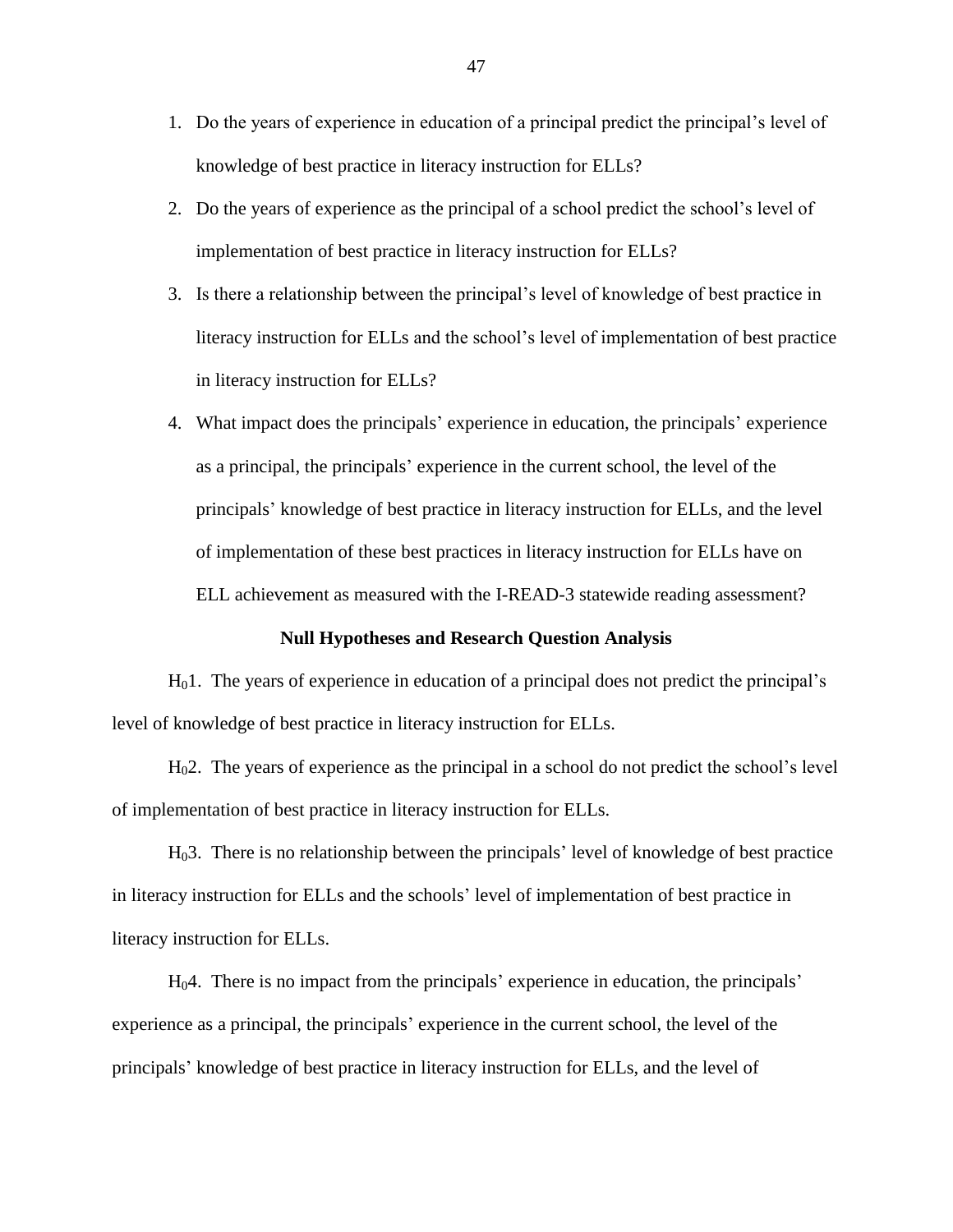implementation of these best practices in literacy instruction for ELLs on ELL achievement as measured with the I-READ-3 statewide reading assessment.

# **Population, Sample, and Participants**

The data for this research were limited to Indiana elementary administrators with a minimum of 10 ELLs in Grade 3. According to the IDOE (2012), there were 206 elementary administrators with 10 or more Grade 3 ELL students who participated in the I-READ-3 assessment. Data were pulled for Grade 3 students on the 2012 I-READ-3 assessment for any school with an ELL population of 10 or more students. Principals of these schools were invited to participate in a web-based survey used to measure the principals' experience in education, the principals' experience as a school principal, the principals' experience as the school principal in the current school, the principals' knowledge of best practice in ELL literacy instruction, and the schools' level of implementation of best practice in ELL literacy instruction. A copy of the email invitation can be viewed in Appendix A. A follow-up email was sent to the participants one week prior to the survey window closing. A copy of the follow-up email text can be viewed in Appendix B. Once the survey information was collected and compiled, a multiple regression was run to compare the survey elements to the overall average ELL score on I-READ-3 for each school and principal. The responding sample was considered a representative sample of administrators in Indiana for the purpose of this research.

The purpose of the I-READ-3 assessment is to measure foundational reading standards through Grade 3. Based on the Indiana Academic Standards, IREAD-3 is a summative assessment that was developed in accordance with Public Law 109 which "requires the evaluation of reading skills for students who are in grade three beginning in the Spring of 2012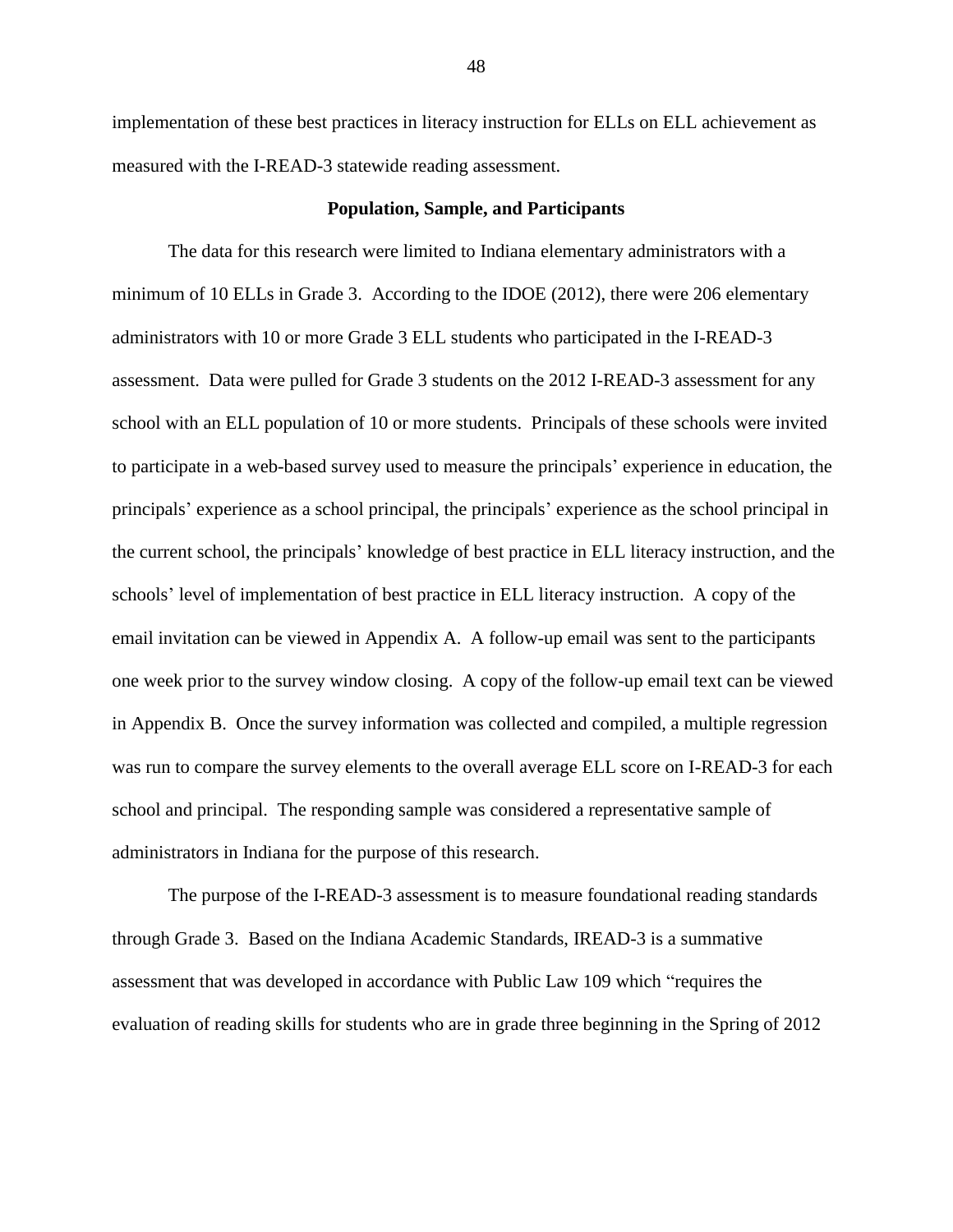to ensure that all students can read proficiently before moving on to grade four" (IDOE, 2011, para. 4).

# **Data Collection**

Through a web-based survey, qualifying principal's data responses were collected. Principals were contacted through email with a link to the survey provided. Data for the correlating ELL reading achievement were pulled from the Indiana Department of Education database (IDOE, 2012). The percentage of ELL students who passed the I-READ-3 for each school was used to measure the impact of each element of the web-based survey instrument as reported by the school building principal.

# **Data Collection Procedures**

- 1. Using the IDOE database, elementary schools were identified with at least 10 ELLs in Grade 3 during the 2012 administration of the I-READ-3 assessment.
- 2. A list of email contact information for these building principals was requested from the IDOE.
- 3. Building principals of these schools were contacted with an email (Appendix A) explaining the study and inviting them to participate in the research study. A followup email was sent one week prior to the survey window closing (Appendix B).
- 4. A thank you email was sent to the building principals again with a final opportunity to participate in the research study (Appendix C).
- 5. Results were used to examine the research questions found within this study.

# **Instrumentation-Principal Survey**

The Principal Survey (Appendix D) was used for school principals to determine their knowledge of best practices in literacy instruction for ELLs. Additional demographic data,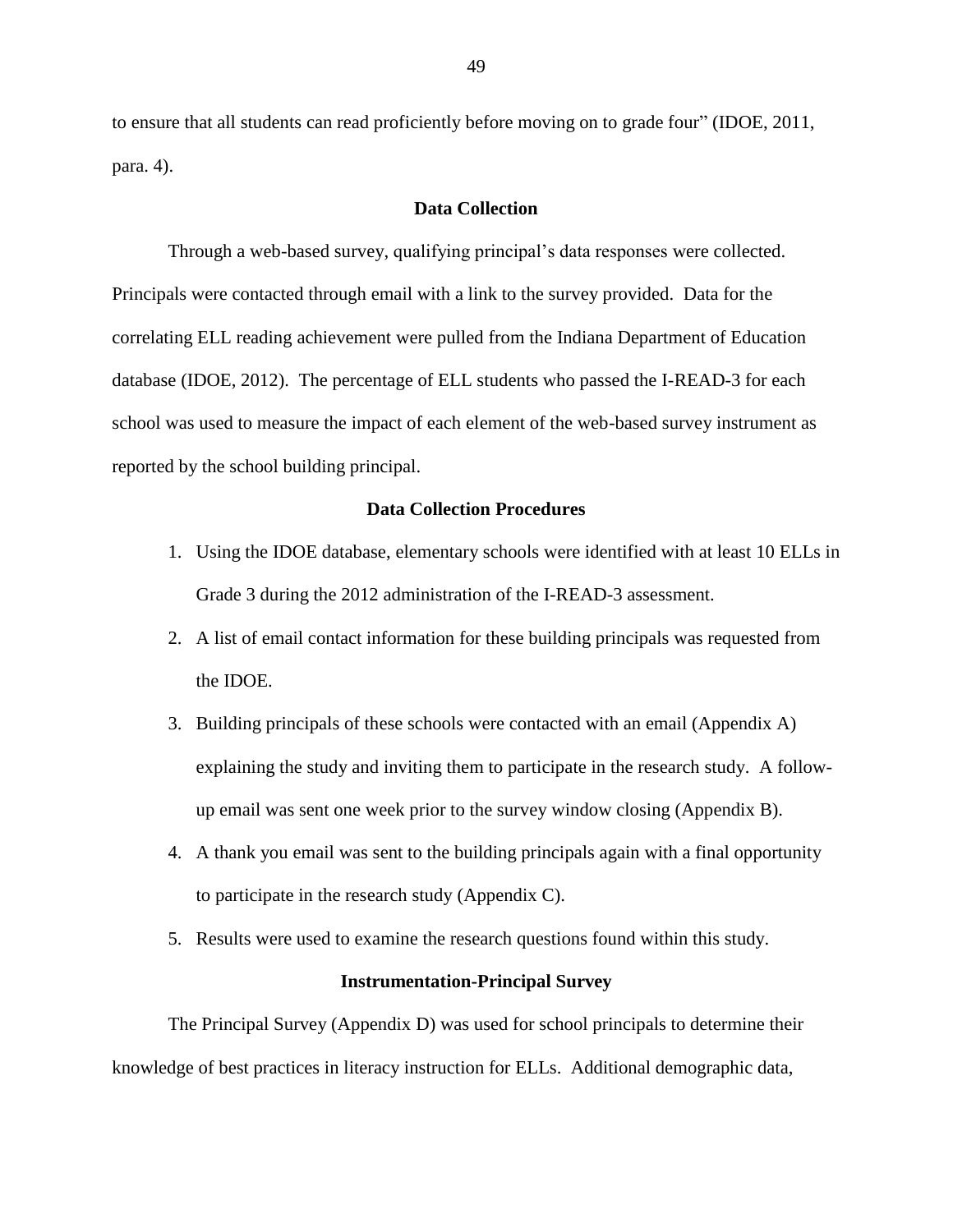including gender, school size, and school setting, was collected for each principal to describe the sample. The best practices in literacy instruction were compiled after reviewing the current literature, establishing content validity. Additional practitioners' views and field-testing the instrument provided face validity by having the survey reviewed by peers in the field. The instrument consists of six demographic elements, including gender, number of years of experience in education, number of years as a building administrator, number of years in current building, school population, and school setting in addition to 10 best practices in literacy instruction for ELL students and a Likert scale for the level of knowledge based on the principals' self-perceptions and a Likert scale for the level of implementation in a school of these 10 best practices in literacy instruction for ELL students based on the principals' selfperceptions. Survey responses were given a composite score calculation by adding the 1- to 10 point Likert scale responses for the 10 items in each category, knowledge and implementation. Composite scores ranged from a minimum of 10 points to a maximum of 100 points in each category, knowledge and implementation.

## **Procedures of Data Analysis**

Procedures of data analysis for this research used both descriptive and inferential statistical methods. The data were analyzed using the Statistical Package for Social Science (SPSS). The descriptive data were analyzed by looking at frequencies, means, and standard deviations. Inferential testing consisted of linear regressions, Pearson's correlation, and multiple regression tests.

#### **Methodology of Analysis**

This study explored the extent to which a principals' experience in education serves as a predictor of the principals' knowledge of best practice in literacy instruction for ELLs using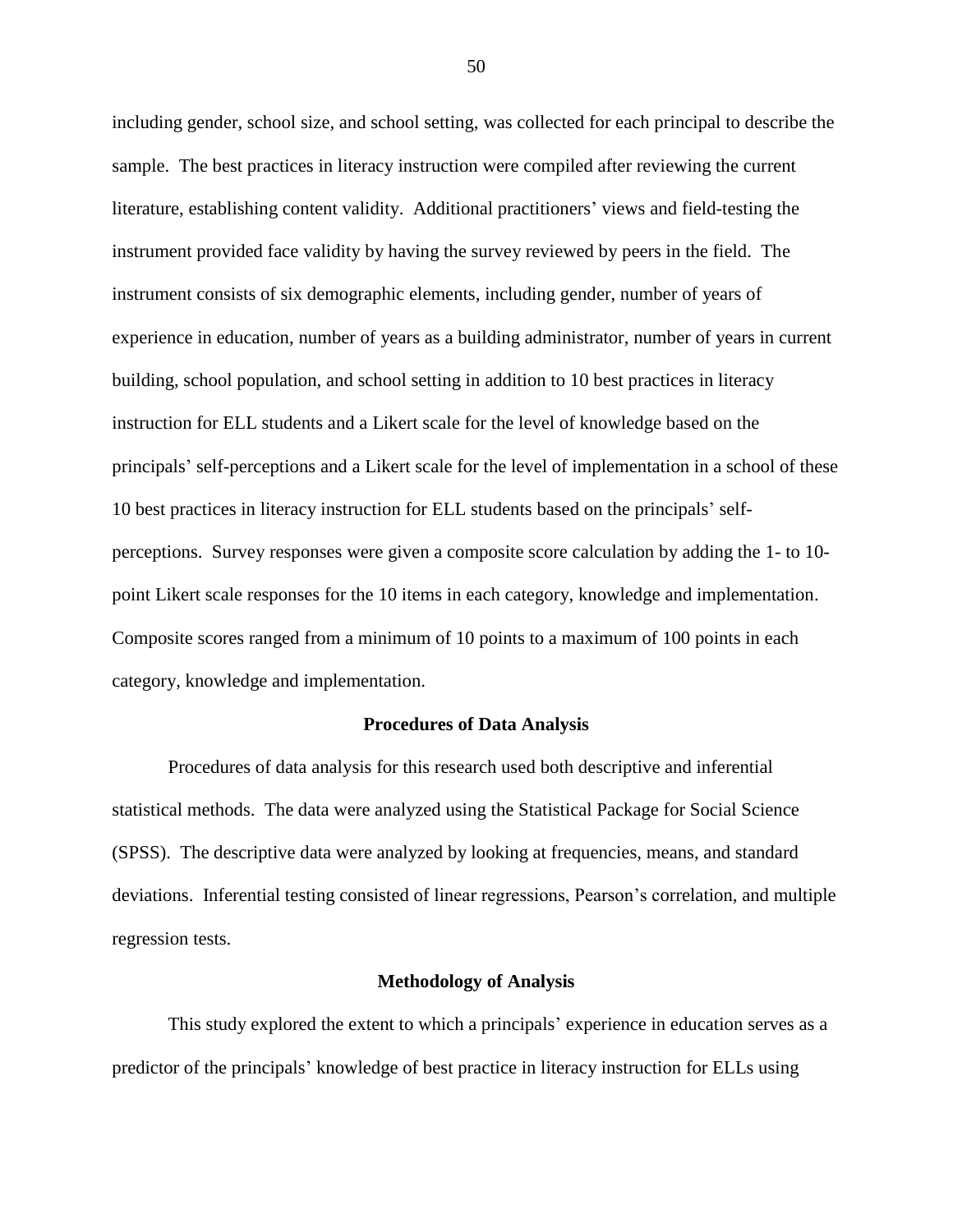linear regression. Additionally, this study looked at the principals' experience as a building leader as a predictor of the level of implementation of best practice in literacy instruction for ELLs using linear regression. This study also examined the relationship between the principals' knowledge of best practice in literacy instruction for ELLs and the level of implementation of these same best practices in literacy instruction for ELLs in the principals' schools using Pearson's correlation. Finally, this study examined the impact of the principal's experience in education, the principal's experience as a principal, the principals' experience in the current school, the level of the principals' knowledge of best practice in literacy instruction for ELLs, the level of implementation of these best practices in literacy instruction for ELLs on ELL achievement as measured with the I-READ-3 statewide reading assessment using multiple regression. The purpose of the I-READ-3 assessment is to measure foundational reading standards through Grade 3. Data were pulled for third grade students on the 2012 I-READ-3 assessment for any school with an ELL population of 10 or more students in Grade 3. This average school percentile was compared to the survey results self-reported by the building principal. This quantitative study encompassed two linear regressions, Pearson's correlation and multiple regression to analyze the data collected.

For the purpose of this research, a quantitative mode of inquiry was utilized. Based on the literature review, logical hypotheses were formed and variables were identified. These remained fixed throughout the study. The purpose of this quantitative study was to develop generalizations that allow this researcher to explain and understand the hypotheses being researched (Creswell, 2009).

For Research Question 1, linear regression examined the extent to which a principals' experience in education serves as a predictor of the principals' knowledge of best practice in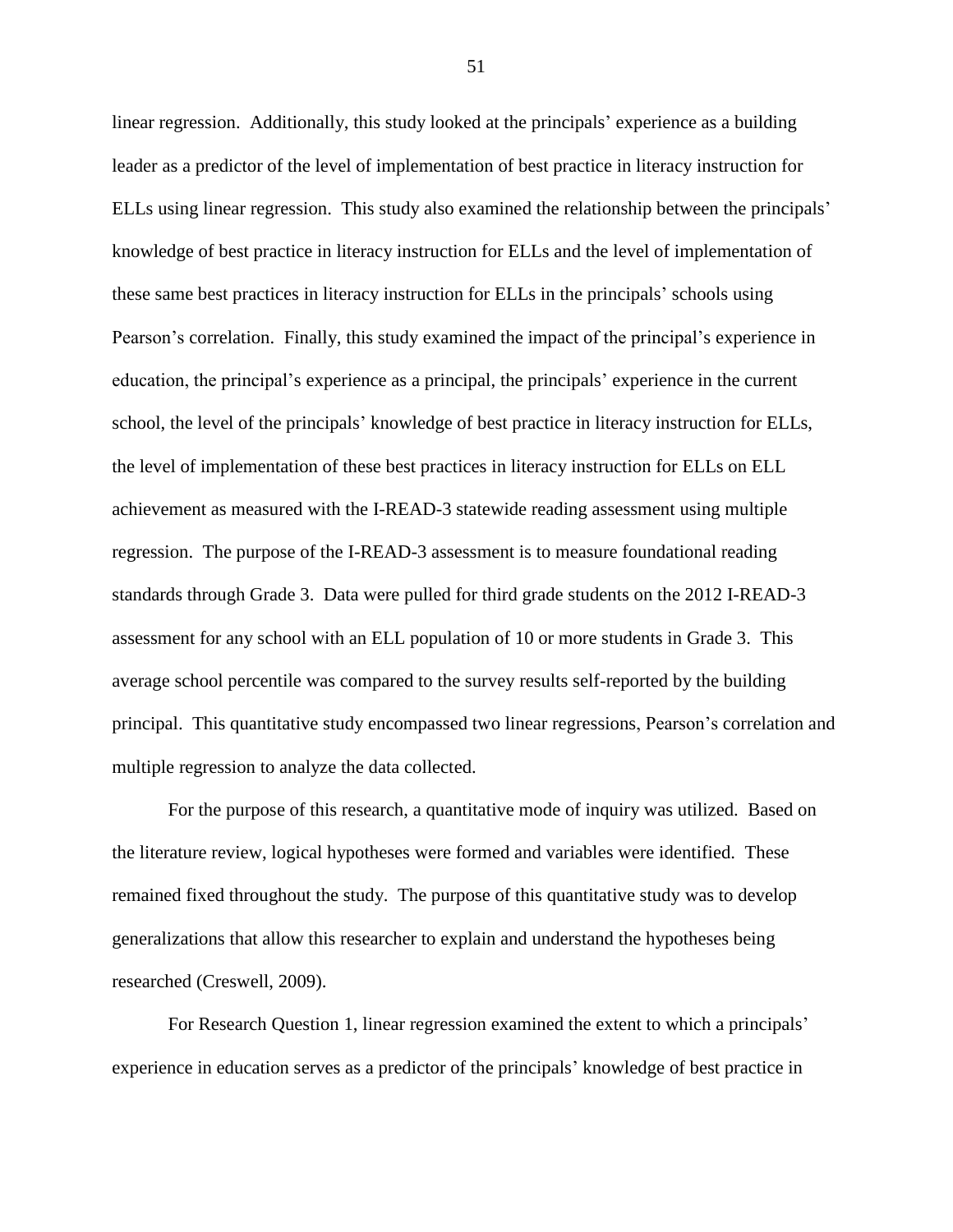literacy instruction for ELLs. For Research Question 2, linear regression looked at the principals' experience as a building leader as a predictor of the level of implementation of best practice in literacy instruction for ELLs. For Research Question 3, a Pearson's correlation was conducted to examine the relationship between the principals' knowledge of best practice in literacy instruction for ELLs and the level of implementation of these same best practices in literacy instruction for ELLs in the principals' schools.

For Research Question 4, multiple regression examined the impact of the principals' experience in education, the principals' experience as a principal, the principals' experience in the current school, the level of the principals' knowledge of best practice in literacy instruction for ELLs, the level of implementation of these best practices in literacy instruction for ELLs on ELL achievement as measured with the I-READ-3 statewide reading assessment. Examination of any significant predictors unstandardized partial regression coefficients demonstrated the overall impact each predictor had on the criterion variable.

#### **Summary**

In summary, the purpose of this quantitative study was to examine the experience of elementary principals, the knowledge of elementary principals in the area of best practice in literacy instruction for ELLs, the level of implementation of these best practices in literacy instruction for ELLs in a school, the relationship between the principals' knowledge of best practice in literacy instruction for ELLs and the schools' level of implementation of best practice in literacy instruction for ELLs, and the potential impact on student achievement of ELLs based on the I-READ-3 assessment. Principals serving in schools with at least 10 ELL students in Grade 3 were invited to participate in this study. A web-based survey was used for principals to self-report their information which was linked to the percentile ELL scores for the Grade 3 I-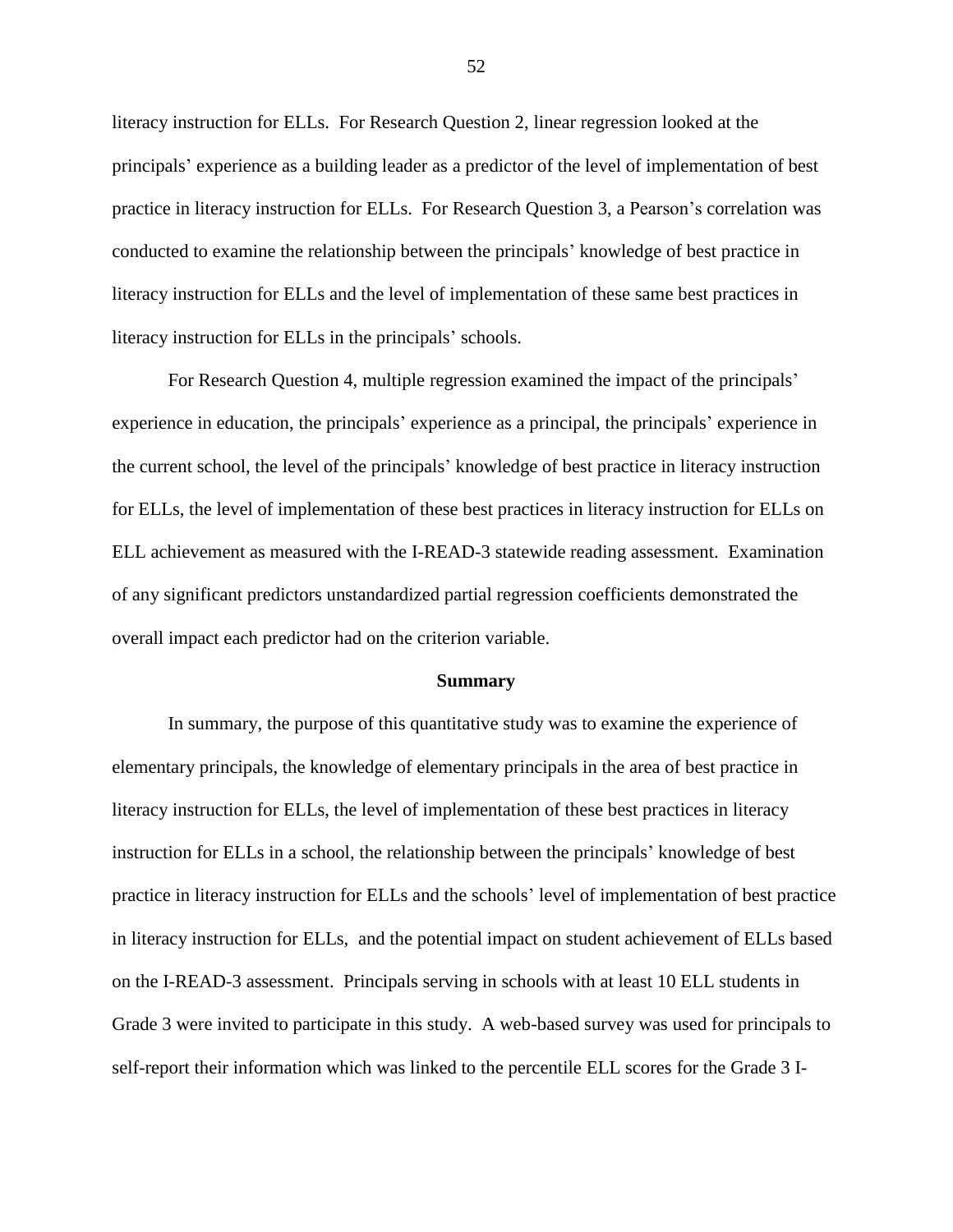READ-3 assessment. Two linear regressions, a Pearson's correlation and a multiple regression were conducted to analyze the results and possible impact of each element.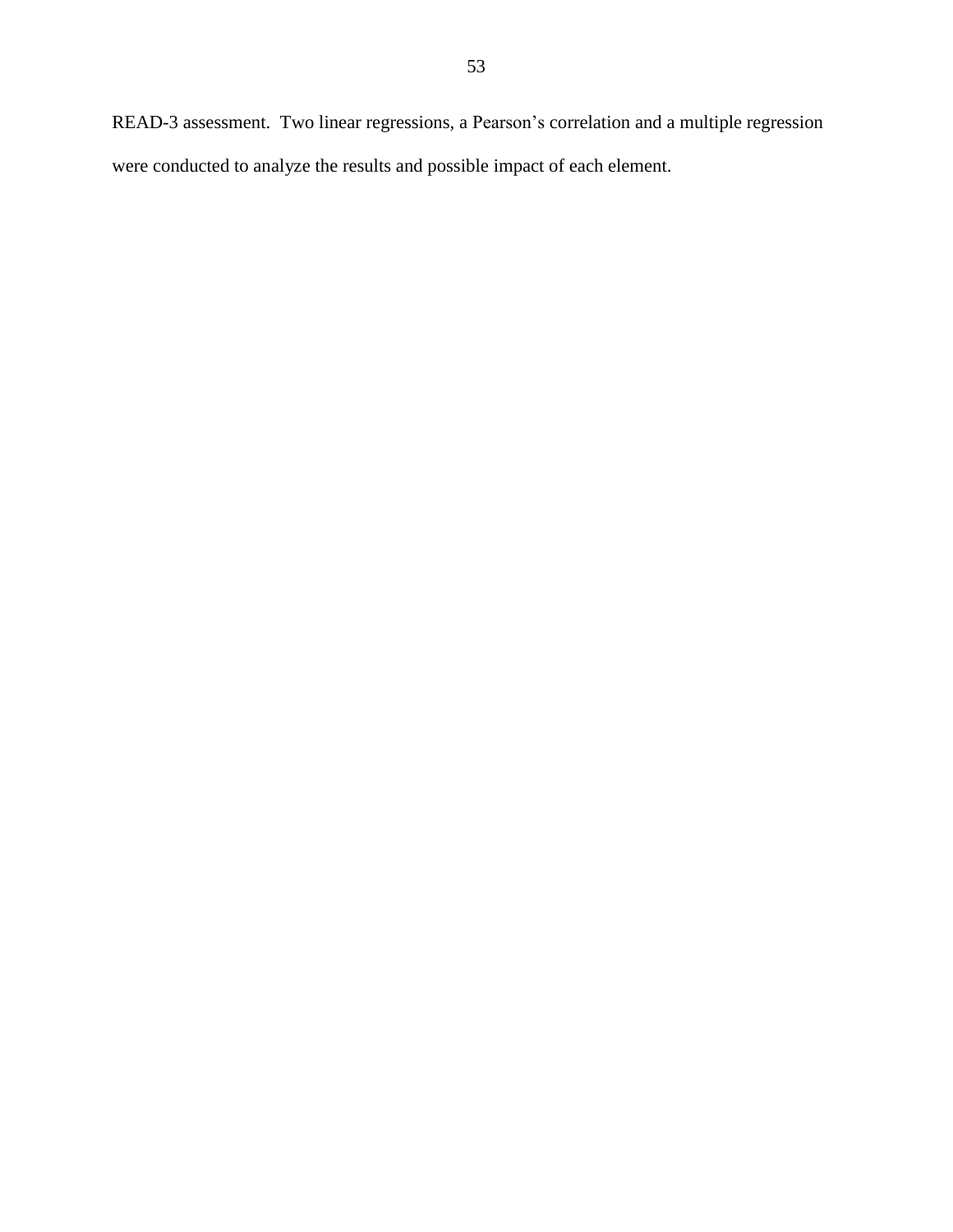# CHAPTER 4

# DATA ANALYSIS

This chapter provides a description of the data and presents the results of the study. It is organized into the following sections: descriptive data, findings and analysis of the hypotheses, and summary of findings. The descriptive data section addresses the characteristics of the respondent principals. The findings and analysis section addresses the results of the Null Hypotheses 1-4. The summary of findings section summarizes the results for each hypothesis.

The purpose of this quantitative study was to examine the experience of elementary principals, the knowledge of elementary principals in the area of best practice in literacy instruction for ELLs, the level of implementation of these best practices in literacy instruction for ELLs in a school, the relationship between the principals' knowledge of best practice in literacy instruction for ELLs and the schools' level of implementation of best practice in literacy instruction for ELLs, and the potential impact on student achievement of ELLs based on the I-READ-3 assessment. This statewide reading assessment is a summative assessment that measures foundational reading skills through Grade 3. Three major Indiana standards were assessed including

Standard 1: Reading: Word recognition, fluency, and vocabulary development Standard 2: Reading: Comprehension and analysis of nonfiction and informational text Standard 3: Reading: Comprehension and analysis of literary text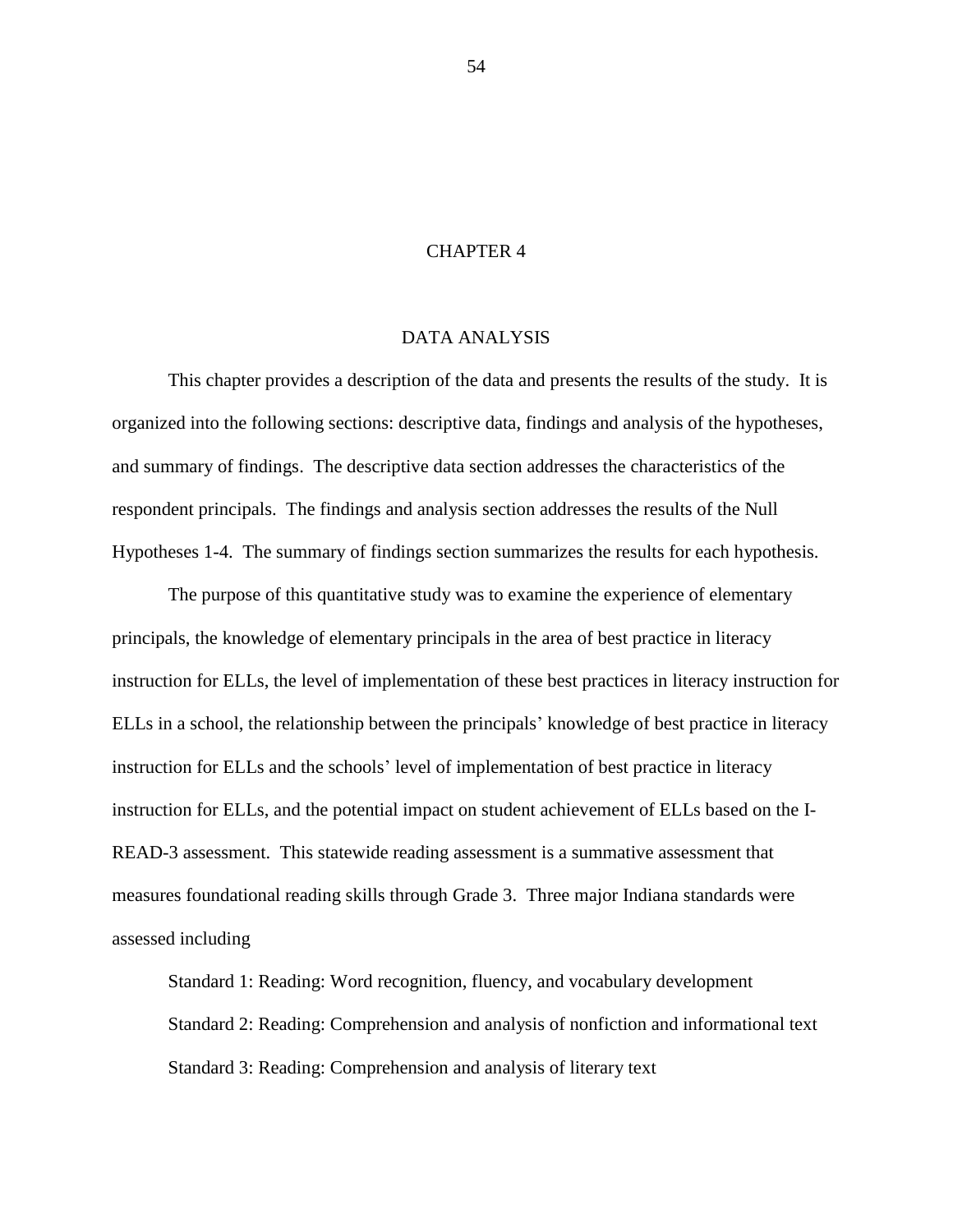This study investigated the extent to which a principal's knowledge of best practice in literacy instruction for ELL students and the level of implementation of these best practices in literacy instruction for ELL students in a school impacts student achievement.

Statistical analysis of the data explored the extent to which principals' experience in education serves as a predictor of the principals' knowledge of best practice in literacy instruction for ELLs using linear regression. Additionally, this study looked at the principals' experience as a building leader to determine if it could be used to predict the level of implementation of best practice in literacy instruction for ELLs using linear regression. This study examined the relationship between principals' knowledge of best practice in literacy instruction for ELLs and the level of implementation of these same best practices in literacy instruction for ELLs in the principals' schools using a Pearson's correlation. Finally, this study examined the impact of the principals' experience in education, the principals' experience as a principal, the principals' experience in the current school, the level of the principals' knowledge of best practice in literacy instruction for ELLs, the level of implementation of these best practices in literacy instruction for ELLs on ELL achievement as measured with the Grade 3 I-READ-3 statewide reading assessment using multiple regression. Data were pulled for students on the 2012 I-READ-3 assessment for any school with an ELL population of 10 or more students in Grade 3. This average score within the school was compared to the survey results selfreported by the building principal. This quantitative study encompassed two linear regressions, a Pearson's correlation and multiple regression to analyze the data collected.

#### **Research Questions**

The following research questions were used to guide this quantitative study: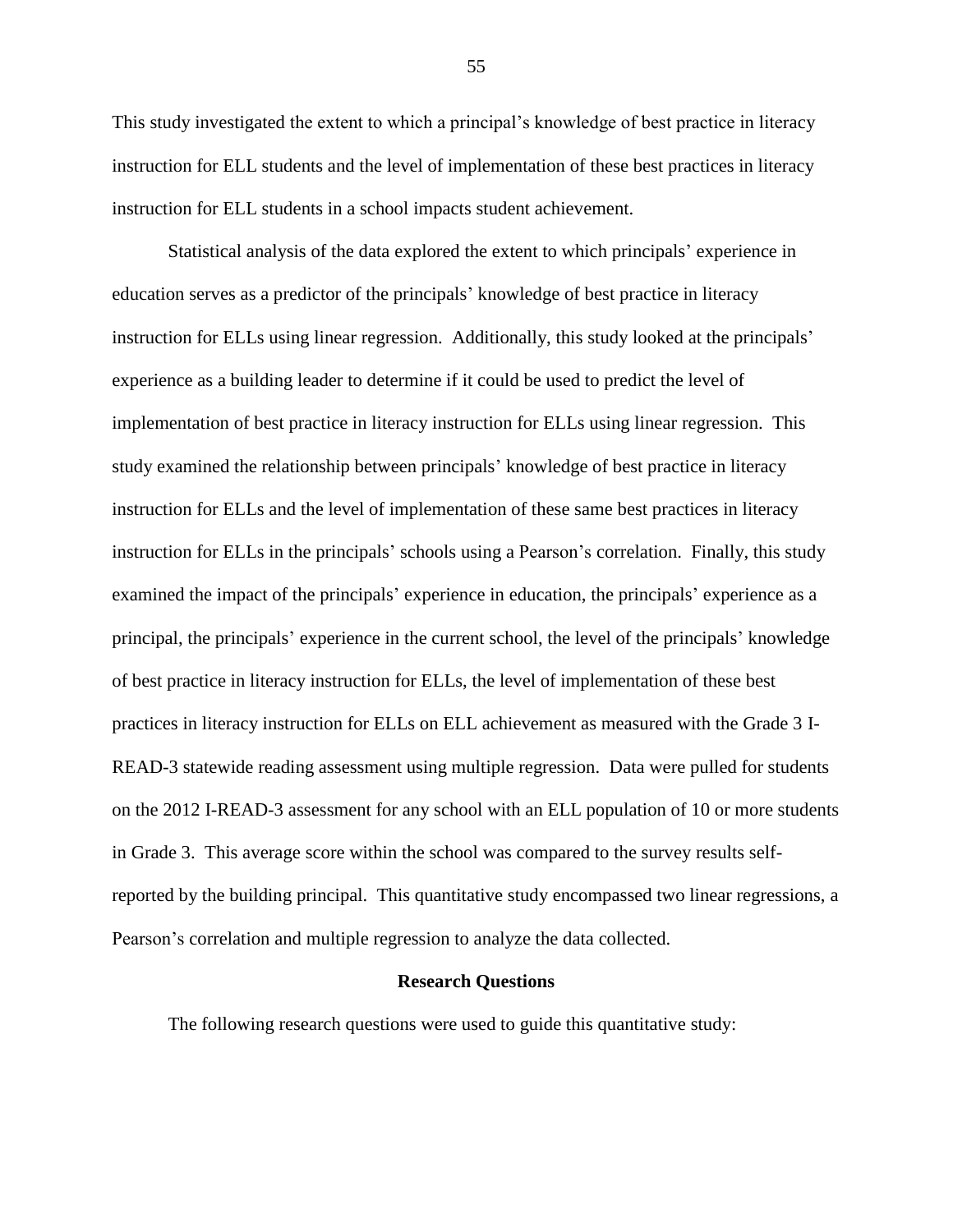- 1. Do the years of experience in education of principals predict the principals' level of knowledge of best practice in literacy instruction for ELLs?
- 2. Do the years of experience as the principal of a school predict the school's level of implementation of best practice in literacy instruction for ELLs?
- 3. Is there a relationship between the principals' level of knowledge of best practice in literacy instruction for ELLs and the schools' level of implementation of best practice in literacy instruction for ELL?
- 4. What impact does the principals' experience in education, the principals' experience as a principal, the principals' experience in the current school, the level of the principals' knowledge of best practice in literacy instruction for ELLs, and the level of implementation of these best practices in literacy instruction for ELLs have on ELL achievement as measured with the I-READ-3 statewide reading assessment?

For Research Question 1, linear regression examined the extent to which principals' experience in education serves as a predictor of the principals' knowledge of best practice in literacy instruction for ELLs. For Research Question 2, linear regression was used to look at the principals' experience as building leaders as a predictor of the level of implementation of best practice in literacy instruction for ELLs. For Research Question 3, a Pearson's correlation was conducted to examine the relationship between principals' knowledge of best practice in literacy instruction for ELLs and the level of implementation of these same best practices in literacy instruction for ELLs in the principals' schools.

For Research Question 4, multiple regression was used to examine the impact of the principals' experience in education, the principals' experience as a principal, the principals' experience in the current school, the level of the principals' knowledge of best practice in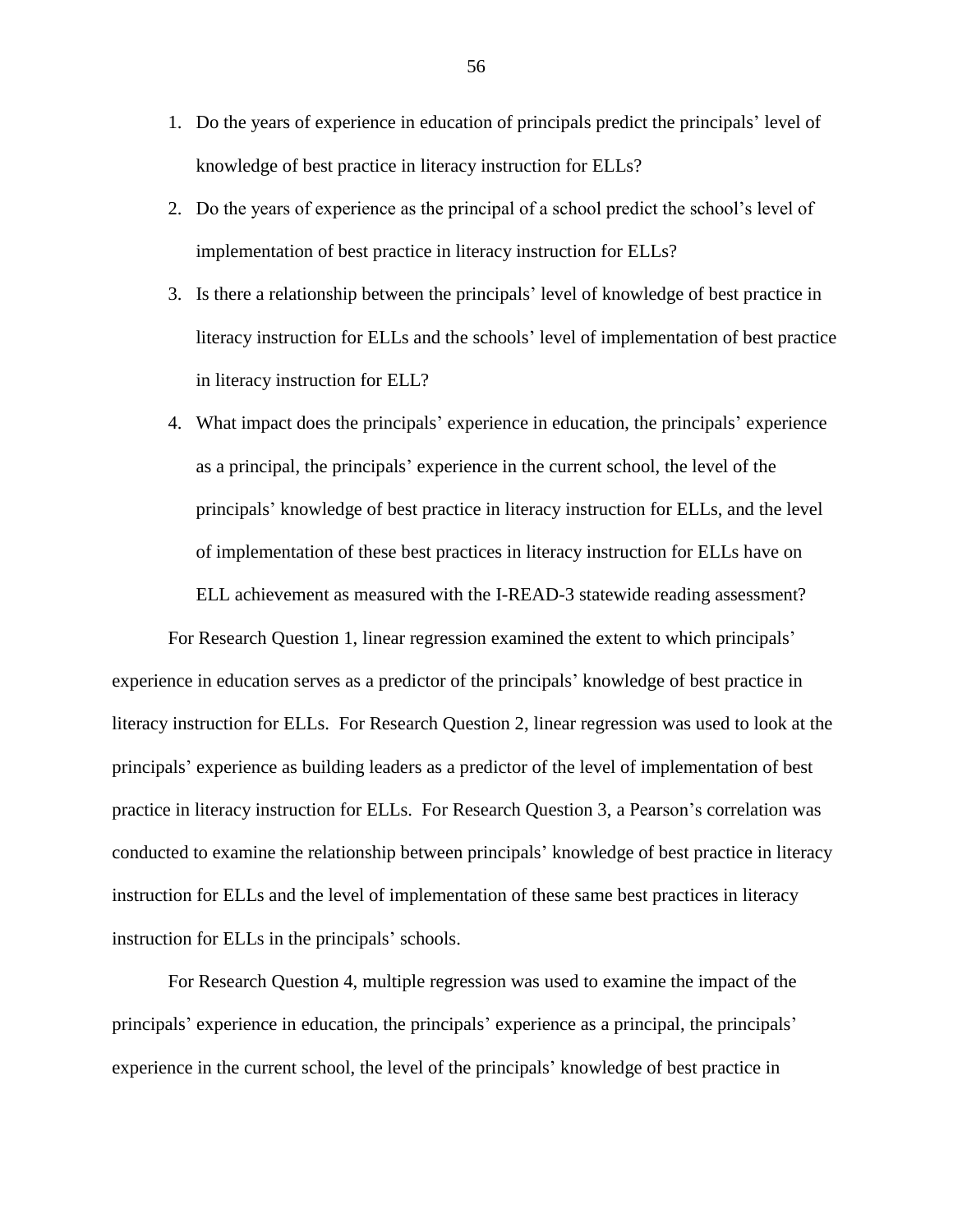literacy instruction for ELLs, the level of implementation of these best practices in literacy instruction for ELLs to determine whether enough variance could be explained in ELL achievement as measured with the I-READ-3 statewide reading assessment. Examination of any significant predictors unstandardized partial regression coefficients was used to demonstrate the overall impact of each predictor had on the criterion variable.

## **Descriptive Data**

All Indiana elementary principals with a minimum of 10 ELLs in Grade 3 were invited to participate in this study. Of the 206 elementary principals with 10 or more Grade 3 ELL students who were invited to participate in this study, 103 principals responded with submitted surveys. The analysis data set contained 63 complete records  $(N = 63)$ , representing 31% of all the principals in Indiana with at least 10 ELLs in Grade 3 who participated in the I-READ-3 assessment.

The population of principals who participated in this survey represented districts from across the state of Indiana. The following are characteristics of the principals who were included in the sample. Within the sample of principals with at least 10 ELL students in third grade, there were nine principals (14.3%) from rural schools, 18 principals (28.6%) from suburban schools, and 36 principals (57.1%) from urban schools. Within the sample, there were 26 male principals (41.3%) and 37 female principals (58.7%). Within the male sample of principals, there were five principals (19.2%) from rural schools, 10 principals (38.5%) from suburban schools, and 11 principals (42.3%) from urban schools. Within the sample of female principals, there were four principals (10.8%) from rural schools, eight principals (21.6%) from suburban schools, and 25 principals (67.6%) from urban schools.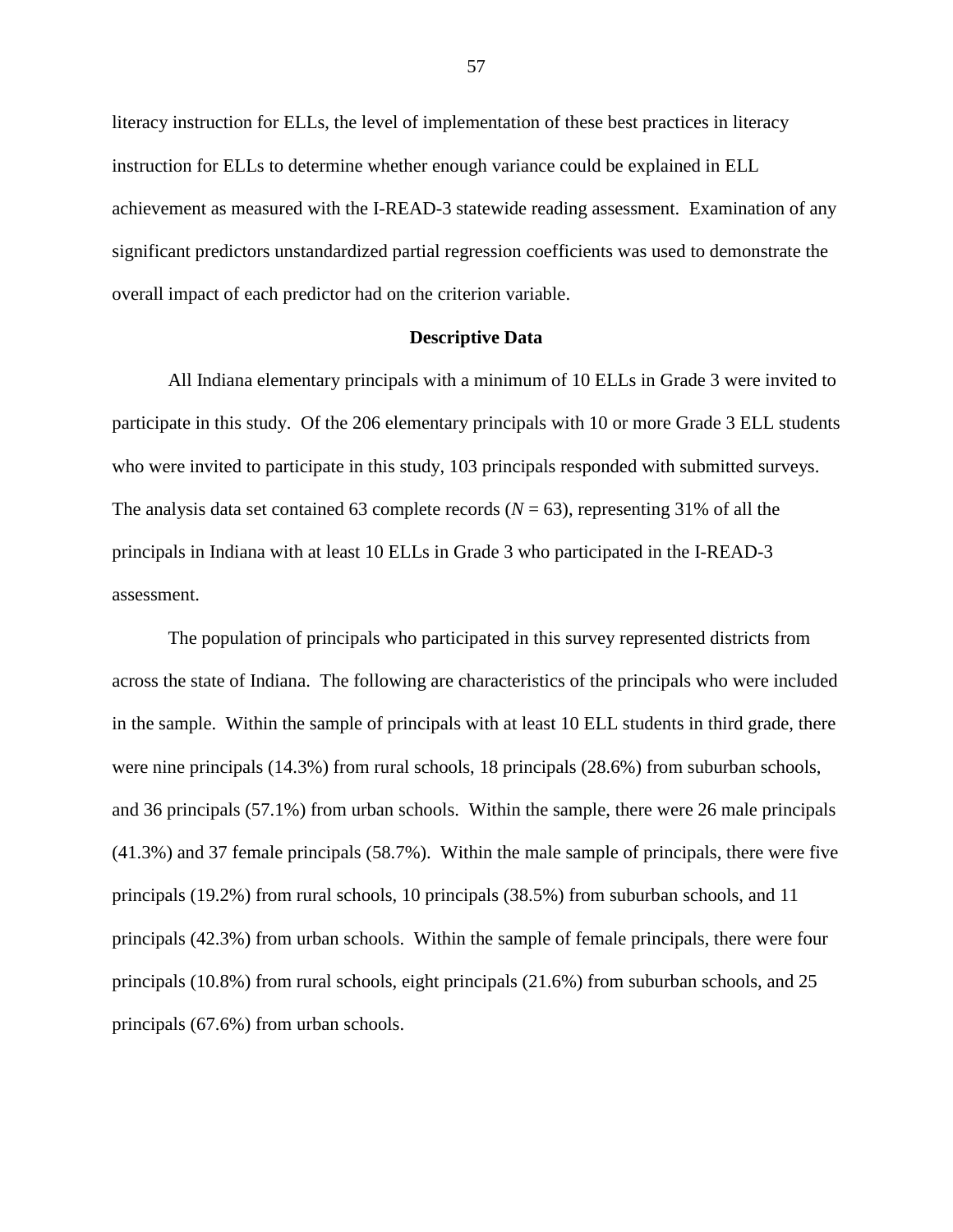Within the sample of principals, the years of experience in education ranged from 9-42 years, with an average of 22.62 years of experience in education (*SD* = 8.43). Within the sample of principals in a rural setting, the years of experience in education ranged from 10-42 years, with an average of 22 years of experience in education  $(SD = 9.50)$ . Within the sample of principals in a suburban setting, the years of experience in education ranged from 9-42 years, with an average of 23.78 years of experience in education  $(SD = 10.21)$ . Within the sample of principals in an urban setting, the years of experience in education ranged from 9-38 years, with an average of 22.19 years of experience in education  $(SD = 7.32)$ .

Within the sample of male principals, the years of experience in education ranged from 9- 38 years, with an average of 21.46 years of experience in education (*SD* = 9.18). Within the sample of female principals, the years of experience in education ranged from 9-42 years, with an average of 23.43 years of experience in education (*SD* = 7.88). Within the sample of principals, the average years of experience as a building principal was  $9.11$  years *(SD* = 6.58).

Within the sample of principals in a rural setting, the average years of experience as a building principal was 8.22 years  $(SD = 6.48)$ . Within the sample of principals in a suburban setting, the average years of experience as a building principal was 11 years  $(SD = 8.85)$ . Within the sample of principals in an urban setting, the average years of experience as a building principal was 8.39 years  $(SD = 5.15)$ .

Within the sample of male principals, the average years of experience as building principals were  $11.08$  ( $SD = 8.29$ ). Within the sample of female principals, the average years of experience as building principals were 7.73 (*SD* = 4.70).

Within the sample of principals, the average years of experience as building principals in their current building was  $5.52$  (*SD* = 3.81). Within the sample of principals in a rural setting,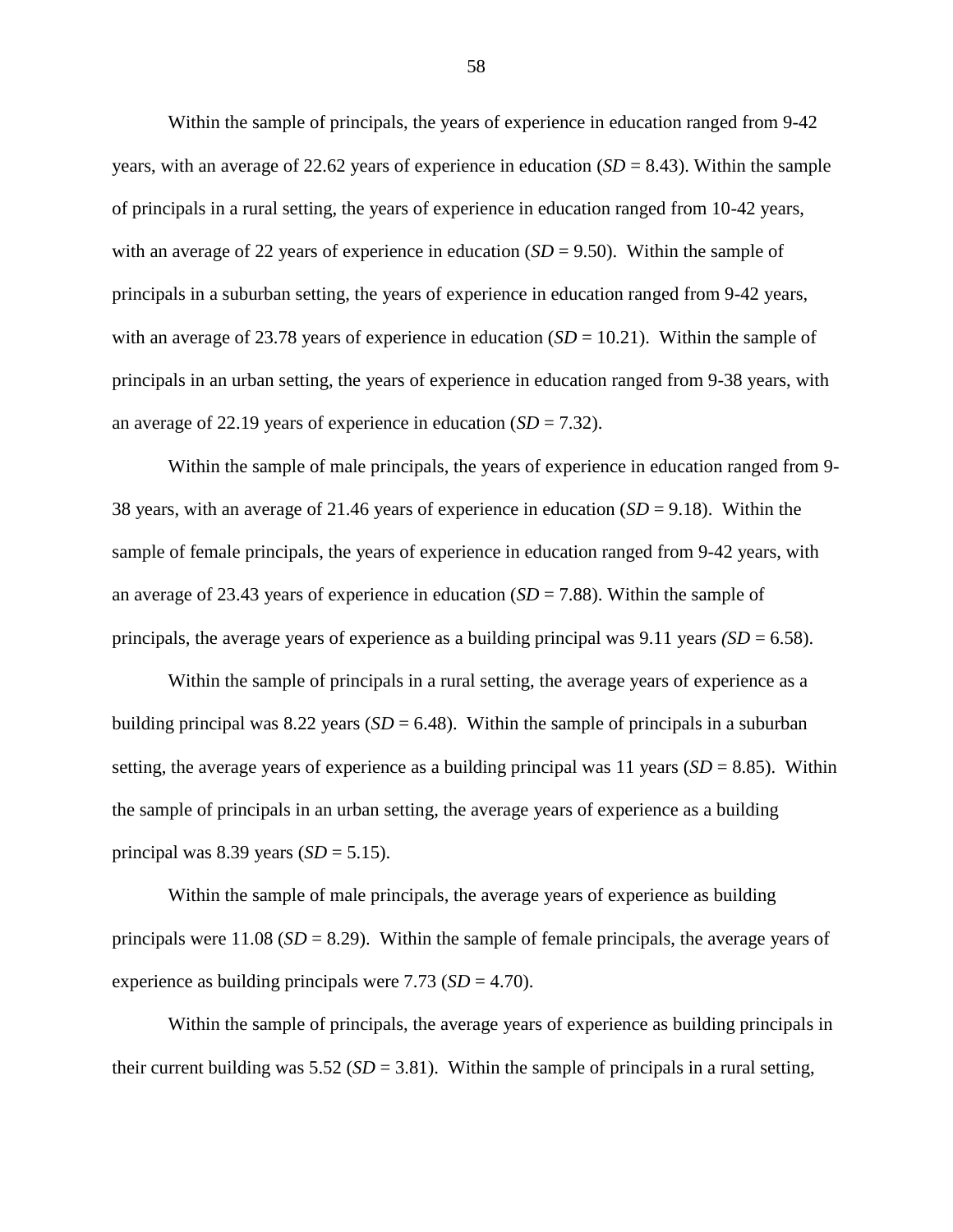the average years of experience as building principals in their current building was 5.22 years  $(SD = 4.94)$ . Within the sample of principals in a suburban setting, the average years of experience as building principals in their current building was  $6.67$  years  $(SD = 4.09)$ . Within the sample of principals in an urban setting, the average years of experience as building principals in their current building was 5.03 years (*SD* = 3.47). Within the population of male principals, the average years of experience as building principals in their current building was 5.96 (*SD* = 4.34). Within the sample of female principals, the average years of experience as building principals in their current building was 5.22 (*SD* = 3.42).

# **Descriptive Summary of Level of Knowledge of Best Practice in Literacy Instruction for ELL Students**

The first section of the survey asked each principal to indicate his or her level of knowledge of best practices in literacy instruction for ELLs using a 10 point scale with 1 point indicating *no knowledge*, 5 indicating *adequate knowledge*, and 10 indicating *expert knowledge*. A total of 63 principals responded to the survey items. Respondents indicated "key vocabulary emphasized" as the practice principals had the most knowledge (*M* = 8.27, *SD =* 1.70). "Content objectives clearly defined, displayed, and reviewed with students" was the second most knowledgeable practice principals indicated  $(M = 8.00, SD = 1.30)$ . The third highest knowledgeable practice was "assessment of student comprehension and learning of all lesson objectives" ( $M = 7.98$ ,  $SD = 1.39$ ). Table 3 illustrates responses to the 10 items on the survey regarding level of knowledge of best practice in literacy instruction for ELLs.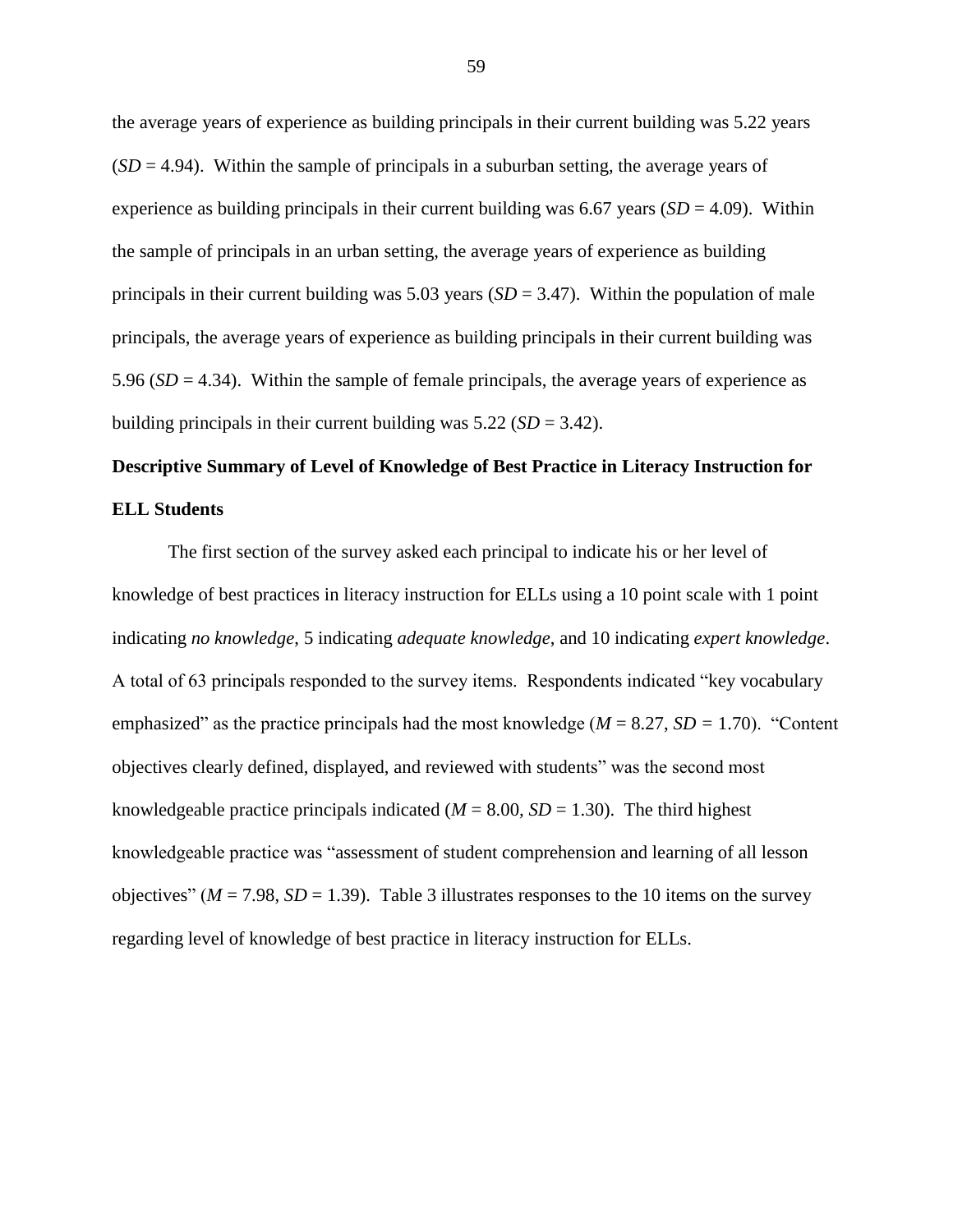# Table 3

# *Principals' Level of Knowledge of Best Practice in Literacy Instruction for ELLs*

| <b>Literacy Practice</b>                                                                         | $\overline{N}$ | Range    | M    | SD   |
|--------------------------------------------------------------------------------------------------|----------------|----------|------|------|
| 1. Content objectives clearly defined,<br>displayed and reviewed with students                   | 63             | $5-10$   | 8.00 | 1.30 |
| 2. Adaptation of content to all levels of<br>student proficiency                                 | 63             | $3-10$   | 7.41 | 1.54 |
| 3. Supplementary materials used to a high<br>degree, making the lesson clear and<br>meaningful   | 63             | $4 - 10$ | 7.76 | 1.38 |
| 4. Key vocabulary emphasized                                                                     | 63             | $5 - 10$ | 8.27 | 1.17 |
| 5. Speech rate appropriate for students'<br>proficiency level                                    | 63             | $3-10$   | 7.30 | 1.70 |
| 6. Scaffolding techniques consistently used<br>assisting and supporting student<br>understanding | 63             | $4 - 10$ | 7.65 | 1.53 |
| 7. Grouping configurations support language<br>and content objectives of the lesson              | 63             | $1 - 10$ | 7.67 | 1.65 |
| 8. Activities integrate all language skills                                                      | 63             | $4 - 10$ | 7.70 | 1.42 |
| 9. Pacing of the lesson appropriate to student<br>proficiency levels                             | 63             | $4 - 10$ | 7.75 | 1.40 |
| 10. Assessment of student comprehension and<br>learning of all lesson objectives                 | 63             | $4 - 10$ | 7.98 | 1.39 |

Each respondent's scores for all knowledge questions were added together to serve as a composite score for principal's knowledge level. Within the sample of principals, the range of scores of knowledge of best practice in literacy instruction for ELL was 44-95 with an average of  $77.49$  ( $SD = 11.80$ ).

Within the sample of principals in a rural setting, the range of scores of knowledge of best practice in literacy instruction for ELL was 65-90 with an average of 77.67 (*SD* = 8.63).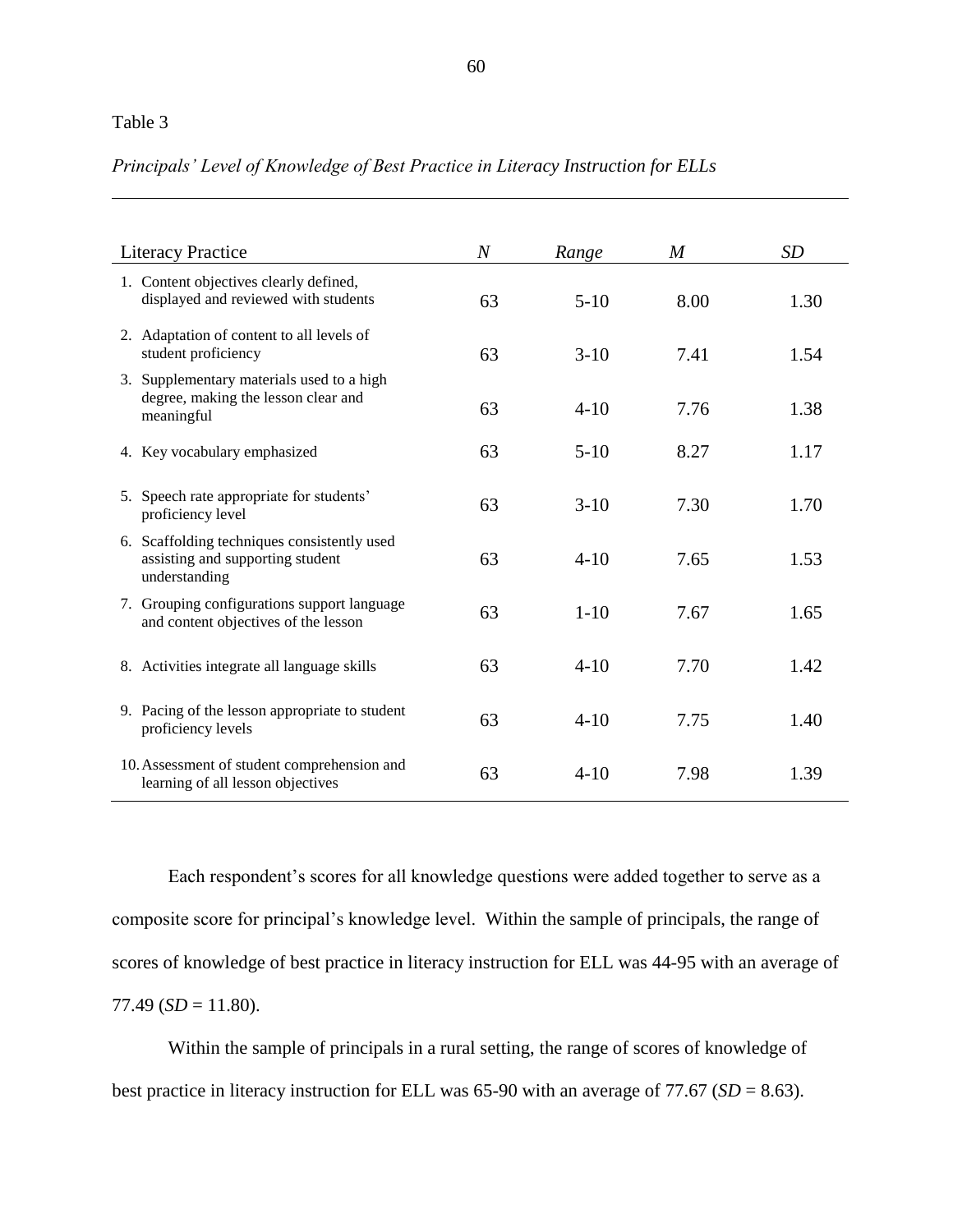Within the sample of principals in a suburban setting, the range of scores of knowledge of best practice in literacy instruction for ELL was 51-95 with an average of 79.22 (*SD* = 9.66). Within the sample of principals in an urban setting, the range of scores of knowledge of best practice in literacy instruction for ELL was  $44-95$  with an average of  $76.58$  ( $SD = 13.50$ ).

Within the sample of male principals, the range of scores of knowledge of best practice in literacy instruction for ELL was 51-95 with an average of  $77.23$  ( $SD = 10.92$ ). Within the sample of female principals, the range of scores of knowledge of best practice in literacy instruction for ELL was  $44-95$  with an average of  $77.68$  ( $SD = 12.53$ ).

# **Descriptive Summary for Implementation of Best Practice in Literacy Instruction for ELL Students**

The second section of the survey asked each principal to indicate the school's level of implementation of best practices in literacy instruction for ELLs using a 10 point scale with 1 point indicating *no implementation*, 5 indicating *some implementation*, and 10 indicating *full implementation*. A total of 63 principals responded to the survey items. Respondents indicated "content objectives clearly defined, displayed and reviewed with students" as the practice schools had the highest levels of implementation ( $M = 8.11$ ,  $SD = 1.94$ ). "Key vocabulary emphasized" was the second most implemented practice principals indicated  $(M = 8.03, SD =$ 1.73). The third most widely implemented practice was "assessment of student comprehension and learning of all lesson objectives"  $(M = 8.02, SD = 1.48)$ . Table 4 illustrates responses to the 10 items on the survey regarding level of implementation of best practice in literacy instruction for ELLs.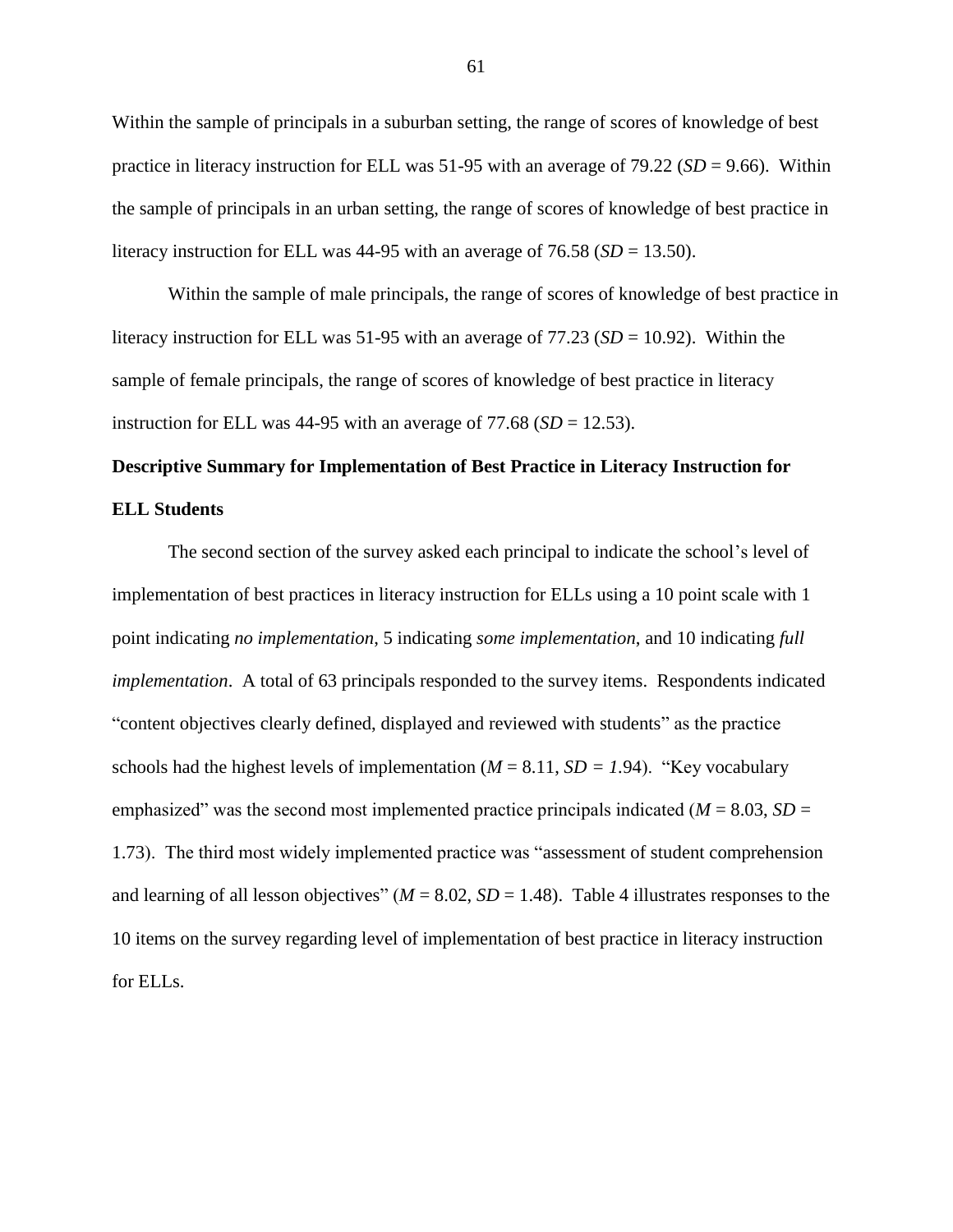# Table 4

# *Schools' Level of Implementation of Best Practice in Literacy Instruction for ELLs*

|    | <b>Literacy Practice</b>                                                                      | $\overline{N}$ | Range    | M    | SD   |
|----|-----------------------------------------------------------------------------------------------|----------------|----------|------|------|
| 1. | Content objectives clearly defined,<br>displayed and reviewed with students                   | 63             | $1 - 10$ | 8.11 | 1.94 |
| 2. | Adaptation of content to all levels of<br>student proficiency                                 | 63             | $2 - 10$ | 7.57 | 1.54 |
| 3. | Supplementary materials used to a high<br>degree, making the lesson clear and<br>meaningful   | 63             | $3-10$   | 7.54 | 1.59 |
| 4. | Key vocabulary emphasized                                                                     | 63             | $1 - 10$ | 8.03 | 1.73 |
| 5. | Speech rate appropriate for students'<br>proficiency level                                    | 63             | $2 - 10$ | 7.33 | 1.77 |
| 6. | Scaffolding techniques consistently used<br>assisting and supporting student<br>understanding | 63             | $4 - 10$ | 7.65 | 1.48 |
| 7. | Grouping configurations support<br>language and content objectives of the<br>lesson           | 63             | $1 - 10$ | 7.90 | 1.58 |
| 8. | Activities integrate all language skills                                                      | 63             | $4 - 10$ | 7.83 | 1.51 |
| 9. | Pacing of the lesson appropriate to<br>student proficiency levels                             | 63             | $1 - 10$ | 7.70 | 1.66 |
|    | 10. Assessment of student comprehension<br>and learning of all lesson objectives              | 63             | $4 - 10$ | 8.02 | 1.48 |

Each respondent's scores for all implementation questions were added together to serve as a composite score for building implementation level. Within the sample of principals, the range of scores for implementation of best practice in literacy instruction for ELL was 40-100 with an average of 77.68 (*SD* = 13.55).

Within the sample of principals in a rural setting, the range of scores for implementation of best practice in literacy instruction for ELL was 69-90 with an average of 80.33 (*SD* = 6.98).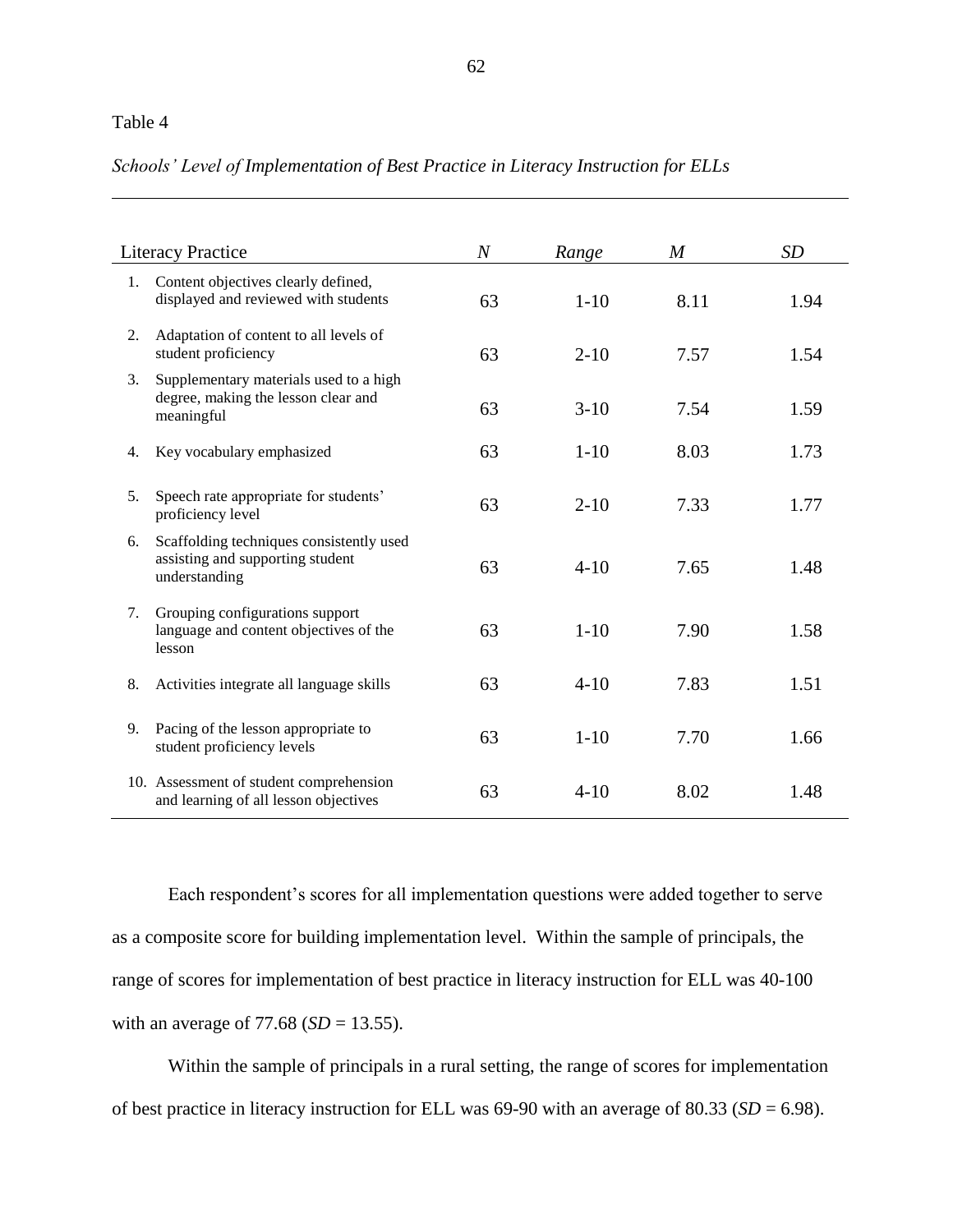Within the sample of principals in a suburban setting, the range of scores for implementation of best practice in literacy instruction for ELL was 51-97 with an average of 78.89 (*SD* = 12.84). Within the sample of principals in an urban setting, the range of scores for implementation of best practice in literacy instruction for ELL was 44-95 with an average of 76.41 (*SD* = 15.16).

Within the sample of male principals, the range of scores for implementation of best practice in literacy instruction for ELL was 42-100 with an average of 81.31 (*SD* = 13.08). Within the sample of female principals, the range of scores for implementation of best practice in literacy instruction for ELL was  $40-100$  with an average of  $75.14$  (*SD* = 13.46).

#### **Findings and Analysis of the Hypothesis**

H01. "The years of experience in education of a principal does not predict the principal's level of knowledge of best practice in literacy instruction for ELLs." This hypothesis was tested using linear regression to examine the extent to which a principals' experience in education served as a predictor of the principals' knowledge of best practice in literacy instruction for ELLs.

The assumptions for linear regression were tested and met. To ensure independence of residuals a Durbin Watson test was utilized. The assumption was met as the test statistic approached 2. The assumption of linearity was tested by examining a scatterplot to ensure a linear relationship existed. The assumption of heteroscedasticity was tested by examining the plot of regression standardized residuals versus the regression standardized predicted values. This assumption was met as the residual distance did not increase or decrease as the value of the criterion variable increased.

In order to ensure the accuracy within the regression model, it was examined to ensure no outliers were included. By examining the standardized residuals it was evident no outliers were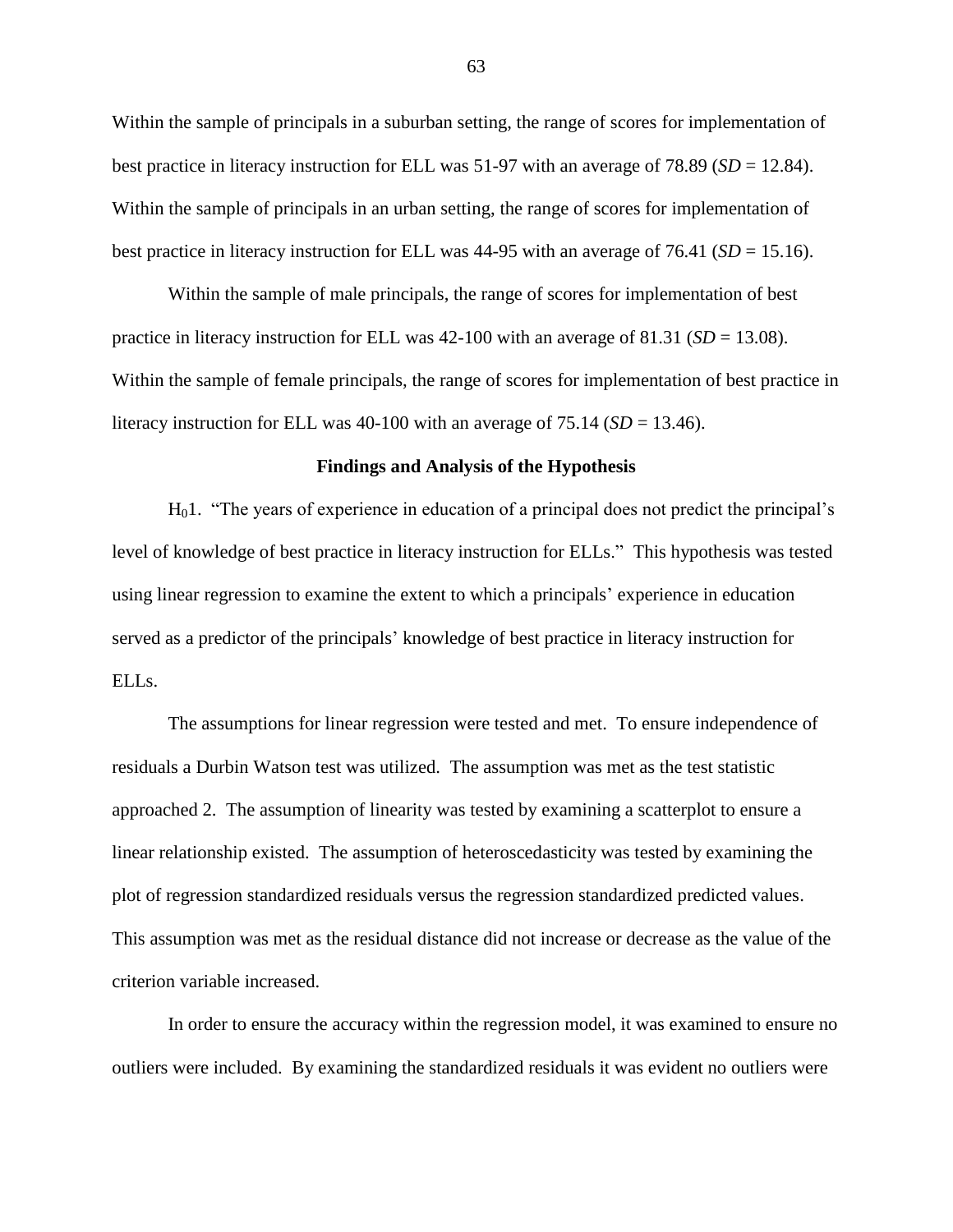in the regression model as all standardized residuals fell within 1.5 standard deviations. The assumption of normality was met as the residuals on the normal p-p plot of regression Standardized Residuals aligned with the diagonal line. As previously stated, all assumptions were met within the regression model.

The average years of experience in education from the respondents was 22.62 years (*SD*   $= 8.43$ ). The range of scores of knowledge of best practice in literacy instruction for ELL students was 44-95 with an average of  $77.49$  ( $SD = 11.80$ ).

There was a small relationship between the years of experience in education and the knowledge of best practice in literacy instruction for ELL students, with the correlation coefficient (*R*) equaling .215. The coefficient of determination ( $R^2$ ) was .046. Therefore, 4.6% of the variance in the knowledge score can be explained by the years of experience in education. The adjusted coefficient of determination (adjusted  $R^2$ ) indicates 3% of the knowledge score can be explained by the years of experience in education when adjusted for the sample size. The standard error of the estimate is the average residual distance from the prediction line of data points (11.62).

The years of experience in education did not serve as a predictor of the principals' knowledge of best practice in literacy instruction for ELL students because it was non-significant with  $F(1,61) = 2.946$ ,  $p = .091$ . Based on this, the null for H<sub>0</sub>1 was retained.

H02. "The years of experience as the principal of a school do not predict the schools' level of implementation of best practice in literacy instruction for ELLs." This hypothesis was tested using linear regression to examine the extent to which the principals' experience as the principal in a school served as a predictor of the schools' level of implementation of best practice in literacy instruction for ELLs.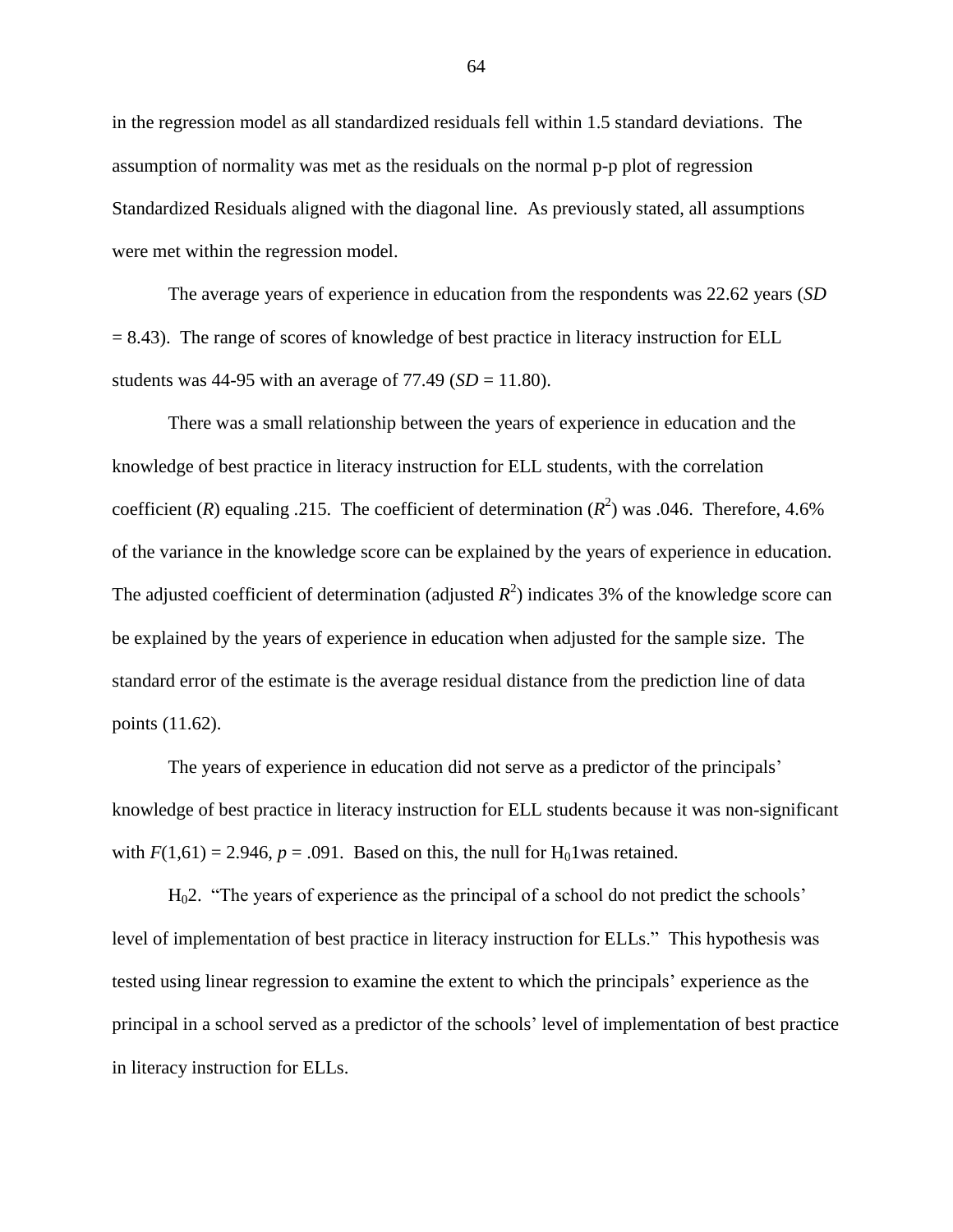The average years of experience in the current school from the respondents was 5.52 years  $(SD = 3.81)$ . The range of scores of implementation of best practice in literacy instruction for ELL was 40-100 with an average of  $77.68$  (*SD* = 13.55).

The assumptions for linear regression were tested and met. To ensure independence of residuals a Durbin Watson test was utilized. The assumption was met as the test statistic approached 2. The assumption of linearity was tested by examining a scatterplot to ensure a linear relationship existed. The assumption of heteroscedasticity was tested by examining the plot of regression standardized residuals versus the regression standardized predicted values. This assumption was met as the residual distance did not increase or decrease as the value of the criterion variable increased.

In order to ensure the accuracy within the regression model, it was examined to ensure no outliers were included. By examining the standardized residuals, it was evident no outliers were in the regression model as all standardized residuals fell within 1.5 standard deviations. The assumption of normality was met as the residuals on the normal p-p plot of regression standardized residuals aligned with the diagonal line. As previously stated, all assumptions were met within the regression model.

There was a small relationship between the years of experience as the building principal and the level of implementation of best practice in literacy instruction for ELL students, with the correlation coefficient (*R*) equaling .158. The coefficient of determination ( $R^2$ ) was .025. Therefore, 2.5% of the variance in the knowledge score can be explained by the years of experience as the building principal. The adjusted coefficient of determination (adjusted  $R^2$ ) indicates less than 1% of the knowledge score can be explained by the years of experience as the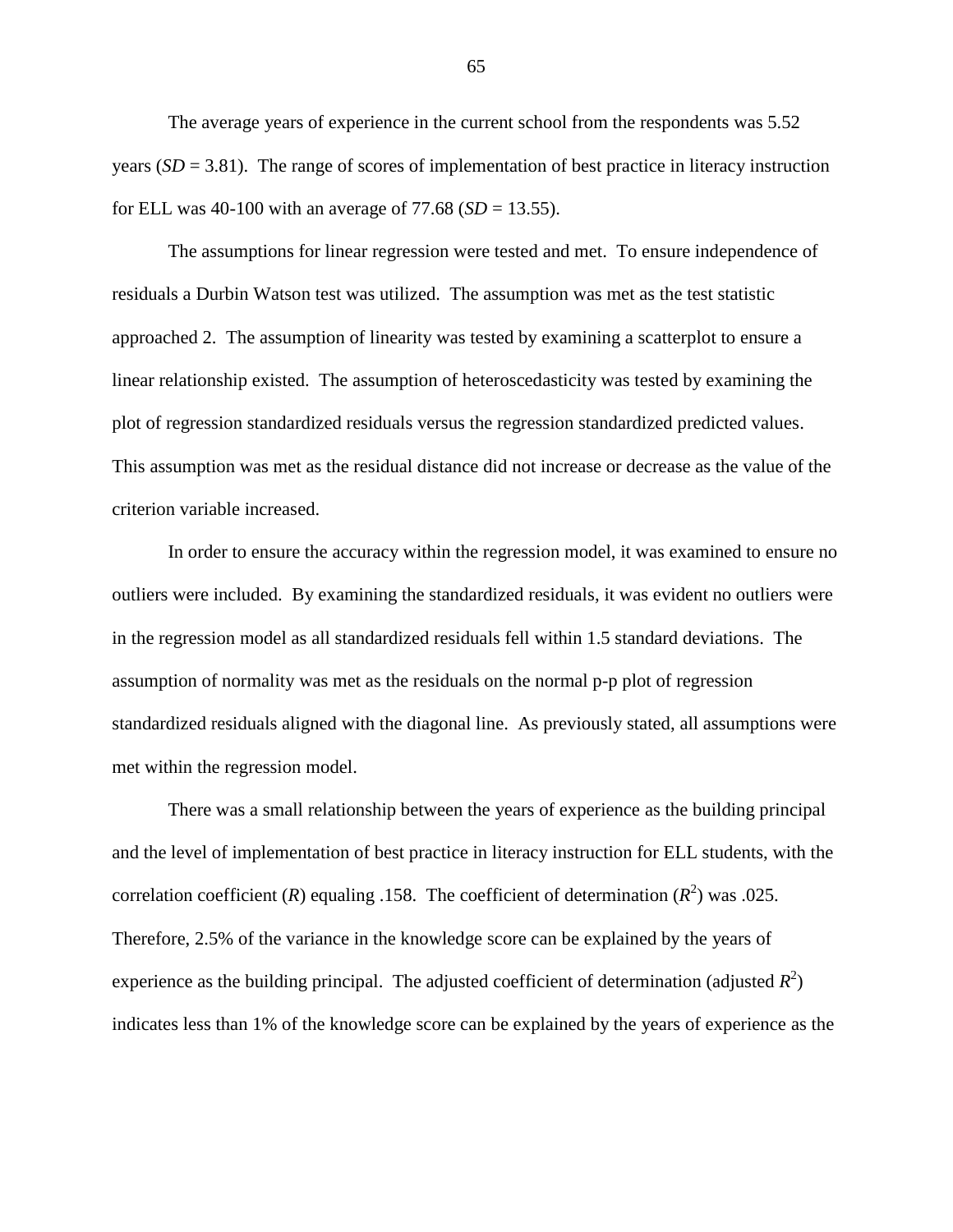building principal when adjusted for the sample size. The standard error of the estimate was the average residual distance from the prediction line of data points (13.49).

The years of experience as the building principal did not serve as a predictor of the school's level of implementation of best practice in literacy instruction for ELL students with  $F(1,61) = 1.558$ ,  $p = .217$ . Based on this, the null for H<sub>0</sub>2 was retained.

H03. "There is no relationship between the principal's level of knowledge of best practice in literacy instruction for ELLs and the school's level of implementation of best practice in literacy instruction for ELLs." This hypothesis was tested using a Pearson's correlation to examine the relationship between a principals' knowledge of best practice in literacy instruction for ELLs and the level of implementation of these same best practices in literacy instruction for ELLs in the principal's school.

For the third hypothesis, all assumptions for the Pearson's correlation were tested. All assumptions were met. The Pearson's correlation requires both variables to be at least interval. The two variables within this test were both at least interval. The Pearson's correlation also requires a linear relationship between the two variables. This was evident as the scatterplot formed a straight line pattern. The test also required examination of the scatterplot to ensure no outliers were impacting the test. No data point was removed from the rest of the data set. The assumption of normality was tested using a Shapiro-Wilk test. The assumption was met as *p* > .05. As previously stated, all assumptions were met for this test.

The score of the principals' knowledge of best practice of literacy instruction for ELL students ( $M = 77.49$ ,  $SD = 11.80$ ) was significantly related to the score of the school's level of implementation of best practice of literacy instruction for ELL students ( $M = 77.68$ ,  $SD = 13.55$ )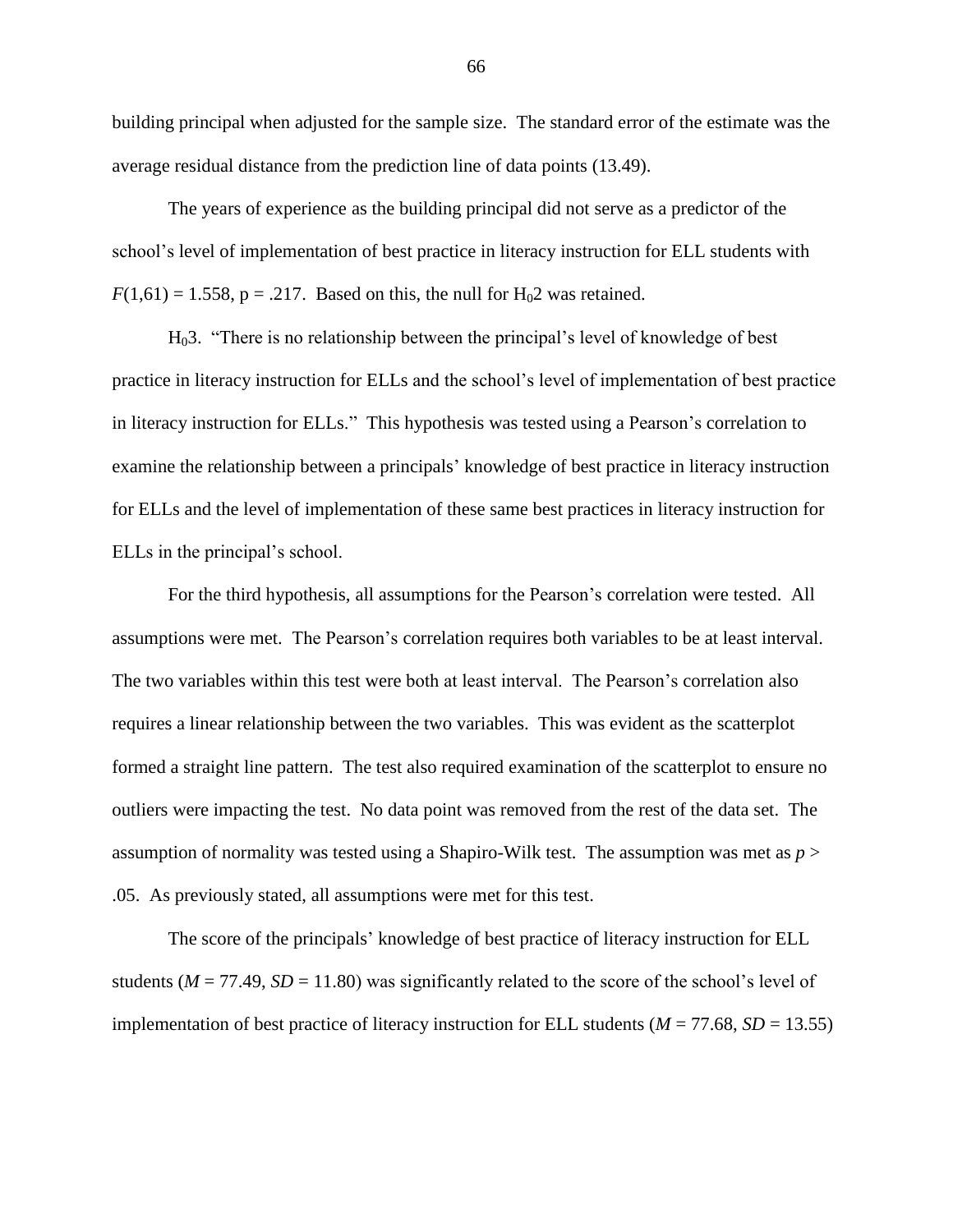with a significant Pearson correlation. These two variables demonstrated a strong relationship with a correlation value of .693 and  $p < .001$ . Based on this, the null for H<sub>0</sub>3 was rejected.

 $H<sub>0</sub>4$ . "There is no impact from the principals' experience in education, the principals' experience as a principal, the principals' experience in the current school, the level of the principals' knowledge of best practice in literacy instruction for ELLs, and the level of implementation of these best practices in literacy instruction for ELLs on ELL achievement as measured with the I-READ-3 statewide reading assessment." This hypothesis was tested using multiple regression to examine the impact of the principals' experience in education, the principals' experience as a principal, the principals' experience in the current school, the level of the principals' knowledge of best practice in literacy instruction for ELLs, the level of implementation of these best practices in literacy instruction for ELLs to determine whether any of these variables explain enough variance in ELL achievement as measured with the I-READ-3 statewide reading assessment.

For the fourth hypothesis, all assumptions for multiple regression were tested. All assumptions were met. The assumption of independence of residuals was tested and met with a Durbin-Watson score around 2. The assumption of linearity for collective linearity and individual linearity was tested. For collective linear relationship to be determined the plot of standardized residual versus unstandardized predicted values was examined and assumption was met as residuals formed a horizontal band. The individual linearity looked to ensure each of the predictor variables had a linear relationship with the predictor variable. This was met as the partial regression plots demonstrated a linear pattern.

The assumption of homoscedasticity was met as the plot of standardized residuals versus the unstandardized predicted values did not demonstrate any residual spread as values of the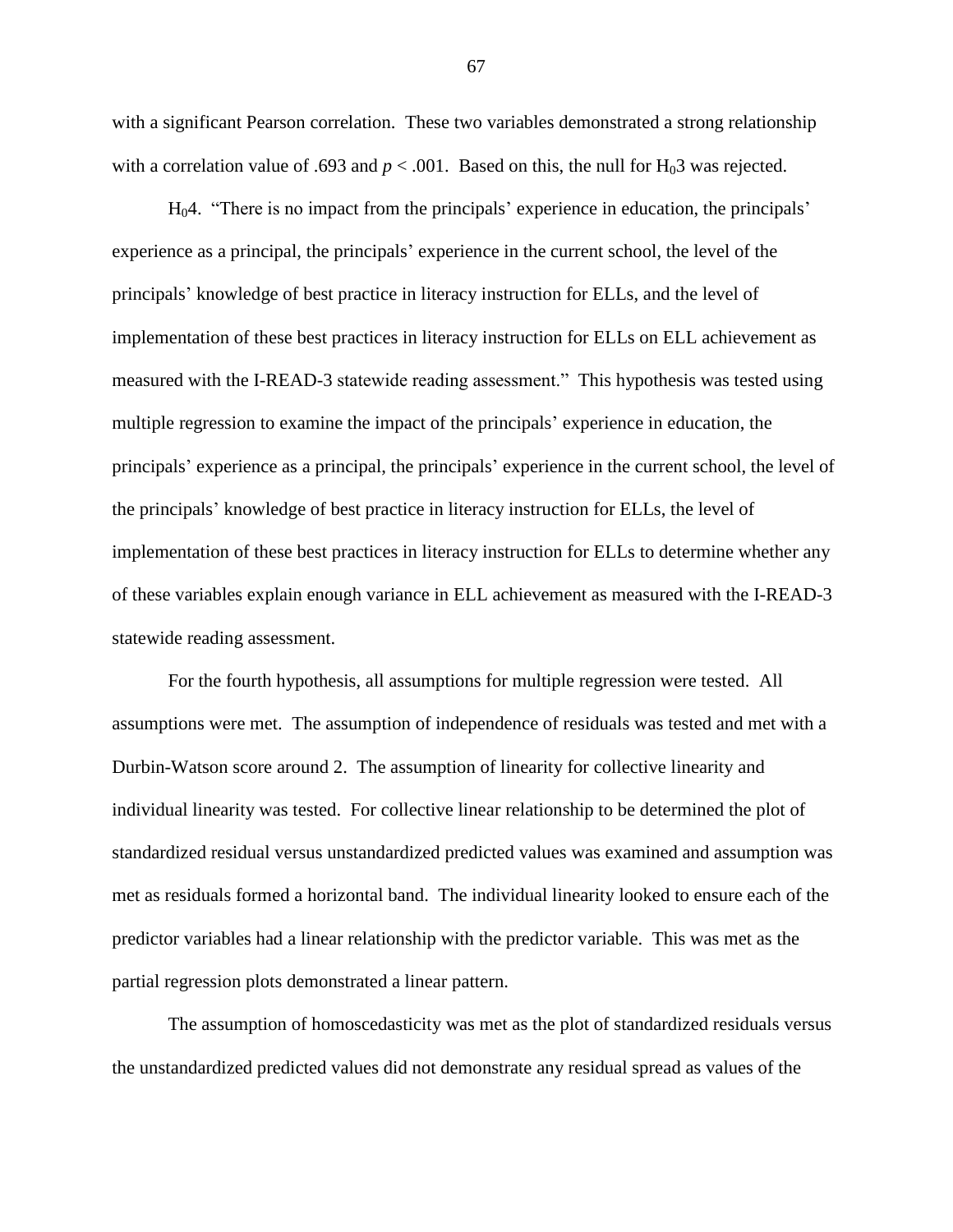criterion variable increased. The assumption of no multicollinearity ensured none of the predictor variables were too closely related which could result in being unable to determine which variable was explaining the variance in the criterion variable. All tolerance levels were above the .2 level indicating no evidence of multicollinearity.

The model did not have any outliers as evident by examination of the standardized residuals. There were no standardized residuals more than 1.5 standard deviations. The assumption of normality of residuals was tested by examining the normal p-p plot of regression standardized residuals. The assumption was met as the residuals fill along the diagonal line of the plot. As previously stated, all assumptions were met for this test. The average number of years in education and experience as a building principal are reflected in Table 5.

Table 5

| Variables                                      | Mean  | <i>SD</i> |
|------------------------------------------------|-------|-----------|
| Years of Experience in Education               | 22.62 | 8.43      |
| Years of Experience as a Building Principal    | 9.11  | 6.58      |
| Years of Experience in Current School          | 5.52  | 3.81      |
| <b>Knowledge of Best Practice Score</b>        | 77.49 | 11.80     |
| Level of Implementation of Best Practice Score | 77.68 | 13.55     |
| Average I-READ-3 ELL Score                     | 67.80 | 17.65     |

*Principals' Average Experience and ELL Scores*

There was a medium relationship between the predictor variables and the criterion variable, with the multiple correlation coefficient  $(R)$  equaling .282. The multiple coefficient of determination  $(R^2)$  was .080. Therefore, 8% of the variance in the I-READ-3 score can be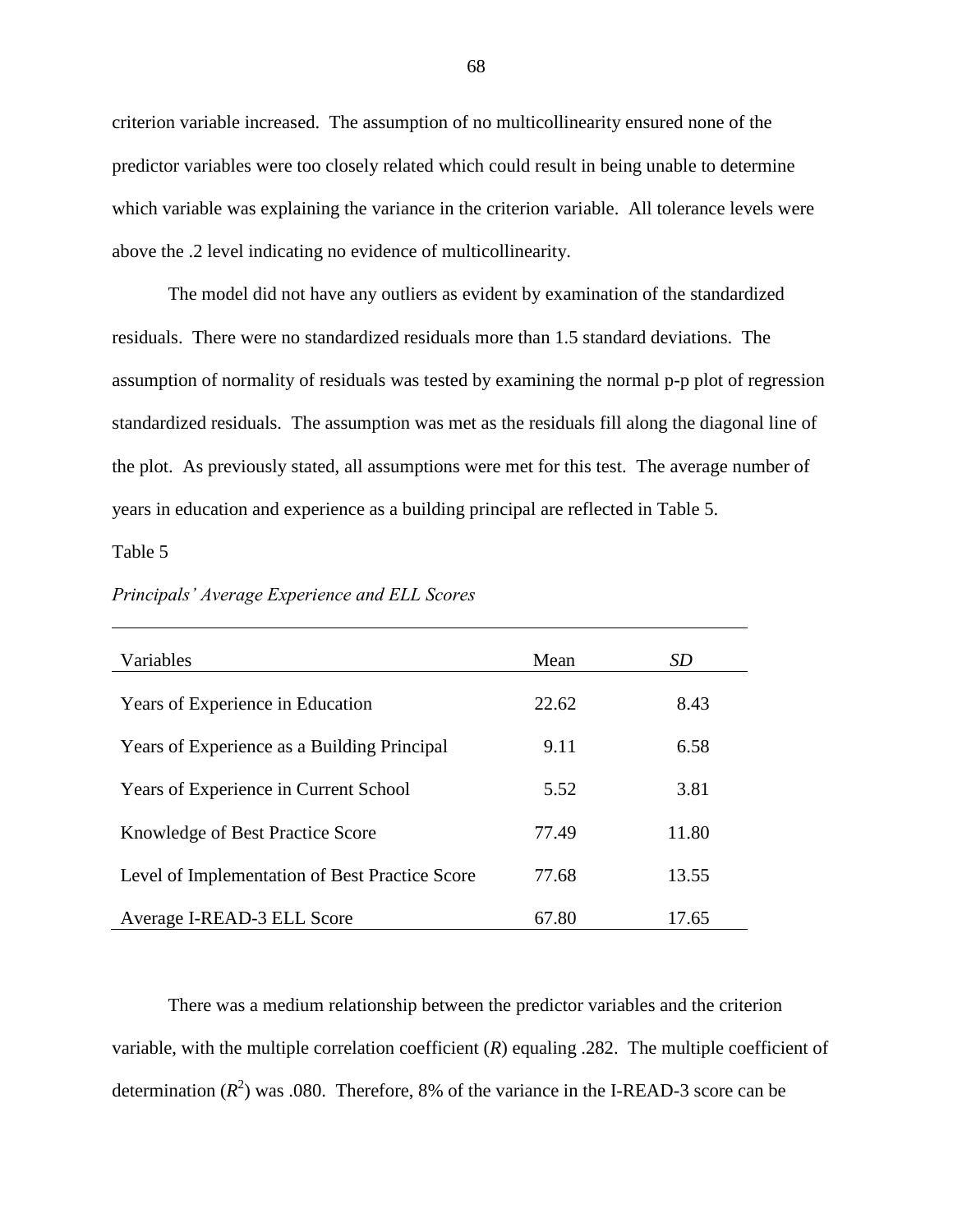explained by the predictor variables. The adjusted multiple coefficient of determination (Adjusted  $R^2$ ) indicates less than 1% of the I-READ-3 score can be explained by the predictor variables when adjusted for the sample size and the number of predictors. The standard error of the estimate is the average residual distance from the prediction line of data points (17.66).

The years of experience in education, the years as the building principal, the years of experience as principal in the current building, the principal's knowledge of best practice in literacy instruction for ELL students, the level of the school's implementation of best practice in literacy instruction for ELL students did not serve as a predictor for the I-READ-3 ELL score because the model was non-significant with  $F(5,57) = .985$ ,  $p = .435$ . Based on this, the null for  $H<sub>0</sub>4$  was retained.

#### **Summary of Descriptive Data**

During May and June of 2013, 206 elementary principals in Indiana who had a minimum of 10 ELLs in Grade 3 were invited to participate in this study. Of the 206 elementary principals who were invited to participate in this study, 103 principals responded with submitted surveys. The analysis data set contained 63 complete records (*N=63*), representing 31% of all the principals in Indiana with at least 10 ELLs in Grade 3 who participated in the I-READ-3 assessment. Within the sample of the population, there were characteristics specific to the principals that were analyzed.

- In the sample group, 41.3% were men and 58.7% were women.
- From the perspective of geographical location, 14.3% were from a rural setting, 28.6% were from a suburban setting, and 57.1% were from an urban setting.
- Within the sample group, more men were principals in rural and suburban settings, with 19.2% and 38.5% respectively.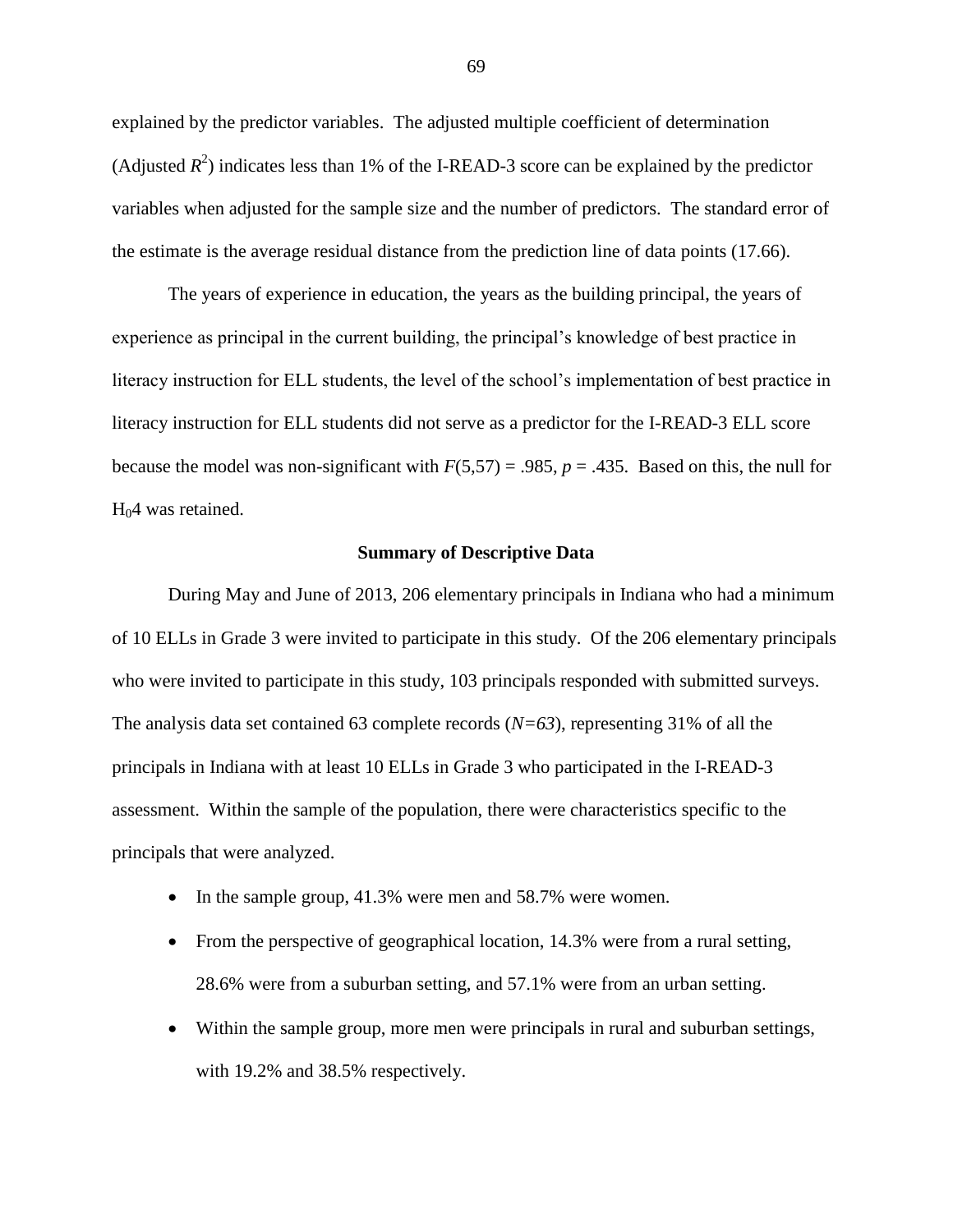- Within the sample group, more women were urban principals with 67.6% serving in this setting.
- Within the sample group, the average years of experience in education were 22.62 years.
- Within the sample group, the average years of experience in education for female principals were 23.43 years.
- Within the sample group, the average years of experience in education for male principal were 21.46 years.
- Of the respondents, the average number of years as a building principal was 9.91 years, and the average number of years in the current building was 5.52 years.
- Of the female respondents, the average number of years as a building principal was 7.73 years, and the average number of years in the current building was 5.22 years.
- Of the male respondents, the average number of years as a building principal was 11.08 years, and the average number of years in the current building was 5.96 years.
- From the sample, the average I-READ-3 ELL score of the respondents was 67.80%.
- From the sample, the average I-READ-3 ELL score of the female respondents was 65.78%.
- From the sample, the average I-READ-3 ELL score of the male respondents was 70.68%.
- From the sample, the average I-READ-3 ELL score of the respondents from rural settings was 72.57%.
- From the sample, the average I-READ-3 ELL score of the respondents from suburban settings was 72.13%.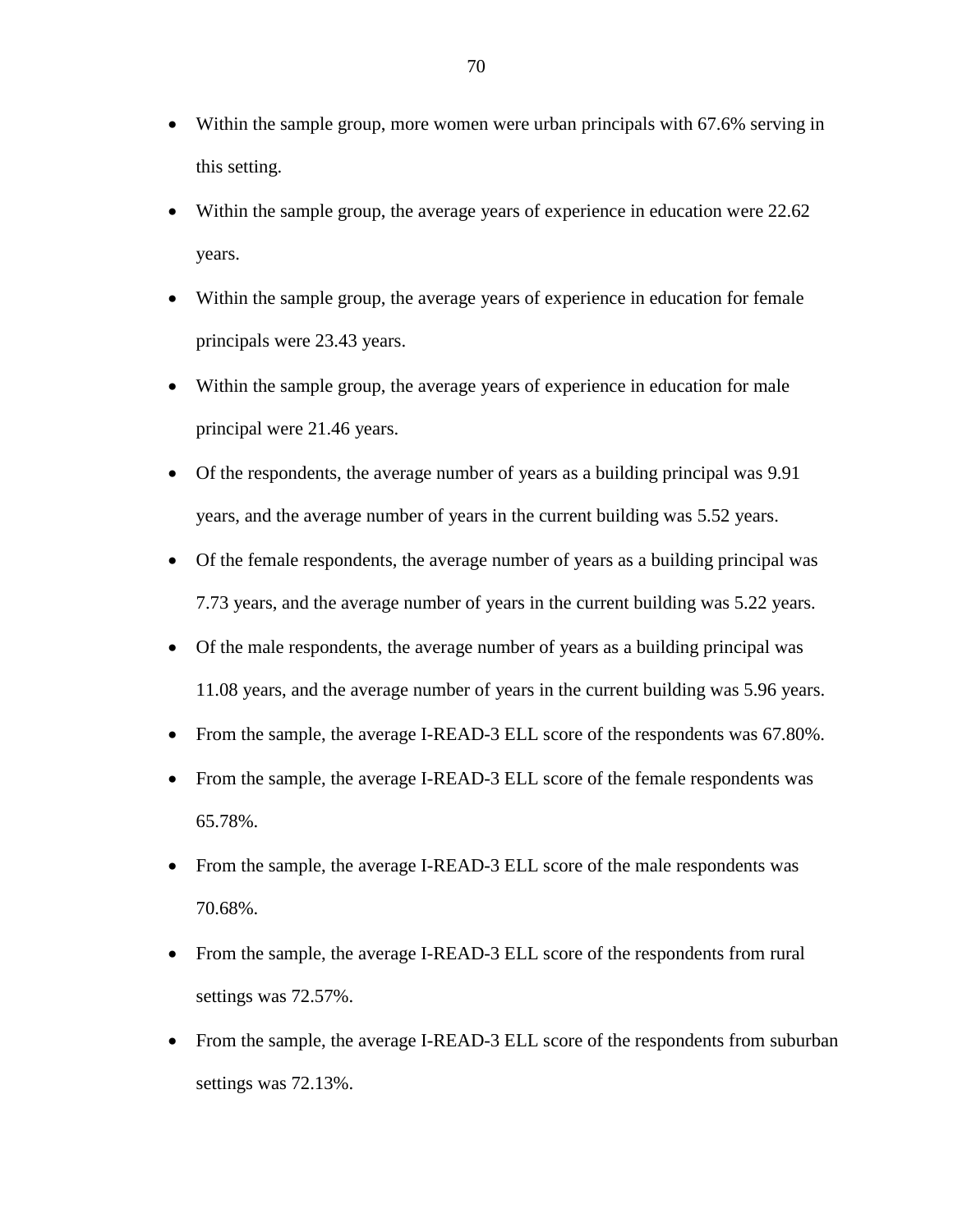- From the sample, the average I-READ-3 ELL score of the respondents from rural settings was 64.44%.
- From the principal respondents, the average number of years of experience in education in for principals in a rural setting was 22 years.
- From the principal respondents, the average number of years of experience in education in for principals in a suburban setting was 23.78 years.
- From the principal respondents, the average number of years of experience in education in for principals in an urban setting was 22.19 years.
- From the principal respondents, the average number of years of experience as a building principal in a rural setting was 8.22 years.
- From the principal respondents, the average number of years of experience as a building principal in a suburban setting was 11 years.
- From the principal respondents, the average number of years of experience as a building principal in an urban setting was 8.39 years.
- From the principal respondents, the average number of years of experience as a building principal in the current building in a rural setting was 5.22 years.
- From the principal respondents, the average number of years of experience as a building principal in the current building in a suburban setting was 6.67 years.
- From the principal respondents, the average number of years of experience as a building principal in the current building in an urban setting was 5.03 years.
- From the sample, the average score respondents reported about knowledge of best practice in literacy instruction for ELL students was 77.49 (of 100 possible points).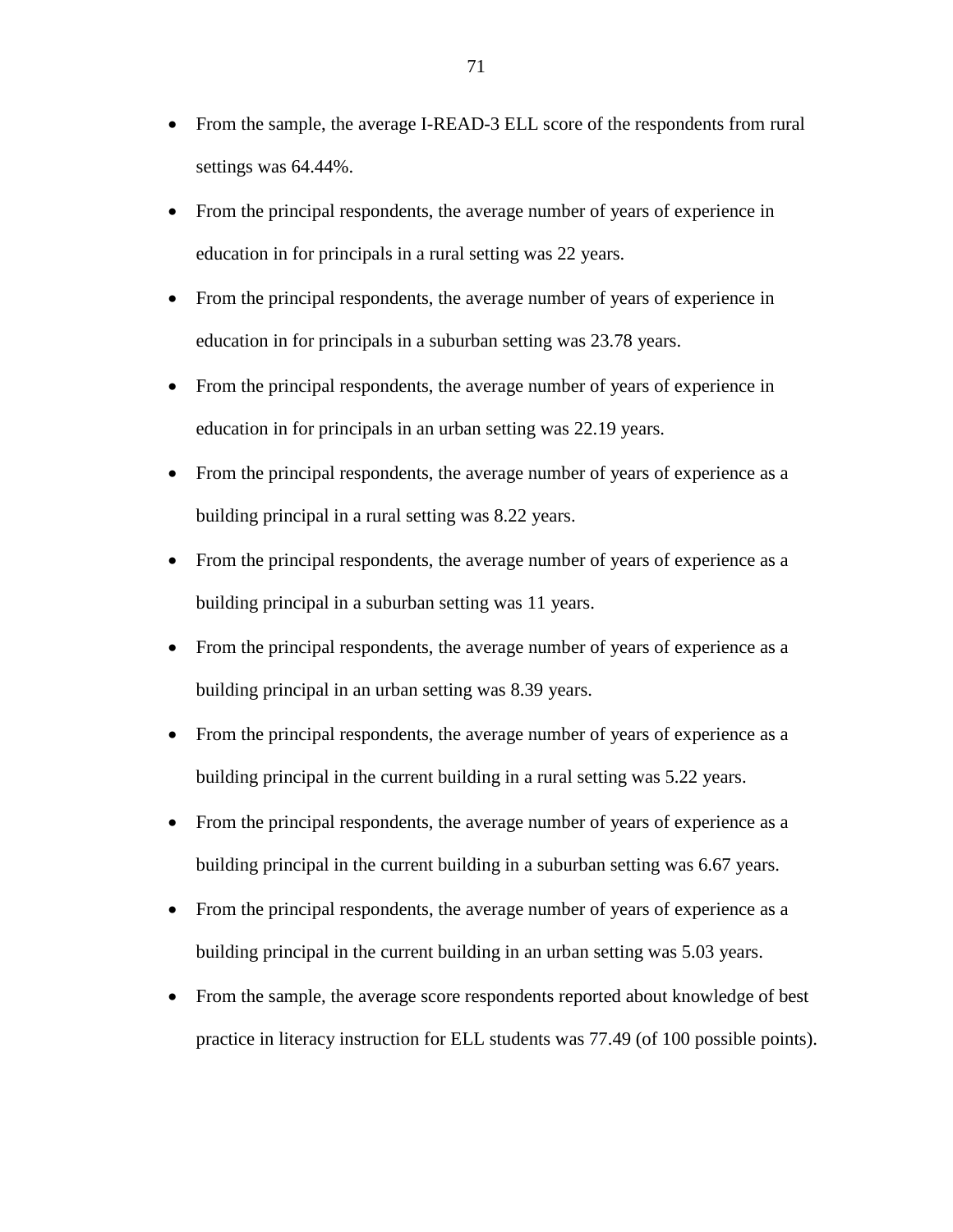- From the sample, the average score female respondents reported about knowledge of best practice in literacy instruction for ELL students was 77.68 (of 100 possible points).
- From the sample, the average score male respondents reported about knowledge of best practice in literacy instruction for ELL students was 77.23 (of 100 possible points).
- From the sample, the average score rural respondents reported about knowledge of best practice in literacy instruction for ELL students was 77.67 (of 100 possible points).
- From the sample, the average score suburban respondents reported about knowledge of best practice in literacy instruction for ELL students was 79.22 (of 100 possible points).
- From the sample, the average score urban respondents reported about knowledge of best practice in literacy instruction for ELL students was 76.58 (of 100 possible points).
- Respondents rated themselves most knowledgeable about "key vocabulary emphasized" with an average score of 8.27 (of possible 10 points).
- Respondents rated themselves least knowledgeable about "speech rate appropriate for students proficiency level" with an average score of 7.30 (of possible 10 points).
- Male respondents rated themselves most knowledgeable about "key vocabulary" emphasized" with an average score of 8.23 (of possible 10 points).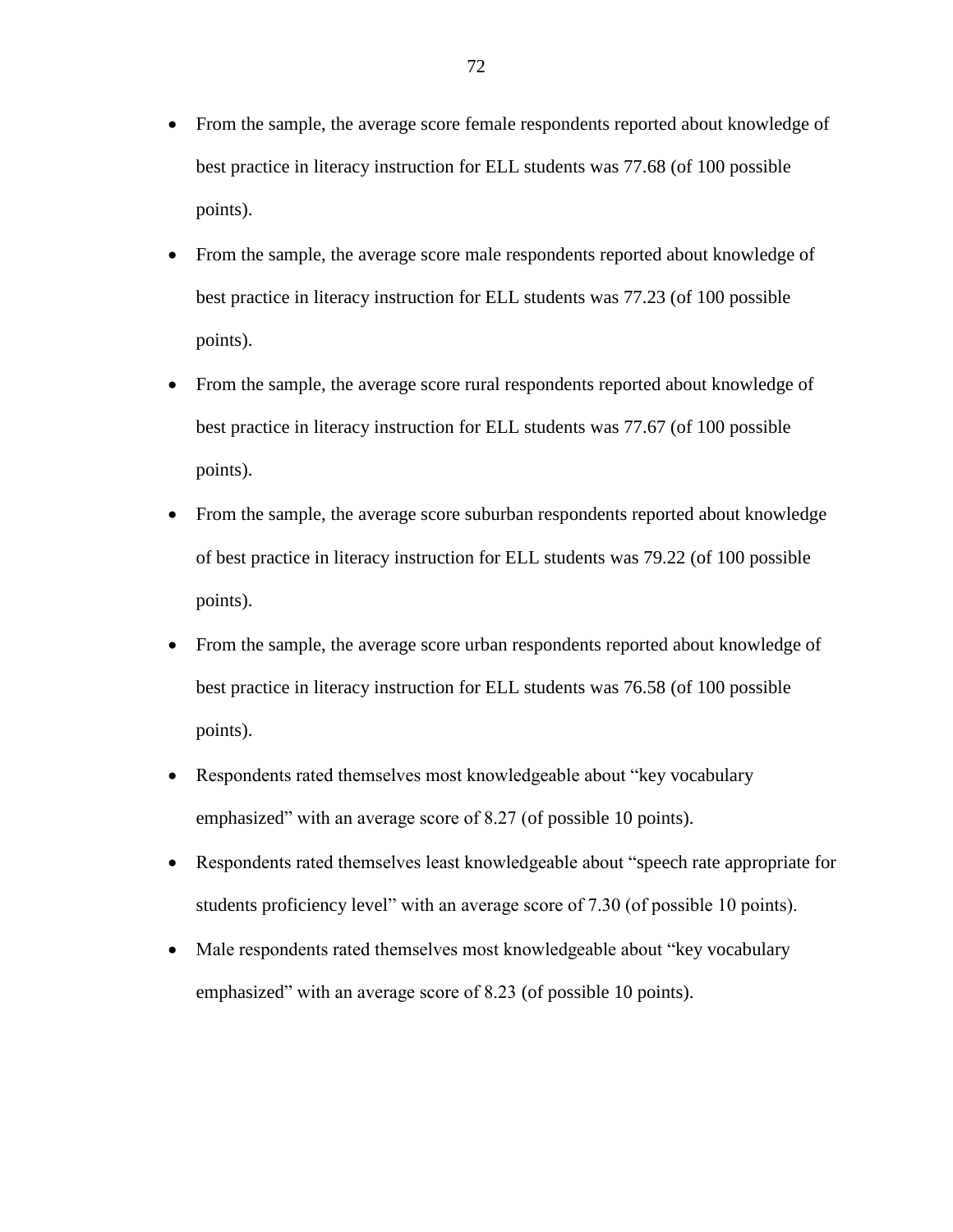- Male respondents rated themselves least knowledgeable about "speech rate appropriate for students' proficiency level" with an average score of 7.12 (of possible 10 points).
- Female respondents rated themselves most knowledgeable about "key vocabulary" emphasized" with an average score of 8.30 (of possible 10 points).
- Female respondents rated themselves least knowledgeable about "adaptation of content to all levels of student proficiency" with an average score of 7.41 (of possible 10 points).
- Rural respondents rated themselves most knowledgeable about "key vocabulary" emphasized" with an average score of 8.67 (of possible 10 points).
- Rural respondents rated themselves least knowledgeable about "adaptation of content to all levels of student proficiency" with an average score of 7.22 (of possible 10 points).
- Suburban respondents rated themselves most knowledgeable about "key vocabulary emphasized" with an average score of 8.44 (of possible 10 points).
- Suburban respondents rated themselves least knowledgeable about "speech rate appropriate for students' proficiency level" with an average score of 7.41 (of possible 10 points).
- Urban respondents rated themselves most knowledgeable about "key vocabulary emphasized" with an average score of 8.08 (of possible 10 points).
- Urban respondents rated themselves least knowledgeable about "adaptation of content to all levels of student proficiency" with an average score of 7.19 (of possible 10 points).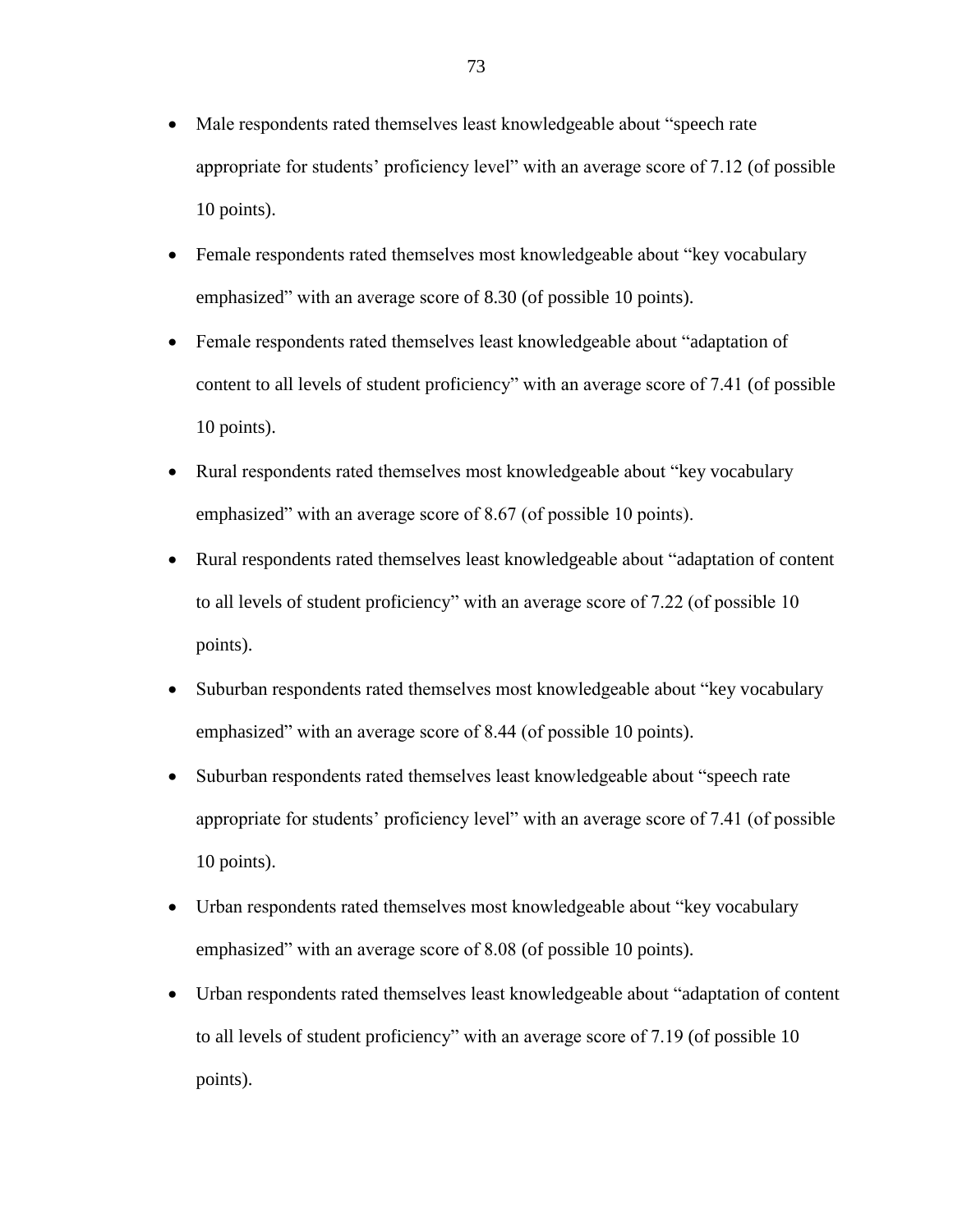- From the sample, the average score respondents reported about level of implementation of best practice in literacy instruction for ELL students was 77.68 (of 100 possible points).
- From the sample, the average score female respondents reported about level of implementation of best practice in literacy instruction for ELL students was 75.14 (of 100 possible points).
- From the sample, the average score male respondents reported about level of implementation of best practice in literacy instruction for ELL students was 81.31 (of 100 possible points).
- From the sample, the average score rural respondents reported about level of implementation of best practice in literacy instruction for ELL students was 80.33 (of 100 possible points).
- From the sample, the average score suburban respondents reported about level of implementation of best practice in literacy instruction for ELL students was 78.89 (of 100 possible points).
- From the sample, the average score urban respondents reported about level of implementation of best practice in literacy instruction for ELL students was 76.42 (of 100 possible points).
- Respondents rated the school's highest level of implementation of "content objectives clearly defined, displayed and reviewed with students" with an average score of 8.11 (of possible 10 points).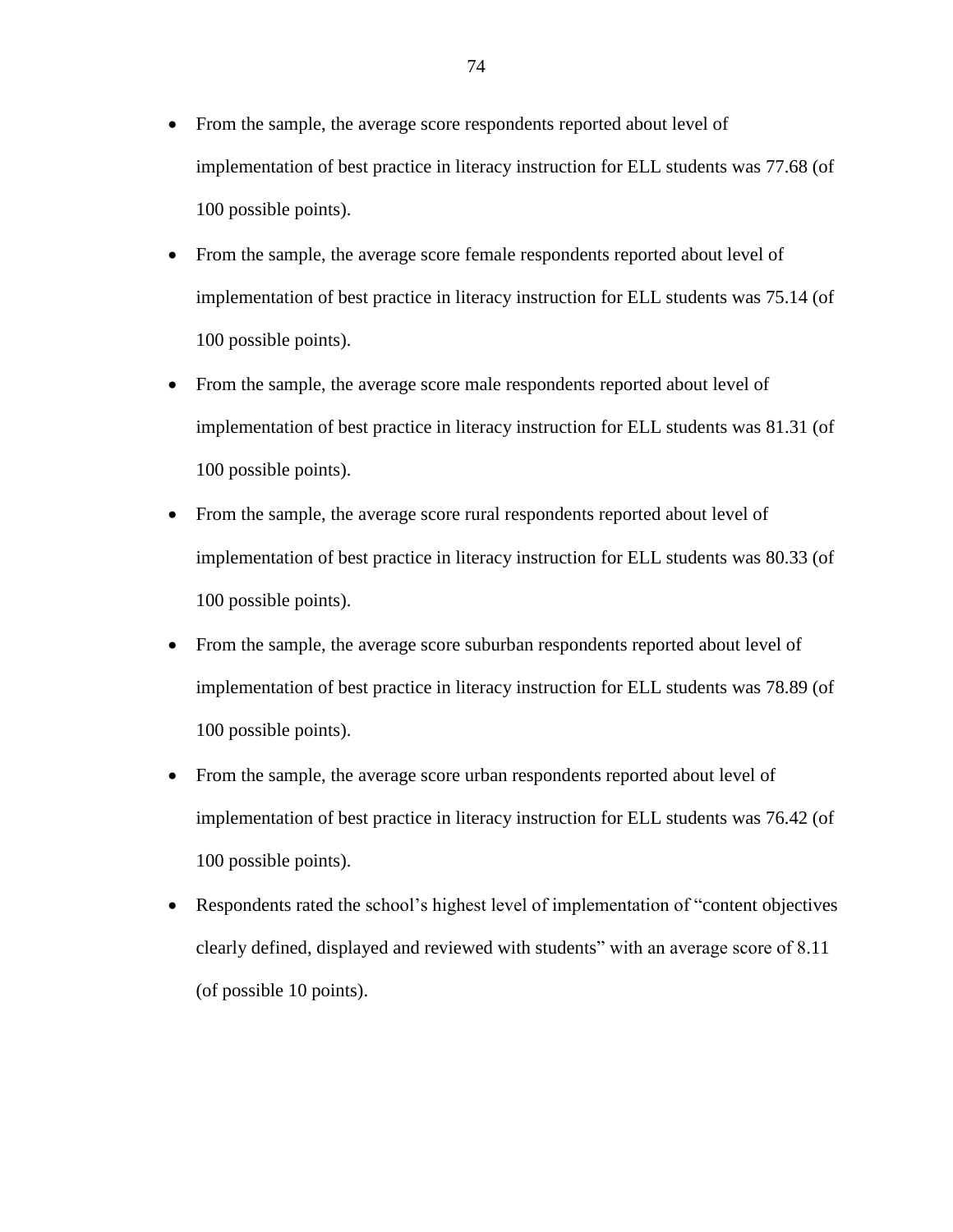- Respondents rated the school's lowest level of implementation of "speech rate appropriate for students' proficiency level" with an average score of 7.33 (of possible 10 points).
- Male respondents rated the school's highest level of implementation of "content" objectives clearly defined, displayed and reviewed with students" with an average score of 8.46 (of possible 10 points).
- Male respondents rated the school's lowest level of implementation of "speech rate appropriate for students' proficiency level" with an average score of 7.73 (of possible 10 points).
- Female respondents rated the school's highest level of implementation of "key" vocabulary emphasized" with an average score of 7.86 (of possible 10 points).
- Female respondents rated the school's highest level of implementation of "speech rate" appropriate for students' proficiency level" with an average score of 7.05 (of possible 10 points).
- Rural respondents rated the school's highest level of implementation of "key vocabulary emphasized" with an average score of 8.56 (of possible 10 points).
- Rural respondents rated the school's lowest level of implementation of "speech rate appropriate for students' proficiency level" with an average score of 7.44 (of possible 10 points).
- Suburban respondents rated the school's highest level of implementation of "content" objectives clearly defined, displayed and reviewed with students" and "key vocabulary emphasized" both with an average score of 8.33 (of possible 10 points).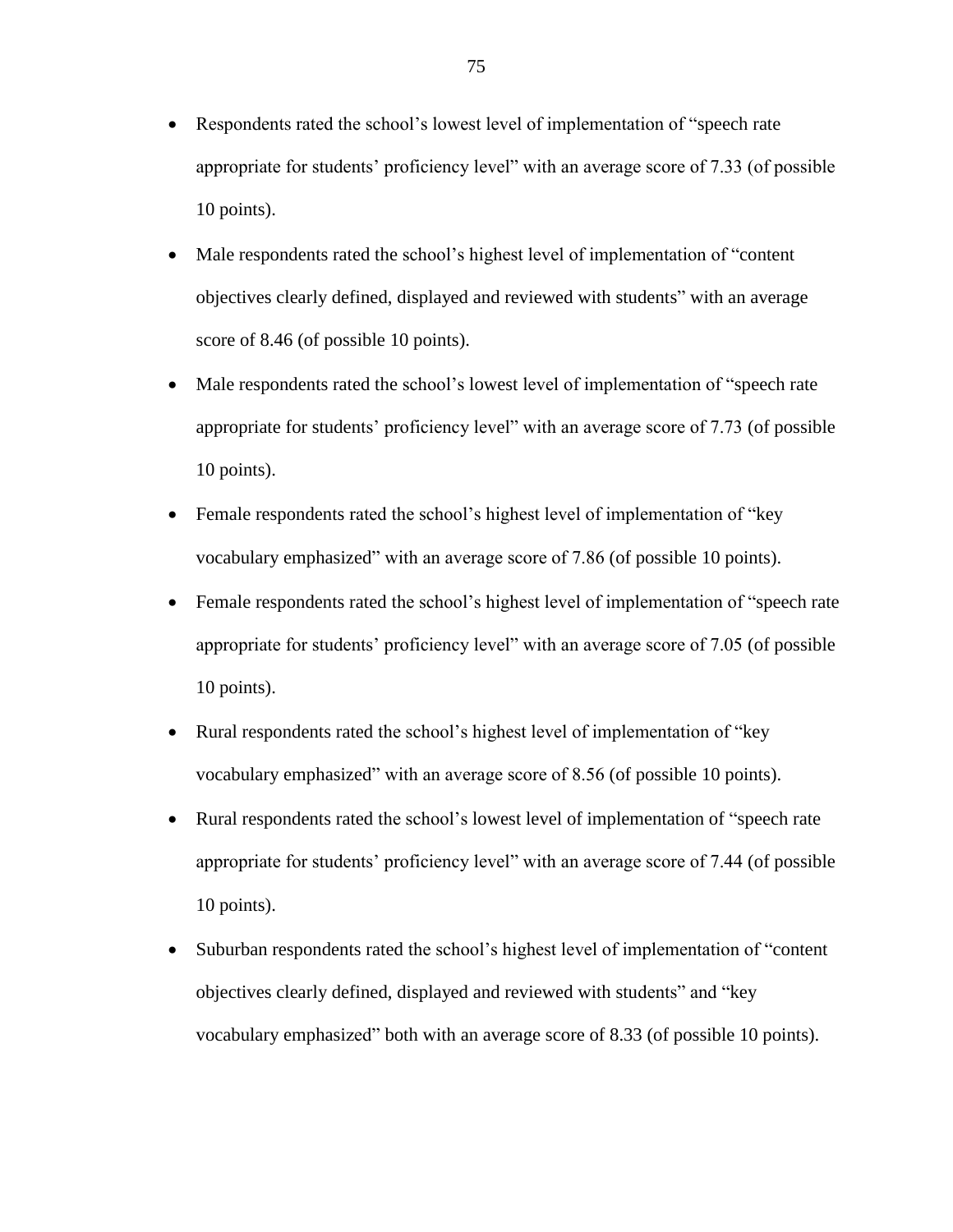- Suburban respondents rated the school's lowest level of implementation of "adaptation of content to all levels of student proficiency" with an average score of 7.56 (of possible 10 points).
- Urban respondents rated the school's highest level of implementation of "key vocabulary emphasized" with an average score of 8.00 (of possible 10 points).
- Urban respondents rated the school's lowest level of implementation of "speech rate appropriate for students' proficiency level" with an average score of 7.17 (of possible 10 points).

# **Summary of Hypotheses Testing**

Four hypotheses were tested with the following summarized results:

- 1. Through linear regression, the results indicated that there was a small relationship between the years of experience in education and the knowledge of best practice in literacy instruction for ELL students. The years of experience in education did not serve as a predictor of the principal's knowledge of best practice in literacy instruction for ELL students. The null for  $H_01$  was retained.
- 2. Through linear regression, the results indicated that there was a small relationship between the years of experience as the building principal and the level of implementation of best practice in literacy instruction for ELL students. The null for H<sub>0</sub>2 was retained.
- 3. Through a Pearson's correlation, the results indicated that there was a significant relationship between the principals' knowledge of best practice in literacy instruction for ELL students and the school's level of implementation of best practice of literacy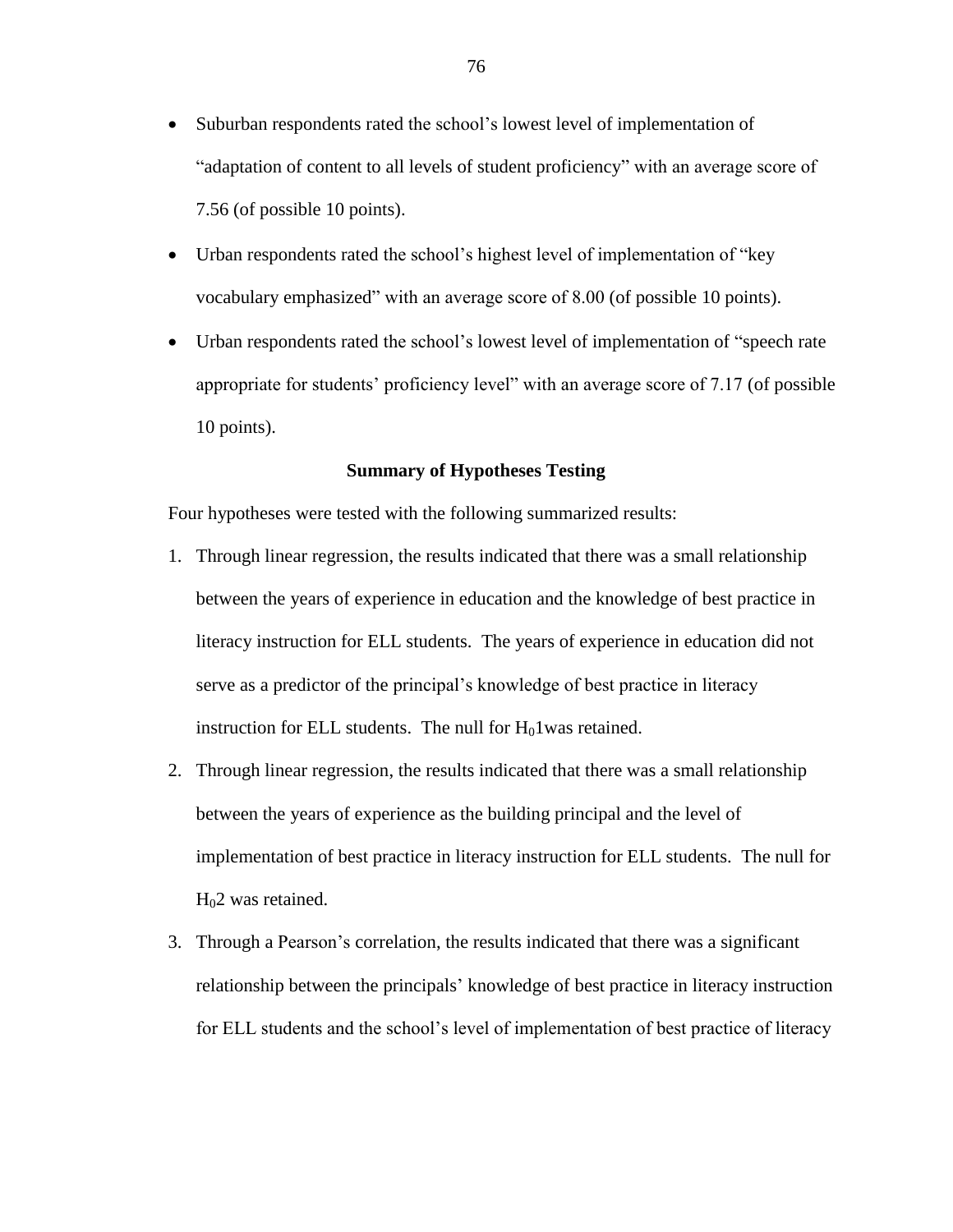instruction for ELL students with a correlation value of .693 and *p* < .001. The null for  $H_0$ 3 was rejected.

4. Through multiple regression, the results indicated that the principals' experience in education, the principals' experience as a principal, the principals' experience in the current school, the level of the principals' knowledge of best practice in literacy instruction for ELLs and the level of implementation of these best practices in literacy instruction for ELLs did not serve as a predictor for ELL achievement as measured with the I-READ-3 statewide reading assessment. The null for  $H_0$ 4 was retained.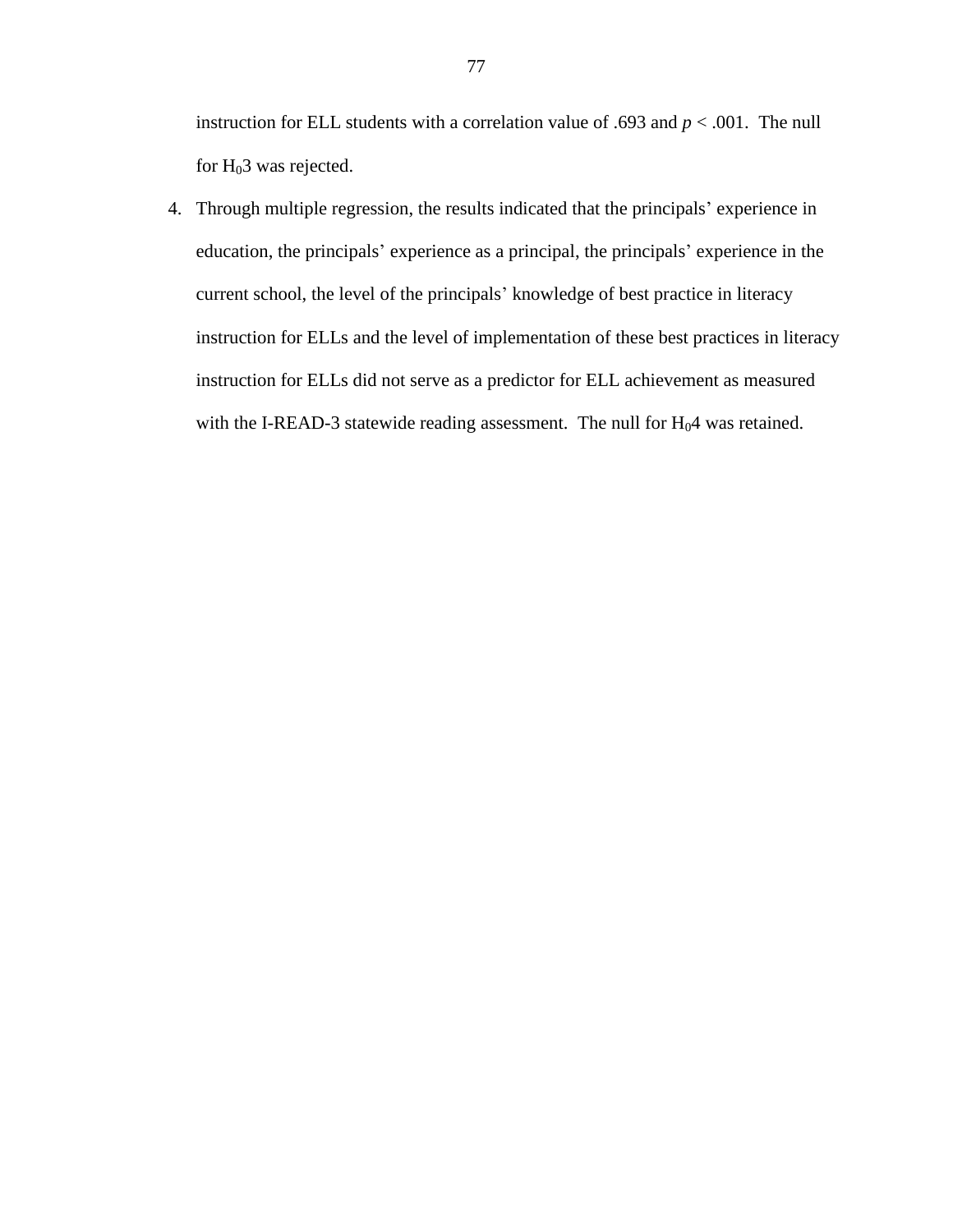# CHAPTER 5

# DISCUSSION OF FINDINGS AND CONCLUSIONS, SUMMARY, AND IMPLICATIONS FOR FURTHER RESEARCH

This chapter is organized into four major sections. The first section is a discussion of the findings of this study including a summary of the descriptive data and a summary of the hypotheses tested along with conclusions. The second section is a summary of the research. The third component discusses implications of the research and its results. In the fourth section, there is a discussion of future research with final conclusions.

The purpose of this quantitative study was to examine the experience of elementary principals, the knowledge of elementary principals in the area of best practice in literacy instruction for ELLs, the level of implementation of these best practices in literacy instruction for ELLs in schools, the relationship between the principals' knowledge of best practice in literacy instruction for ELLs and the schools' level of implementation of best practice in literacy instruction for ELLs, and the potential impact on student achievement of ELLs, based on the I-READ-3 assessment. This statewide reading assessment is a summative assessment that measures foundational reading skills through Grade 3. Three major Indiana standards are assessed including

Standard 1: Reading: Word recognition, fluency, and vocabulary development Standard 2: Reading: Comprehension and analysis of nonfiction and informational text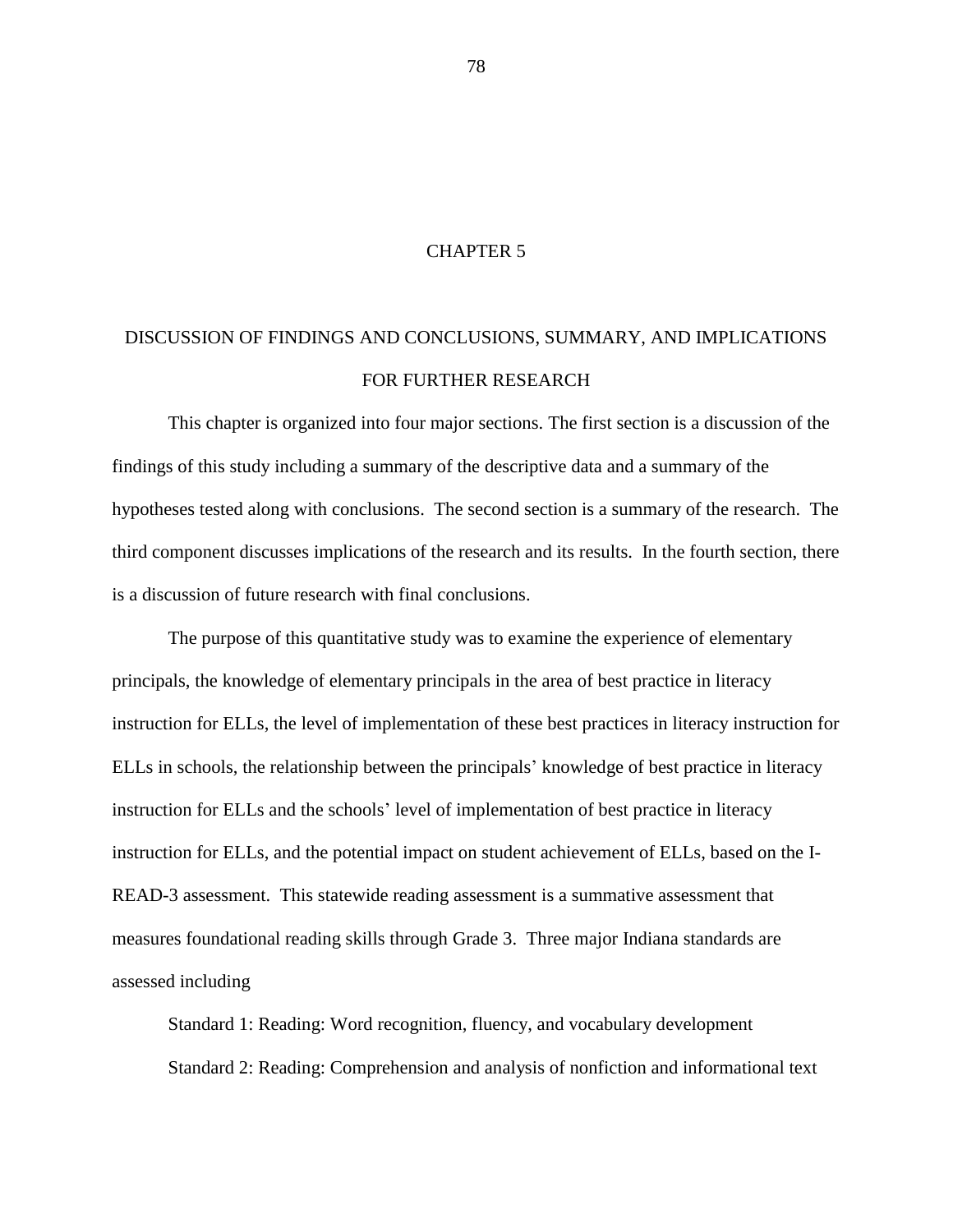Standard 3: Reading: Comprehension and analysis of literary text

This study investigated the extent to which principals' knowledge of best practice in literacy instruction for ELL students and the level of implementation of these best practices in literacy instruction for ELL students in a school impacts student achievement.

The research design involved a population of 63 elementary principals in Indiana with at least 10 ELLs in Grade 3 who participated in the I-READ-3 assessment. Principal responses were collected using an electronic survey. This survey questioned the principals' knowledge of best practice in literacy instruction for ELLs and the level of implementation of these best practices in the principals' school. In addition to these responses, demographic information was also obtained about the survey population. Statistical analysis of the data included descriptive statistics regarding the mean, standard deviation, ranking of best practices in literacy instruction for ELL students.

#### **Summary of the Population**

Demographic information about the population's characteristics of leadership was collected. Of the 63 respondents, there were 26 male principals (41.3%) and 37 female principals (58.7%). The years of experience in education ranged from 9-42 years, with an average of 22.62 years of experience in education (*SD* = 8.43). The average years of experience as a building principal was  $9.11$  years ( $SD = 6.58$ ). The average years of experience as a building principal in the current building was 5.52 (*SD* = 3.81). In terms of geographical setting, there were nine principals (14.3%) from rural schools, 18 principals (28.6%) from suburban schools, and 36 principals (57.1%) from urban schools.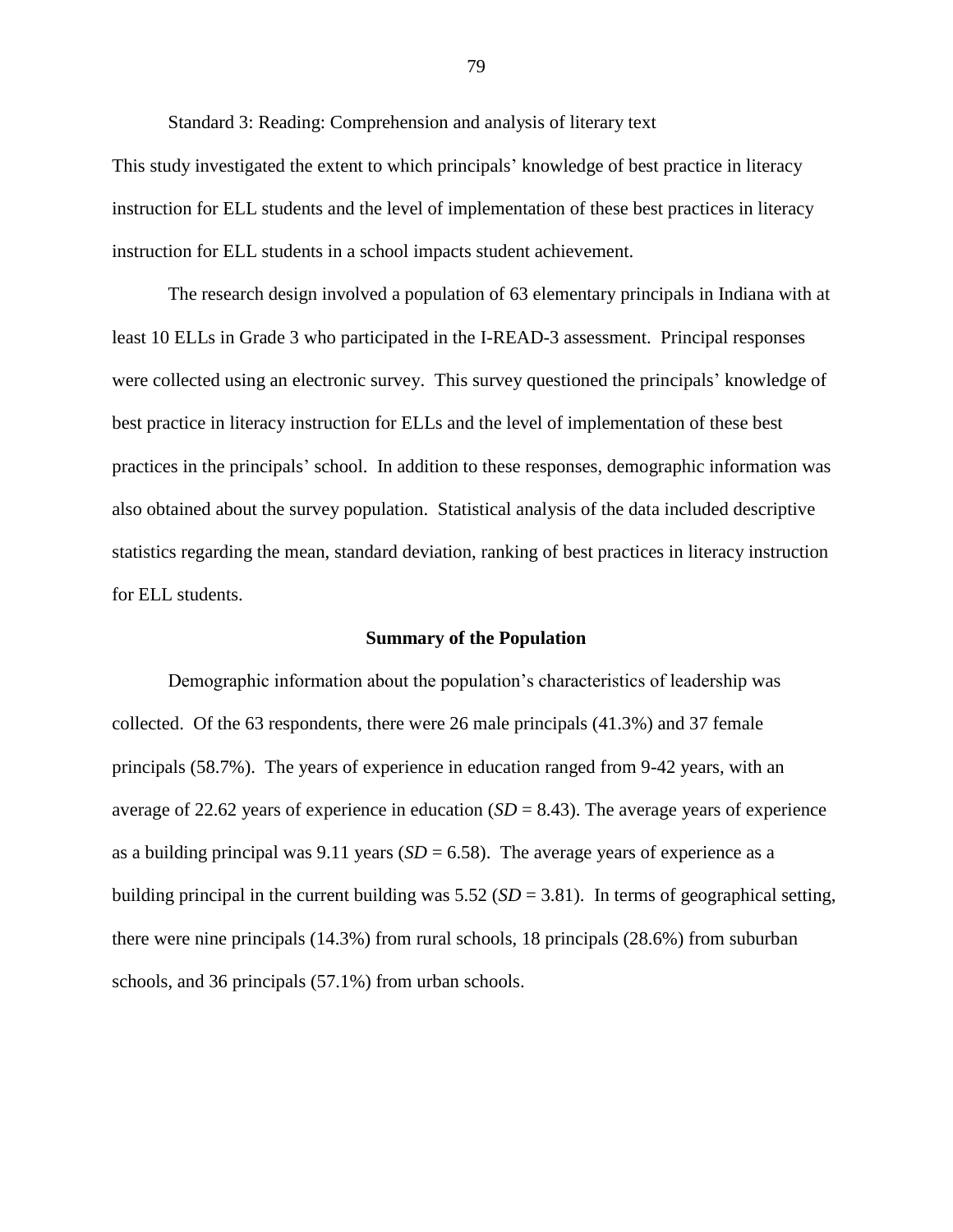#### **Summary of Descriptive Data**

All principals with at least 10 ELL students in third grade were invited to participate in this study through an email invitation to take an electronic survey. Principals were asked to rate their knowledge of 10 best practices in literacy instruction for ELL using a Likert scale of 1-10 points. In addition, principals were asked to rate their school's level of implementation of these same best practices using a Likert scale of 1-10. After the surveys were completed, the score were compiled for each principal's response. A summary of the descriptive data findings and the conclusion follows.

#### **Principal's Knowledge of Best Practice in Literacy Instruction for ELLs**

The first section of the survey asked each principal to indicate his or her level of knowledge of best practices in literacy instruction for ELLs using a 10 point scale with 1 point indicating no knowledge, 5 indicating adequate knowledge, and 10 indicating expert knowledge. A total of 63 principals responded to the survey items. Respondents indicated "key vocabulary emphasized" as the practice principals had the most knowledge (*M* = 8.27, *SD* = 1.70). "Content objectives clearly defined, displayed, and reviewed with students" was the second most knowledgeable practice principals indicated  $(M = 8.00, SD = 1.30)$ . The third highest knowledgeable practice was "assessment of student comprehension and learning of all lesson objectives"  $(M = 7.98, SD = 1.39)$ .

#### **School's Level of Implementation of Best Practices in Literacy Instruction for ELLs**

The second section of the survey asked each principal to indicate the school's level of implementation of best practices in literacy instruction for ELLs using a 10 point scale with 1 point indicating *no implementation*, 5 indicating *some implementation*, and 10 indicating *full implementation*. A total of 63 principals responded to the survey items. Respondents indicated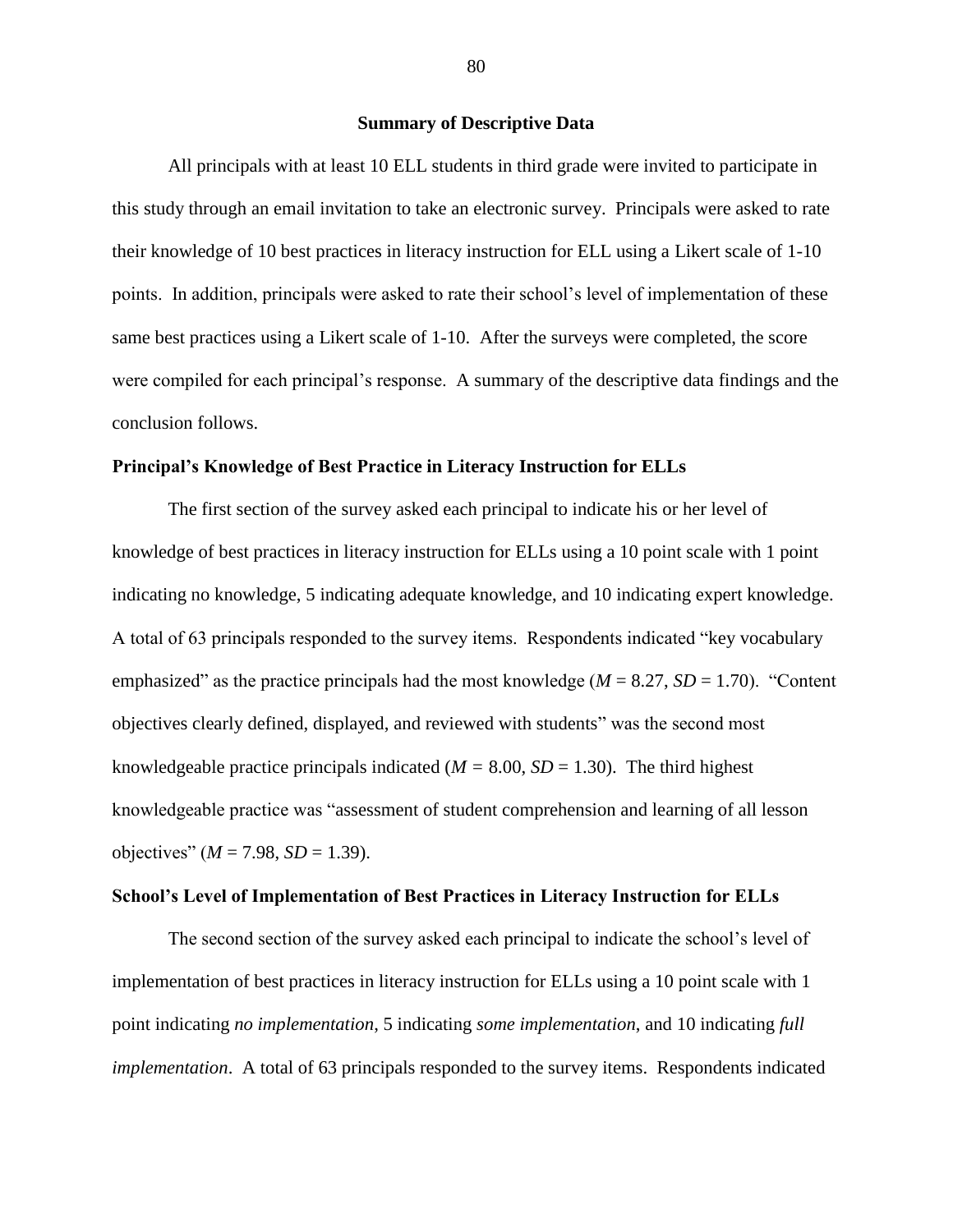"content objectives clearly defined, displayed and reviewed with students" as the practice schools had the highest levels of implementation  $(M = 8.11, SD = 1.94)$ . "Key vocabulary emphasized" was the second most implemented practice principals indicated  $(M = 8.03, SD =$ 1.73). The third most widely implemented practice was "assessment of student comprehension and learning of all lesson objectives"  $(M = 8.02, SD = 1.48)$ .

# **Summary of the Study**

This study was designed to examine the impact of principals' experience and knowledge of best practice in literacy instruction for ELLs. There were four major research questions that guided this study:

- 1. Do the years of experience in education of a principal predict the principal's level of knowledge of best practice in literacy instruction for ELLs?
- 2. Do the years of experience as the principal of a school predict the school's level of implementation of best practice in literacy instruction for ELLs?
- 3. Is there a relationship between the principal's level of knowledge of best practice in literacy instruction for ELLs and the school's level of implementation of best practice in literacy instruction for ELLs?
- 4. What impact does the principal's experience in education, the principal's experience as a principal, the principal's experience in the current school, the level of the principal's knowledge of best practice in literacy instruction for ELLs, and the level of implementation of these best practices in literacy instruction for ELLs have on ELL achievement as measured with the I-READ-3 statewide reading assessment?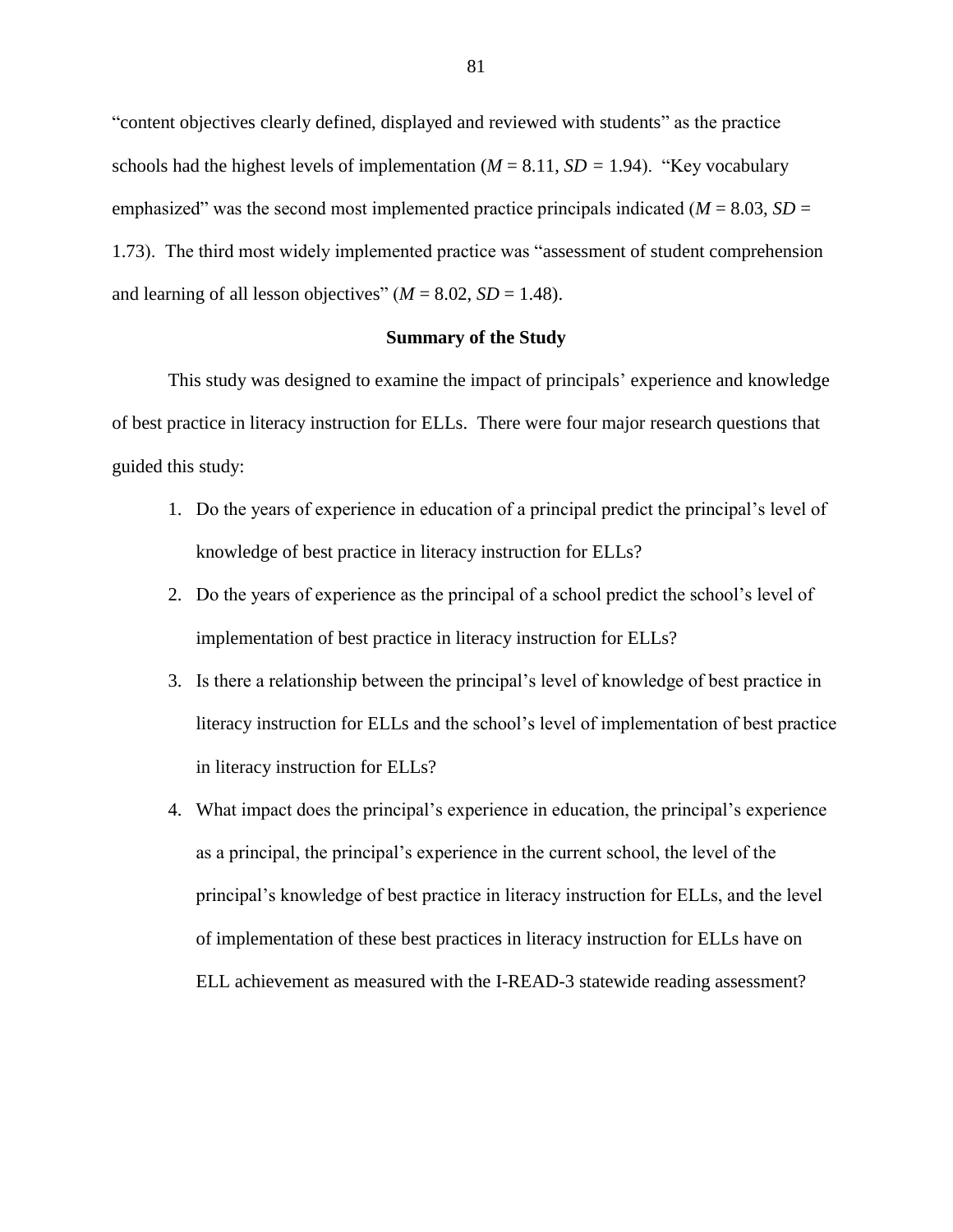#### **Implications**

This study provides additional information to principals who serve student populations with ELLs. It contributes to the growing body of research in identifying factors of principal characteristics that contribute to student learning and achievement. This research provides additional information to educators about the significance of principals being instructional leaders who serve all students. ELLs are commonly underperforming on standardized tests. English learners are nearly twice as likely to drop out of high school as their native English speaking peers (Rumberger, 2011, p. 2). The significant difference in the achievement gap with this special population of students must be addressed.

# **Research Questions 1 and 2: Principal's Knowledge and School's Implementation**

This study illustrated only a small relationship in the principal's experience in education and the principal's knowledge level of best practice in literacy instruction for ELLs. In addition, this study showed a small relationship between the principal's years of experience as the principal in the current building and the level of implementation of these best practices in literacy instruction for ELLs.

This finding indicates principals with less experience in education and less experience in the principalship have the same opportunity to positively impact student achievement as colleagues with more experience. As schools and districts search for qualified candidates to fill principalships, this finding is of interest, minimizing the impact of experience in both education and as a former principal. Although experience could have other positive merits, this study indicated that experience does not positively impact the principal's knowledge of best practice in literacy instruction for ELLs, nor did the principal's experience in the current school positively impact the school's level of implementation of these same best practices.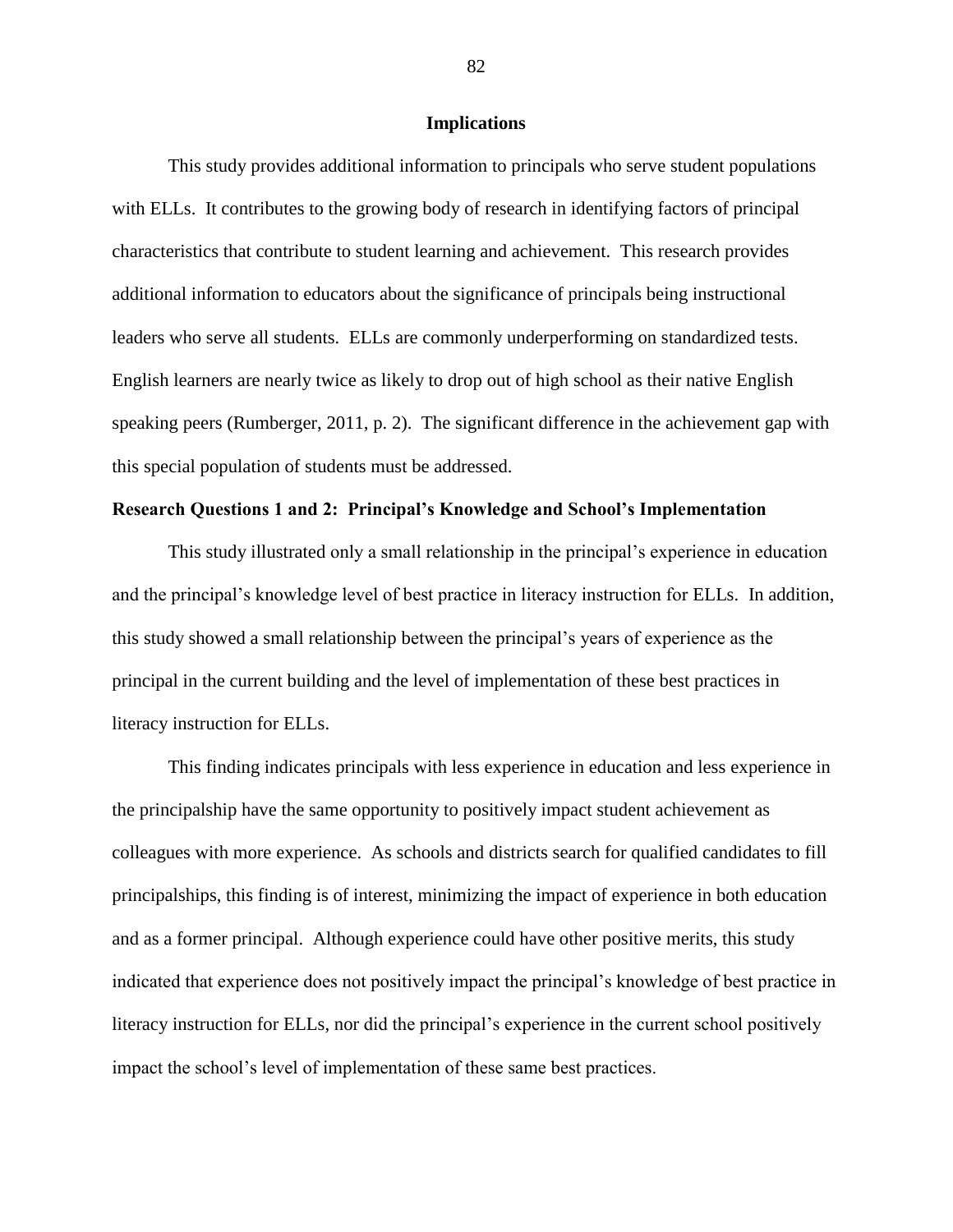**Research Question 3: Relationship Between Principal's Knowledge and School's Implementation**

This study reflected a strong positive correlation between the principal's knowledge of best practice in literacy instruction for ELLs and the school's level of implementation of these same practices. This finding lends itself to the old adage that principals inspect what they expect. This finding is significant because if a principal is knowledgeable about best practices in literacy instruction for ELLs, the principal can ensure that these practices are implemented in a school.

Additionally, this finding is an indicator that principals need to stay informed about best practices in literacy instruction for all learners to ensure there are high quality instructional practices happening each day for all students. This finding is another indicator that principals who are highly effective are life-long learners and seek further understanding in serving their student populations. Higher education learning, professional development and collaboration with colleagues all contribute to principals staying informed about best practices of ELL.

# **Research Question 4: Impact of Principal's Experience, Knowledge, and School's**

# **Implementation on Achievement for ELLs**

This study demonstrated there was a small impact from the principal's experience, principal's knowledge of best practice in literacy instruction for ELLs, school's implementation of best practices in literacy instruction for ELLs on student achievement as measured with the I-READ-3 statewide reading assessment. According to Seashore-Louis et al. (2010), most school variables, considered separately, have only a small effect on student learning. "In order to achieve large effects, educators need to create synergy across the relevant variables" (Seashore-Louis et al., 2010, p. 9).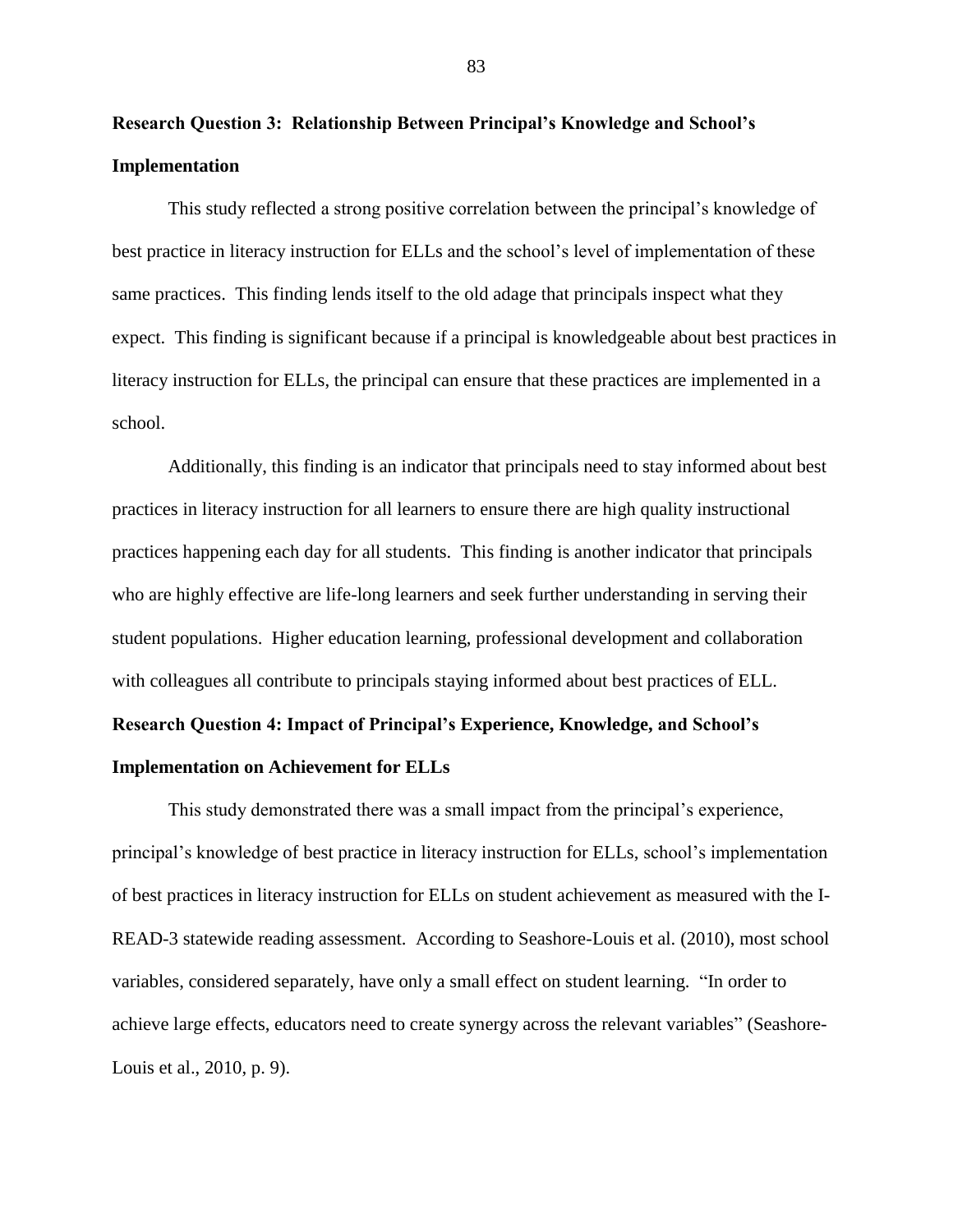These factors not having a positive impact on student achievement is surprising, particularly because one would expect the higher level of implementation of best practice in literacy instruction for ELLs would result in higher levels of student achievement. The results in this study found that was simply not the case. As ELL students consistently underperform on standardized tests, more research is needed to determine what factors have a positive impact on their achievement, especially in the area of educational leadership and instructional leadership.

#### **Research Recommendations**

Administrators who participated in this study were asked what factors contributed or inhibited these best practices in literacy instruction for ELL being implemented in their school. An overwhelming number of respondents indicated that the classroom teachers and the ELL teachers were the strongest factors in both of these areas. One respondent indicated that a contributing factor is a highly knowledgeable ELL teacher, in addition, is to have staff trained in sheltering instructional practices. Additionally, several respondents named professional development, collaboration, and specific training as factors that positively contributed to the implementation of these best practices. Based on the results of this study of the principals' knowledge and the schools' implementation of best practice in literacy instruction for ELL, the following recommendations for future research can be made:

- 1. A study should be conducted to determine the impact of achievement of ELLs based on their language acquisition level.
- 2. A quantitative study should be conducted to determine if the number of years a school has served an ELL population impacts the achievement of ELLs.
- 3. A quantitative study should be conducted to determine the principals' leadership in ELL professional development and the impact on teacher practice.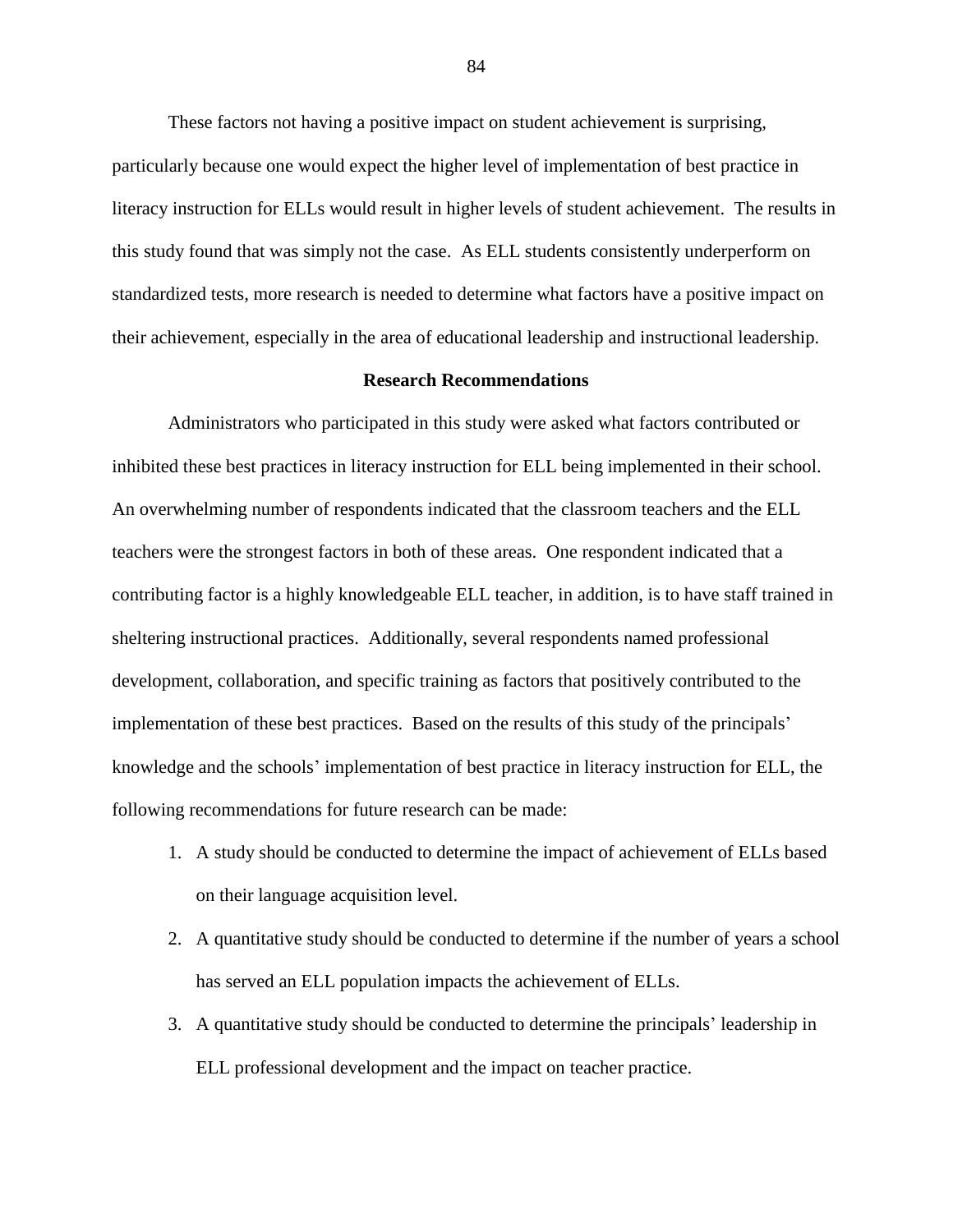- 4. A comparison study should be conducted on the achievement of ELLs compared to the number of years individual students' families have lived in English speaking communities.
- 5. A quantitative study should be conducted to determine if the schools' level of implementation of best practice in literacy instruction for ELLs has an impact on student achievement for ELLs.

# **Conclusion**

The principal as an instructional leader in the school has a positive impact on student learning and achievement. According to Leithwood and Seashore-Louis (2012), leadership in a school is "second to only classroom instruction as an influence on student learning" (p. 3). There is not one case of a school improving student achievement without the presence of "talented leadership" (Leithwood & Seashore-Louis, 2012, p. 3). This study illustrated that there is a strong correlation in the principal's level of knowledge of best practice of literacy instruction for ELLs and the level of implementation of those same best practices in a school. In addition to this finding, the principal's experience in education did not impact the principal's level of knowledge of best practice in literacy instruction for ELLs. The principal's years of experience in the current building did not impact the school's level of implementation of these same best practices. Furthermore, these factors did not impact student achievement on the I-READ-3 assessment.

As Fullan (2008) described that "learning is the work" (p. 13) as one of the six secrets to change, he referenced Toyota's science for improving performance. "Toyota's approach to improved performance in all areas of work consists of three components: 1) identify the critical knowledge; 2) transfer the knowledge using job instruction; and 3) verify learning and success"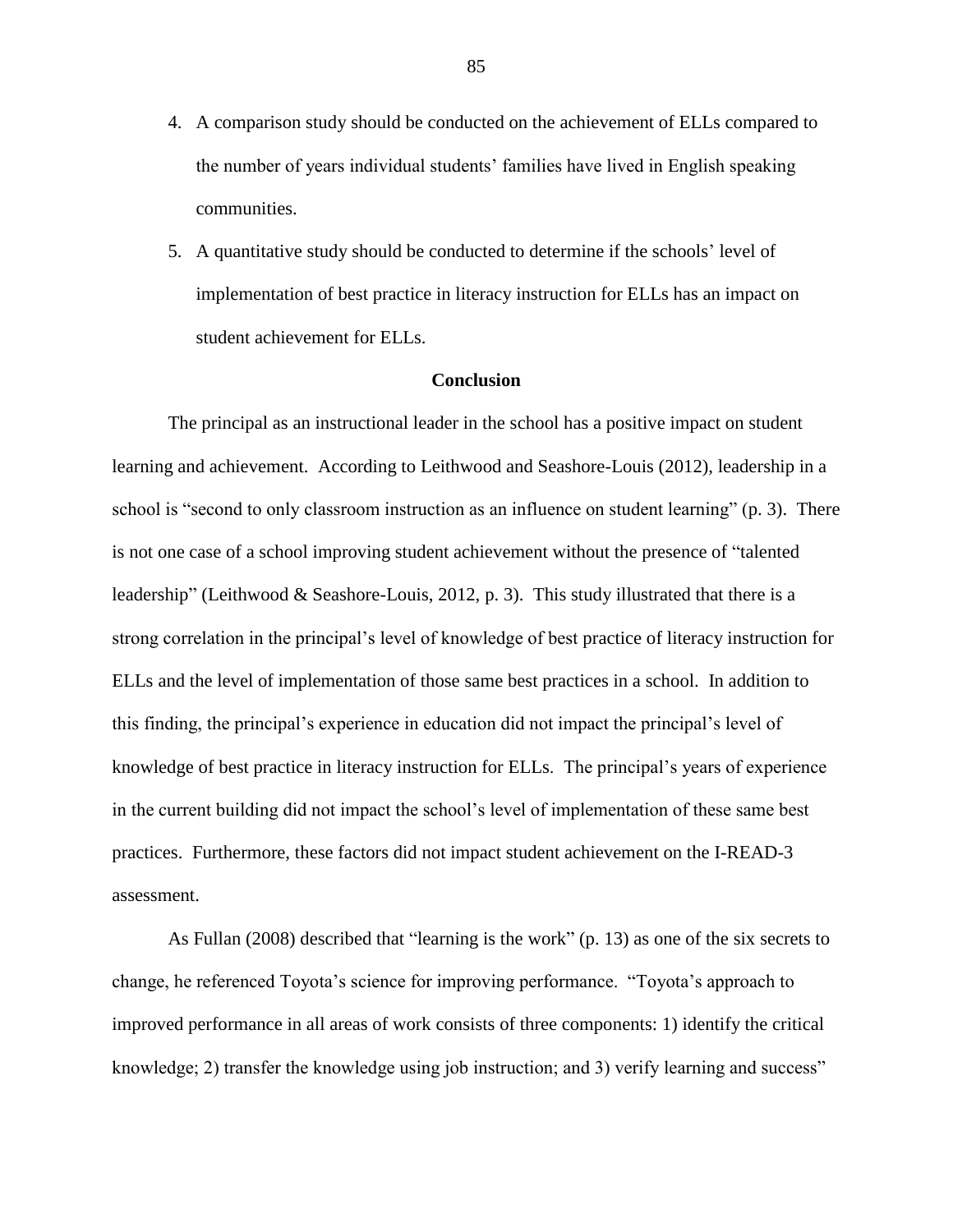(Fullan, 2008, p. 78). If principals are informed of the critical knowledge of best practice in ELL literacy instruction and are able to transfer that knowledge to be implemented in a school, learning and achievement will take place. As the levels of ELLs continue to increase in student populations, it is important that principals are knowledgeable about instructional practices for all students, including non-native speakers of English.

Because ELLs are commonly underperforming in schools, including on standardized tests, principals must be informed on how to support these students, especially in the area of literacy. These students are more likely to drop out of school compared to their native Englishspeaking peers. Educators have an obligation to stay current with effective instructional practices that meet the needs of the learners in their schools.

As the cultural and linguistic diversity of U.S. school children grows and as federal legislation mandates greater accountability in school districts, states are feeling a sense of urgency to support successful outcomes for English learners. Over 5 million students are learning English in America's public schools, accounting for more than 10% of the K-12 population. That's an increase of over 50% in the last decade alone. (Cook et al., 2011, p. 66)

The principals' role in ensuring best practices in literacy instruction for ELLs is critical. The principals can only monitor what is being implemented if the principals are knowledgeable about these very practices. Principals should visit schools serving ELL populations to learn from other principals. Collaboration and observation of best practices in literacy instruction for ELLs would be beneficial, regardless of the principal's level of experience. If principals collaborate and work together, instructional leadership would be improved. Universities have begun to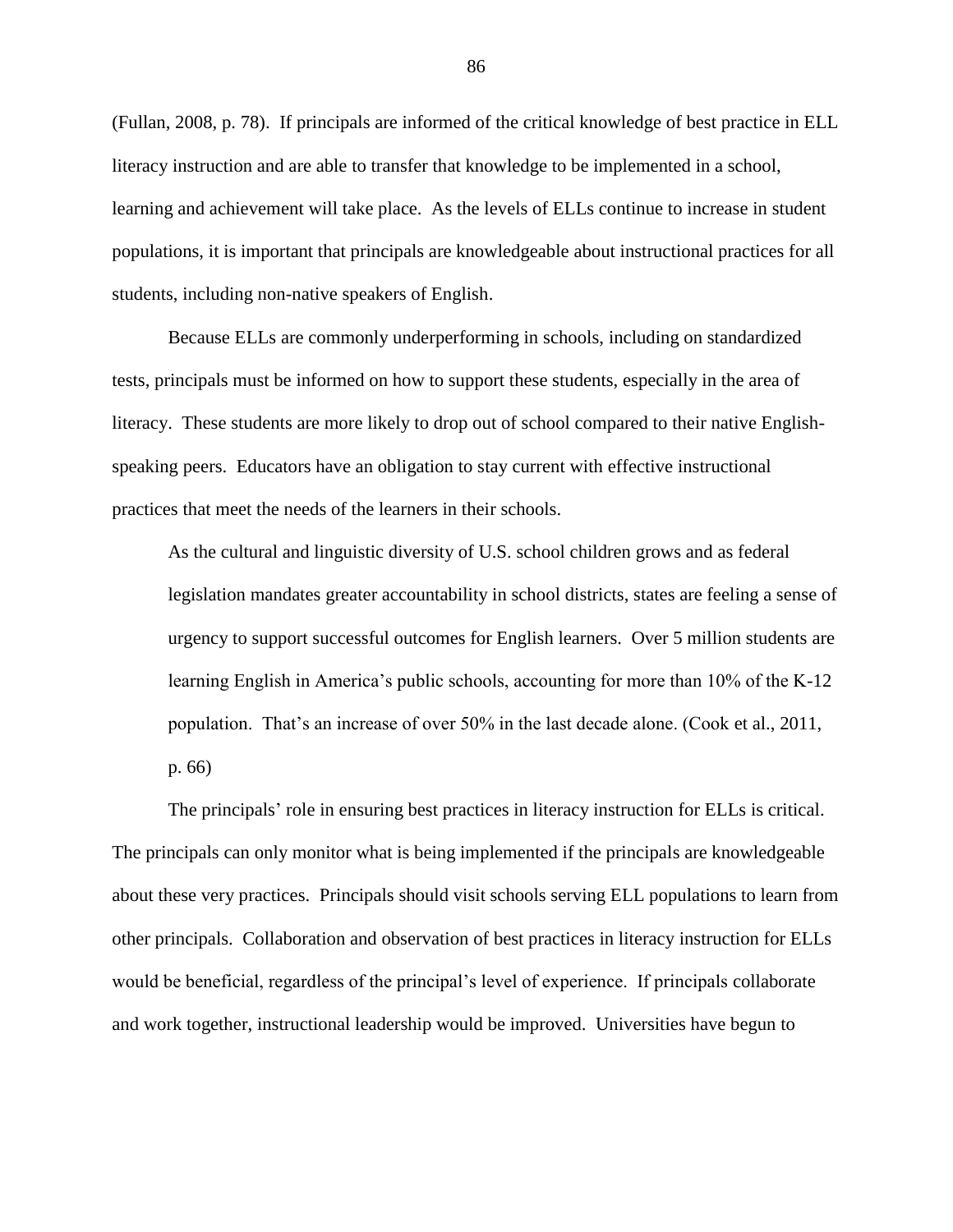redesign educational leadership programs so they are in line with the principals' role of improving instruction (W. Miller, 2013).

Most importantly, "good principals are instructional leaders, providing staff with guidance and a sense of mission, and students with the motivation to succeed" (Spiro, 2013, p. 28). Research shows "instructional leadership by principals has an impact on teachers' classroom practices, which, in turn, affect student learning" (Seashore-Louis et al., 2010, p. 204). As populations of ELLs continue to grow across the state and nation, it is imperative that principals are instructional leaders and continue to learn how to best serve all students.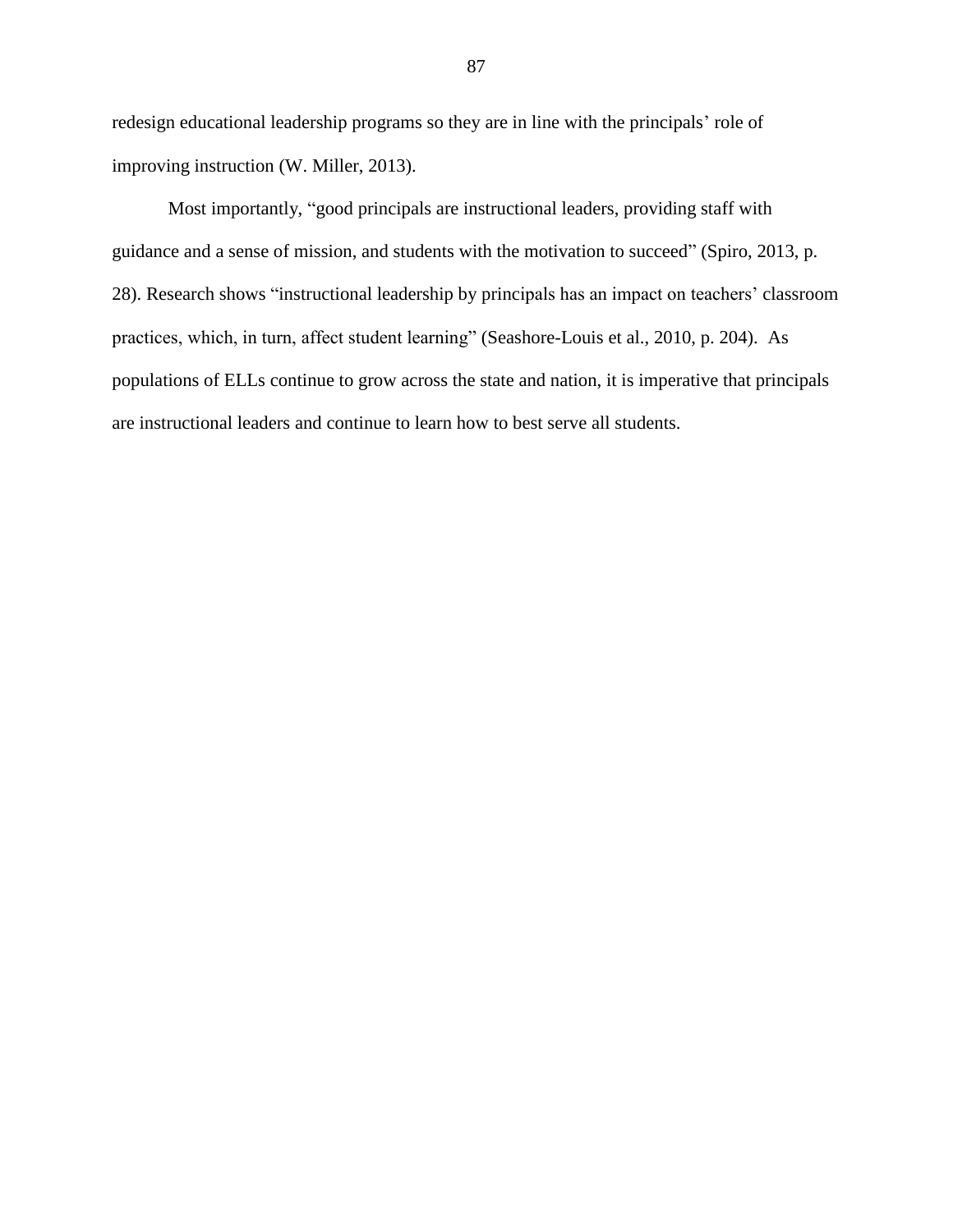#### REFERENCES

Alford, B. J., & Nino, M. C. (2011). *Leading academic achievement for English language learners: A guide for principals* [Kindle version]. Retrieved from http://www.amazon.com

- Allington, R., & Gabriel, R. (2012). Every child, every day, *Educational Leadership, 69*(6), 10- 15. Retrieved from http://www.ascd.org
- Allington, R., & Walmsley, S. (1995). *No quick fix: Rethinking literacy programs in America's elementary.* New York, NY: Teachers College Press.
- August, D., & Shanahan, T. (Eds.). (2006). *Developing literacy in second-language learners: Report of the national panel on language minority children and youth.* Mahwah, NJ: Lawrence Erlbaum.
- Barker, I. (2013). Teacher leader voice and capacity building lead to student growth. *The Learning Principal, 8*(2), 3. Retrieved from http://learningforward.org/docs/learningprincipal/lp-w13-voice-capacity.pdf
- Batalova, J., & McHugh, M. (2010). Number and growth of students in U.S. schools in need of English instruction. *Fact Sheets, 8*(1), 1-4. Retrieved from http://www.migrationpolicy.org
- Bean, J. P. (2006). Light and shadow in research design. In C. Conrad, & R. Serlin (Eds.), *SAGE handbook for research in education: Engaging ideas and enriching inquiry* (pp. 353- 371). Thousand Oaks, CA: Sage.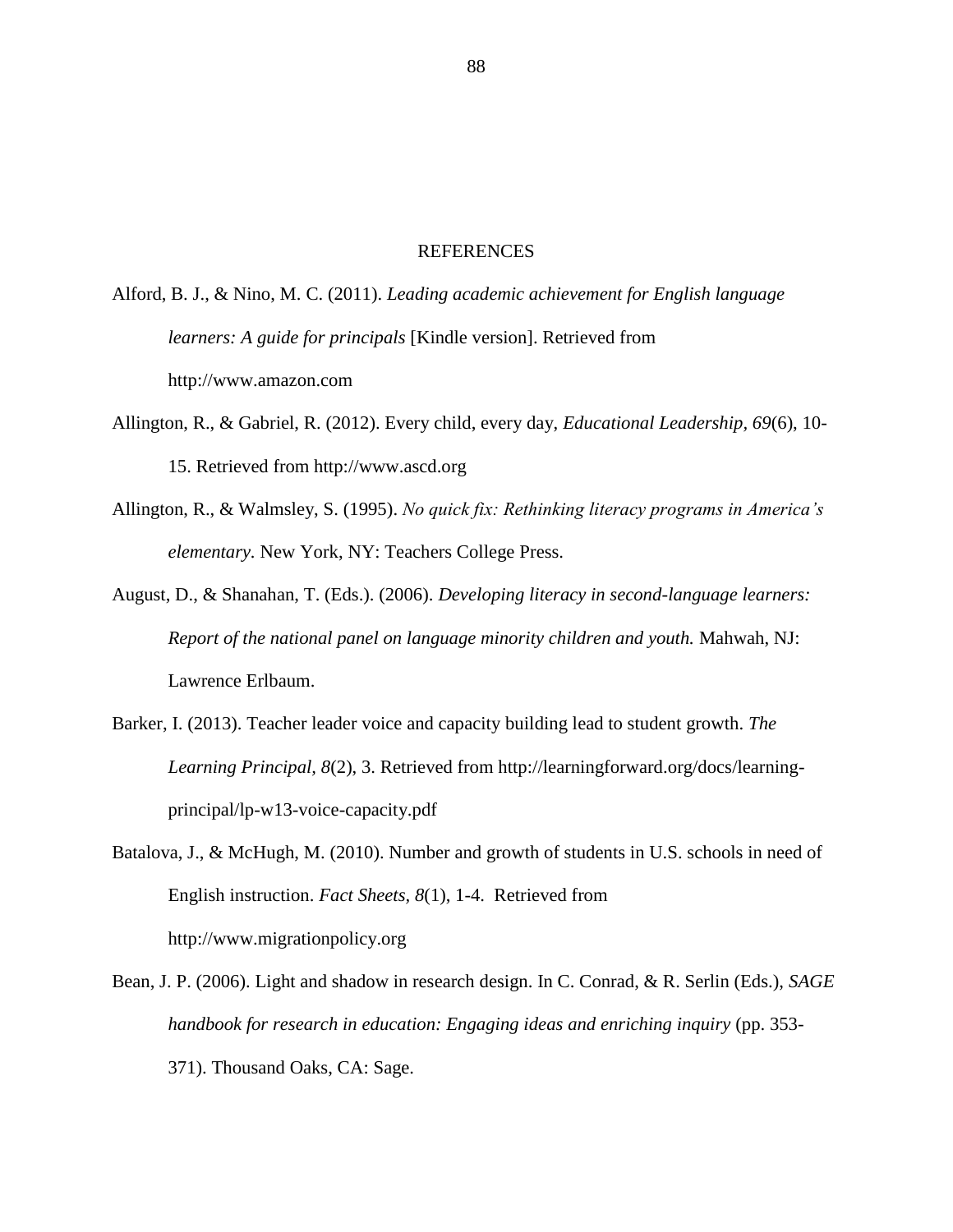Brookhart, S., & Moss, C. (2013). Leading by learning. *Kappan Magazine, 94*(8), 13-17. Retrieved from http://www.kappanmagazine.org

- Brooks-Rallins, A. (2012). Collaborative culture: If a school wants to transform a culture, everyone in it must value conversation. *JSD The Learning Forward Journal, 33*(4), 55- 56. Retrieved from http://www.learningforward.org/docs/jsd-august-2012/scott33407865D0B2B09.pdf
- Carney, I. (2010). To have the greatest impact on student learning, every educator needs to be an instructional leader. *The National Staff Development Council, 31*(2), 61. Retrieved from http://www.nsdc.org
- Casoli-Reardon, M., Rappaport, N., Kulick, D., & Reinfeld, S. (2012). Ending school avoidance, *Educational Leadership, 70*(2)*,* 51-55. Retrieved from [http://www.ascd.org](http://www.ascd.org/)
- Cheney, G. R., & Davis, J. (2011). Gateways to the principalship: State power to improve the quality of school leaders*. Center for American Progress.* Retrieved from [http://www.sde.idaho.gov/site/teachersLeaders/docs/3Research%20Gateways\\_to\\_the\\_Pri](http://www.sde.idaho.gov/site/teachersLeaders/docs/3Research%20Gateways_to_the_Principalship_Center_for_American_Progress.pdf) [ncipalship\\_Center\\_for\\_American\\_Progress.pdf](http://www.sde.idaho.gov/site/teachersLeaders/docs/3Research%20Gateways_to_the_Principalship_Center_for_American_Progress.pdf)
- Chiappe, P., Siegel, L. S., & Wade-Woolley, L. (2002). Linguistic diversity and the development of reading skills: A longitudinal study. *Scientific Studies of Reading, 6,* 369-400. Retrieved from http://www.tandfonline.com
- Christensen, L. (2008). Welcoming all languages. *Educational Leadership, 66*(1), 58-62. Retrieved from http://mresaesolendorsement.wikispaces.com/file/view/ Welcoming+All+Languages.pdf
- Clay, M. (1991). *Becoming literate: The construction of inner control.* Auckland, New Zealand: Heinemann.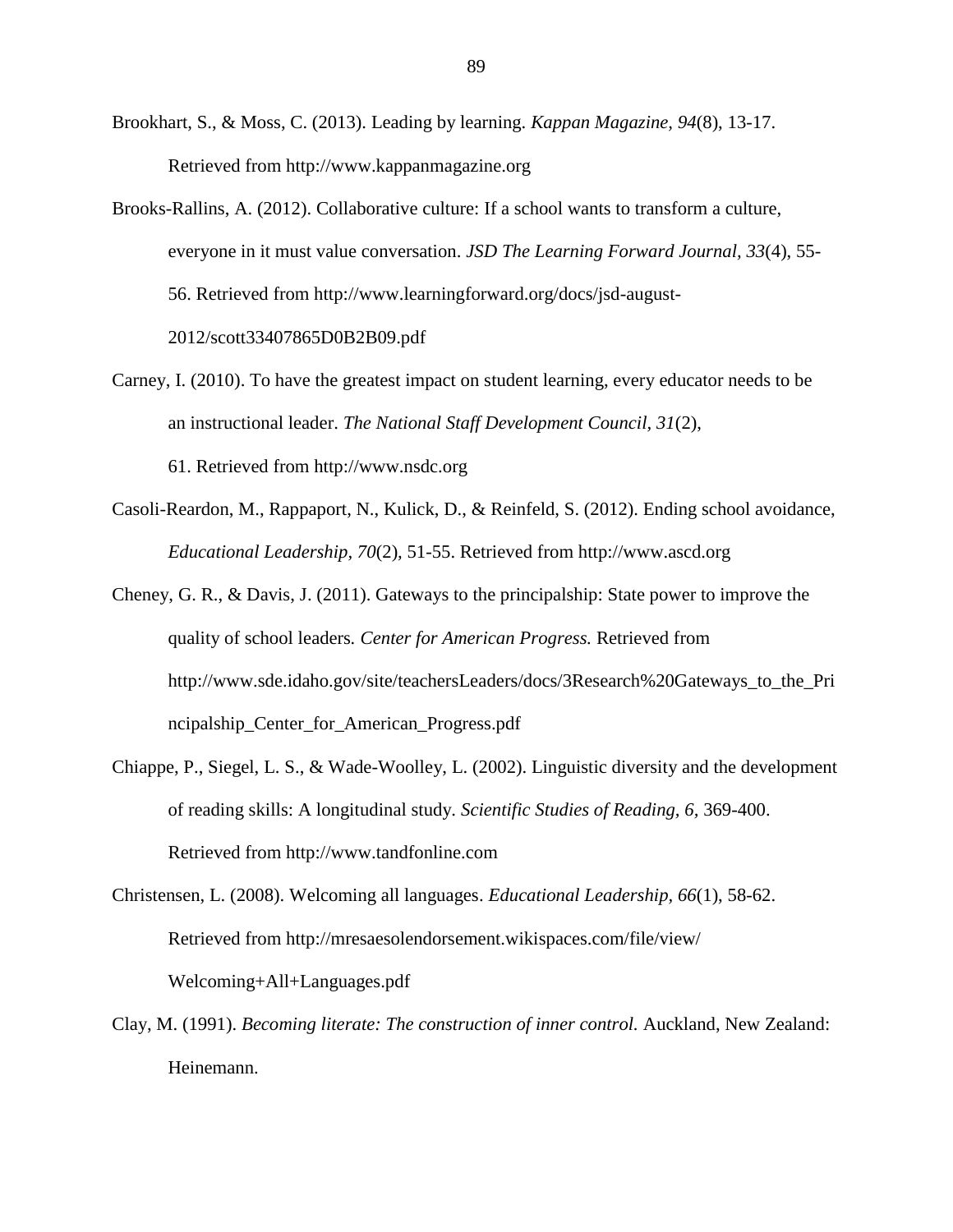- Cloud, N., Genesee, F., & Hamayan, E. (2009). *Literacy instruction for English language learners: A teacher's guide to research-based practices.* Portsmouth, NH: Heinemann.
- Collins, T. (2009). Developing ELL's reading skills in the content areas*. AccELLerate!, 1*(4), 8- 9. Retrieved from http://www.ncela.gwu.edu/files/uploads/17/Accellerate\_1\_4.pdf
- Cook, H. G., Boals, T., & Lundberg, T. (2011). Academic achievement for English learners: What can we reasonably expect? *Phi Delta Kappan, 93*(3), 66-69. Retrieved from http://www.kappanmagazine.org

Covey, S. (2004). *The 7 habits of highly effective people.* New York, NY: Free Press.

- Creswell, J. W. (2009). *Research design: Qualitative, quantitative, and mixed methods approaches* (3rd ed.). Thousand Oaks, CA: Sage.
- Crow, T. (2012). Q & A with Anthony Muhammad: Leadership through learning: When people are enlightened, they want to take action. *JSD The Learning Forward Journal, 33*(6), 16- 22. Retrieved from http://www.learningforward.org/docs/jsd-december-2012/crow336.pdf
- Davis, S. (2008). *Research and practice in education: The search for common ground.* Lanham, MD: Rowman & Littlefield Education.
- DuFour, R., & Marzano, R. (2011). *Leaders of learning: How district, school, and classroom leaders improve student achievement.* Bloomington, IN: Solution Tree.
- DuFour, R., & Mattos, M. (2013). How do principals really improve schools. *Educational Leadership, 70*(7), 34-40. Retrieved from http://www.ascd.org
- Dumas-Landisi, M., & Honigsfeld, A. (2010). ELL instruction that works for all. *Educator's Voice, 3*(1), 74-81. Retrieved from http://www.nysut.org/educatorsvoice\_14851.htm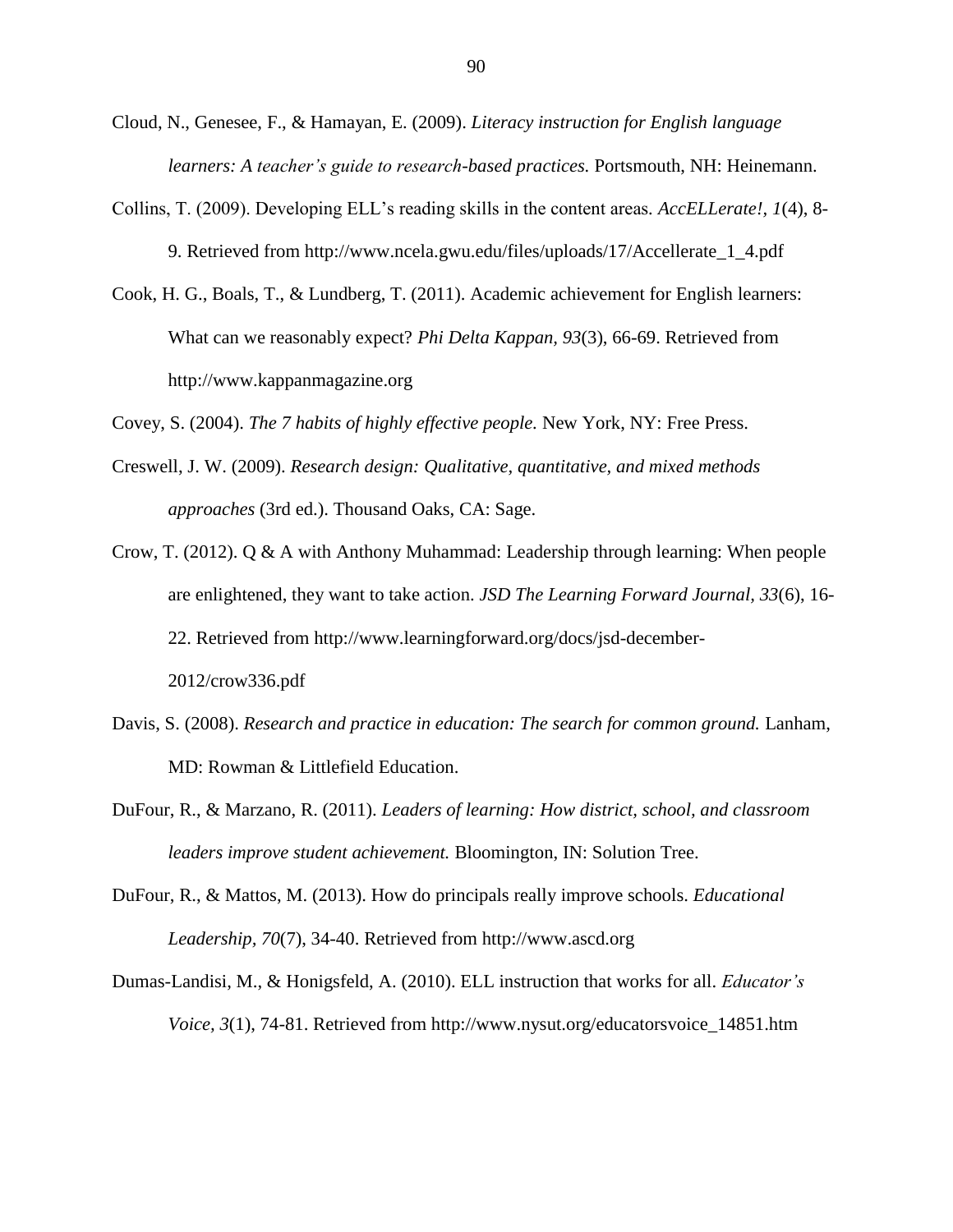- Fielding, L., Kerr, N., & Rosier, P. (2007). *Annual growth for all students: Catch up growth for those who are behind.* Kennewick, WA: The New Foundation Press.
- Frey, N., Fisher, D., & Everlove, S. (2009). *Productive group work: How to engage students, build teamwork, and promote understanding.* Alexandria, VA: ASCD.
- Fullan, M. (2008). *The six secrets of change: What the best leaders do to help their organizations survive and thrive.* San Francisco, CA: Jossey-Bass.
- Gambrell, L., Morrow, L. M., & Pressley, M. (Eds.). (2007). *Best practices in literacy instruction* (3<sup>rd</sup> ed). New York, NY: Guilford Press.
- Gersten, R., Baker, S. K., Shanahan, T., Linan-Thompson, S., Collins, P., & Scarcella, R. (2007). *Effective literacy and English language instruction for English learners in the elementary grades: A practice guide* (NCEE 2007-4011). Washington, DC: National Center for Education Evaluation and Regional Assistance, Institute of Education Sciences. Retrieved from http://ies.ed.gov/ncee/wwc/pdf/practiceguides/20074011.pdf
- Gill, J. (2012). Strength training: Aspiring principals need fortified programs to prepare them for the challenges they face*. JSD The Learning Forward Journal, 33*(6), 24-26. Retrieved from http://learningforward.org/docs/jsd-december-2012/gil336.pdf
- Good, R. (2008). Sharing the secrets. *Principal Leadership, 5*(8), 46-50. Retrieved from http://www.nassp.org
- Guskey, T. R. (2012). The rules of evidence. *Journal of Staff Development, 33*(4), 40-43. Retrieved from http://www.learningforward.org/publications/jsd
- Graves, M., Juel, C., Graves, B., & Dewitz, P. (2011). *Teaching reading in the 21st century: Motivating all learners.* Boston, MA: Pearson.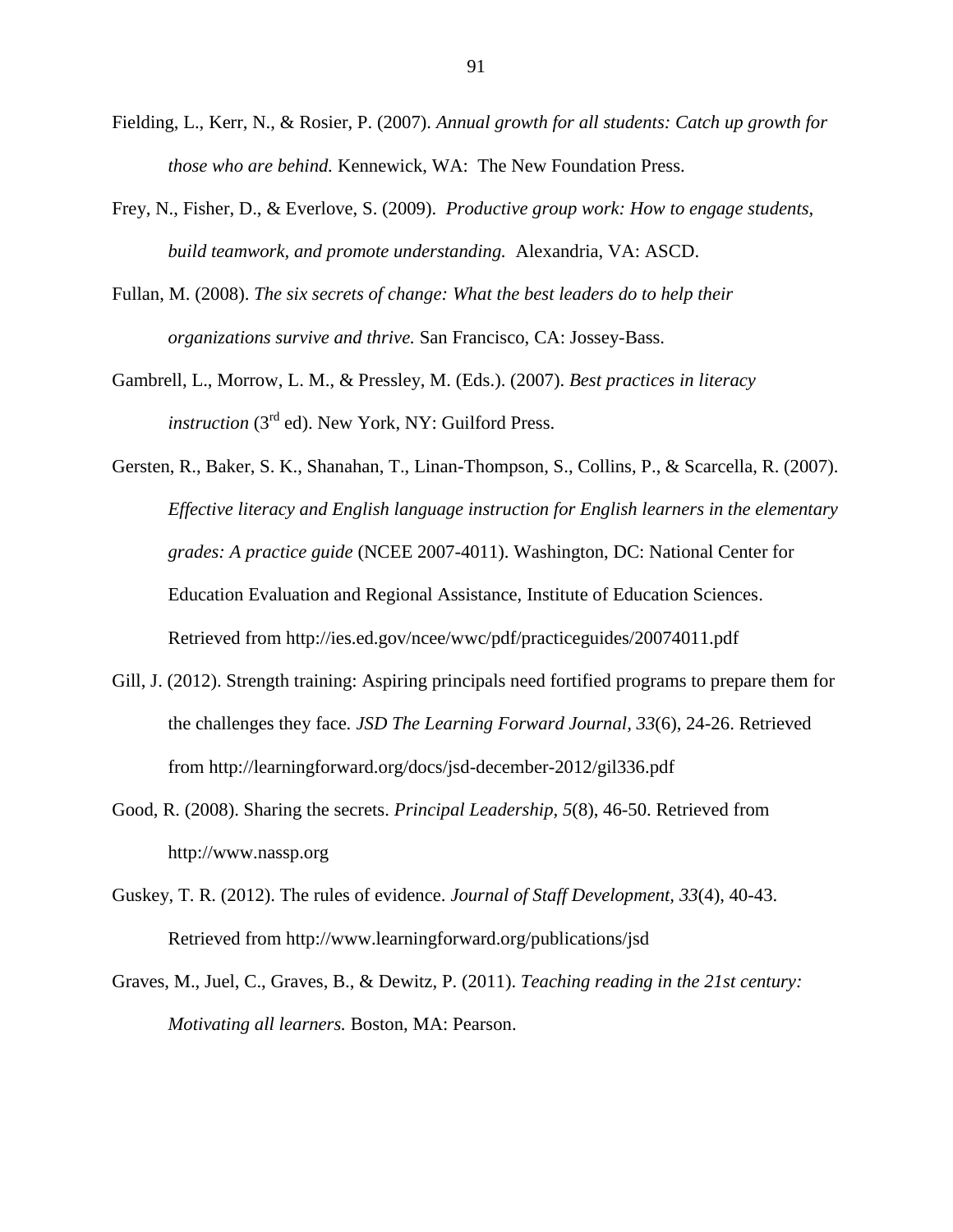- Haager, D., Klingner, J., & Aceves, T. (2010). *How to teach English language learners: Effective strategies from outstanding educators.* San Francisco, CA: Jossey-Bass.
- Hattie, J. (2012). *Visible learning for teachers: Maximizing impact on learning.* New York, NY: Routledge.
- Hayden, M. (2011, July 11). Diversity in schools hitting suburbs. *The Herald Bulletin.*  Retrieved from http://heraldbulletin.com/local/x357286143/Diversity-in-schools-ishitting-suburbs/print
- Herrell, A., & Jordan, M. (2012). *Fifty strategies for teaching English language learners.*  Boston, MA: Pearson.
- Horng, E., & Loeb, S. (2010). New thinking about instructional leadership. *Phi Delta Kappan, 92*(3), 66-69. Retrieved from http://www.kappanmagazine.org

Howard, M. (2012). *Good to great teaching.* Portsmouth, NH: Heinemann.

- Indiana Department of Education. (2011). *I-READ3: Purpose.* Retrieved from <http://www.doe.in.gov/achievement/assessment/iread-3>
- Indiana Department of Education. (2012). *School corporation and data reports.* Retrieved from http://www.doe.in.gov/improvement/accountability/find-school-and-corporation-datareports
- Leithwood, K., & Seashore-Louis, K. (2012*). Linking leadership to student learning.* San Francisco, CA: Jossey-Bass.
- Leithwood, K., Seashore-Louis, K., Anderson, S., & Wahlstrom, K. (2004*). How leadership influences student learning.* New York, NY: Center for Applied Research and Educational Improvement, Ontario Institute for Studies in Education.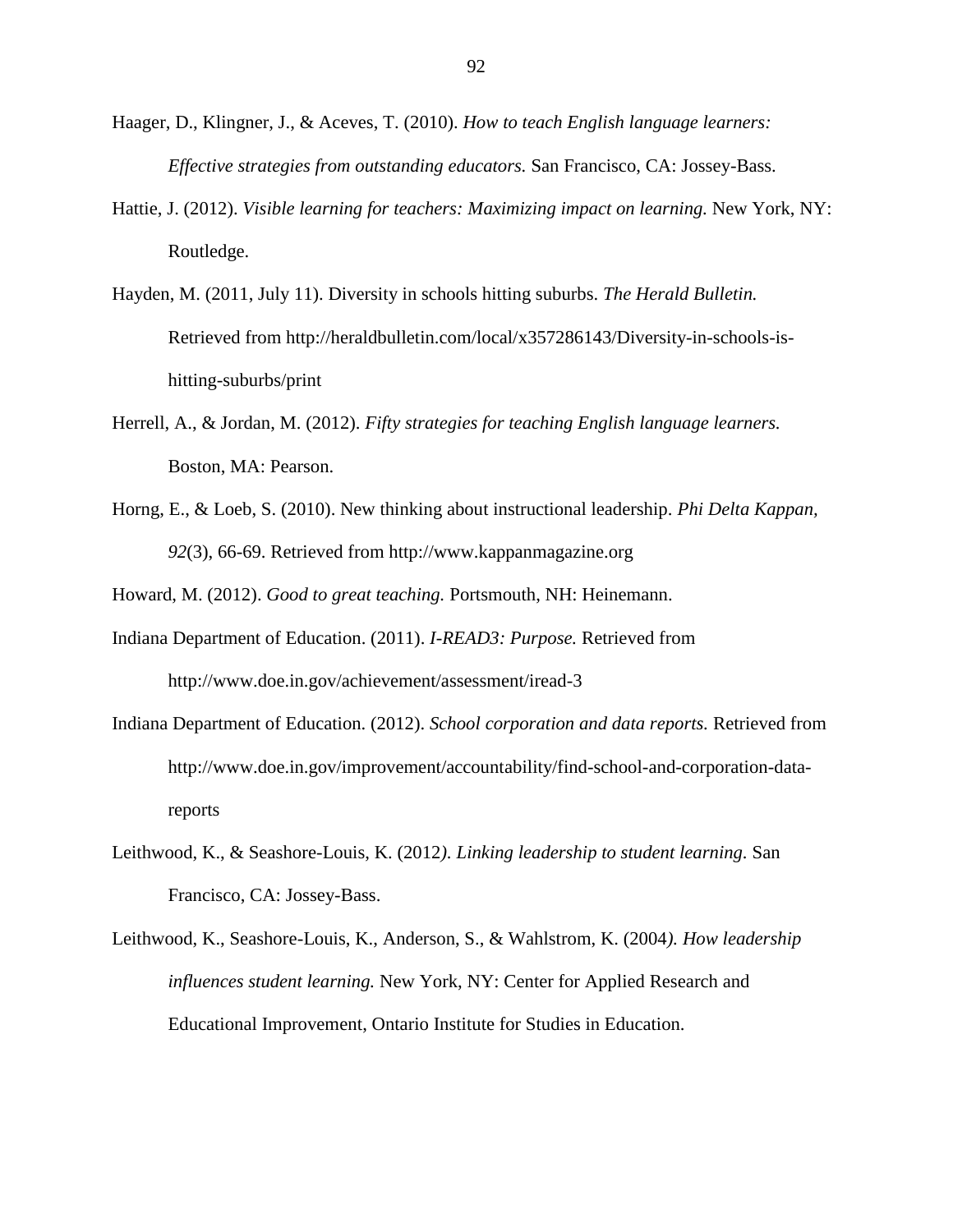Lewis-Moreno, B. (2007). Shared responsibility: Achieving success with English-language learners. *Phi Delta Kappan, 88,* 772-775. Retrieved from http://www.kappanmagazine.org

Lewis-Moreno, B. (2009). Spread the word: Vocabulary strategies for the inclusive mainstream classroom*. AccELLerate! 1*(4), 19-20. Retrieved from http://www.ncela.gwu.edu/files/uploads/17/Accellerate\_1\_4.pdf

Li, G., & Edwards, P. (2010). *Best practices in ELL instruction.* New York, NY: Guilford Press.

- Marcellus, A. (2012). Leader voices*. JSD: The Learning Forward Journal, 33*(6), 10-11. Retrieved from http://www.learningforward.org
- Marzano, R. (2003). *What works in schools: Translating research into action.* Alexandria, VA: Association for Supervision and Curriculum Development.
- Marzano, R. (2004). *Building background knowledge for academic achievement.* Alexandria, VA: Association for Supervision and Curriculum Development.
- Marzano, R. (2007). *The art and science of teaching: A comprehensive framework for effective instruction.* Alexandria, VA: Association for Supervision and Curriculum Development.
- Marzano, R. (2009). Setting the record straight on "high-yield" strategies. *Phi Delta Kappan*, *91*(1), 30-37. Retrieved from http://www.kappanmagazine.org
- Marzano, R., Waters, T., & McNulty, B. (2005). *School leadership that works: From research to results*. Alexandria, VA: Association for Supervision and Curriculum Development.
- McTighe, J., & Wiggins, G. (2013). *Essential questions: Opening doors to student understanding.* Alexandria, VA: Association for Supervision and Curriculum Development.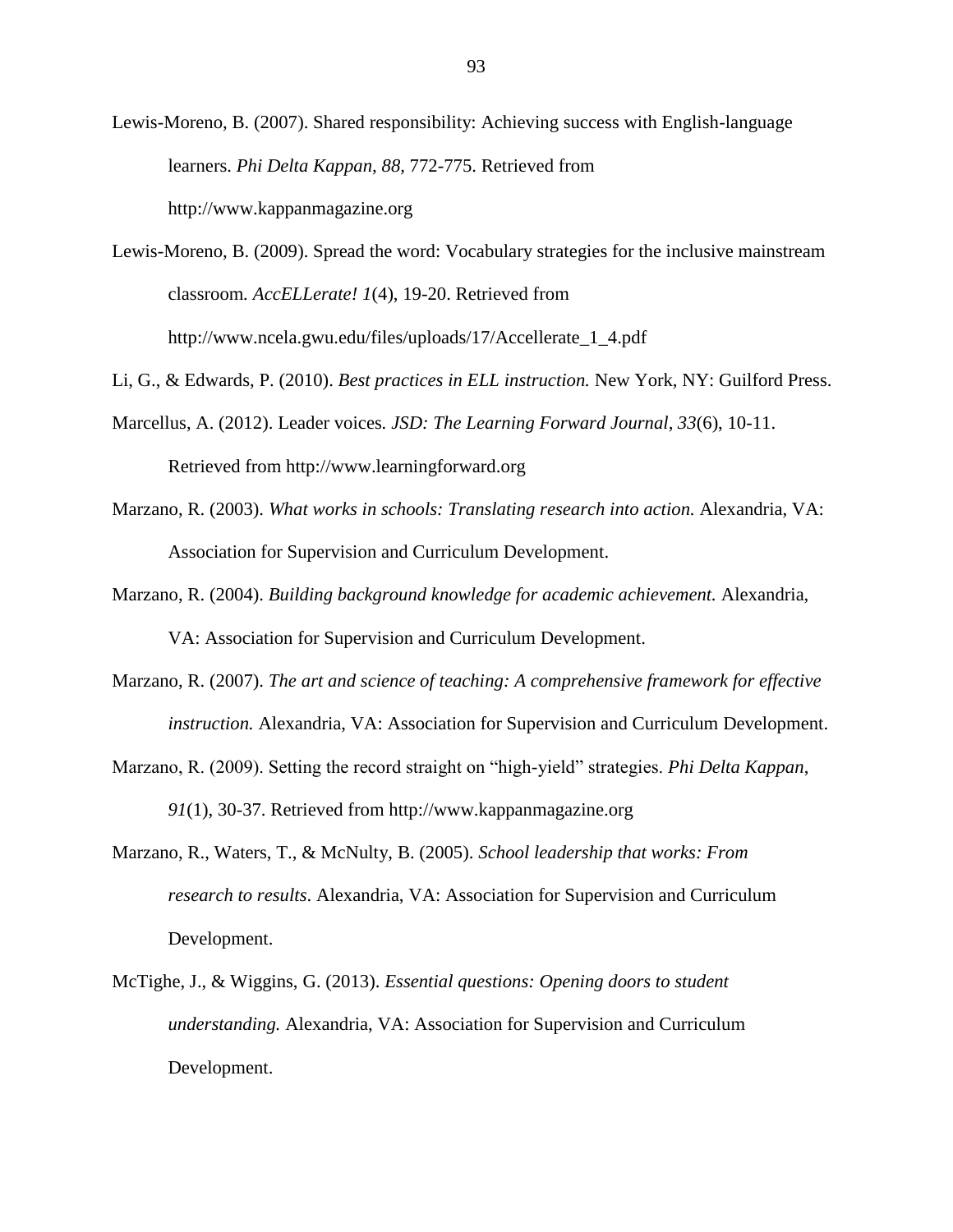- Mendels, P. (2012). The effective principal. *JSD: The Learning Forward Journal, 33*(1), 54-58. Retrieved from http://www.learningforward.org
- Miller, K. (2003, November). *School, teacher, and leadership impacts on student achievement.* MCREL Policy Brief, 1-7. Retrieved from http://www.bradthiessen.com/html5/m340/4i%20Marzano.pdf
- Miller, W. (2013). Better principal training is key to school reform. *Kappan Magazine, 94*(8), 80. Retrieved from http://www.kappanmagazine.org
- Nagy, W., & Townsend, D. (2012). Words as tools: Learning academic vocabulary as language acquisition. *Reading Research Quarterly, 47*(1), 91-108. Retrieved from http://www.reading.org
- Nassaji, H. (2011). Issues in second-language reading: Implications for acquisition and instruction. *Reading Research Quarterly, 46*(2), 173-184. Retrieved from http://www.reading.org
- National Assessment of Educational Progress. (2011). *About the nation's report card.* Retrieved from<http://nationsreportcard.gov/about.asp>
- O'Neal, D., & Ringler, M. (2010). Broadening our view of linguistic diversity. *Phi Delta Kappan, 91*(7), 48-52. Retrieved from http://www.kappanmagazine.org
- Pacheco, M. (2010). English-language learners' reading achievement: Dialectical relationships between policy and practices in meaning-making opportunities. *Reading Research Quarterly, 45,* 292-317. Retrieved from http://www.reading.org
- Reyes, I. (2012). Biliteracy among children and youths. *Reading Research Quarterly, 47*(3), 307-327. Retrieved from http://www.reading.org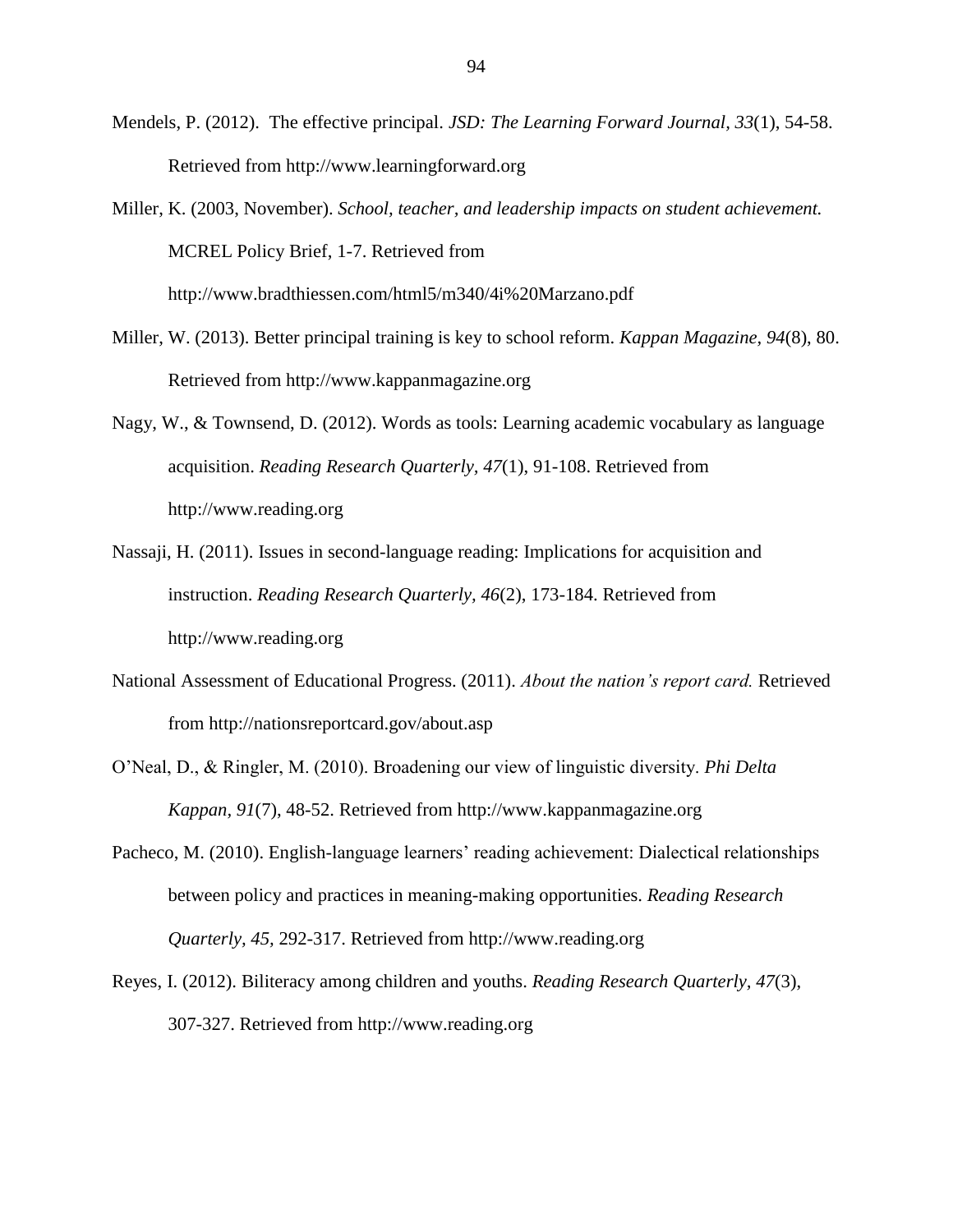- Reyes, I., & Azuara, P. (2008). Emergent biliteracy in young Mexican immigrant children. *Reading Research Quarterly, 43,* 374-398. Retrieved from http://www.reading.org
- Rockwell, E. (2012). Appropriating written French: Literacy practices in a Parisian elementary classroom. *Reading Research Quarterly, 47,* 382-403. Retrieved from http://www.reading.org
- Rojas, V. (2007). *Strategies for success with English language learners.* Alexandria, VA: Association for Supervision and Curriculum Development.
- Romanova, N. (2009). Linguistic literacy and ELLs: A conceptual framework*. AccELLerate! 1*(4), 2-4. Retrieved from http://www.ncela.gwu.edu/files/uploads/17/ Accellerate\_1\_4.pdf
- Routman, R. (2012). *Literacy and learning lessons from a longtime teacher*. [Kindle version]. Retrieved from http://www.amazon.com
- Rumberger, R. (2011). *Dropping out: Why students drop out of high school and what can be done about it.* Cambridge, MA: Harvard University Press.
- Schmoker, M. (2004). Tipping point: From feckless reform to substantive instructional improvement. *Phi Delta Kappan*, *85,* 424-432. Retrieved from http://www.kappanmagazine.org
- Schmoker, M. (2011a). *Focus: Evaluating the essentials to radically improve student learning.*  Alexandria, VA: Association for Supervision and Curriculum Development
- Schmoker, M. (2011b). First things first: Hiding in plain sight. *Phi Delta Kappan, 93*(1), 68-69. Retrieved from [http://www.kappanmagazine.org](http://www.kappanmagazine.org/)
- Seashore-Louis, K., Leithwood, K., Wahlstrom, K., & Anderson, S. (2010). *Investigating the links to improved student learning.* Retrieved from http://www.wallacefoundation.org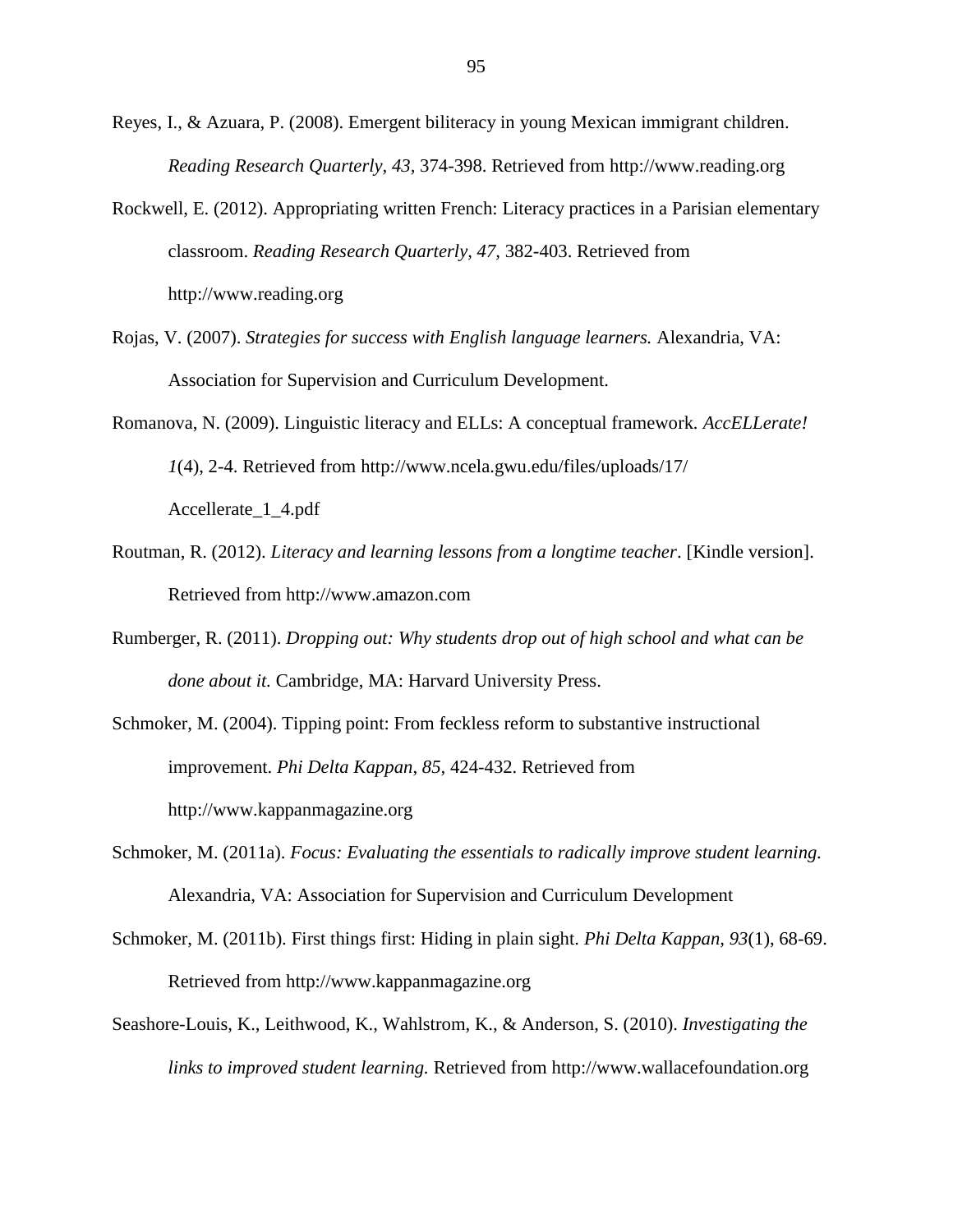- Smith, F. (2012). *Understanding reading: A psycholinguistic analysis of reading and learning to read.* [Kindle edition]. Retrieved from http://www.amazon.com
- Spiro, J. (2013). Effective principals in action. *Kappan Magazine, 94*(8), 27-31. Retrieved from [http://www.kappanmagazine.org](http://www.kappanmagazine.org/)
- Snow, C. (2010). Academic language and the challenge of reading for learning about science. *Science, 328,* 450-452. Retrieved from http://colabradio.mit.edu/wpcontent/uploads/2010/05/academiclanguage.pdf
- Sterrett, W. (2012). From discipline to relationships. *Educational Leadership, 70*(2), 71-74. Retrieved from http://www.ascd.org
- Syrja, R. (2011). *How to reach and teach English language learners.* San Francisco, CA: Jossey-Bass.
- Urbanski, A. (1991). Real change is real hard: Lessons learned in Rochester. *Education Week, 11*(8), 29. Retrieved from http://www.edweek.org
- Wallace Foundation, The. (2013). *The school principal as a leader: Guiding schools to better teaching and learning.* New York, NY: Author.
- Waters, T., Marzano, R. J., & McNulty, B. (2003). Balanced leadership: What 30 years of research tells us about the effect of leadership on student achievement. Aurora, CO: Midcontinent Research for Education and Learning.
- Whitaker, T. (2010). *Leading school change: Nine strategies to bring everybody on board.*  Larchmont, NY: Eye on Education.
- Whitaker, T. (2011). *What great teachers do differently: Seventeen things that matter most* [Kindle edition]. Retrieved from http://www.amazon.com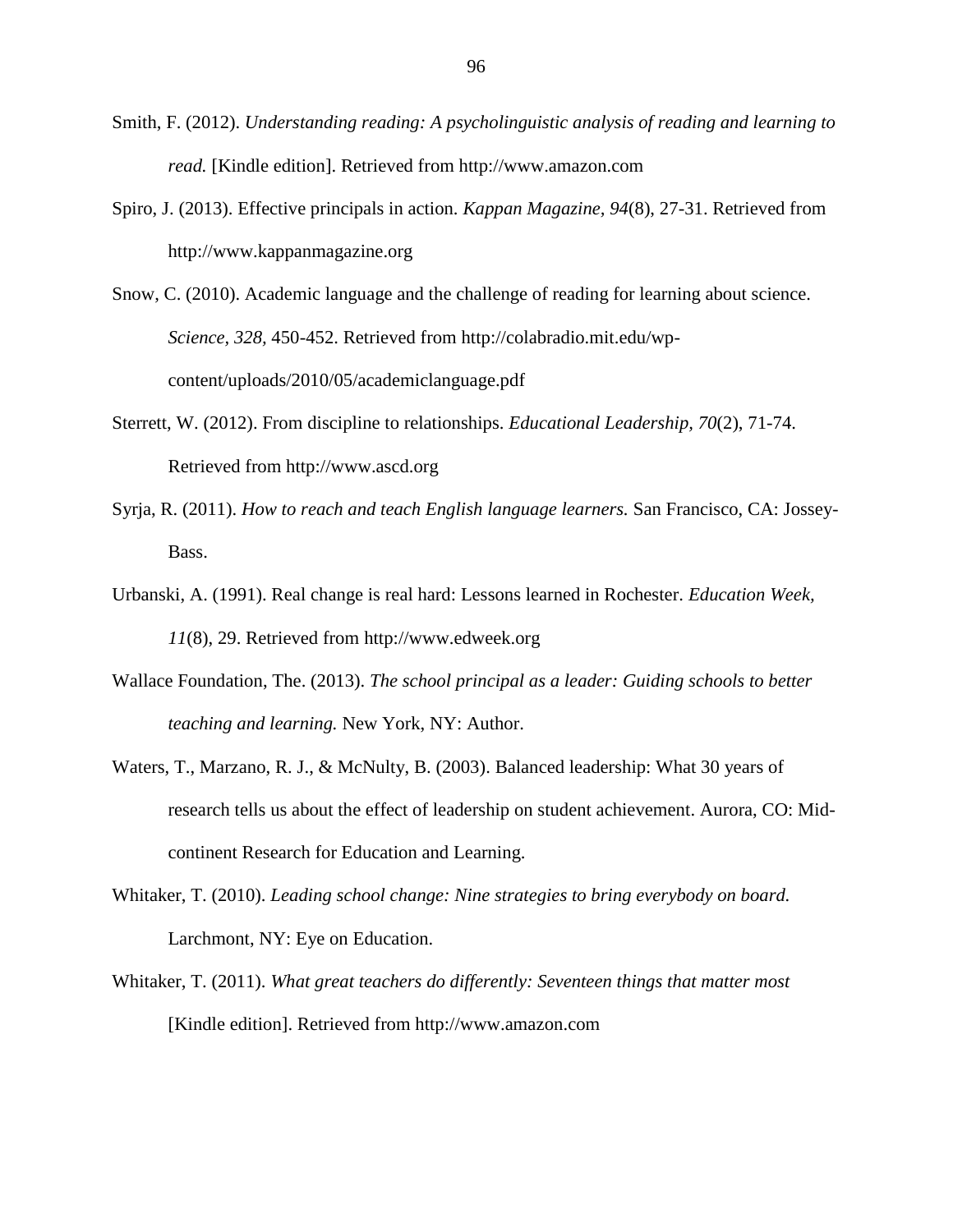- Whitaker, T. (2012). *What great principals do differently: Eighteen things that matter most* (2nd ed.)*.* Larchmont, NY: Eye on Education.
- Whitaker, T., & Breaux, A. L. (2012). *Making good teaching great: Everyday strategies for teaching with impact* [Kindle edition]. Retrieved from http://www.amazon.com
- Whitaker, T., Whitaker, B., & Lumpa, D. (2008). *Motivating and inspiring teachers: The*  educational leader's guide for building staff morale. [Kindle edition]. Retrieved from http://www.amazon.com
- Xu, S. (2010). *Teaching English language learners: tools for teaching literacy.* New York, NY: Guilford Press.
- Yurkewecz, T., & Wilson, B. (2013). How RTI transforms the role of principal: A New York school district's experience. *Reading Today, 30*(3), 19-20. Retrieved from http://www.reading.org
- Zacarian, D., & Haynes, J. (2012). *The essential guide for educating beginning English learners.*  Thousand Oaks, CA: Corwin.
- Zemelman, S., Daniels, H., & Hyde, A. (2012). *Best practice: Bringing standards to life in America's classrooms* (4th ed.). Portsmouth, NH: Heinemann.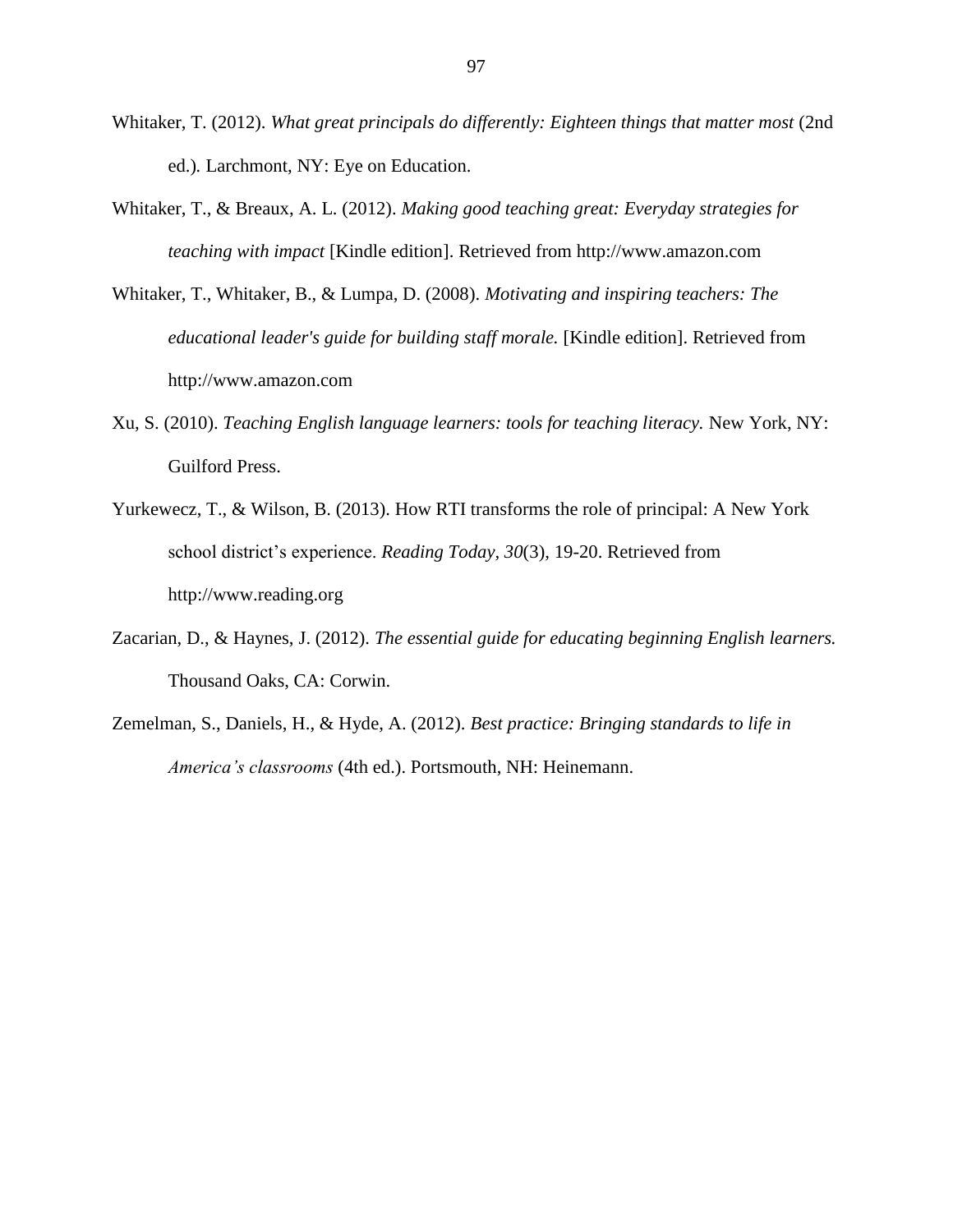# APPENDIX A: SURVEY

This survey asks you for demographic information and then asks you to describe your level of knowledge and level of implementation of best practice in literacy instruction for English language learners. You are asked to indicate your level of knowledge AND the level of implementation of each of the 10 best practices in literacy instruction for ELL students.

# Demographic Information

- 1. Name of your school\_\_\_\_\_\_\_\_\_\_\_\_\_\_\_\_\_\_\_\_\_\_\_\_\_\_\_\_\_\_\_\_\_\_\_\_\_\_\_\_\_\_\_\_\_\_\_
- 2. Name of your district\_\_\_\_\_\_\_\_\_\_\_\_\_\_\_\_\_\_\_\_\_\_\_\_\_\_\_\_\_\_\_\_\_\_\_\_\_\_\_\_
- 3. Student Enrollment\_\_\_\_\_\_\_\_\_\_\_\_\_\_\_\_\_
- 4. Your years of experience in education\_\_\_\_\_\_\_\_\_\_\_
- 5. Your years of experience as a principal\_\_\_\_\_\_\_\_\_\_\_
- 6. Your years of experience as principal in current building (including current year)\_\_\_\_\_\_\_\_\_
- 7. What is your geographical setting: rural suburban urban
- 8. Grade levels at your building
- 9. Gender: male female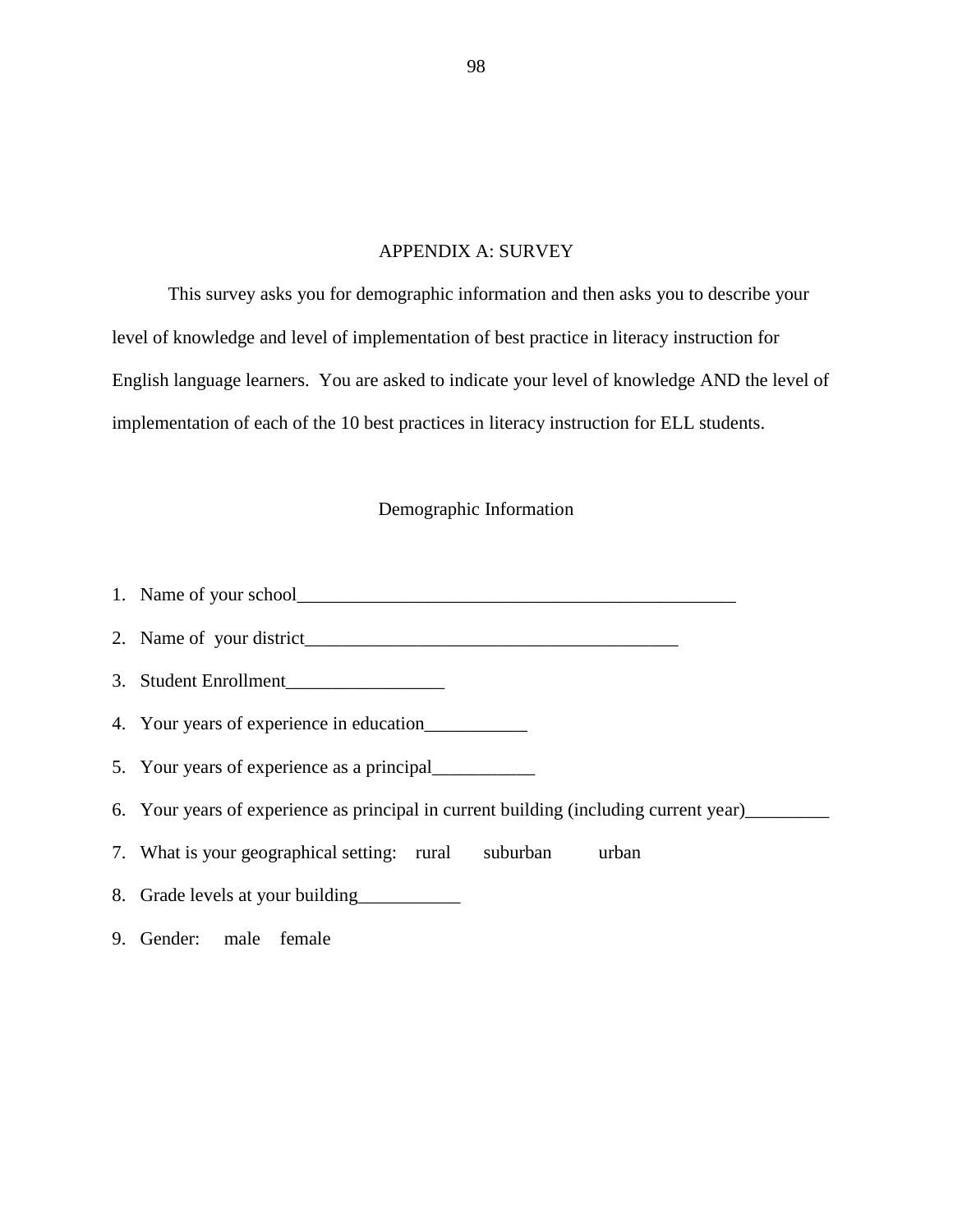Please indicate your level of knowledge of the following best practices in literacy instruction for English Language Learners. For each of the following questions, please rate your knowledge from 1 to 10 based on the following scale:

 $1 = No$  Knowledge  $5 =$  Adequate Knowledge  $10 =$  Expert Knowledge

Level of Your Knowledge:

|  |  |  |  |  |  |  |  |  |  |  | No Knowledge 1 2 3 4 5 6 7 8 9 10 Expert Knowledge |
|--|--|--|--|--|--|--|--|--|--|--|----------------------------------------------------|
|--|--|--|--|--|--|--|--|--|--|--|----------------------------------------------------|

| <b>Literacy Practice</b> |                                                                                            |              | Knowledge                   |               |                          |                |   |        |   |   |    |  |  |  |
|--------------------------|--------------------------------------------------------------------------------------------|--------------|-----------------------------|---------------|--------------------------|----------------|---|--------|---|---|----|--|--|--|
| 1.                       | Content objectives clearly defined, displayed and reviewed<br>with students                | $\mathbf{1}$ | $\mathfrak{D}$              | $\mathcal{E}$ | $\overline{4}$           | 5              | 6 | $\tau$ | 8 | 9 | 10 |  |  |  |
| 2.                       | Adaptation of content to all levels of student proficiency                                 |              | $\mathcal{D}_{\mathcal{L}}$ | 3             | 4                        | 5              | 6 | 7      | 8 | 9 | 10 |  |  |  |
| 3.                       | Supplementary materials used to a high degree, making the<br>lesson clear and meaningful   |              |                             |               | 4                        | 5              | 6 | 7      | 8 | 9 | 10 |  |  |  |
| 4.                       | Key vocabulary emphasized                                                                  | 1            | $\mathfrak{D}$              | 3             | $\overline{4}$           | $\overline{5}$ | 6 | $\tau$ | 8 | 9 | 10 |  |  |  |
| 5.                       | Speech rate appropriate for students' proficiency level                                    |              | $\mathcal{D}_{\mathcal{L}}$ | 3             | $\overline{\mathcal{A}}$ | 5              | 6 | 7      | 8 | 9 | 10 |  |  |  |
| 6.                       | Scaffolding techniques consistently used assisting and<br>supporting student understanding | 1            | $\mathcal{D}_{\mathcal{L}}$ | $\mathcal{R}$ | $\overline{4}$           | 5              | 6 | $\tau$ | 8 | 9 | 10 |  |  |  |
| 7.                       | Grouping configurations support language and content<br>objectives of the lesson           | 1            | $\mathcal{D}_{\mathcal{L}}$ | 3             | 4                        | 5              | 6 | 7      | 8 | 9 | 10 |  |  |  |
| 8.                       | Activities integrate all language skills                                                   | $\mathbf{1}$ | $\mathfrak{D}$              | 3             | 4                        | $\overline{5}$ | 6 | 7      | 8 | 9 | 10 |  |  |  |
| 9.                       | Pacing of the lesson appropriate to student proficiency<br>levels                          | $\mathbf{1}$ | $\mathfrak{D}$              | 3             | $\overline{4}$           | $\overline{5}$ | 6 | $\tau$ | 8 | 9 | 10 |  |  |  |
|                          | 10. Assessment of student comprehension and learning of all<br>lesson objectives           |              | $\mathfrak{D}$              | 3             |                          | 5              | 6 | 7      | 8 | 9 | 10 |  |  |  |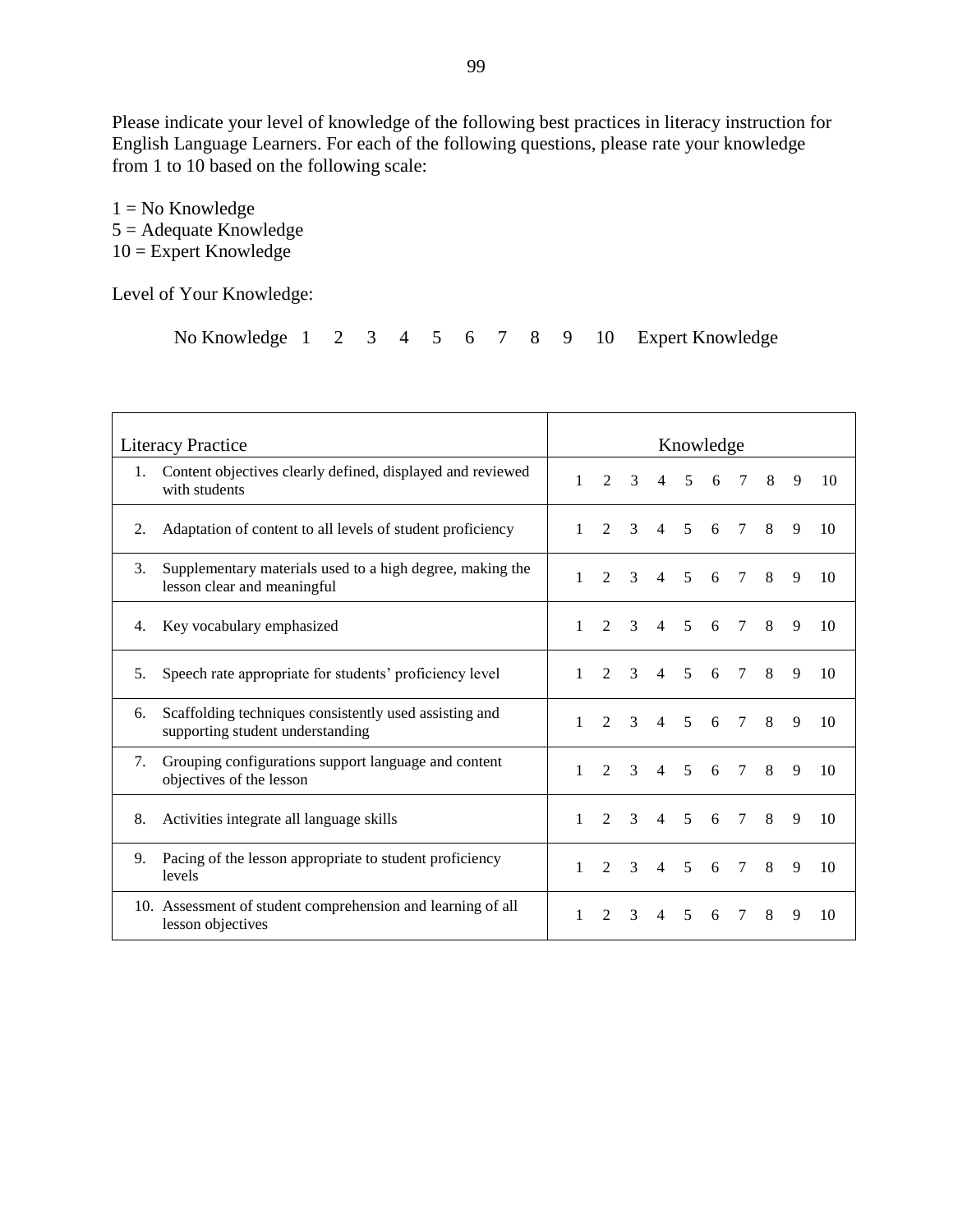Please indicate your school's level of implementation of the following best practices in literacy instruction for English language learners. For each of the following questions, please rate the level of implementation from 1 to 10 based on the following scale:

1 No Implementation 5 Some Implementation 10 Full Implementation

No Implementation 1 2 3 4 5 6 7 8 9 10 Full Implementation

| <b>Literacy Practice</b>                                                                         |              |                             | Implementation |                          |                |   |        |   |              |    |  |  |  |  |
|--------------------------------------------------------------------------------------------------|--------------|-----------------------------|----------------|--------------------------|----------------|---|--------|---|--------------|----|--|--|--|--|
| Content objectives clearly defined, displayed and reviewed<br>1.<br>with students                | 1            | $\mathcal{D}_{\alpha}$      | 3              | $\overline{\mathcal{A}}$ | 5              | 6 | $\tau$ | 8 | 9            | 10 |  |  |  |  |
| Adaptation of content to all levels of student proficiency<br>2.                                 | $\mathbf{1}$ | $\mathfrak{D}$              | 3              | $\overline{4}$           | 5              | 6 | 7      | 8 | 9            | 10 |  |  |  |  |
| Supplementary materials used to a high degree, making the<br>3.<br>lesson clear and meaningful   | 1            | $\mathcal{D}_{\alpha}$      | 3              | 4                        | 5              | 6 | 7      | 8 | 9            | 10 |  |  |  |  |
| Key vocabulary emphasized<br>4.                                                                  | 1            | $\mathfrak{D}$              | 3              | $\overline{4}$           | $\overline{5}$ | 6 | $\tau$ | 8 | 9            | 10 |  |  |  |  |
| Speech rate appropriate for students' proficiency level<br>5.                                    | 1            | $\mathcal{D}_{\mathcal{L}}$ | $\mathcal{F}$  | 4                        | 5              | 6 | 7      | 8 | 9            | 10 |  |  |  |  |
| Scaffolding techniques consistently used assisting and<br>6.<br>supporting student understanding | 1            | $\mathcal{D}_{\mathcal{L}}$ | 3              | $\overline{4}$           | 5              | 6 | $\tau$ | 8 | 9            | 10 |  |  |  |  |
| Grouping configurations support language and content<br>7.<br>objectives of the lesson           | 1            | $\mathfrak{D}$              | 3              | $\overline{\mathcal{A}}$ | 5              | 6 | 7      | 8 | 9            | 10 |  |  |  |  |
| Activities integrate all language skills<br>8.                                                   | $\mathbf{1}$ | $\mathfrak{D}$              | $\mathcal{F}$  | $\overline{\mathcal{A}}$ | 5              | 6 | 7      | 8 | 9            | 10 |  |  |  |  |
| Pacing of the lesson appropriate to student proficiency<br>9.<br>levels                          | $\mathbf{1}$ | $\mathfrak{D}$              | 3              | $\overline{4}$           | 5              | 6 | $\tau$ | 8 | $\mathbf{Q}$ | 10 |  |  |  |  |
| 10. Assessment of student comprehension and learning of all<br>lesson objectives                 | 1            | $\mathcal{D}_{\mathcal{L}}$ | 3              | 4                        | 5              | 6 | 7      | 8 | 9            | 10 |  |  |  |  |

What contributes or inhibits your implementation of these literacy practices in your school?

\_\_\_\_\_\_\_\_\_\_\_\_\_\_\_\_\_\_\_\_\_\_\_\_\_\_\_\_\_\_\_\_\_\_\_\_\_\_\_\_\_\_\_\_\_\_\_\_\_\_\_\_\_\_\_\_\_\_\_\_\_\_\_\_\_\_\_\_\_\_\_\_\_\_\_\_\_

\_\_\_\_\_\_\_\_\_\_\_\_\_\_\_\_\_\_\_\_\_\_\_\_\_\_\_\_\_\_\_\_\_\_\_\_\_\_\_\_\_\_\_\_\_\_\_\_\_\_\_\_\_\_\_\_\_\_\_\_\_\_\_\_\_\_\_\_\_\_\_\_\_\_\_\_\_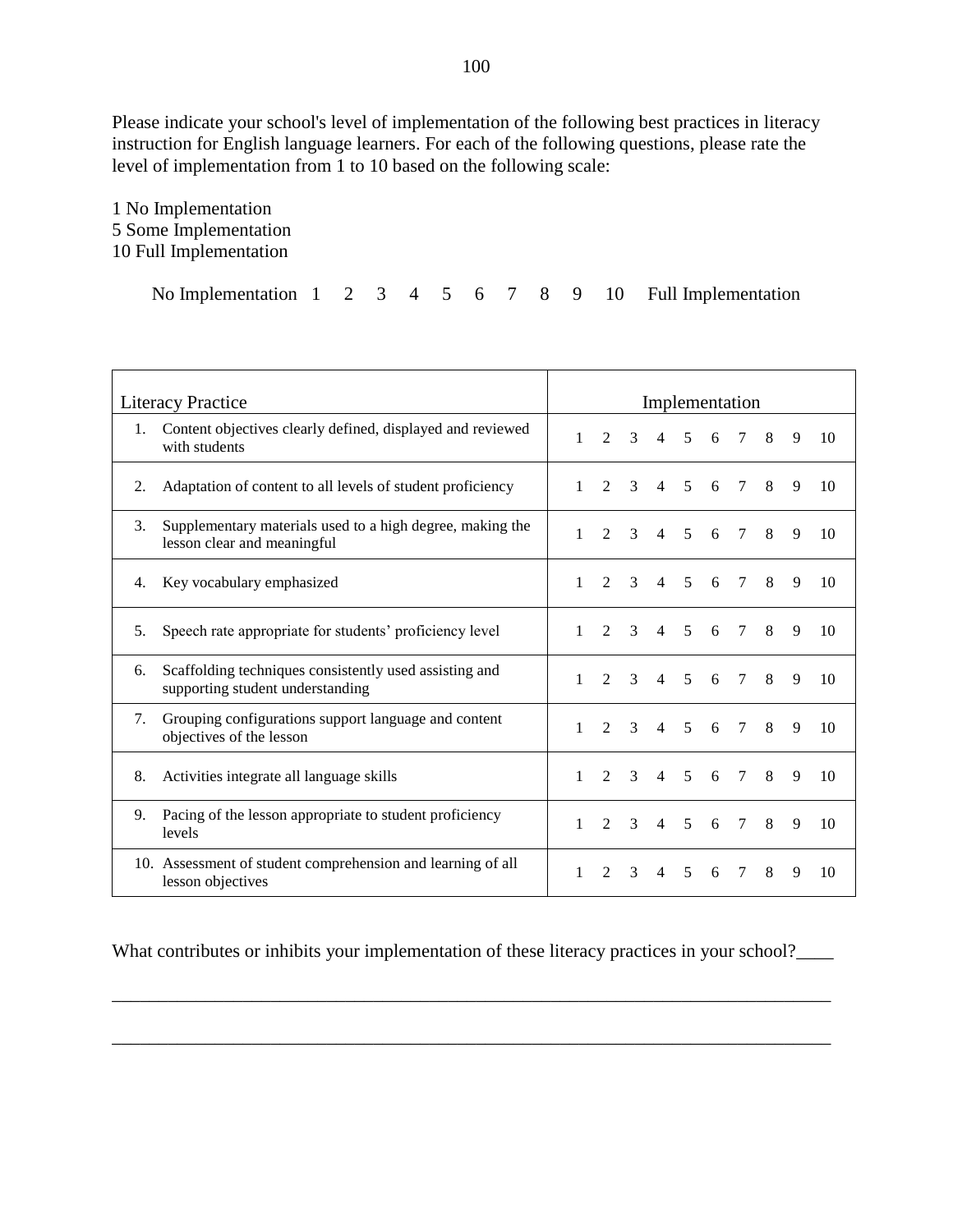## APPENDIX B: INVITATION TO PARTICIPATE

June 2013

Dear Administrator:

As a fellow administrator, I am aware of the demands of your time. This is a special request for your support of important research. It will only take a few minutes of your time to complete this brief survey.

You are being invited to participate in a research study about principals' knowledge of best practice in literacy instruction for English Language Learners and the impact on student achievement. My study focuses on the growing need of English language learners in our public schools. This study is being conducted by Pam Hardy and Dr. Todd Whitaker from the Educational Leadership, Administration & Foundations Department at Indiana State University. This study is being conducted as part of a dissertation.

There are no known risks if you decide to participate in this research study. There are no costs to you for participating in this study. The information you provide will add important information to the body of research involving English language learners and the issues faced by administrators on a daily basis. The questionnaire will take approximately 10 minutes to complete. The information collected may not benefit you directly, but the information learned in this study should provide more general benefits. This survey is anonymous. This is a web-based survey, and the information will not be collected as to where the survey originated. However, due to it being a web-based survey, absolute anonymity cannot be guaranteed over the Internet. No one will be able to identify you or your responses, and no one will know if you participated in this survey.

Individuals from the Institutional Review Board may inspect these records. Should the data be published, no individual information will be disclosed. Your participation in this study is voluntary. By completing the survey of short responses available at: <https://www.surveymonkey.com/s/hardydissertation> and completing a brief demographics section, you are voluntarily agreeing to participate. You are free to decline to answer any particular question you do not wish to answer for any reason.

If you have any questions about the study, please contact Pam Hardy at 317-410-0433 or send an email to pam.hardy@wayne.k12.in.us or Dr. Todd Whitaker at 812-237-2904 or send an email to [todd.whitaker@indistate.edu.](mailto:todd.whitaker@indistate.edu)

If you have questions about your rights as a research subject or if you feel you have been